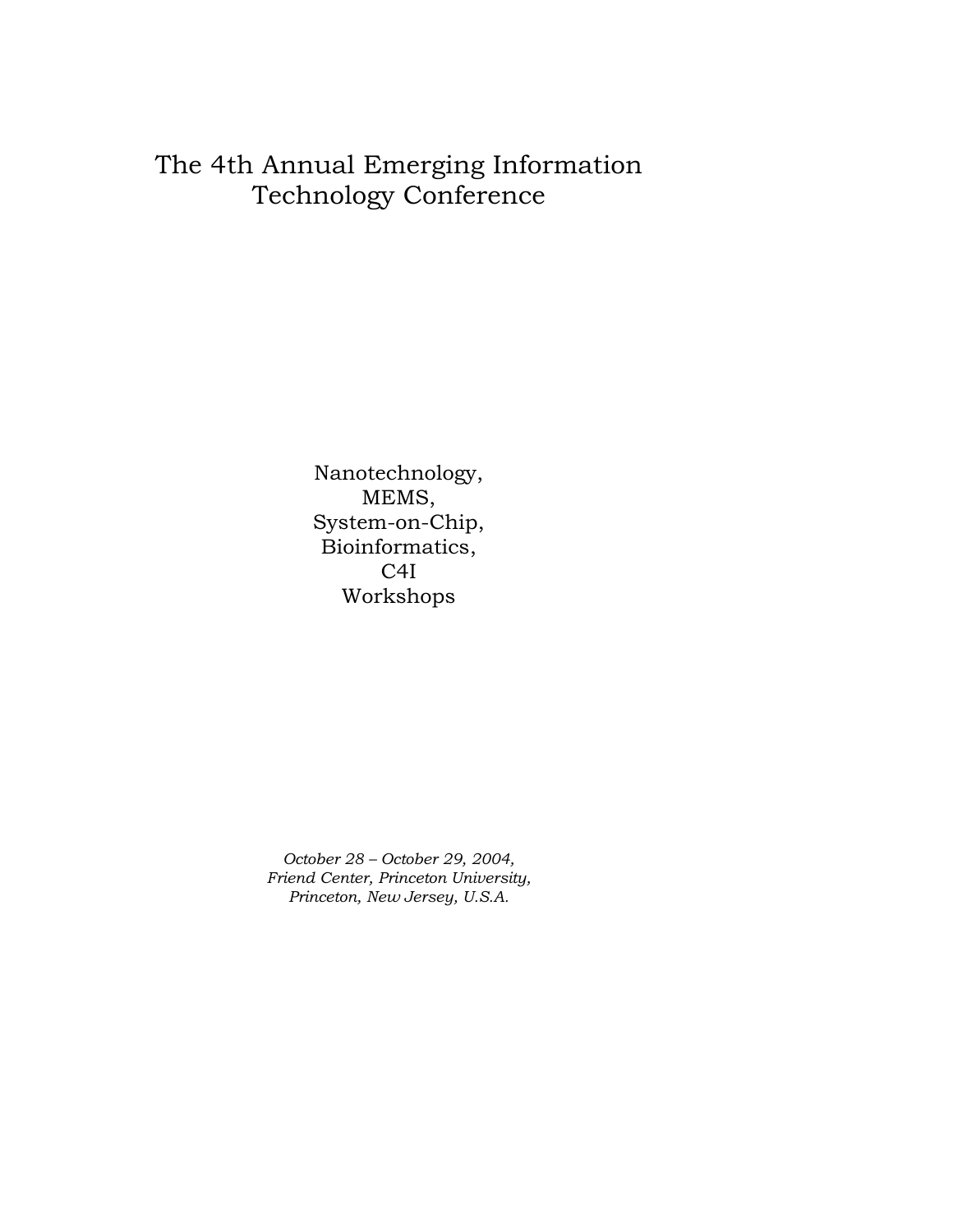## **Table of Contents**

| CONTENT, COMPUTER, COMMUNICATIONS, CONSUMER ELECTRONICS, AND INTEGRATION (C4I) WORKSHOP7                                                                                          |  |
|-----------------------------------------------------------------------------------------------------------------------------------------------------------------------------------|--|
|                                                                                                                                                                                   |  |
|                                                                                                                                                                                   |  |
|                                                                                                                                                                                   |  |
|                                                                                                                                                                                   |  |
|                                                                                                                                                                                   |  |
|                                                                                                                                                                                   |  |
|                                                                                                                                                                                   |  |
|                                                                                                                                                                                   |  |
|                                                                                                                                                                                   |  |
|                                                                                                                                                                                   |  |
|                                                                                                                                                                                   |  |
|                                                                                                                                                                                   |  |
|                                                                                                                                                                                   |  |
|                                                                                                                                                                                   |  |
|                                                                                                                                                                                   |  |
|                                                                                                                                                                                   |  |
|                                                                                                                                                                                   |  |
|                                                                                                                                                                                   |  |
|                                                                                                                                                                                   |  |
|                                                                                                                                                                                   |  |
|                                                                                                                                                                                   |  |
| T3 - Technical Session 3: Bioinformatics (I) - Proteomics and Bioinformatics Tools54                                                                                              |  |
| T4 - Technical Session 4: C4I (I): Next-Generation Convergent Communication                                                                                                       |  |
|                                                                                                                                                                                   |  |
|                                                                                                                                                                                   |  |
| T7 - Technical Session 7: Bioinformatics (II): Genomics and Pharmacogenomics                                                                                                      |  |
| T8 - Technical Session 8: C4I (II): On-Demand Business/IT Bridging Technologies                                                                                                   |  |
|                                                                                                                                                                                   |  |
|                                                                                                                                                                                   |  |
|                                                                                                                                                                                   |  |
|                                                                                                                                                                                   |  |
|                                                                                                                                                                                   |  |
|                                                                                                                                                                                   |  |
|                                                                                                                                                                                   |  |
|                                                                                                                                                                                   |  |
| T11 - Technical Session 11: Bioinformatics (III): Data Mining and Knowledge Base104<br>T12 - Technical Session 12: C4I (III): Embrace Internet - The King of Future Communication |  |
|                                                                                                                                                                                   |  |
|                                                                                                                                                                                   |  |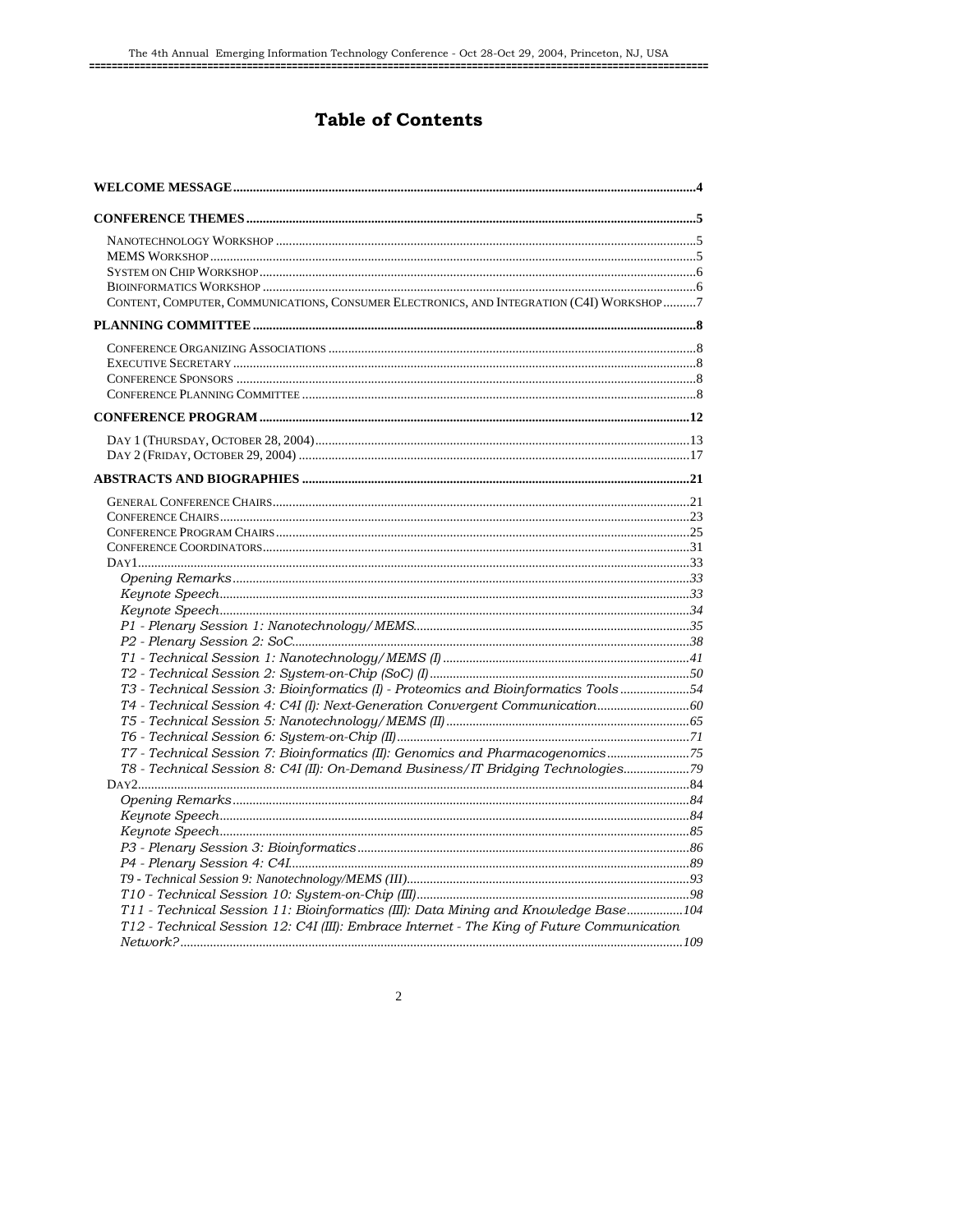The 4th Annual Emerging Information Technology Conference - Oct 28-Oct 29, 2004, Princeton, NJ, USA **==============================================================================================================**

*T13 - Technical Session 13: Nanotechnology/MEMS (IV)..................................................................114 T14 - Technical Session 14: System-on-Chip (IV).................................................................................118 T15 - Technical Session 15: Bioinformatics [IV)....................................................................................125 T16 - Technical Session 16: C4I [IV): On-Demand Distributed Computing ...................................130*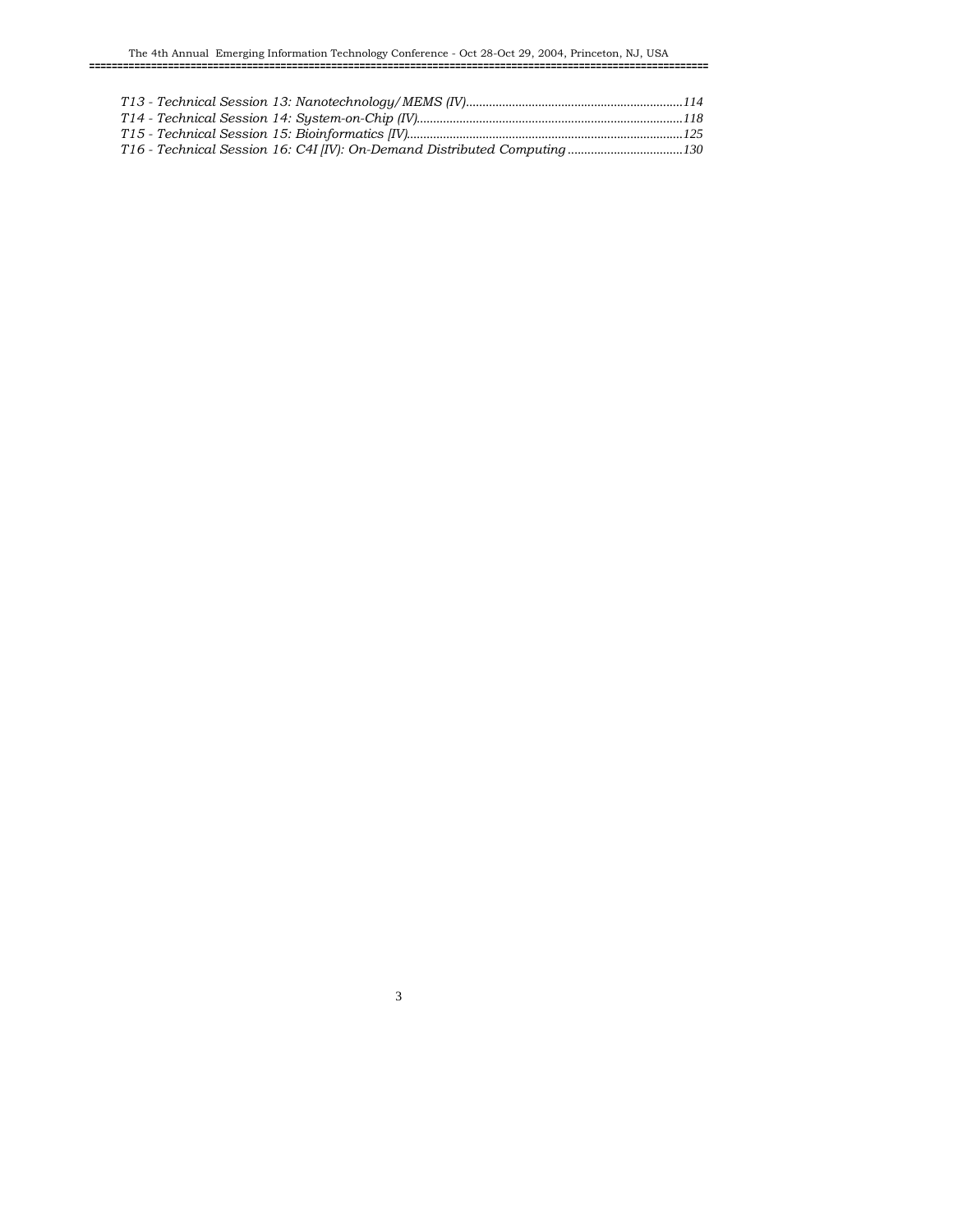## **Welcome Message**

Dear Conference Participants:

On behalf of the Emerging Information Technology Conference, EITC 2004, we would like to welcome you to the Conference. This Conference is a collaborative effort between the Chinese Institute of Engineers, U.S.A. and the co-organizing associations (Monte Jade Science and Technology Association, Chinese American Academic and Professional Society, and Chinese Association for Science and Technology, U.S.A.) The conference is held annually to provide a forum for professionals from the Pacific Rim and North America to discuss and exchange new information technologies. Its objectives are to strengthen the technical and business ties between the Pacific Rim and North American Information technology industries and to bring together experts and industry leaders to share technological advancements and business experiences.

This year, the organizing committee combines Nanotechnology and MEMS into one program track. System on a Chip (SoC) is another track. The C4I program track consists of four major areas: Next-Generation Convergent Communication, On-Demand Business/IT Bridging Technologies, Embrace Internet - The King of Future Communication Networks? and On-Demand Distributed Computing. And, the Bioinformatics program track covers Proteomics and Bioinformatics Tools, Genomics and Pharmacogenomics, Data Mining and Knowledge Base.

We are pleased to see such a cross-section of academics, industry and government represented at this conference. We encourage all of you to take advantage of this unique conference venture and to engage each other in active discussions about Nanotechnology/ MEMS, SoC, C4I and Bioinformatics and to jointly explore opportunities in emerging information technologies.

This conference would not have been possible without the hard work of many individuals in academics, industry and government. In particular, we would like to thank Michael Hwa Han Wang and the program track chairs among others for their capable leadership. We appreciate all the help from Princeton University and the sponsorship from Investment and Trade Office and Science Division, Taipei Economic and Cultural Representative Office in the United States.

Enjoy the conference, and enjoy your visit to Princeton!

#### **General Conference Chairs**

*Ruby Lee*, Princeton University *Si-Chen Lee*, National Taiwan University

#### **Conference Chairs**

 *Sue-Jane Wang*, U.S. Food and Drug Administration *Robert Hwang*, Brookhaven National Lab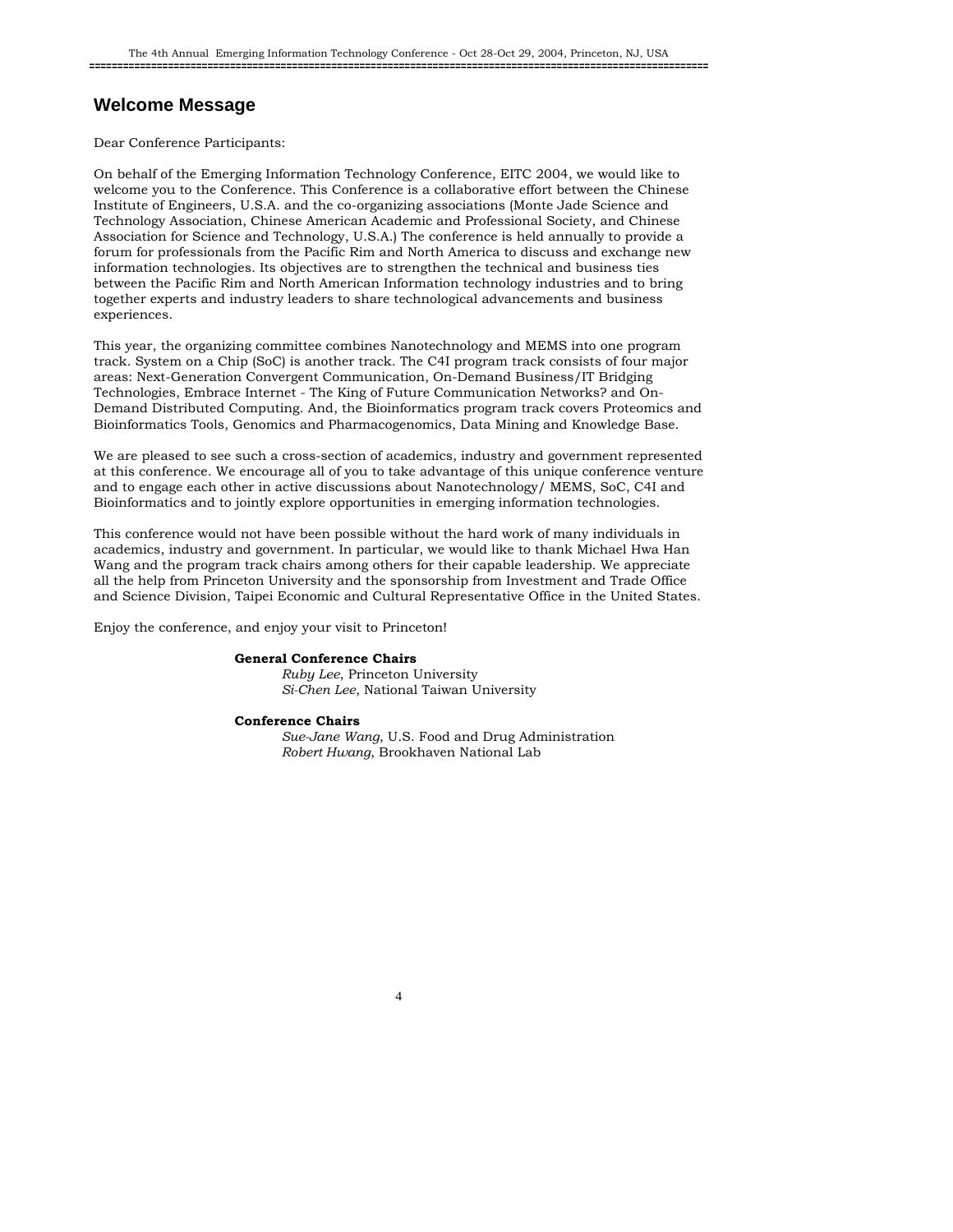## **Conference Themes**

## *Nanotechnology Workshop*

Nanotechnology, emerging from nanoscience and nanoengineering is expected to lead the next industrial revolution through the 21st century. It is tiny, on the scale of one billionth of a meter (nano-meter or nm), yet its impact on our life will be tremendous. It is expected to change everything from agriculture to medicine and from electronics to mechanics. Nanometer scaled devices are imagined to be the smallest and fastest computer, smart and potent medicine, and self-replicating machines. Two approaches are being adopted to fabricate these devices. The top-down process such as to shrink the MEMS to NEMS and the bottom-up approach by synthesizing nano- parts via self-assembly process.

There is an intense interest in Nanotechnology stemming from the fact that developed countries and visionary businesses are rushing to invest and taking a leading position in. Additionally this vast frontier technology is open to chemists, physicists, molecular biologists, material scientists, engineers and literally anyone with new ideas and a want to explore and discover. If you have a thirst for exploration and wish to make your mark in science history, join us to learn more, make contacts, and share ideas with other experts in this brand new field.

## *MEMS Workshop*

Microelectromechanical systems (MEMS) is an enabling technology that will potentially impact the economy and society every bit as much as microelectronics have these past few decades. Silicon integrated-circuit fabrication technology, through the practice of batch fabrication and reduction of scale, revolutionized the electronics industry. Applying these same principles and similar technologies to MEMS, the future shall bring microsystems in the biological, chemical, optical, electrical or mechanical domains that will create new and unforeseen markets. Already, MEMS products have reached the consumer marketplace. Examples include the silicon accelerometer in the automotive and video/computer games industries and the Texas Instruments Digital Mirror Device for projection displays. Yet, this is only the beginning. MEMS have the potential to provide critical enabling solutions to many new technology areas including wireless communications, optical communications and biotechnology. Examples include RF switches and other passive elements for personal communication systems; microoptical switches for optical fiber networks; chemical "lab on a chip" and implant systems for biomedical applications.

To further this vision the fourth Emerging Information Technology Conference is being organized by a group of Chinese-American professionals and professional organizations. The conference would be a forum for the latest developments, issues, and trends in MEMS in the areas of 1) Consumer Products (Automobile Industry); 2) Wireless Communications; 3) Optical Systems; 4) Biotechnolgoy; 5) Aerospace Technology, 6) Harsh Environment Industrial Applications. MEMS have reached a stage for real applications in many fields. Experiences and considerations in practical functional systems would be welcome.

The rapid growth and success of high technology industries around Asia have transformed many economies including Taiwan's, which has a thriving semiconductor and electronics industry. Now, with the movement of the high-tech sector into information technology, and biotechnology, MEMS may have a significant future role in these economies.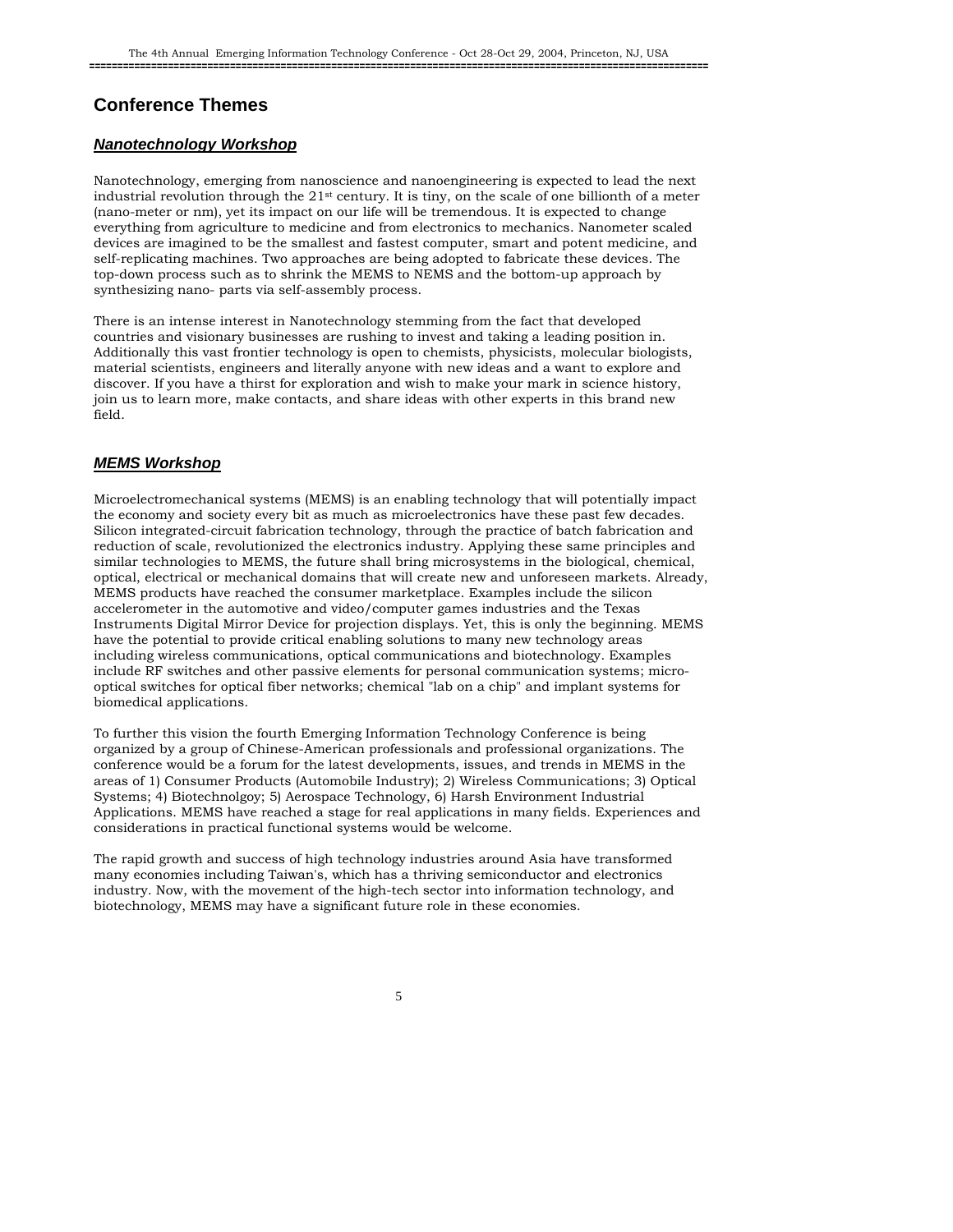One goal of this conference is to build and strengthen technical and business relationships among professionals, institutions and industries around the Pacific Rim. The conference would provide an opportunity for experts and industry leaders to exchange research developments in MEMS technologies, business experiences and to jointly explore new directions and opportunities.

## *System on Chip Workshop*

Driven by the rapid growth of the Internet, telecommunication system, wireless technology, pervasive computing, consumer electronics, and multimedia applications, the integration of an entire VLSI system board onto a single silicon chip has become increasingly important in today's networked world.

The proliferation of system-on-chip (SoC) devices is further evidenced by the ubiquity of cellular phones, set-top-boxes, DVD players, and digital cameras, which brought revolutionary changes to the IT industry.

The system-on-chip track of EITC-2004 provides a forum for sharing recent advances in system-on-chip design and discussing new challenges in the development of SoC manufacturing technology, system infrastructure, design methodology, and design automation tools.

It is our goal to bring together SoC experts from both the academics and industry to address the critical hardware and software design issues, such as power management, signal processing and security applications, embedded memory and processor cores, the validation and reuse of intellectual property (IP), platform-based design with common architectures, and network-on-chip.

The successful implementation and integration of these key building blocks will enable us to develop important SoC applications in the future with increased productivity and reduced cost.

## *Bioinformatics Workshop*

The world is in the midst of an information and communication technological revolution that is transforming almost every aspect of our lives. The intersection of information technology and biotechnology has become critically important because of the vast amount of data involved in the study of biology. Bioinformatics is very much a discipline in expansion as evidenced by the convergence of Biology, Computer Science, Information and Communication Technology, Mathematics and Statistics.

Bioinformatics highlights the application of statistics, data mining, artificial intelligence, neural networks, machine learning and natural language processing techniques to computationally difficult problems in molecular biology. It is dedicated to provide researchers the knowledge and skills necessary for the invention of algorithms and the creation of computational systems that facilitate the understanding of biological processes and application of these tools and methods to individuals and communities through public health and prevention programs. The Human Genome Project has transformed molecular biology into an information-based science. However, the lack of agreement over the number of human genes, even with the genome essentially complete, depicts the difficulty of certainty in biology and points to the need for substantially better algorithms and validation techniques. It is envisaged that bioinformatics will help to advance biomedical research *in silico*.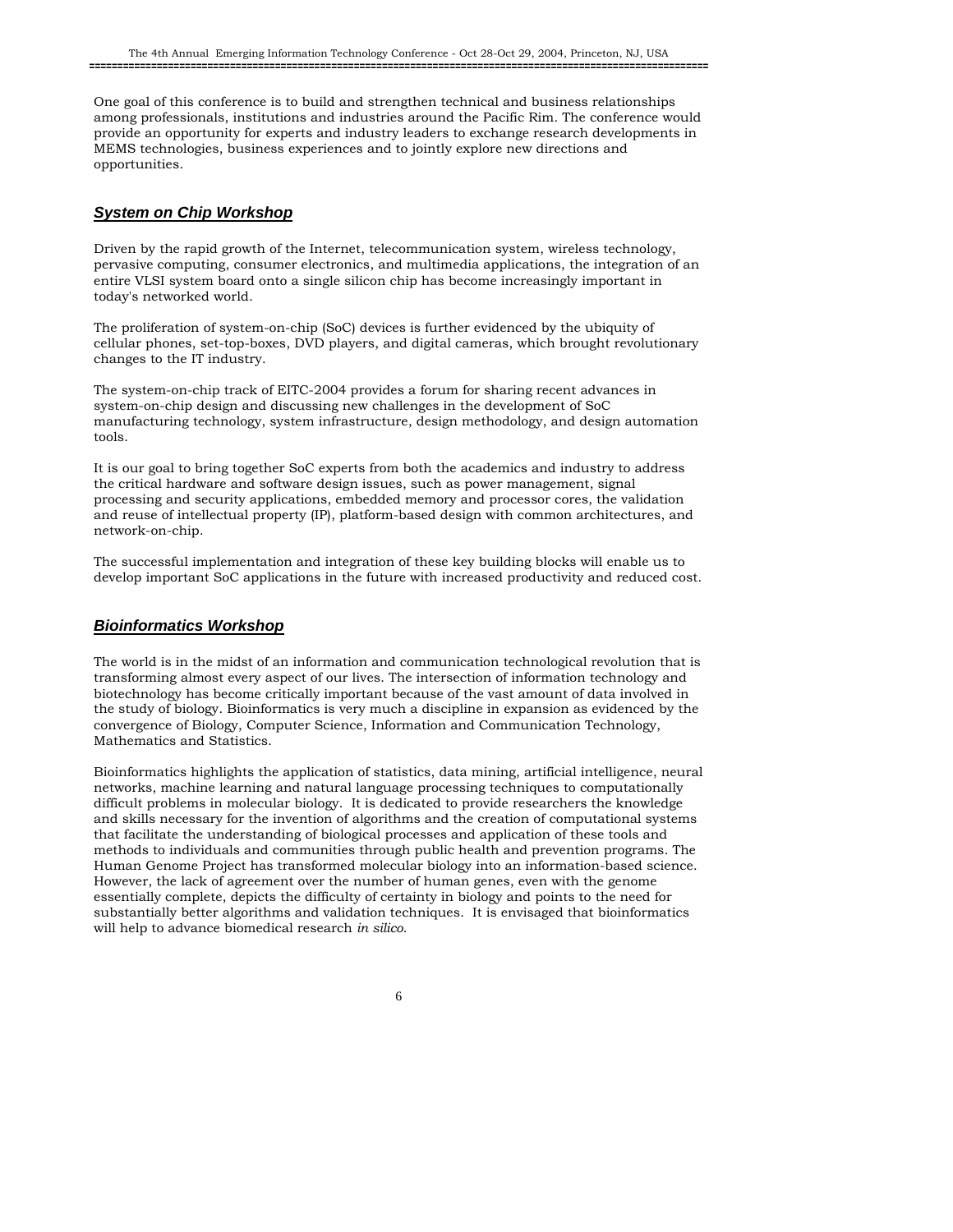The bioinformatics approaches to biotechnology have broadened the conventional ability to study genomics and proteomics. Pharmacogenomics and pharmacogenetics approaches have further advanced drug discovery and drug development, and disease diagnostics device development. Investigation of the relationship between inter-individual genetic variability (polymorphism) in drug response (including efficacy and safety) or drug metabolism has moved forward the practice of molecular biology and the view of the future potential of medicine such as individualized medicine. Analogous to high throughput/data intensive analytical methods for genomic research, the single nucleotide polymorphism (SNP) array technology will rely on the bioinformatics and statistical algorithms to properly define SNP haplotypes so as to understand individual profiles, which entail individual susceptibility to drug toxicity and/or drug response.

The Bioinformatics Track of EITC-2004 will focus on the current bioinformatics research and development frontiers in both academia and industry, with leading scientist presenting on issues like gene annotation, protein annotation, data integration, tool integration, and data analysis and data mining algorithm development. It will engage dialogues across disciplines and invite discussions in the forefront of the exciting biomedical informatics research.

## *Content, Computer, Communications, Consumer Electronics, and Integration (C4I) Workshop*

There is no doubt that the technologies are changing rapidly all around us in all industries. Comparing to the very first cell phone in 1973, today's cell phone is 10 times smaller and lighter. X-ray shows on computer screen instead of on film. DNA sequence recorded due to the new computing power. The amazing part is that we are getting used to the speed and demand more and want to pay less. In short, the speed of change isn't just felt by engineers or experts in the industries but average consumers. And, the electrical, electronic and computing industries are the driving forces behind all these changes.

Innovation is essential for the leadership and surviving in this new era not only on technology, but also in business process. Voice over IP is a technology innovation which changes the perspective of the telecommunication industry. However, ordering a snack using your PDA or cell phone needs innovation to put together technologies and business process. On demand was a manufacture concept several years back to cut down inventories and manufacture cost. Now, this concept grows into consumer arena as more and more savvy consumers wants to pay for usage only and no more. This trend in turn put on pressure to suppliers' business process and technologies. New processes and technologies are needed to sustain such operation model. To respond to these two major forces of change, innovation and on demand, the C4I (Content, Computer, Communications, Consumer electronics, and Integration) program track will bring together industry leaders and experts to share their insightful views of the corresponding industry technologies in the era of on demand, also, views and thoughts regarding innovation at work place and in people training to excel in the new environment.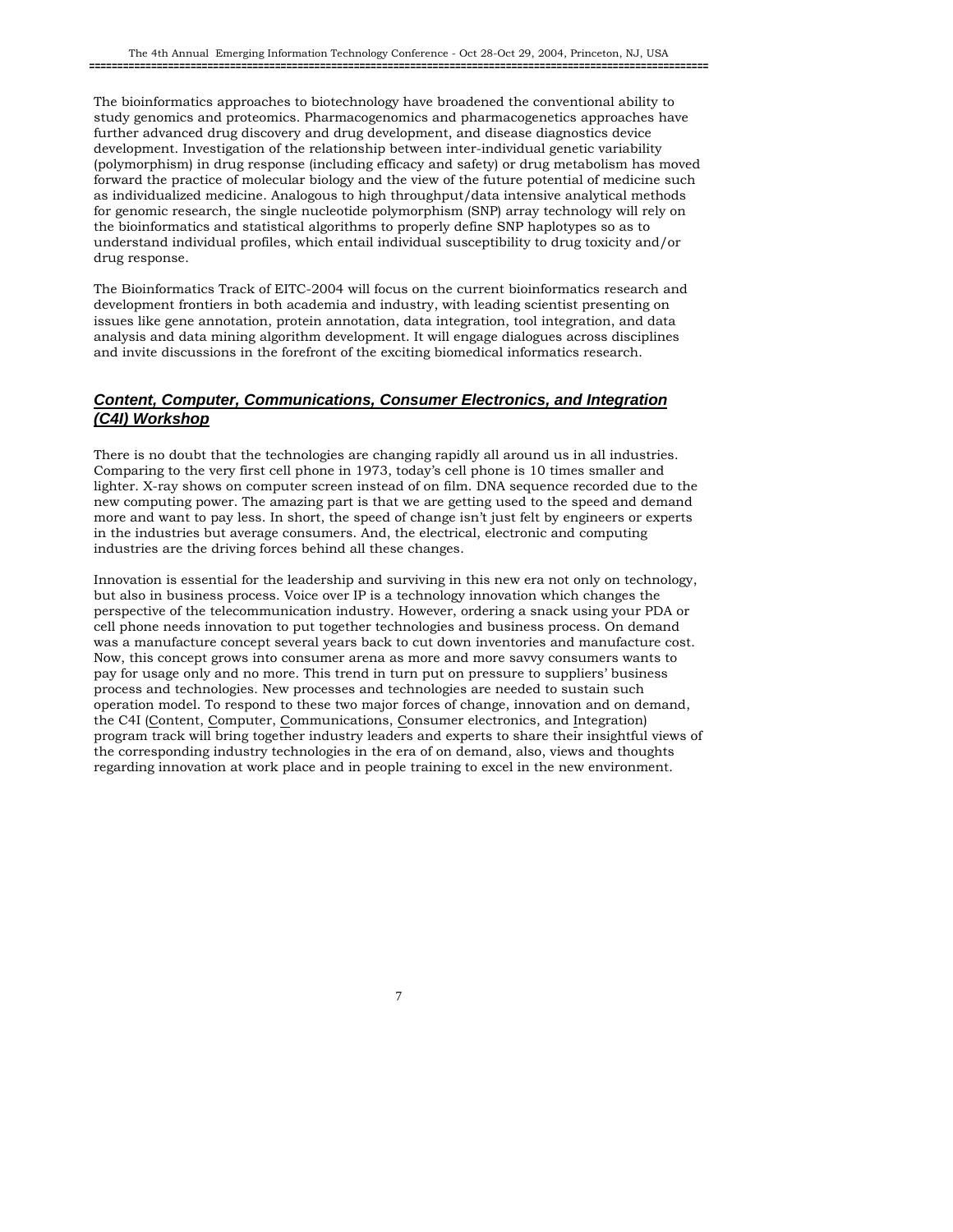## Planning Committee

## *Conference Organizing Associations*

Chinese Institute of Engineers - U.S.A. Monte Jade Science and Technology Association Chinese American Academic and Professional Society Chinese Association for Science and Technology, U.S.A.

## *Executive Secretary*

Investment and Trade Office Taipei Economic and Cultural Representative Office in the United States

## *Conference Sponsors*

Investment & Trade Office, TECRO Science Division, TECRO

## *Conference Planning Committee*

| <b>General Conference Chairs</b> |                                             |
|----------------------------------|---------------------------------------------|
| Ruby Lee,                        | Princeton University,                       |
| Si-Chen Lee.                     | National Taiwan University                  |
|                                  |                                             |
| <b>Conference Chairs</b>         |                                             |
| Sue-Jane Wang,                   | Food and Drug Administration                |
| Robert Hwang,                    | Brookhaven National Lab                     |
| Program Chairs                   |                                             |
| Nanotech: Benjamin Chu,          | State University of New York at Stony Brook |
| MEMS: Darrin J. Young,           | Case Western Reserve University             |
| SoC: Yu-Hen Hu,                  | University of Wisconsin at Madison          |
| Bioinformatics: Cathy H. Wu,     | Georgetown University Medical Center        |
| Hai Hu.                          | Windber Research Institute                  |
| C4I: Shu-Ping Chang,             | IBM T. J. Watson Research Center            |
|                                  |                                             |
| <b>Conference Coordinators</b>   |                                             |
| Li-San Wang,                     | University of Pennsylvania                  |
| Chang Hong Lin,                  | Princeton University                        |
|                                  |                                             |
| Conference Treasurer             |                                             |
| Yi-Kang An,                      | <b>IBM</b>                                  |
| <b>Program Committee</b>         |                                             |
| Henry Chang,                     | IBM T.J. Watson Research Center             |
| Rong Chang,                      | IBM T. J. Watson Research Center            |
| Sao-Jie Chen,                    | National Taiwan University                  |
| Ut-Va Koc,                       | Bell Labs, Lucent Technologies              |
| Christopher Li,                  | Drexel University                           |
| Zhongwei Li,                     | Florida Atlantic University                 |
|                                  |                                             |
|                                  |                                             |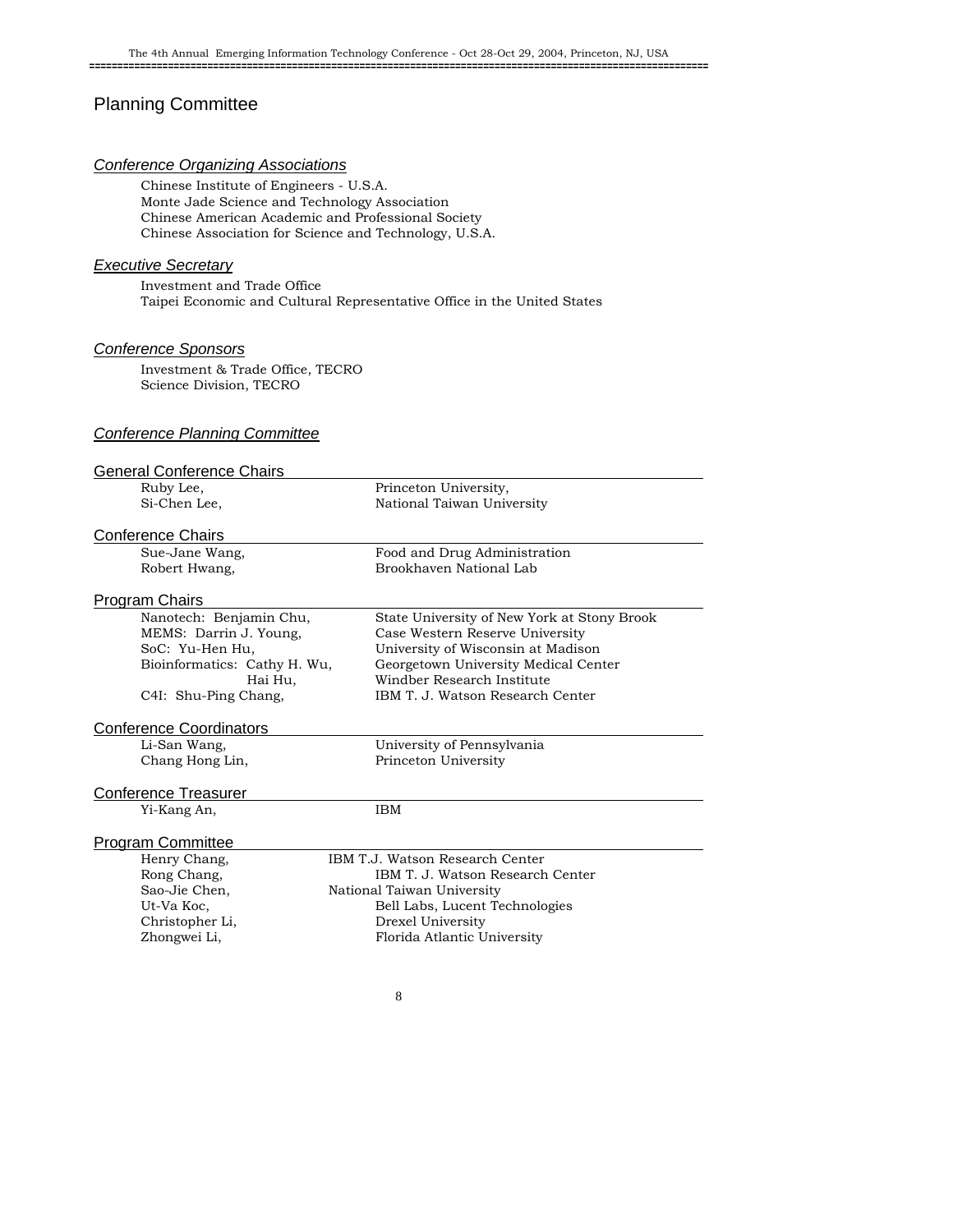| Chia J (Charlie) Liu,                        | AT&T Labs                                                    |
|----------------------------------------------|--------------------------------------------------------------|
| Zoran Obradovic,                             | Temple University<br>IBM T. J. Watson Research Center        |
| Isidore Rigoutsos,<br>Li-San Wang,           |                                                              |
|                                              | University of Pennsylvania<br>CUNY, College of Staten Island |
| Shuiqin Zhou,<br>Lei Zhu,                    | University of Connecticut                                    |
|                                              |                                                              |
| Conference Manager                           |                                                              |
| Chang Hong Lin,                              | Princeton University                                         |
| <b>Local Management</b>                      |                                                              |
| Wei-Hsing Wang,                              | NicheUSA, L.L.C.                                             |
| Nieng Yan,                                   | Princeton University                                         |
| Zhi Wei,                                     | University of Pennsylvania                                   |
| <b>Fund Raising</b>                          |                                                              |
| Michael H. Wang,                             | AT&T Labs                                                    |
| <b>Publications/Proceedings</b>              |                                                              |
| Investment & Trade Office,                   | <b>TECRO</b>                                                 |
| Wei-Hsing Wang,                              | NicheUSA, L.L.C.                                             |
| <b>Advance Registration</b>                  |                                                              |
| Investment & Trade Office,                   | TECRO                                                        |
| On Site Registration                         |                                                              |
| Investment & Trade Office,                   | TECRO                                                        |
|                                              |                                                              |
|                                              |                                                              |
| <b>Web Site</b>                              |                                                              |
| Elliott Wu,                                  | American Network Expert                                      |
| <b>Hotel/Local Accommodation Coordinator</b> |                                                              |
| Michael H. Wang,                             | AT&T Labs                                                    |
| <b>Public Relations</b>                      |                                                              |
| Feng-Ming Chen,                              | <b>FDA</b>                                                   |
| Beth Lin,                                    | <b>Brookhaven National Lab</b>                               |
| Kevin Lu,                                    | Telcordia Technologies                                       |
| Enlei Tuan.                                  | Taiwan Trade Center, New York Inc.                           |
| Li-San Wang,                                 | University of Pennsylvania                                   |
| Members at Large                             |                                                              |
| I-Shou Chang,                                | National Health Research Institutes                          |
| Liang-Gee Chen,                              | National Taiwan University                                   |
| Stephen Cheng,                               | University of Akron                                          |
| Phillip Chin,                                | Columbia University                                          |
| Huixiao Hong,                                | Bioinformatics Lab., NCTR, FDA                               |
| Benjamin S. Hsiao,                           | State University of New York at Stony Brook                  |
| Hsin-Kuo Kan,                                | AT&T Labs                                                    |
| Spencer P. Kuo,                              | Polytechnic University of New York                           |
| Sy-Yen Kuo,<br>Hanho Lee,                    | National Taiwan University                                   |
| Howard F. Lee,                               | University of Connecticut<br>NanoOpto                        |
|                                              |                                                              |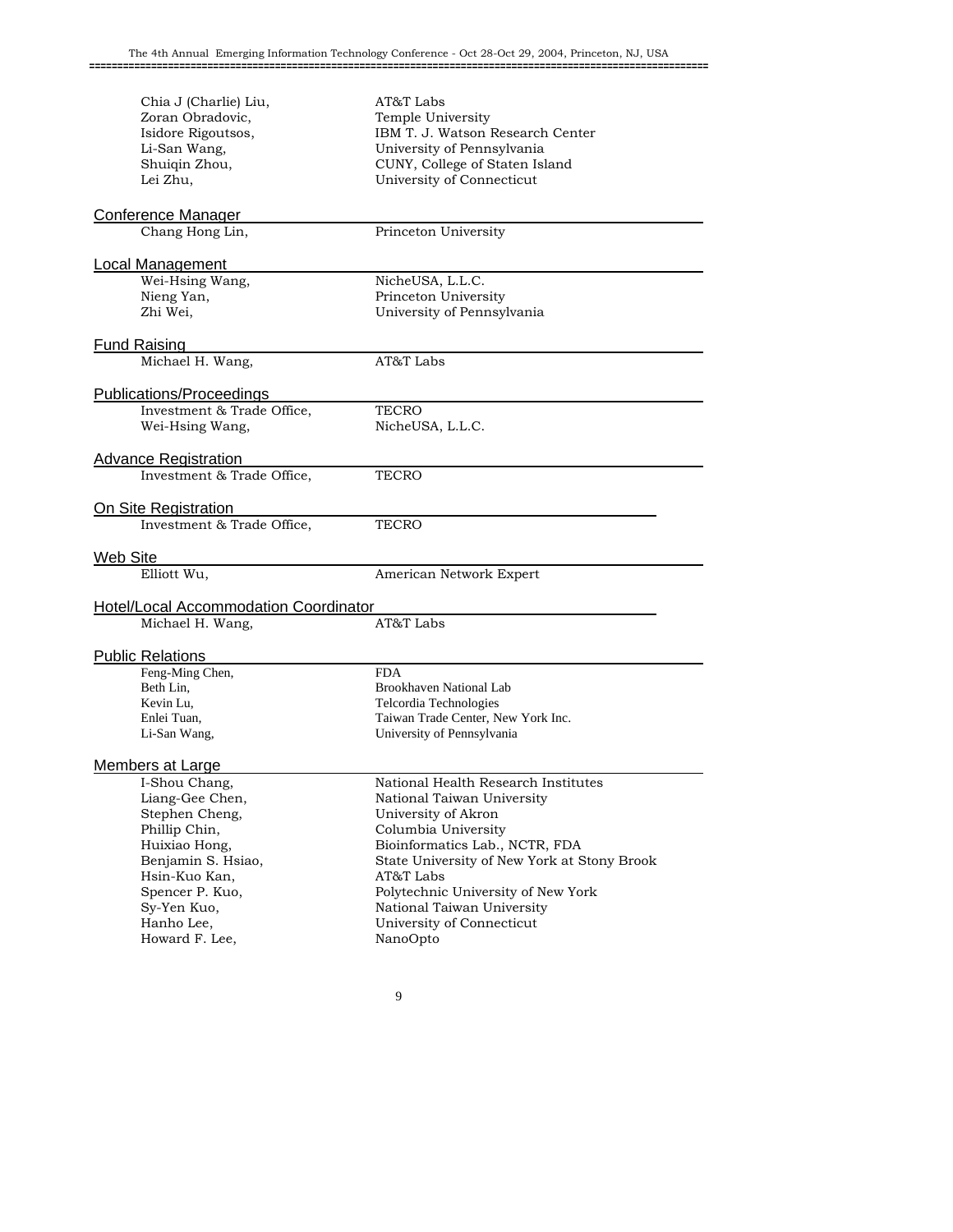**==============================================================================================================**

| Luke P. Lee,            | University of California at Berkeley              |
|-------------------------|---------------------------------------------------|
| Heng-Chun Li,           | Mount Sinai School of Medicine                    |
| Simon M. Lin,           | Duke University                                   |
| Yih-Kang (Maurice) Lin, | AT&T Labs                                         |
| Jung-Tao Liu,           | Lucent Technologies                               |
| Ben Hui Liu,            | Bio-Informatics Group, Inc                        |
| Chung-Chiun Liu,        | Case Western Reserve University                   |
| Yung S. Liu,            | Industrial Technology Research Institute          |
| Jien-Chung Lo,          | University of Rhode Island                        |
| Weili Luo,              | University of Central Florida                     |
| Michael S. Hsiao,       | Virginia Tech.                                    |
| Pao-Ann Hsiung,         | National Chung-Cheng University                   |
| Susan Z. Hua,           | State University of New York at Buffalo           |
| Ming-Jing Hwang,        | Institute of Biomedical Sciences, Academia Sinica |
| Xiaole Liu,             | Harvard University                                |
| Zon-Yin Shae,           | IBM T.J. Watson Research Center                   |
| Li Shang,               | Queen's University (Canada)                       |
| Fei Sun,                | Princeton University                              |
| Yu-Chong Tai,           | California Institute of Technology                |
| Norman Tien.            | University of California at Davis                 |
| Weida Tong,             | NCTR, FDA                                         |
| H.S. Philip Wong,       | IBM T. J. Watson Research Center                  |
| Stanislaus Wong,        | Brookhaven National Lab                           |
| Chung-Yu (Peter) Wu,    | National Chiao-Tung University                    |
| Jing Wu,                | New Jersey Institute of Technology                |
| Ming C. Wu,             | University of California at Los Angeles           |
| Thomas D. Wu,           | Genentech Inc.                                    |
| Ying Xu,                | University of Georgia                             |
| Michelle Yan,           | Siemens Corporate Research                        |
| Xiaoyu Yang,            | Novascan Technologies, Inc.                       |
| Heather Yu,             | Panasonic Research                                |
| Zhen Zhang,             | Johns Hopkins Medical Institute                   |
| Wen-Yi Zhao,            | Sarnoff Corporation                               |
| Chuan-Jian Zhong,       | State University of New York at Binghamton        |
| Ruhong Zhou,            | IBM T. J. Watson Research Center                  |

## Honorary Advisory Board

Hwa-Nien Yu, Academia Sinica

## Advisory Board

**Vice Chair:** Tsu-Han Chen, Carnegie Mellon University **Treasurer:** Michael H. Wang, AT&T Labs<br>Chun-Yen Chang, National Ch Shih-Fu Chang, Columbia University

Wei-Jao Chen, National Taiwan University Da Hsuan Feng, the University of Texas at Dallas Shing-Fu Hsueh, West Windsor Township, New Jersey Jyh-Sheng Ke, Institute for Information Industry Arding Hsu, Siemens Technology-To-Business Center Johnsee Lee, **Industrial Technology Research Institute** Ya-Qin Zhang, Microsoft U.S.A.

**Chair:** Chung-Sheng Li, Corporate Technology, IBM National Chiao Tung University Rong Chang, **IBM T. J. Watson Research Center** Howard Chen, **IBM T. J. Watson Research Center**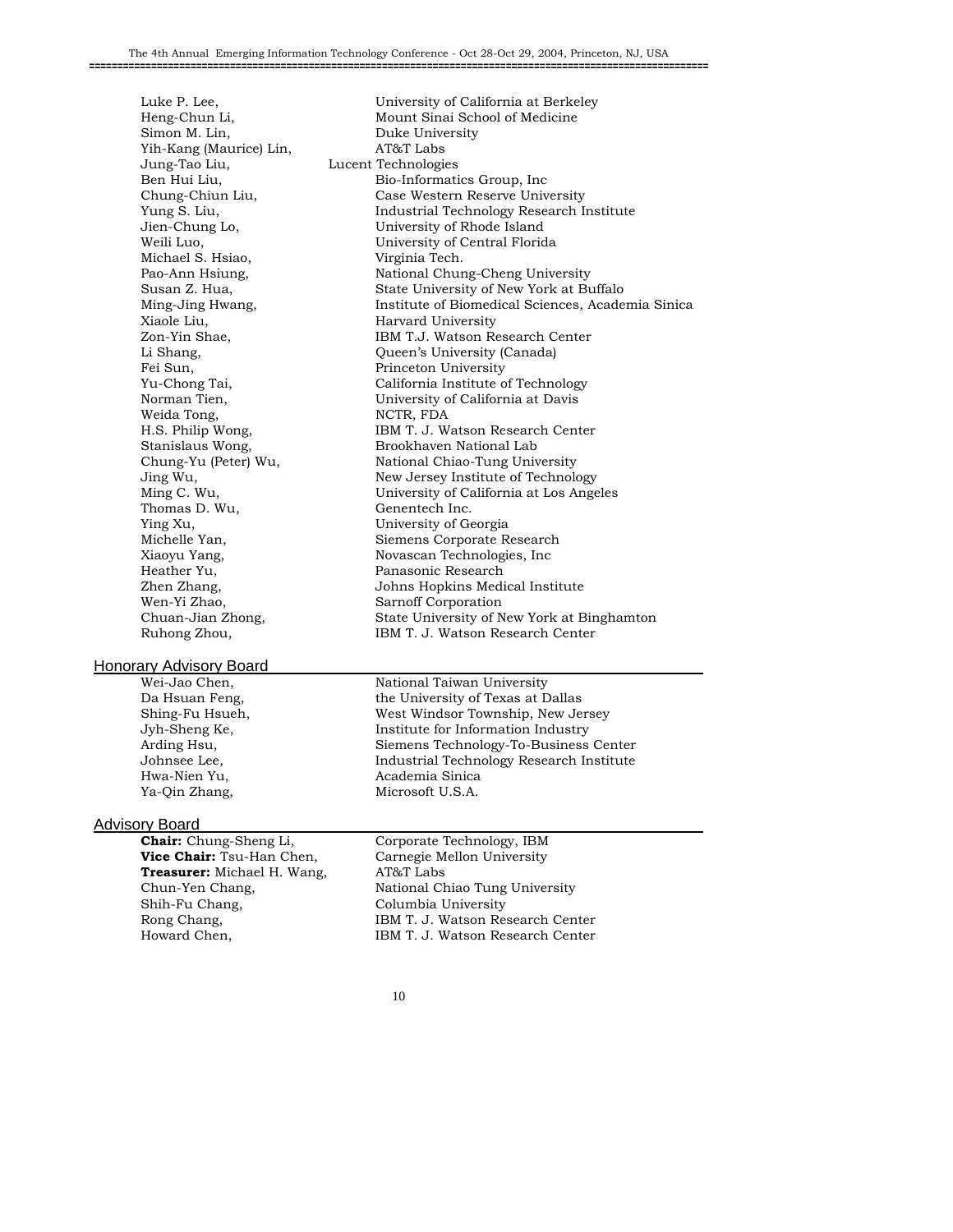| National Tsing Hua University        |                                          |
|--------------------------------------|------------------------------------------|
| Science Division, TECRO              |                                          |
| National Chiao Tung University       |                                          |
| Brookhaven National Lab              |                                          |
| Princeton University                 |                                          |
| Princeton University                 |                                          |
| National Taiwan University           |                                          |
| Siemens Corporate Research           |                                          |
| IBM T. J. Watson Research Center     |                                          |
| Telcordia Technologies               |                                          |
|                                      |                                          |
| National Cheng Kung University       |                                          |
| Food and Drug Administration         |                                          |
| Georgetown University Medical Center |                                          |
| Investment & Trade Office, TECRO     |                                          |
| Case Western Reserve University      |                                          |
|                                      | Industrial Technology Research Institute |

## Website

http://www.eitc.org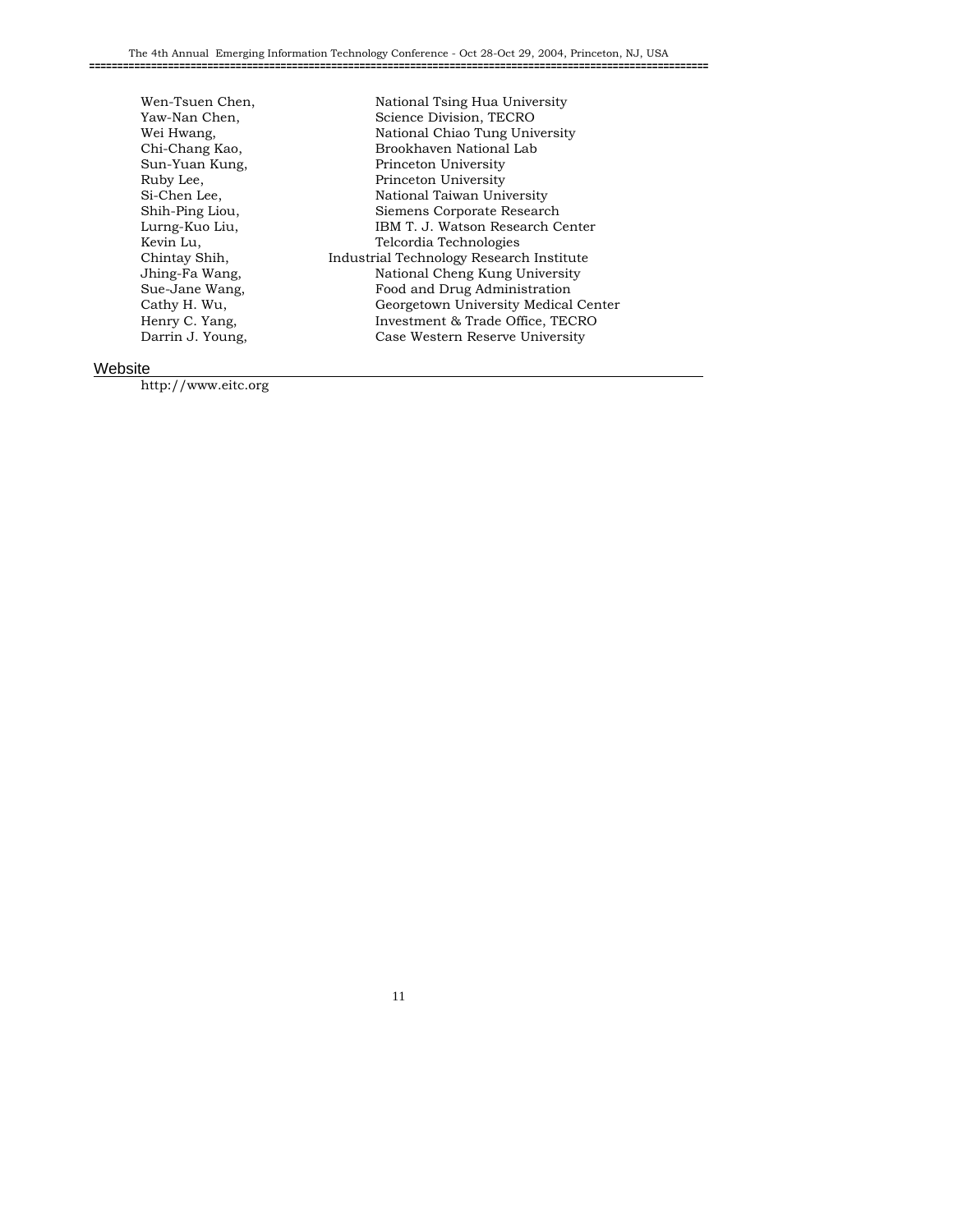# Conference Program

|                                          | October 28, 2004 (Thursday)                                                                                                                                               | October 29, 2004 (Friday)                                                                                                                             |
|------------------------------------------|---------------------------------------------------------------------------------------------------------------------------------------------------------------------------|-------------------------------------------------------------------------------------------------------------------------------------------------------|
| 08:00 AM<br>to<br>09:00AM                | Registration                                                                                                                                                              | Registration                                                                                                                                          |
| 09:00 AM<br>to<br>10:00 AM               | <b>Opening Remarks</b>                                                                                                                                                    | <b>Opening Remarks</b>                                                                                                                                |
| 10:00 AM<br>to<br>$11:10$ AM             | P1 - Plenary Session I:<br>Nanotechnology/MEMS                                                                                                                            | P3 - Plenary Session III:<br><b>Bioinformatics</b>                                                                                                    |
| 10 Minutes                               | <b>Break</b>                                                                                                                                                              | <b>Break</b>                                                                                                                                          |
| 11:20 AM<br>to<br>12:30 PM               | P2 - Plenary Session II:<br>System-on-Chip (SoC)                                                                                                                          | P4 - Plenary Session IV: C4I                                                                                                                          |
| 12:30 PM<br>to<br>02:00 PM               | Luncheon                                                                                                                                                                  | Luncheon                                                                                                                                              |
|                                          | T1 - Technical Session 1:<br>Nanotechnology/MEMS (I)                                                                                                                      | T9 - Technical Session 9:<br><b>Nanotechnology/MEMS (III)</b>                                                                                         |
| (Parallel)<br>02:00 PM<br>to<br>03:45 PM | T <sub>2</sub> - Technical Session 2:<br>System-on-Chip (I)<br>T <sub>3</sub> – Technical Session 3:<br><b>Bioinformatics (I): Proteomics</b><br>and Bioinformatics Tools | T10 - Technical Session 10: System-<br>on-Chip (III)<br>T11 - Technical Session 11:<br><b>Bioinformatics (III): Data Mining</b><br>and Knowledge Base |
|                                          | $T4 - Technical Session 4: C4I$<br>(I): Next-Generation<br><b>Convergent Communication</b>                                                                                | T12 - Technical Session 12:<br>C4I (III): Embrace Internet - The<br><b>King of Future Communication</b><br>Networks?                                  |
| <b>30 Minutes</b>                        | <b>Break</b>                                                                                                                                                              | <b>Break</b>                                                                                                                                          |
|                                          | T5 - Technical Session 5:<br>Nanotechnology/MEMS (II)                                                                                                                     | T13 - Technical Session 13:<br>Nanotechnology/MEMS (IV)                                                                                               |
| (Parallel)                               | T6 - Technical Session 6:<br>System-on-Chip (II)                                                                                                                          | T14 - Technical Session 14: System-<br>on-Chip (IV)                                                                                                   |
| $4:15$ PM<br>to<br>6:00 PM               | T7 - Technical Session 7:<br><b>Bioinformatics (II): Genomics</b><br>and Pharmacogenomics                                                                                 | T <sub>15</sub> – Technical Session 15:<br><b>Bioinformatics (IV)</b>                                                                                 |
|                                          | T8 - Technical Session 8: C4I<br>(II): On-Demand Business/IT<br><b>Bridging Technologies</b>                                                                              | T16 - Technical Session 16:<br>C4I (VI): On-demand Distributed<br>Computing                                                                           |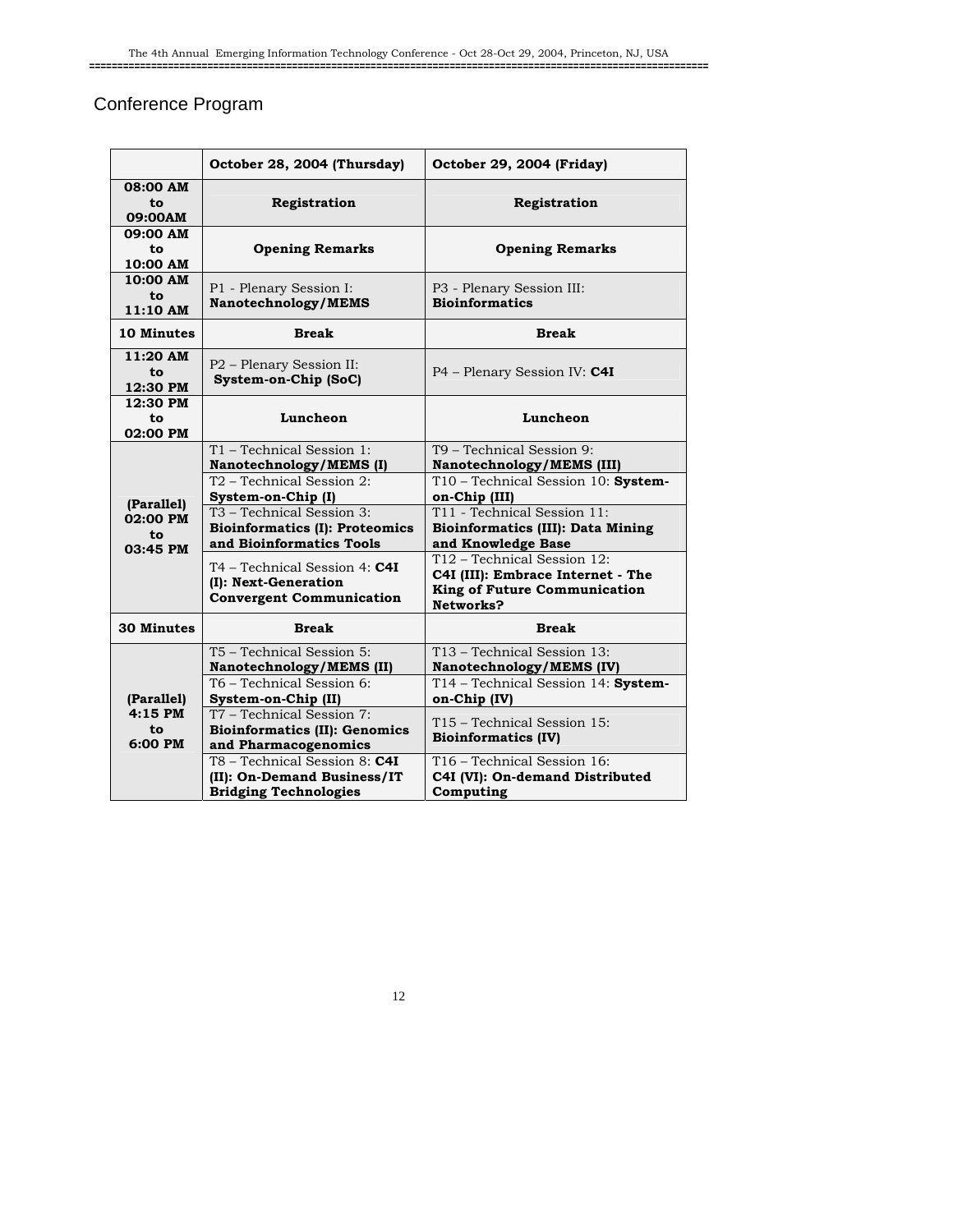## *Day 1 (Thursday, October 28, 2004)*

#### **08:00-09:00 AM Registration**

Room: Dean's Conference Room Foyer, Friend Center, Princeton University

#### **09:00-10:00 AM Opening Remarks**

General Conference Chair: Si-Chen Lee, National Taiwan University Conference Chair: Robert Hwang, Brookhaven National Lab Room: Convocation Room 113

Keynote Speeches:

"Introduction to the Nano-Science and Technology Research in National Taiwan University" Si-Chen Lee, National Taiwan University

"Center for Functional Nanomaterials at Brookhaven National Laboratory" Robert Hwang, Brookhaven National Lab

#### **10:00-11:10 AM P1 - Plenary Session I: Nanotechnology/MEMS**

Chair: Benjamin Chu, State University of New York at Stony Brook Room: Convocation Room 113

"Nanobiotechnology Development at ITRI" Jassy Wang, Industrial Technology Research Institute

## **11:10-11:20 AM Break**

#### **11:20 AM-12:30 PM P2 – Plenary Session II: SoC**

Chair: Yu-Hen Hu, University of Wisconsin at Madison Room: Convocation Room 113

"Challenges and Opportunities in SOC Design for Ubiquitous Computing" Jhing Fa Wang, National Cheng Kung University

 "Low-power Interconnection Networks" Li-Shiauan Peh, Princeton University

#### **12:30-02:00 PM Luncheon**

Room: Convocation Room 113

#### **02:00-03:45 PM Parallel Technical Sessions**

#### **T1 – Technical Session 1: Nanotechnology/MEMS (I)**

Chair: Christopher Li, Drexel University Room: 006

"Super-Tough Surface-Modified Carbon Nanofiber/UHMWPE Nanocomposites" Benjamin S. Hsiao, State University of New York at Stony Brook

"Piezoelectric Cantilever Sensors for Emerging Biotechnology: Synthesis, Design, and Applications"

Wei-Heng Shih, Drexel University

<sup>&</sup>quot;Nanofabrication with Self-Assembling Block Copolymer Masks" Richard A. Register, Princeton University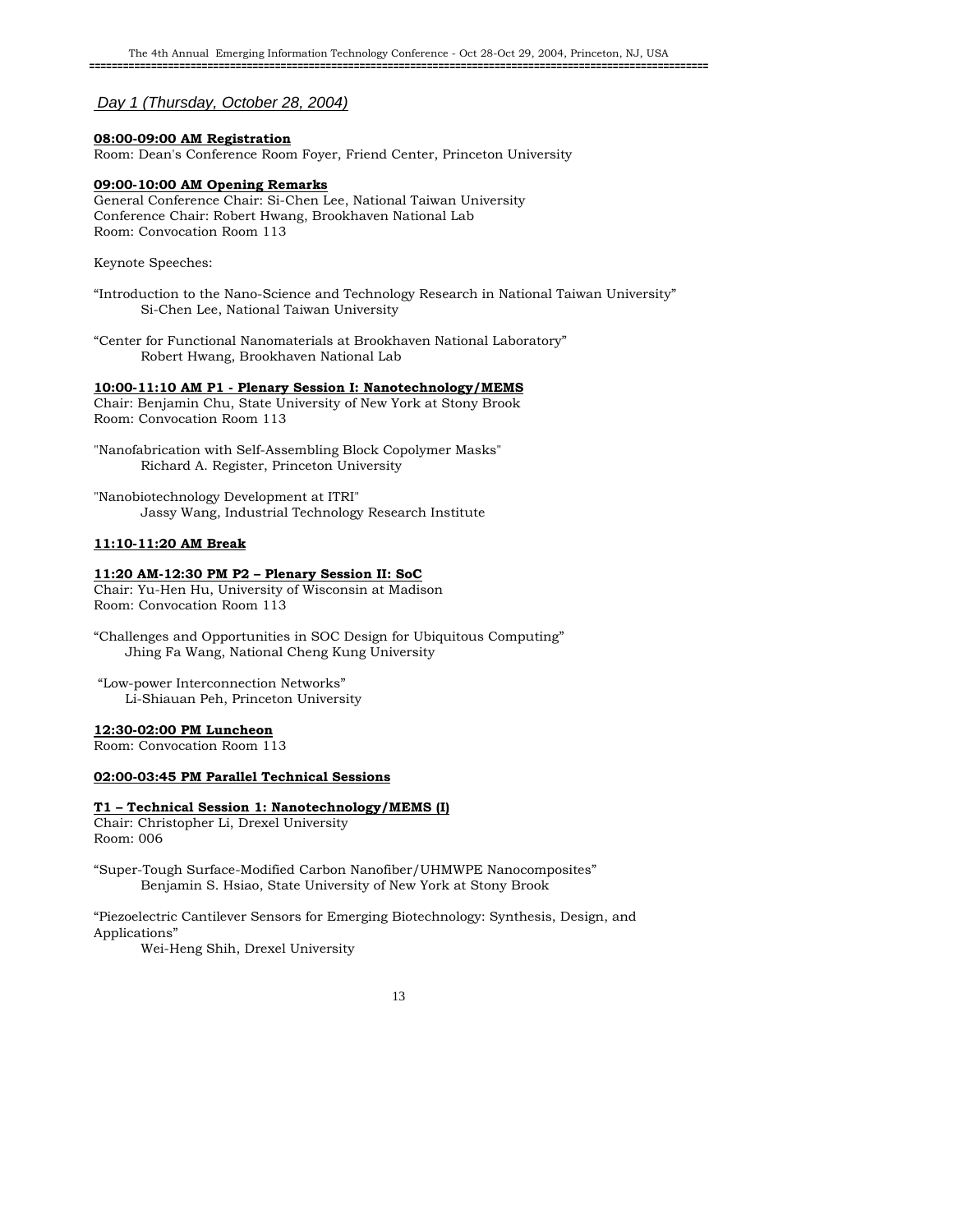Wan Y. Shih, Drexel University

#### "Nanofiber Technology"

Frank Ko, Drexel University

"Manipulating Carbon Nanotubes with Nucleic Acids" Ming Zheng, DuPont Central Research and Development

"Synthesis and Characterization of Fe Based Nanoparticles with Polymer Surfactant—Pluronic® F127"

Jriuan Lai, University of Washington

#### **T2 – Technical Session 2: System-on-Chip (I)**

Chair: Pong-Fei Lu, IBM T. J. Watson Research Center Room: 004

"A Semi-custom Design Flow in High-performance Microprocessor Design" Pong-Fei Lu, IBM T. J. Watson Research Center

"Ramification of Sub-resolution Semiconductor Technologies" Fook-Luen Heng, IBM T. J. Watson Research Center

"Multi-Agent Based Reconfigurable Embedded Systems" Yan Meng, Stevens Institute of Technology

#### **T3 – Technical Session 3: Bioinformatics (I) - Proteomics and Bioinformatics Tools**

Chairs: Hai Hu, Windber Research Institute Li-San Wang, University of Pennsylvania Room: 008

- "Fast Algorithmic Techniques for Reconstructing Large Evolutionary Trees" Usman Roshan, NJIT
- "Using Quasi Consensus Sequences for Protein Family Comparison" Li Liao, University of Delaware
- "Proteomic Biomarker Patterns: Challenges and Opportunities" Wade Rogers, Cira Discovery Sciences, Inc.

"Genomic characterization of ribitol teichoic acid synthesis in meticillin-resistant *Staphylococcus aureus"*  Jiang Ying, Merck

**T4 – Technical Session 4 : C4I (I) - Next-Generation Convergent Communication** Chair: Ut-Va Koc, Bell Labs, Lucent Technologies

Room: 109

"Novel Modulation Techniques for Next-Generation Optical Communication" Xing Wei, Bell Labs. Lucent Technologies

"Cellular In-building Coverage" Zhengxiang Ma, Bell Labs. Lucent Technologies

"Emerging Technologies in Converged Next Generation Networks"

**Comment [u1]:** The name(s) of the speaker(s).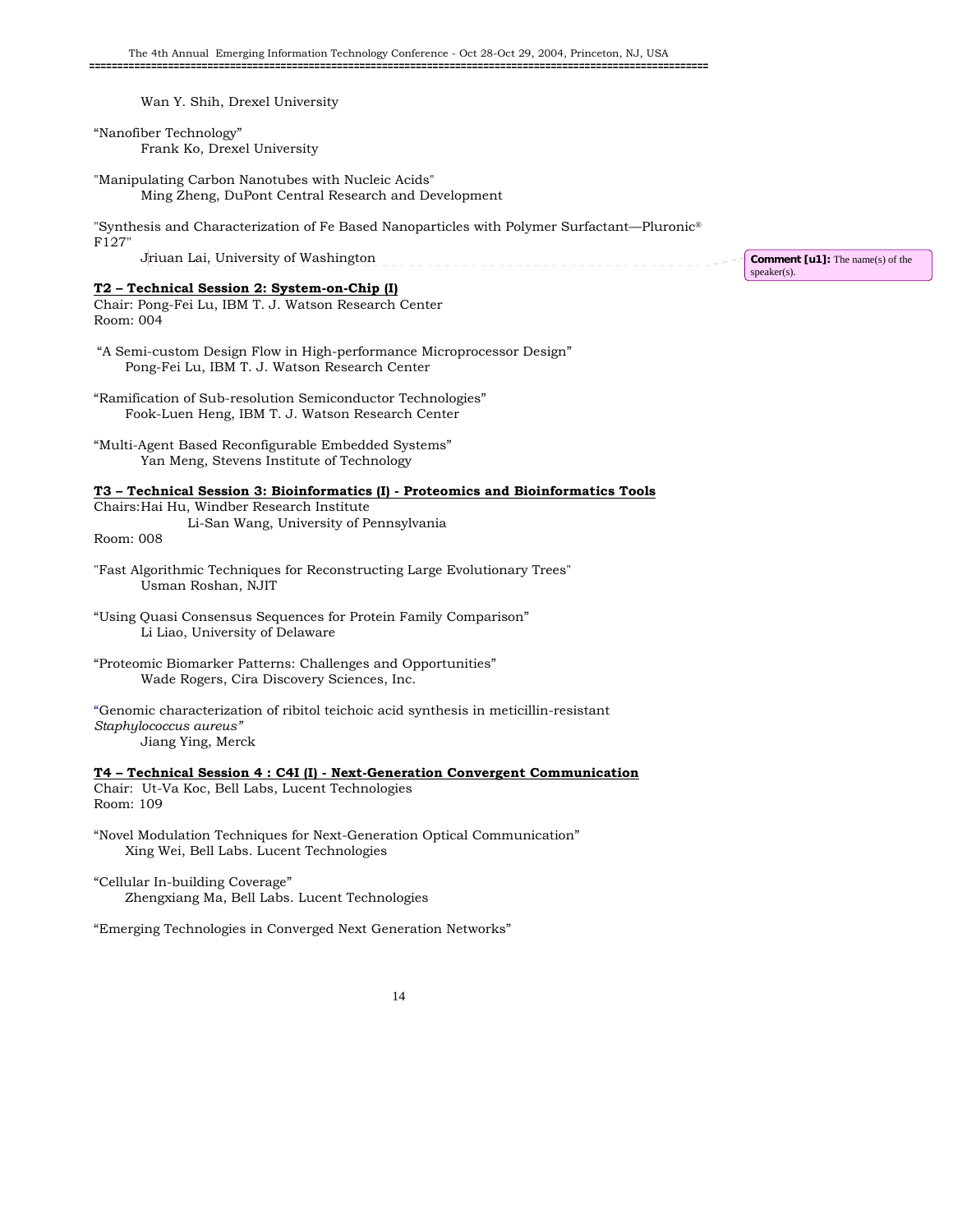Dong Sun, Bell Labs, Lucent Technologies

"Building Applications For the Next Generation Telecom Services" Dong Liu, Bell Labs, Lucent Technologies

#### **03:45-04:15 PM Break**

#### **04:15-06:00 PM Parallel Technical Sessions**

#### **T5 – Technical Session 5: Nanotechnology/MEMS (II)**

Chair: Lei Zhu, University of Connecticut Room: 006

"Supramolecular Assembled Fullerenol-Poly(dimethylsiloxane) Nanocomposites" Shuqin Zhou, City University of New York , College of Staten Island

"Hierarchical Assembly of a Series of Rod-coil Block Copolymers" Christopher Y. Li, Drexel University

"Creating 3D Microstructures by Interference Lithography: from 3D Photonic Crystals to Biomimetic Microlens Arrays" Shu Yang, University of Pennsylvania

"An ABC Stacking Structure Inside Supramolecular Nanocolumns" Shi Jin, City University of New York , College of Staten Island

#### **T6 – Technical Session 6: System-on-Chip (II)**

Moderator: Lanrong Dung, National Chao Tung University Room: 004

"Temperature-aware On-chip Networks" Li Shang, Queen's University

"Study on Power-Aware Motion Estimation Architecture" Lanrong Dung, National Chao Tung University

#### **T7 – Technical Session 7: Bioinformatics (II) – Genomics and Pharmacogenomics**

Chair: Zhongwei Li, Florida Atlantic University Room: 008

"Genomic analysis of RNA processing" Zhongwei Li, Florida Atlantic University

"TIGR Gene Indices: Clustering and Assembling EST and Known Genes and Integration with Eukaryotic Genomes" Dan Lee, The Institute for Genomic Research

"Semi-parametric Gene Ranking for Microarray Experiments" Li-San Wang, University of Pennsylvania

"Identification of Molecular Markers in Blood of Patients with Breast Tumors" Song Yang, Windber Research Institute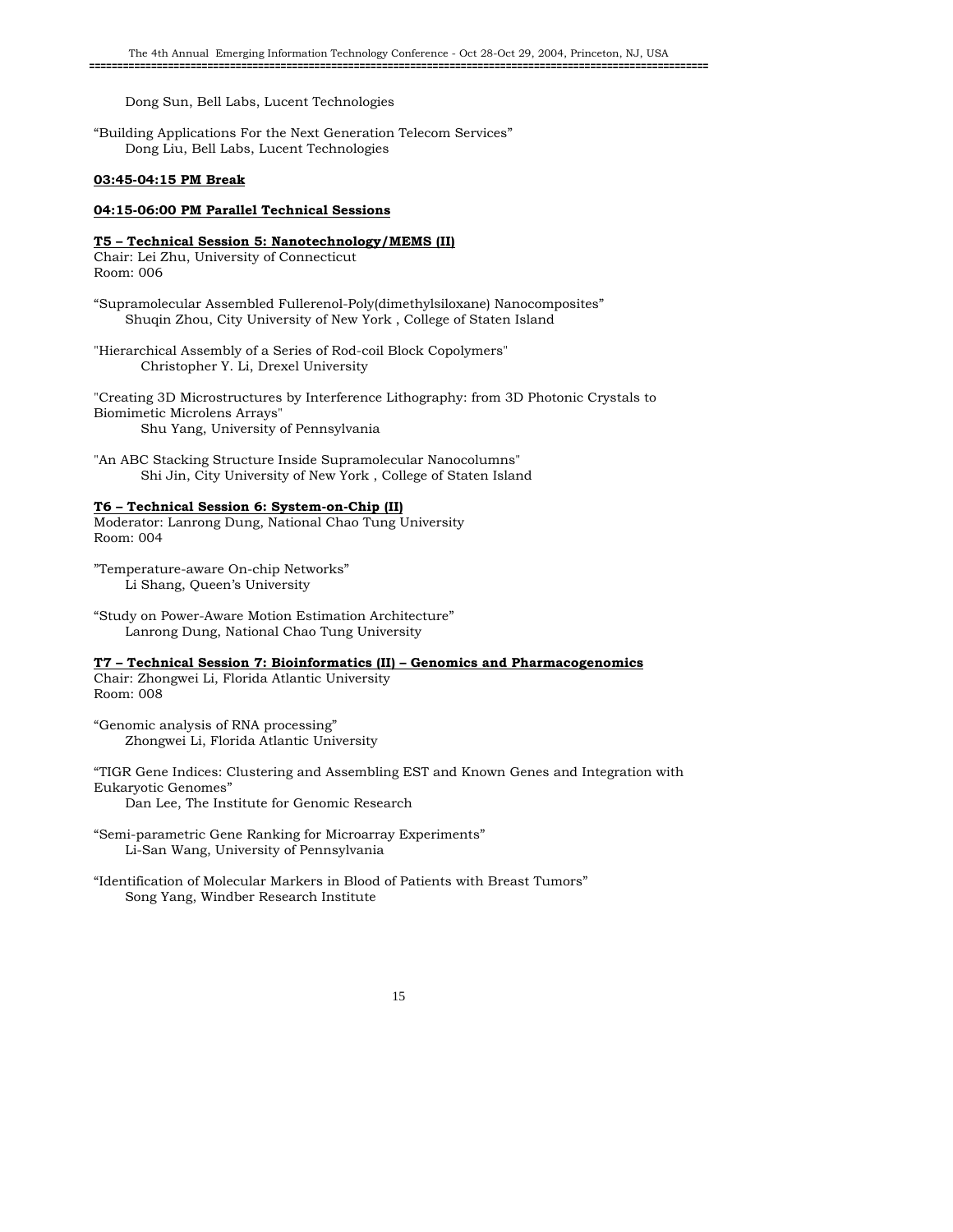**T8 – Technical Session 8: C4I (II) On-Demand Business/IT Bridging Technologies** Chair: Henry Chang, IBM T.J. Watson Research Center

Room: 109

"Autonomic Enterprise Security through Orchestration" Naga Ayachitula, IBM T.J. Watson Research Center

"Model-Driven Business Integration and Monitoring" Fred Wu, RSM, IBM T.J. Watson Research Center

"Usability Approach to Reducing Concept-to-Code Cycle Time: An Interdisciplinary Practitioner's View" C. J. Tsai, AT&T Labs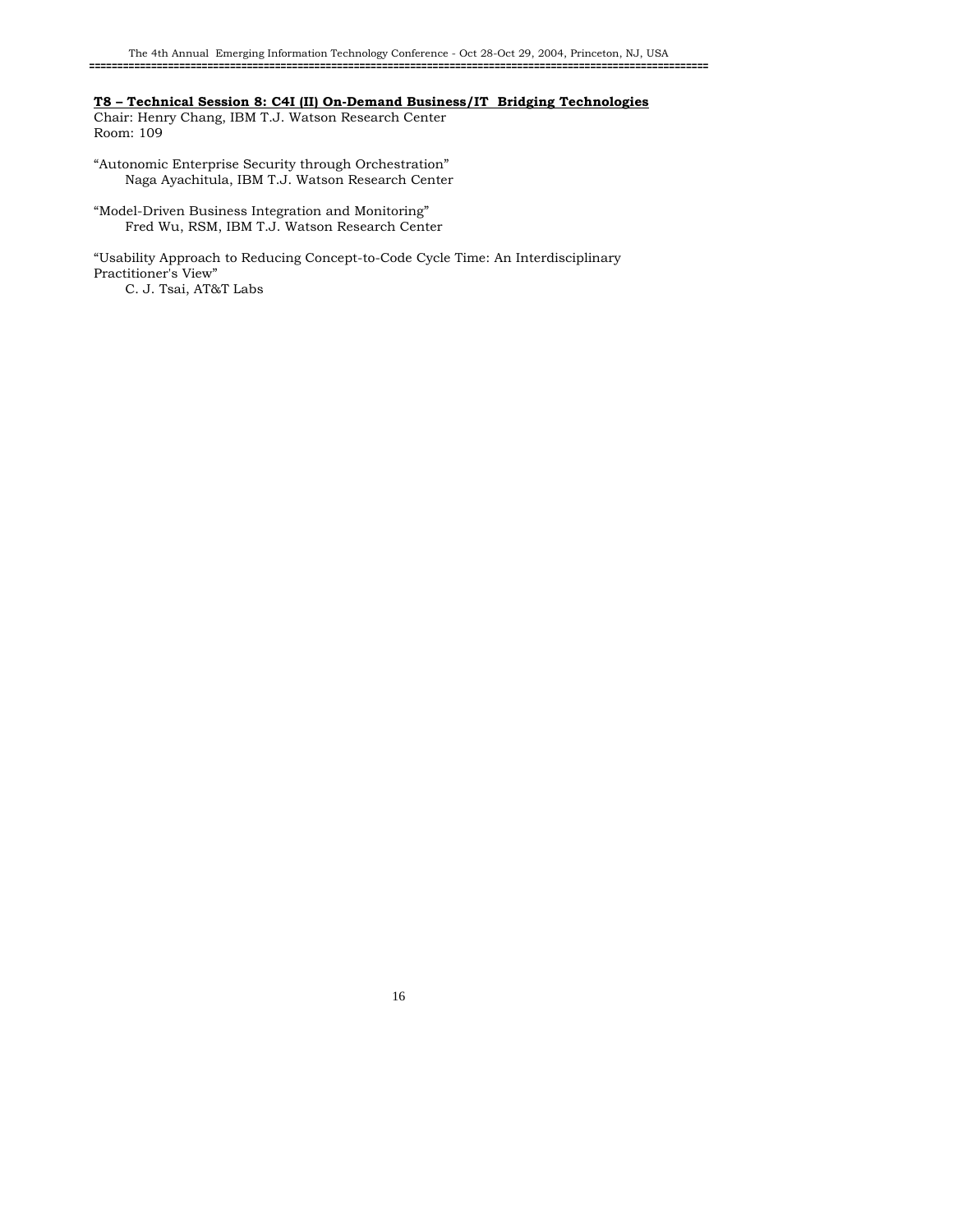## *Day 2 (Friday, October 29, 2004)*

#### **08:00-09:00 AM Registration**

Room: Dean's Conference Room Foyer

#### **09:00-10:00 AM Opening Remarks**

General Conference Chair: Ruby Lee, Princeton University Conference Chair: Sue-Jane Wang, Food and Drug Administration Room: Convocation Room 113

Keynote Speeches:

"Overview of Research in the Princeton Architecture Lab for Multimedia and Security (PALMS)" Ruby Lee, Princeton University

"An Update of Current Advances in Pharmacogenomic and Pharmacogenetic Drug Trials Using SNP Profile and Gene Expression Signature"

Sue-Jane Wang, Food and Drug Administration

#### **10:00-11:10 AM P3 - Plenary Session III: Bioinformatics**

Chair: Sue-Jane Wang, Food and Drug Administration Room: Convocation Room 113

Isidore Rigoutsos, IBM T. J. Watson Research Center

"Challenges and Solutions: Integration of Clinical, Genomic, and Proteomic Data in a High Throughput Environment"

Hai Hu, Windber Research Institute <Accepted>

## **11:10-11:20 AM Break**

### **11:20 AM-12:30 PM P4 – Plenary Session IV: C4I**

Chair: Shu-Ping Chang, IBM T. J. Watson Research Center Room: Convocation Room 113

"Broadband Video Streaming: Promises and Challenges" Monsong Chen, Infovalue

"Research Challenge: Extending Invention Toward Innovation" Jeng-Yao Chung, Global Electronics Industry, IBM

## **12:30-2:00 PM Luncheon**

Room: Convocation Room 113

## **02:00-03:45 PM Parallel Technical Sessions**

**T9 – Technical Session 9: Nanotechnology/MEMS (III)**

Chair: Darrin J. Young, Case Western Reserve University Room: 004

"MEMS Based Noninvasive Optical Imaging" Huikai Xie, University of Florida

<sup>&</sup>quot;VoIP on Wireless Mobile Communications" Qi Bi, Bell Labs, Lucent Technologies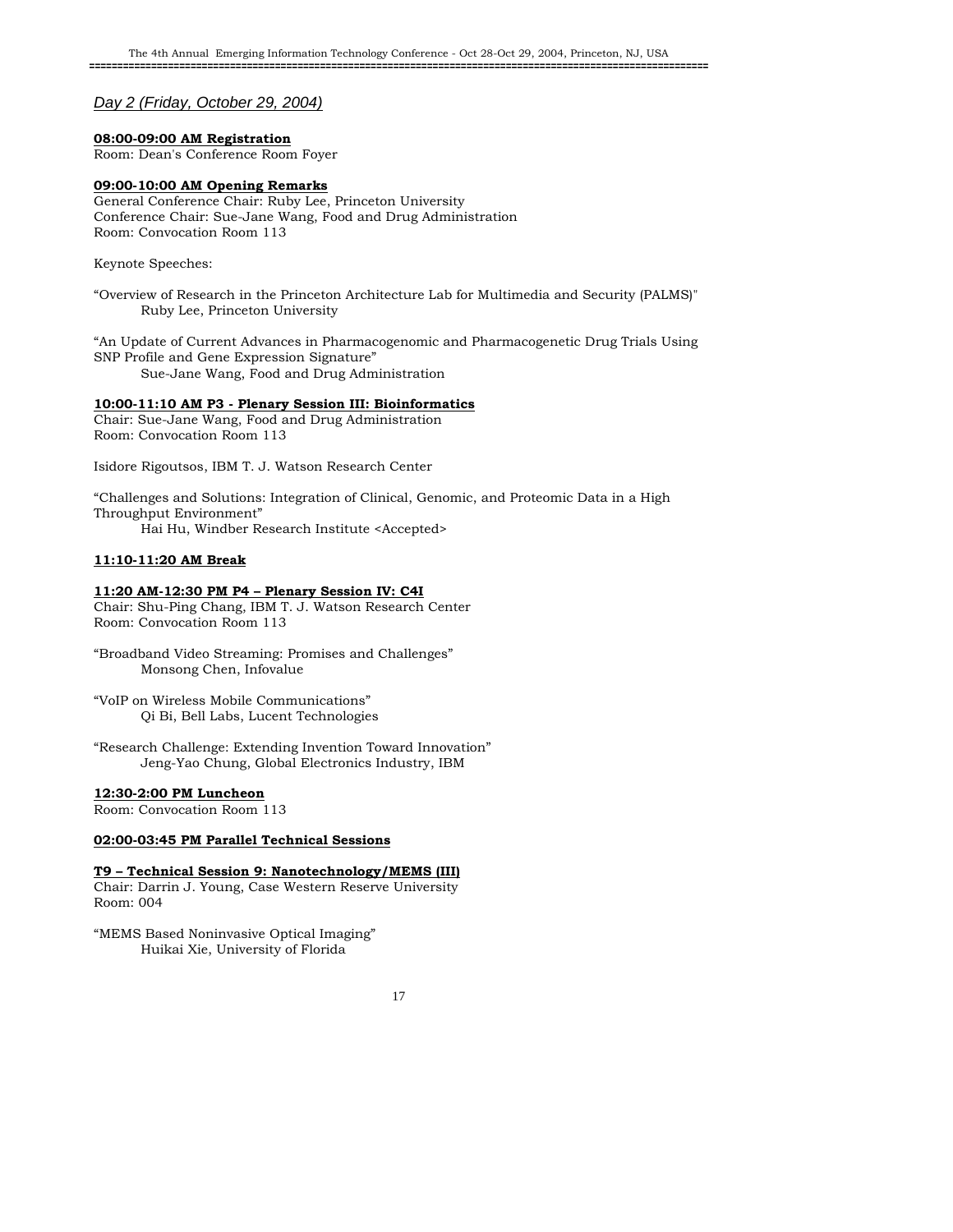"Hydrogel-Based MEMS Platforms for Smart Sensing and Active Flow Control" Babak Ziaie, University of Minnesota

"Programmable and Autonomous Magnetically-Driven Microfluidic Actuators Using Liquid-Phase Photopolymerization (LP3)" Hongrui Jiang, University of Wisconsin

"High-Performance Micro-Electro-Mechanical Strain Sensor Technology" Darrin J.Young, Case Western Reserve University

#### **T10 – Technical Session 10: System-on-Chip (III)**

Chair: Win-Bin See, Aerospace Industrial Development Company (AIDC) Room: 008

"Custom Instruction Synthesis for Extensible Processor Platforms" Fei Sun, Princeton University

- "Design and Implementation of an Embedded Software Development Platform" Win-Bin See, Aerospace Industrial Development Company (AIDC)
- " Opportunities and Challenges for Code Compression" Kuang-Bin K Lin and Wayne Wolf, Princeton University
- "RFID ICBiochip and Bioinformatics" Pao-Chien (Daniel) Di, Vincogen

**T11 – Technical Session 11: Bioinformatics (III) – Data Mining and Knowledge Base** Chair: Zoran Obradovic, Temple University Room: 006

- "Data Cleansing and Knowledge Base" Katherine Herbert, Montclair State University Jason T. L. Wang, New Jersey Institute of Technology
- "Biological Name Entity Tagging" Hongfang Liu, University of Maryland at Baltimore County

"Data Mining Approach to Study of Protein Disorder" Zoran Obradovic, Temple University

 "PIRSF Protein Classification System and Sequence Annotation" Hongzhan Huang, Georgetown University

## **T12 - Technical Session 12: C4I (III) Embrace Internet - The King of Future Communication Networks?**

Chair: Charlie Chia J. Liu, AT&T Labs Room: 109

"Internet Cyber Security" Jonathan Chao, Polytechnic University

"Wireless Broadband - A Third Wave for Broadband Access" Paul S.D. Lin, AT&T Labs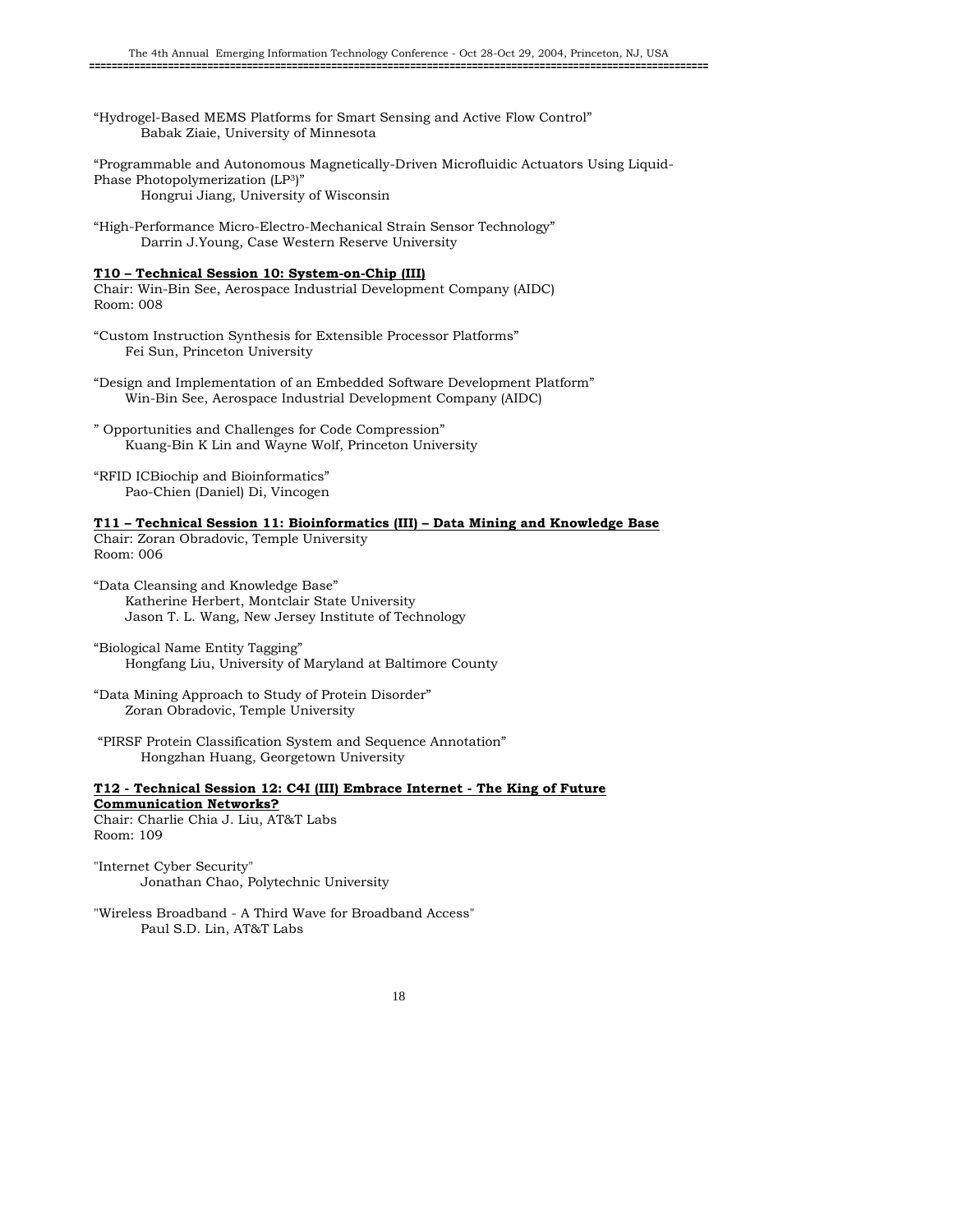"VoIP on 1xEVDO Wireless Network" Pi-Chun Chen, Lucent Technologies

### **03:45-04:15 PM Break**

#### **04:15-06:00 PM Parallel Technical Sessions**

#### **T13 – Technical Session 13: Nanotechnology/MEMS (IV)**

Chair: Shuiqin Zhou, City University of New York Room: 004

 "Molecularly-Engineered Assemblies of Nanoparticles" Chuan-Jian Zhong, State University of New York at Binghamton

"Probing Bacteria Adsorption on Planar and Nanoparticle-Patterned Surfaces using Atomic Force Microscopy"

Jin Luo, State University of New York at Binghamton

"Phases and Phase Transitions in a Coil-Coil-Disk Triblock Oligomer" Lei Zhu, University of Connecticut

Chwen-Yang Shew, City University of New York , College of Staten Island

#### **T14 – Technical Session 14: System-on-Chip (IV)**

Chair: Xun Liu, North Carolina State University Room: 008

"Interconnect Optimization with Repeater Insertion for IP-based SOCs" Xun Liu, North Carolina State University

"Thermal-aware Network-on-chip Design" Yuan Xie, Pennsylvania State University

"Multilevel Routing with Jumper Insertion for Antenna Avoidance" Sao-Jie Chen, National Taiwan University

"Statistical Timing Analysis for Global Interconnect Wires" Yu Hen Hu, University of Wisconsin - Madison

### **T15 – Technical Session 15: Bioinformatics (IV) - Interface of Computer Sciences and Biology**

Chair: Isidore Rigoutsos, IBM T. J. Watson Research Center Room: 006

"Transcriptional Regulation: Signals, Interactions and Modules" Sridhar Hannenhalli, University of Pennsylvania

"An *in silico* analysis of Human Cytomegalovirus coding potential" Eain Murphy, Princeton University

"Mathematical Programming Approaches to Side-Chain Positioning" Mona Singh, Princeton University

"Accurate Identification of Chromosomal Copy Number Changes on a Genomic Scale" Olga Troyanskaya, Princeton University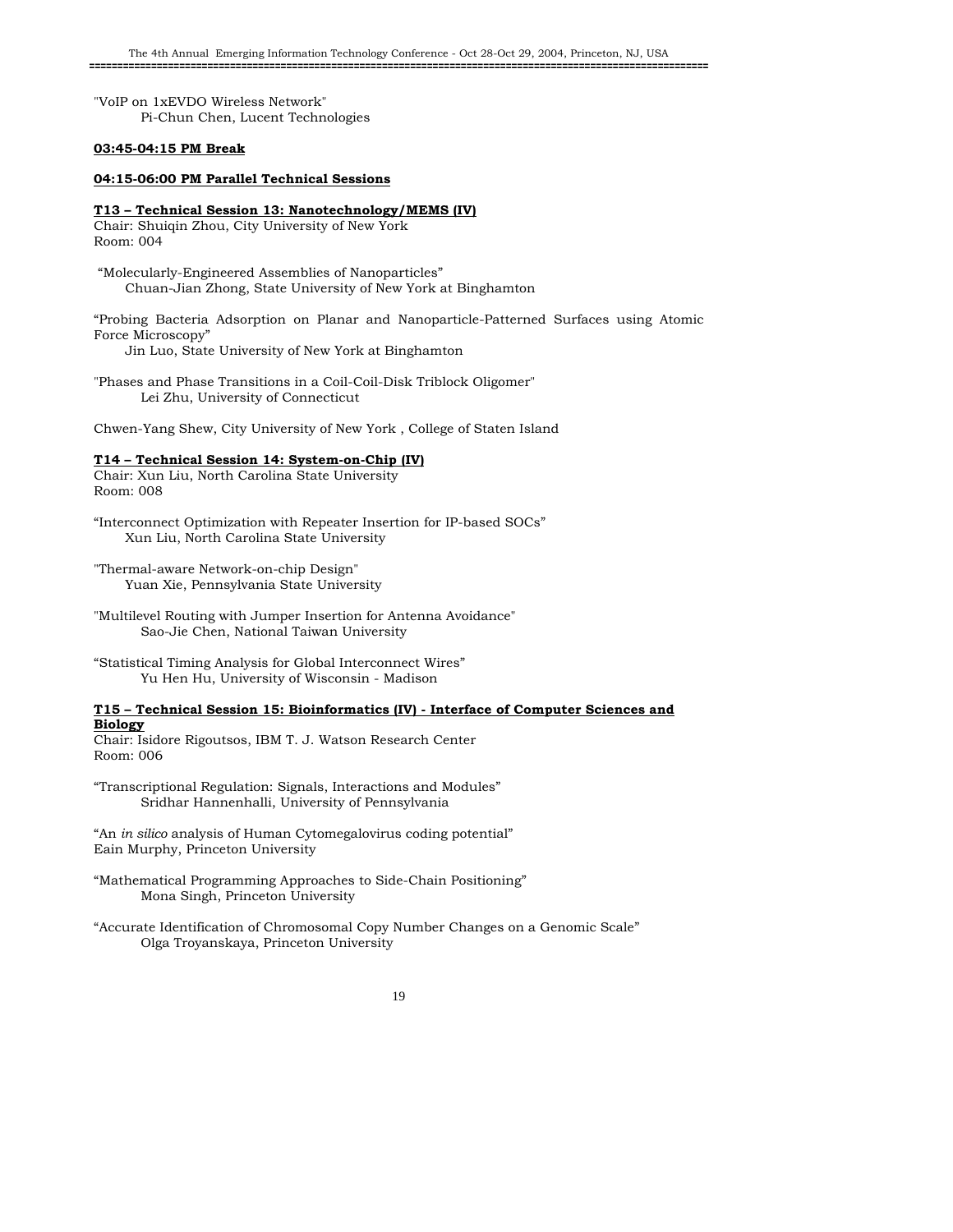## **T16 – Technical Session 16: C4I (IV) On-Demand Distributed Computing**

Chair: Rong Chang, IBM T. J. Watson Research Center Room: 109

"Modular Sensor Architecture (MSA) Design for On-Demand Sensor Based Distributed Computing" Shu-Ping Chang, IBM T.J. Watson Research Center

"Ad hoc Networking with Swarm Intelligence" Chien-Chung Shen, University of Delaware

"Policy Management and Analysis" Hong Cheng, Telcordia Technologies

"Proactive SLA Management and License-Aware Resource Management for On Demand IT Services"

Rong Chang, IBM T.J. Watson Research center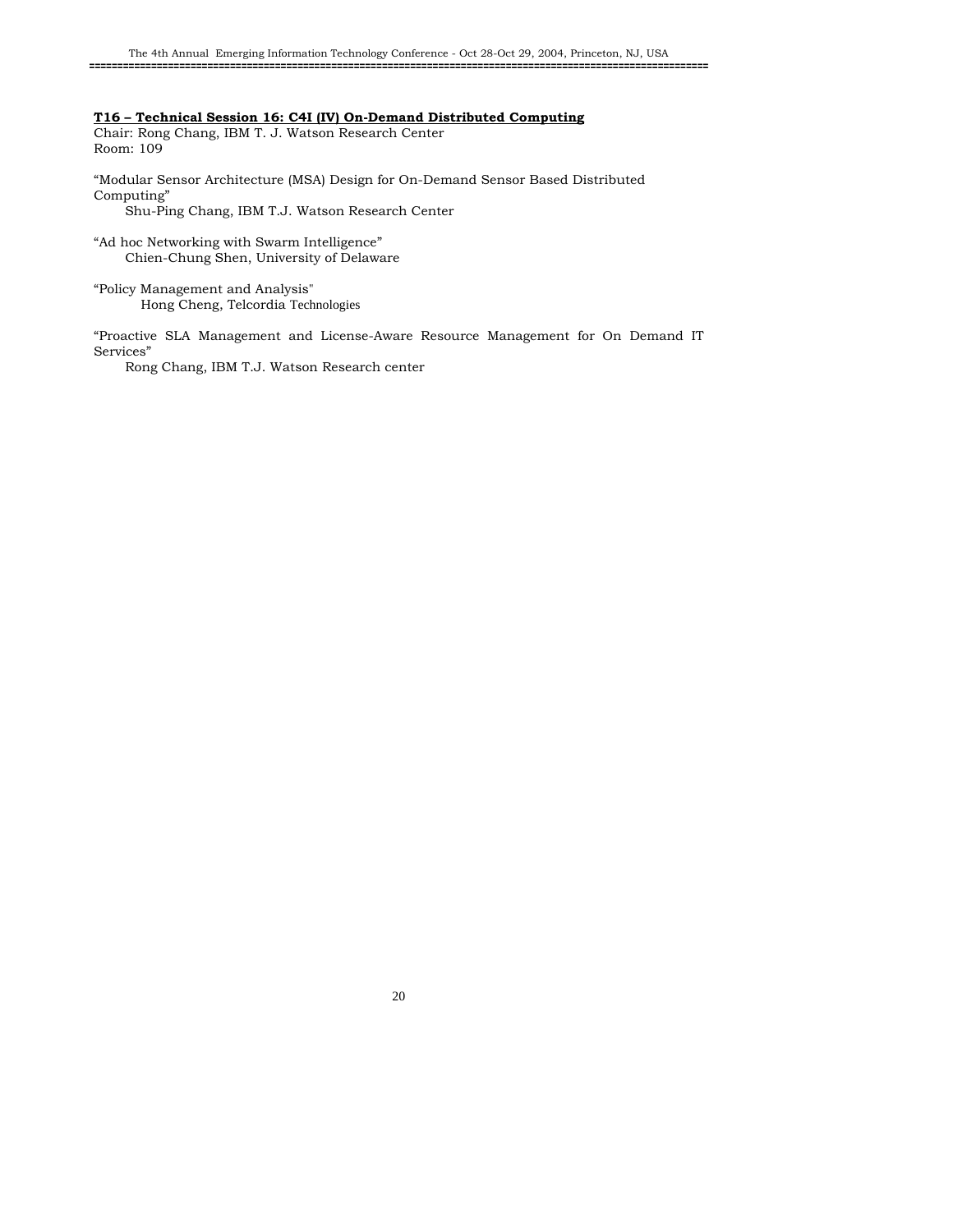## **Abstracts and Biographies**

## *General Conference Chairs*

#### **Ruby Lee**

Princeton University

#### BIOGRAPHY

**Ruby B. Lee** is the Forrest G. Hamrick Professor of Engineering and Professor of Electrical Engineering at Princeton University, with an affiliated appointment in the Computer Science department. She is the director of the Princeton Architecture Laboratory for Multimedia and Security (PALMS). Her current research is in designing security and new media support into core computer architecture, embedded systems and global networked systems, and in architectures resistant to Distributed Denial of Service attacks and Internet-scale epidemics. She teaches courses in *Cyber Security* and *Processor Architectures for New Paradigms*. She is a Fellow of the Association for Computing Machinery (ACM) and a Fellow of the Institute of Electrical and Electronic Engineers (IEEE). She is Associate Editor-in-Chief of *IEEE Micro* and Editorial Board member of *IEEE Security and Privacy*.

Prior to joining the Princeton faculty in 1998, Dr. Lee served as chief architect at Hewlett-Packard, responsible at different times for processor architecture, multimedia architecture and security architecture for e-commerce and extended enterprises. She was a key architect in the definition and evolution of the PA-RISC architecture used in HP servers and workstations, and also led the first CMOS PA-RISC single-chip microprocessor design. As chief architect for HP's multimedia architecture team, Dr. Lee led an inter-disciplinary team focused on architecture to facilitate pervasive multimedia information processing using general-purpose computers. This resulted in the first desktop computer family with integrated, software-based, high fidelity, real-time multimedia. Dr. Lee also co-led a multimedia architecture team for IA-64. Concurrent with full-time employment at HP, Dr. Lee also served as Consulting Professor of Electrical Engineering at Stanford University. She has a Ph.D. in Electrical Engineering and a M.S. in Computer Science, both from Stanford University, and an A.B. with distinction from Cornell University, where she was a College Scholar. She is an elected member of Phi Beta Kappa and Alpha Lambda Delta. She has been granted 115 United States and international patents, with several patents pending.

Research web page: http://palms.ee.princeton.edu Personal web-page: http://www.princeton.edu/~rblee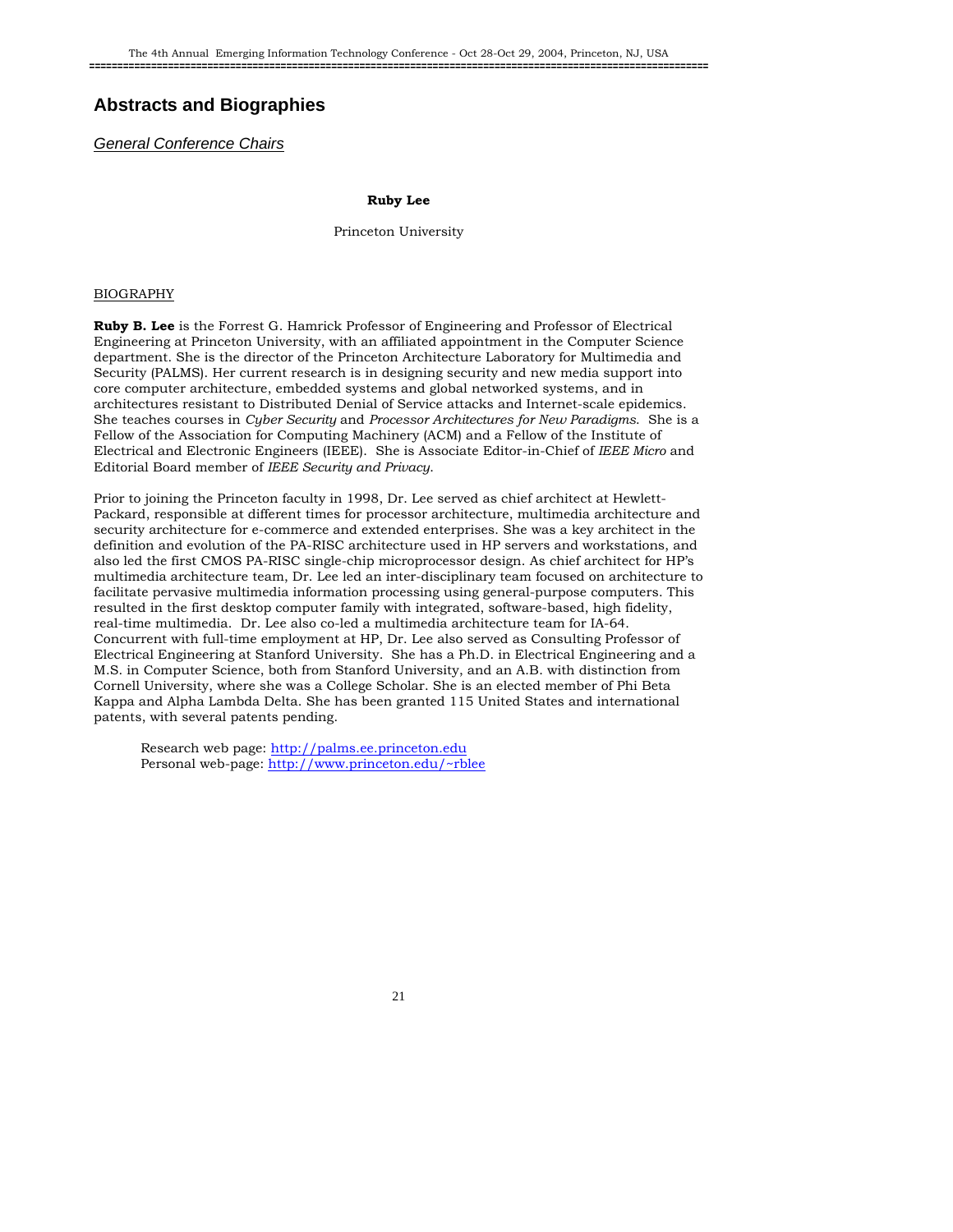## *General Conference Chairs*

#### **Si-Chen Lee**

Professor Department of Electrical Engineering National Taiwan University Tel: 886-2-23635251 x 440 Email: sclee@cc.ee.ntu.edu.tw

#### BIOGRAPHY

Si-Chen Lee is a professor in the Department of Electrical Engineering of the National Taiwan University. He received the B.S. degree in electrical engineering from National Taiwan University in 1974 and Ph.D degree in electrical engineering from Stanford University in 1981. He served as the chairman of the Department from 1988 to 1992 and the Dean of academic affairs of National Taiwan University from 1996 to 2002. His current research interests are in the device applications and the growth kinetics of InGaAs/GaAs strained layer quantum dot device, InGaAs/InAs room temperature infrared light emitting diode and photodetector with applications to the pollution detection and biological reaction of cells. In addition, he is also interested in hydrogenated and deuterated amorphous and poly-silicon (carbon, germanium) hydrogen material and devices, such as thin film transistors and neural network image sensors. Prof. Lee is an IEEE Fellow.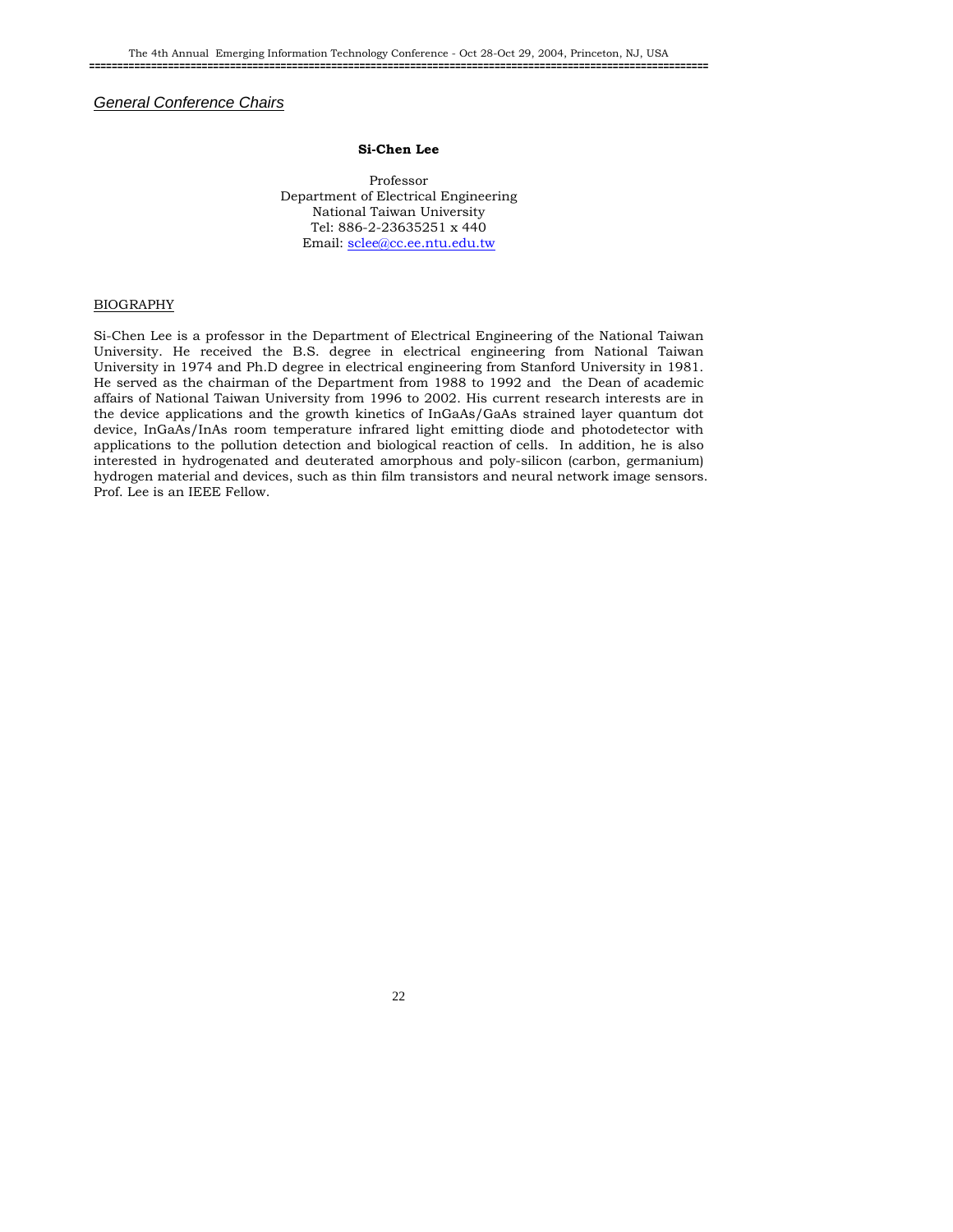## *Conference Chairs*

#### **Sue-Jane Wang**

The Lead Senior Pharmacogenomics/Pharmacogenetic Biostatistics FDA Inter-Center Pharmacogenomics/Pharmacogenetics Working Group FDA Interdisciplinary Pharmacogenomics Review Group U.S. Food and Drug Administration Email: wangs@cder.fda.gov

Adjunct Professor, Johns Hopkins University, Engineering Programs for Professionals, Maryland

#### BIOGRAPHY

Sue-Jane Wang joined the U.S. Food and Drug Administration in 1994, where she is currently an expert biostatistician in genomic drug trials. Before joining FDA, she was a senior biostatistician at the medical genetics division, Cedars-Sinai medical center, California. As a steering committee member of the Pharmacogenomic/Pharmacogenetic Working Group at FDA, Dr. Wang is currently involved in planning the third PG workshop on "Pharmacogenomics in Drug Development and Regulatory Decision-Making: Three Years of Promise, Proposals and Progress on Optimizing the Benefit/Risk of Drug Development and Therapy" as a chair for Strategies and Challenges in Retrospective Validation of Genomic Biomarker. Dr. Wang received her master degree from University of California, Los Angeles, CA and Ph.D. from University of Southern California, CA. Her major research and application activities include adaptive (flexible) designs in controlled (genomic) clinical trials; genetic and epidemiologic studies; statistical methods for analysis of microarray data and pharmacogenomics/ pharmacogenetics data in drug/diagnostic test development; and teaching in biostatistics. Her professional activities in the pharmacogenomics/ pharmacogenetics area are mainly chairs and invited speakers. Dr. Wang received FDA Award of Merits, FDA outstanding service awards, FDA/CDER Excellence in communication Award, and FDA/CDER Excellence in Analytical Science Award.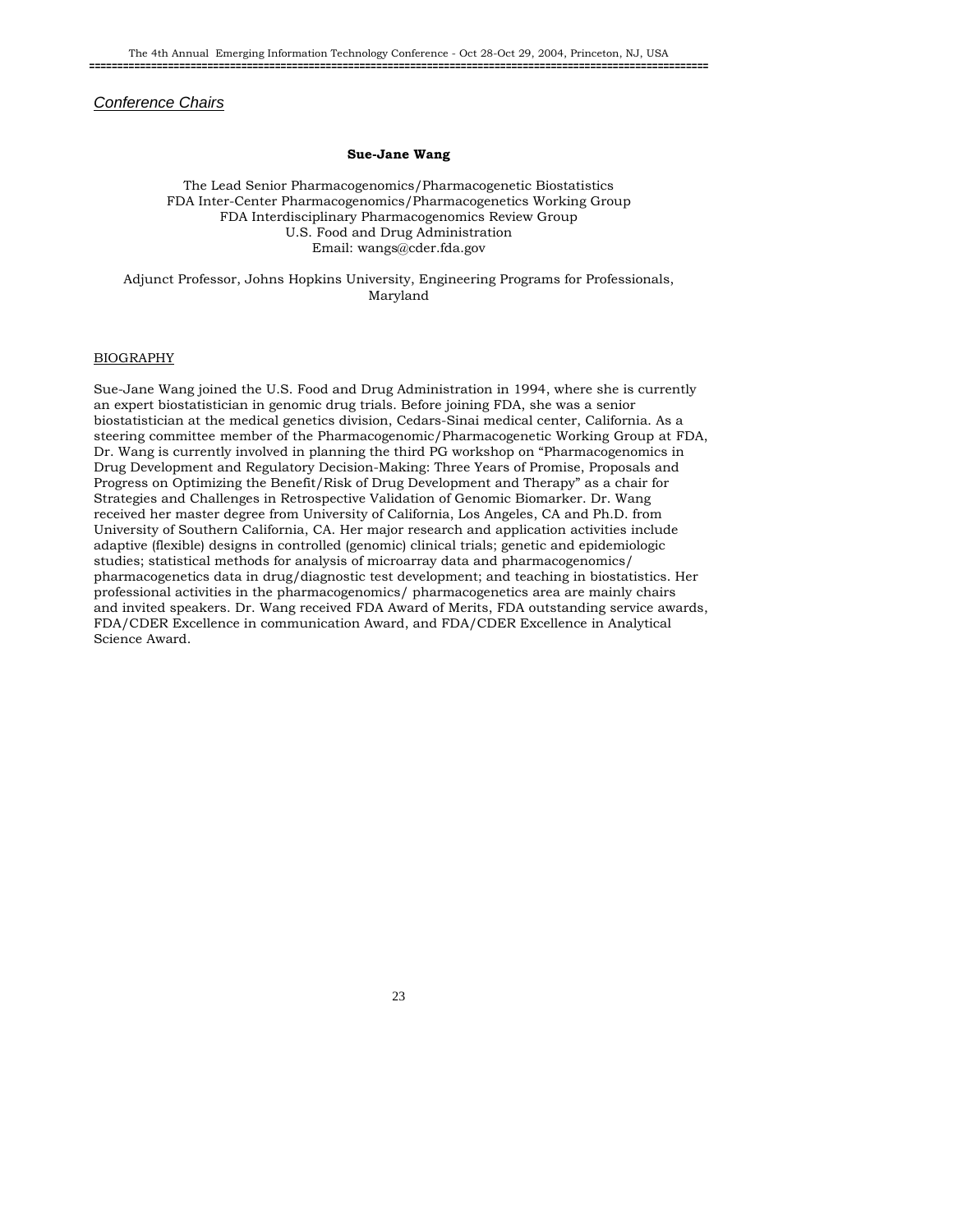## *Conference Chairs*

#### **Robert Hwang**

Director, Center for Functional Nanomaterials Brookhaven National Laboratory Email: hwangr@bnl.gov

### BIOGRAPHY

Robert Q. Hwang is the director of the Brookhaven National Laboratory Center for Functional Nanomaterials (CFN), which is one of 5 DOE Office of Science sponsored Nanoscale Science Research Center national user facilities. Prior to this position, he managed the Thin Film and Interface Science department at Sandia National Laboratories. He earned his BS in physics from UCLA and his PhD from the University of Maryland. He was a post-doc at Lawrence Berkeley Lab and UC Berkeley and a Humboldt Fellow at the University of Munich. Bob's interests include atomistic mechanisms in thin film growth and metal alloying, thin film and interfacial strain, corrosion and nano-scale properties of metals.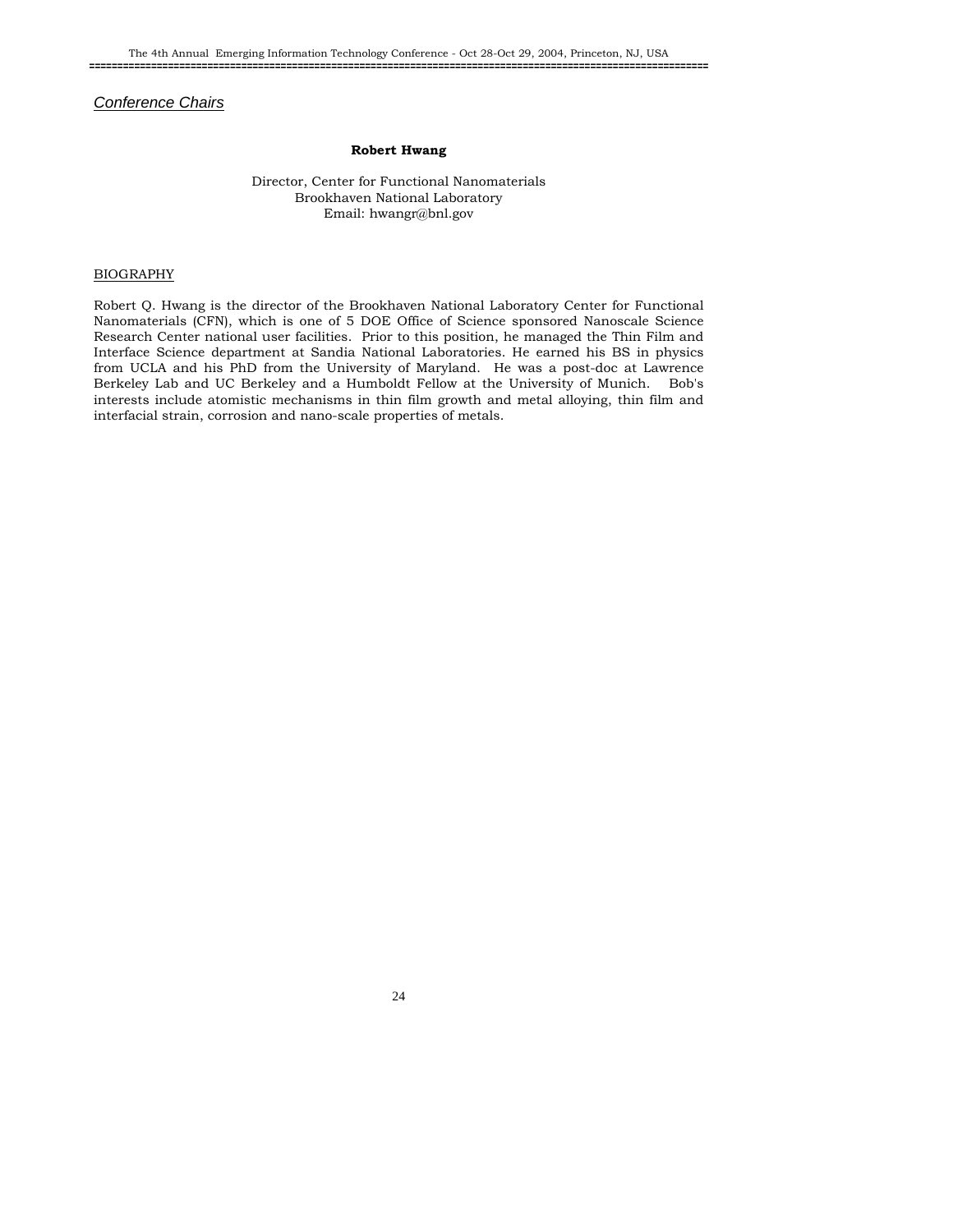#### **Benjamin Chu**

Distinguished Professor, Chemistry Department State University of New York at Stony Brook Tel: 631-632-7928 Fax: 631-632-6518 Email: bchu@notes.cc.sunysb.edu

#### BIOGRAPHY

Professor Chu obtained his B.S., magna cum laude degree from St. Norbert College and his Ph.D. in physical chemistry from Cornell University. He was a post-doctoral student with the late Professor Peter J. W. Debye for four years before he started his academic career at the University of Kansas. In 1968, he moved to Stony Brook University where he is now a Distinguished Professor.

Professor Chu was an Alfred P. Sloan Fellow, a John Simon Guggenheim Fellow, a Fellow and Visiting Professor of the Japan Society for the Promotion of Science, and a Humboldt Awardee for Senior U.S. Scientists from the Alexander von Humboldt Foundation in Germany. He is a Fellow of the American Physical Society and of the American Institute of Chemists. In 1992, he was appointed an Honorary Professor of the Chinese Academy of Sciences; in 1996, an Honorary Professor of Nankai University; in 1998 an Honorary Professor of Xiamen University; and in 2004, an Honorary Professor of Wuhan University, all of PR China. In 2004, he became a member of the St. Norbert College Board of Trustees.

In 1993, Professor Chu received the High Polymer Physics Prize from the American Physical Society. He was the Langmuir Distinguished Lecturer sponsored by the Division of Colloid and Surface Science of the American Chemical Society in 1994, received the Award for Distinguished Service in Advancement of Polymer Science, sponsored by the Society of Polymer Science, Japan, in 1997, and the 1998 Outstanding Achievement Award of Chinese Institute of Engineers/USA.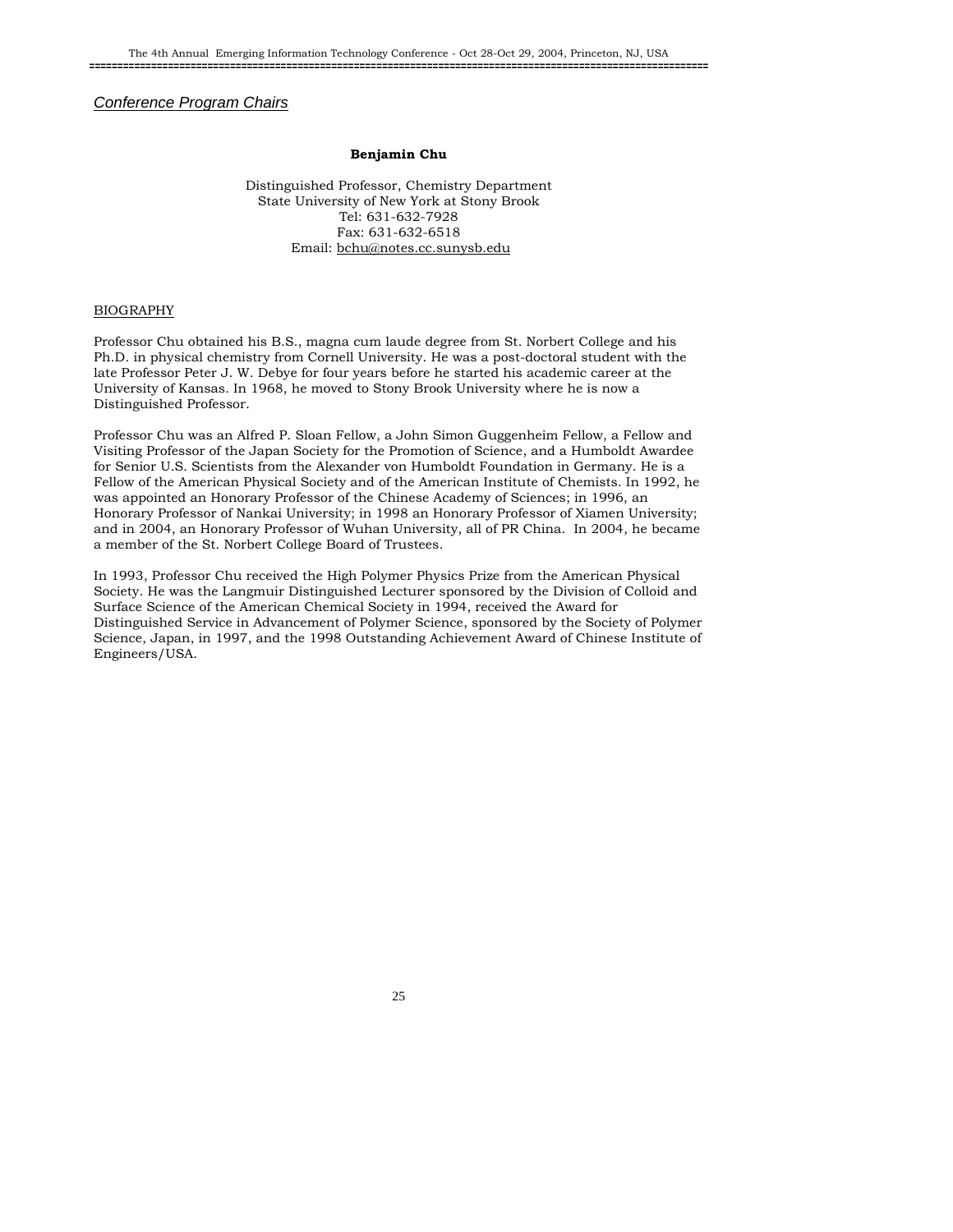#### **Darrin J. Young**

Assistant Professor Department of Electrical Engineering and Computer Science Case Western Reserve University Tel: 216-368-8945 Fax: 216-368-6039 Email: djy@case.edu

#### BIOGRAPHY

Darrin J. Young received his BS with honors, MS, and PhD degrees from the Department of Electrical Engineering and Computer Sciences at University of California at Berkeley in 1991, 1993, and 1999, respectively. His doctoral dissertation emphasizes on microelectromechanical devices design and fabrication technologies for radio frequency analog signal processing. Between 1991 and 1993, he worked at Hewlett-Packard Laboratories in Palo Alto, California, where he designed a shared memory system for a DSP-based multiprocessor architecture. During the summer of 1997, he worked at Rockwell Semiconductor Systems in Newport Beach, California, where he designed silicon bipolar RF analog circuits for cellular telephony applications. Between 1997 and 1998, he was also at Lawrence Livermore National Laboratory, working on the design and fabrication of three-dimensional RF MEMS coil inductors for wireless communications. Dr. Young joined the Department of Electrical Engineering and Computer Science at Case Western Reserve University as an assistant professor in 1999. His research interests include MEMS and nano-electro-mechanical devices design, fabrication, and integrated analog circuits design for communications, inertial sensing, biomedical implant, and general industrial applications.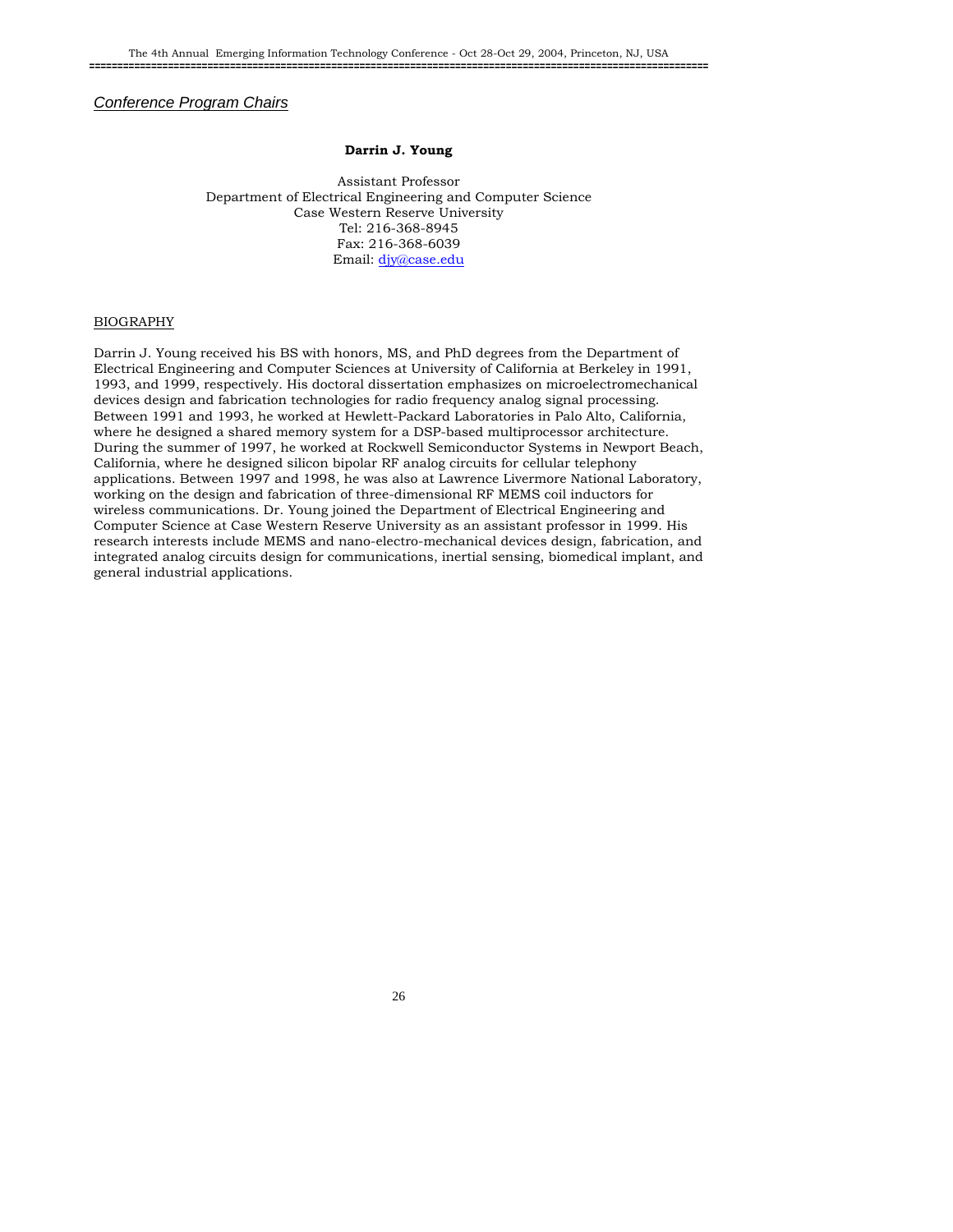## **Yu-Hen Hu**

## University of Wisconsin at Madison Email: hu@engr.wisc.edu

#### BIOGRAPHY

Yu Hen Hu is a faculty member at the Department of Electrical and Computer Engineering, University of Wisconsin, Madison. He received BSEE from National Taiwan University, and MSEE and PhD degrees from University of Southern California. Prior to joining University of Wisconsin, he was faculty in the Electrical Engineering Department of Southern Methodist University, Dallas, Texas. His research interests include multimedia signal processing, artificial neural networks, fast algorithms and design methodology for application specific micro-architectures, as well as computer aided design tools. He has published more than 200 technical papers, edited two books in these areas.

Dr. Hu has been an associate editor for the IEEE Transaction of Acoustic, Speech, and Signal Processing, IEEE signal processing letters, European Journal of Applied signal Processing, and Journal of VLSI Signal Processing. He has served as the secretary and an executive committee member of the IEEE signal processing society, a board of governors of IEEE neural network council representing the signal processing society, the chair of signal processing society neural network for signal processing technical committee, and is the current chair of IEEE signal processing society multimedia signal processing technical committee. He is also a steering committee member of the international conference of Multimedia and Expo on behalf of IEEE Signal processing society.

Dr. Hu is a fellow of IEEE.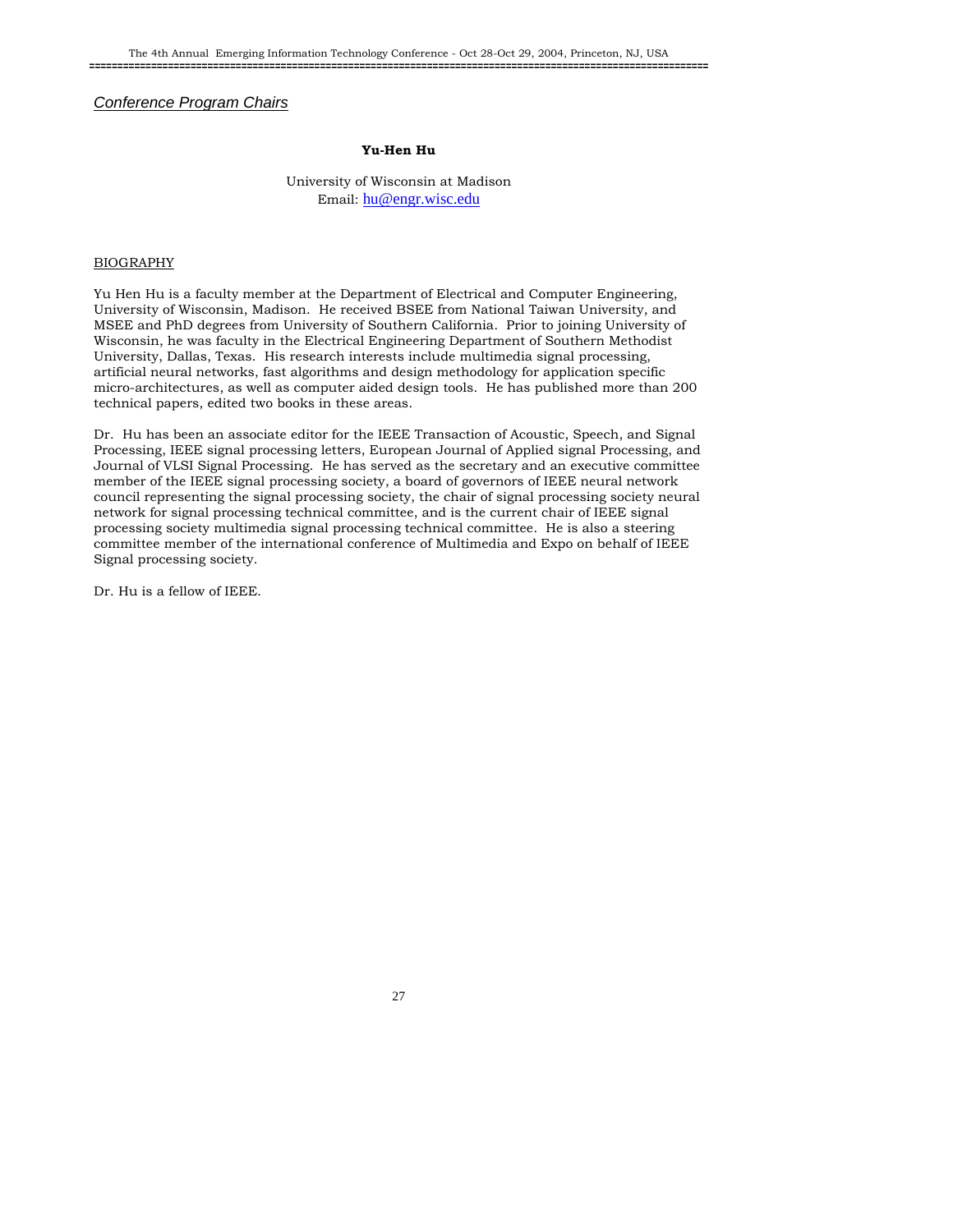#### **Cathy Wu**

#### Georgetown University Medical Center

### BIOGRAPHY

Dr. Cathy Wu is the Director of Protein Information Resource (PIR) and Professor of Biochemistry and Molecular Biology at the Georgetown University Medical Center, Washington, D.C. She has a M.S. and a Ph.D. in biology and a second M.S. in computer science. She has conducted bioinformatics research for almost 15 years, taught Computer Science for five years, and developed several protein family classification systems and databases, including one with a US patent. She has managed large software and database projects and led the PIR projects since 1999. Dr. Wu has served on several scientific advisory boards, many bioinformatics grant review panels for NIH, NSF and DOE, and on numerous program committees for international bioinformatics conferences. She has published about 100 papers and three books, and is a frequent invited speaker for lectures and tutorials at universities, companies, and conferences.

An integrated public bioinformatics resource, PIR has provided protein databases, data mining and sequence analysis tools to support genomic and proteomic research for over three decades. PIR recently joined the European Bioinformatics Institute and Swiss Institute of Bioinformatics to establish UniProt––the Universal Protein Resource––to produce a single worldwide resource of protein sequence and function, by unifying the PIR, Swiss-Prot, and TrEMBL database activities.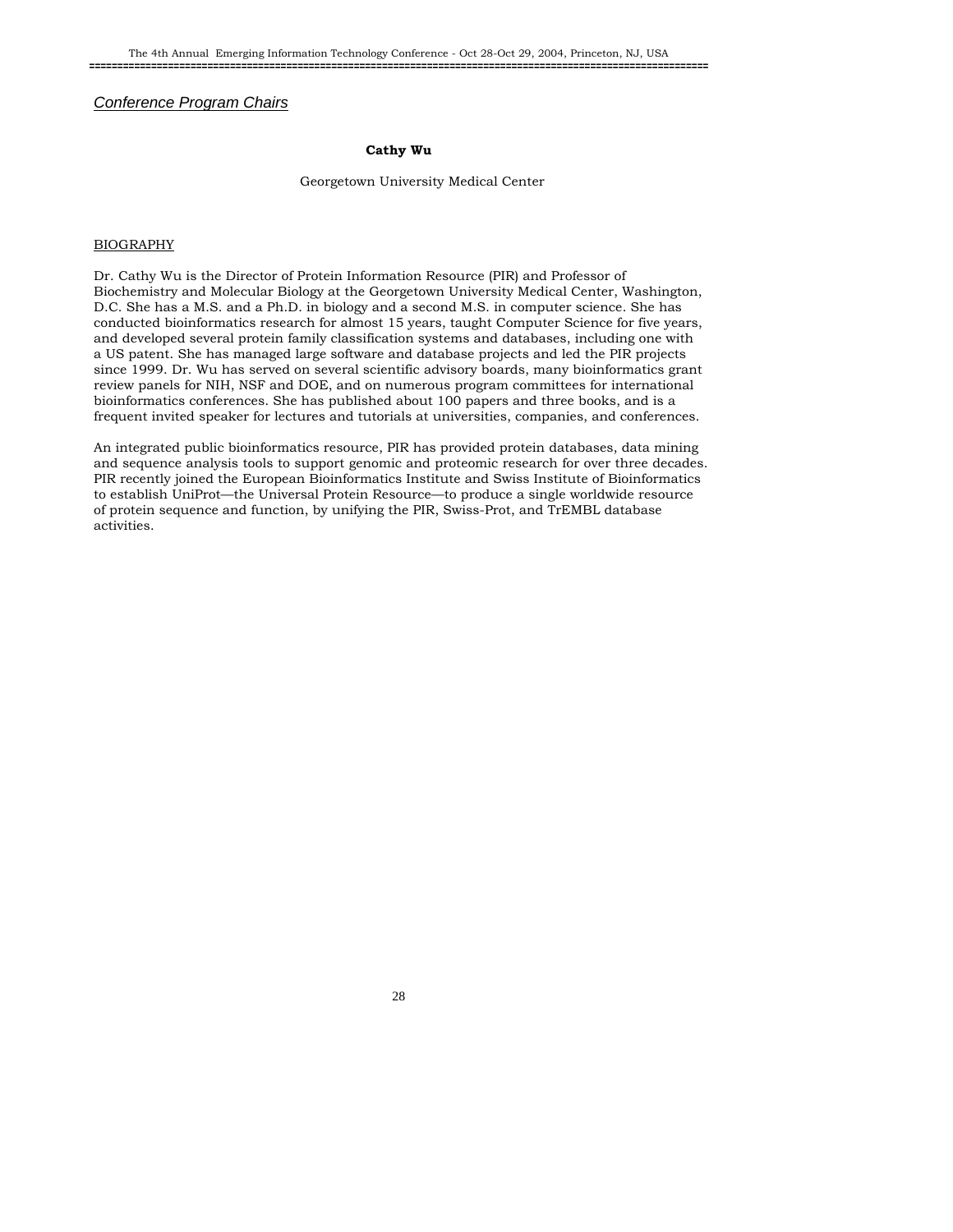#### **Hai Hu**

Windber Research Institute Hai Hu, Ph. D. Director of Biomedical Informatics Windber Research Institute Windber, PA 15963

### BIOGRAPHY

Dr. Hai Hu is currently Director of Biomedical Informatics at Windber Research Institute, jointly appointed as Research Assistant Professor in the Department of Surgery at USUHS. He has nearly 5 years of direct experiences applying computational and statistical technologies to solving high-throughput biological problems, including developing data mining, data analysis, and data tracking systems. Proceeding to it he conducted research as a molecular biophysicist/biologist for 4 years after obtaining Ph. D. degree. Besides, he had several years of industrial computer engineering experiences. His educational background includes physics, computer engineering, statistics, and biophysics. Currently he is heading the development of the biomedical informatics infrastructure at the Institute, including developing a data warehouse and a clinical laboratory workflow system. At the same time, he is leading several research projects involving human subjects. He has published many peer-reviewed papers, and presented at numerous national and international scientific and business conferences, often as an invited speaker recently. He has also been a key co-organizer in several scientific conferences.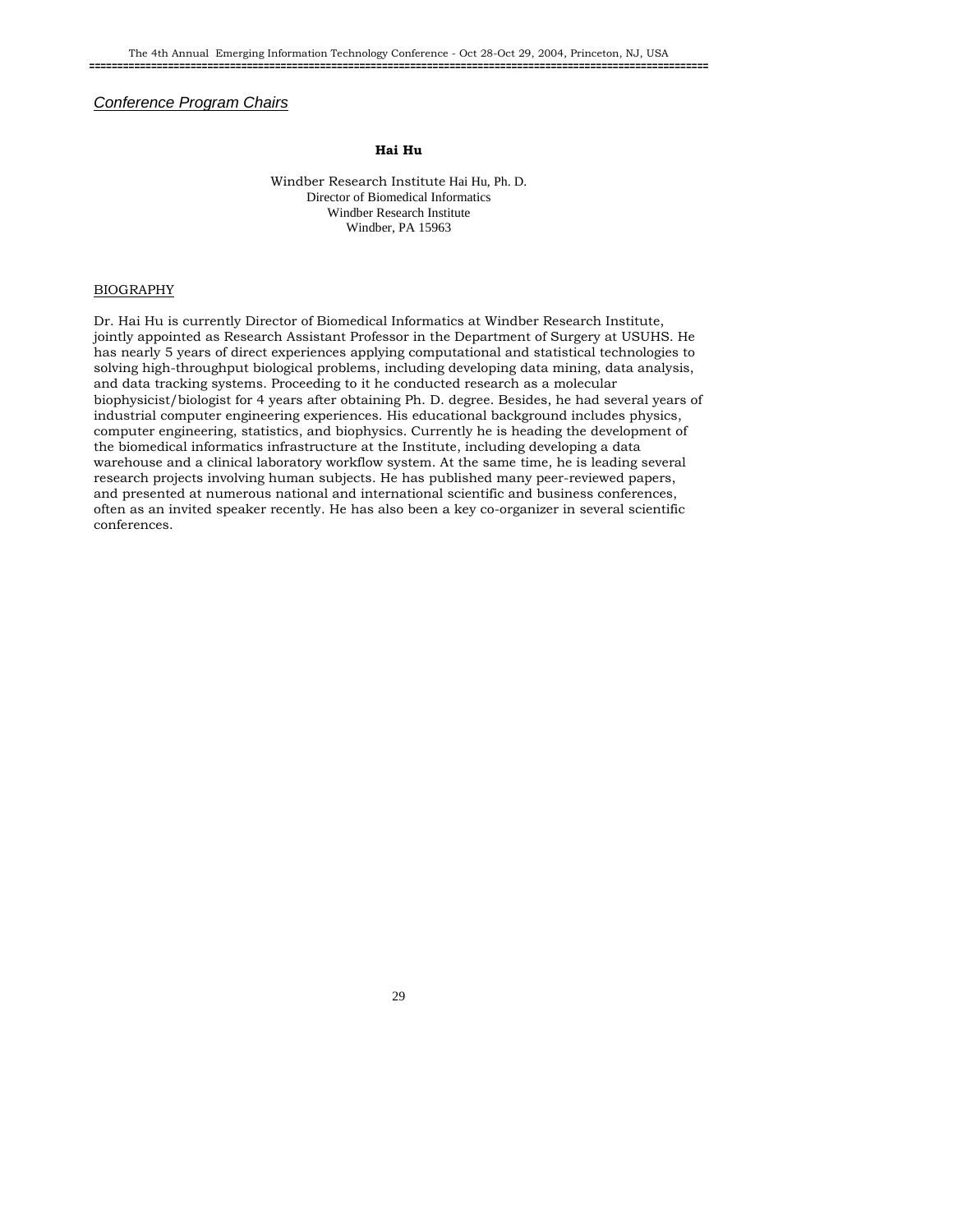#### **Shu-Ping Chang, Ph. D.**

Software Development Manager IBM, T.J. Watson research Center Tel: 914-784-7746 Fax: 914-784-6040 Email: spchang@us.ibm.com

#### BIOGRAPHY

Shu-Ping Chang is currently a researcher at IBM T.J. Watson Research Center. He works on the research and design for next generation high speed computer cluster technologies for high volume information analysis and decision making system.

In his previous assignment, he was the Manager of Integrated Content Management Solution developing the Media Production Suite (MPS) product which is currently used by CNN Library as their news center archive. He worked with customers to understand their business and technical needs, and developed the turnkey technologies for the overall solution. Shu-Ping worked on this product from 2000 to 2003.

Shu-Ping Chang was awarded his Ph. D. and Master degrees in Computer and Information Sciences by the University of Minnesota. His Bachelor degree is in Communication Engineering from Chao-Tung University, Taiwan, ROC with first-place honor.

He joined IBM T.J. Watson Research Center in 1990 developing microcode for Logical-Link Control in FDDI station. In 1992, he moved to Broadband Networking where he developed high speed memory based packet switch and latter ATM LAN/WAN edge controller. Dr. Chang jointed Industrial Solution Unit in 1996 as senior architect/engineer where he developed several products for Media and Entertainment industries especially in Media Asset Management area.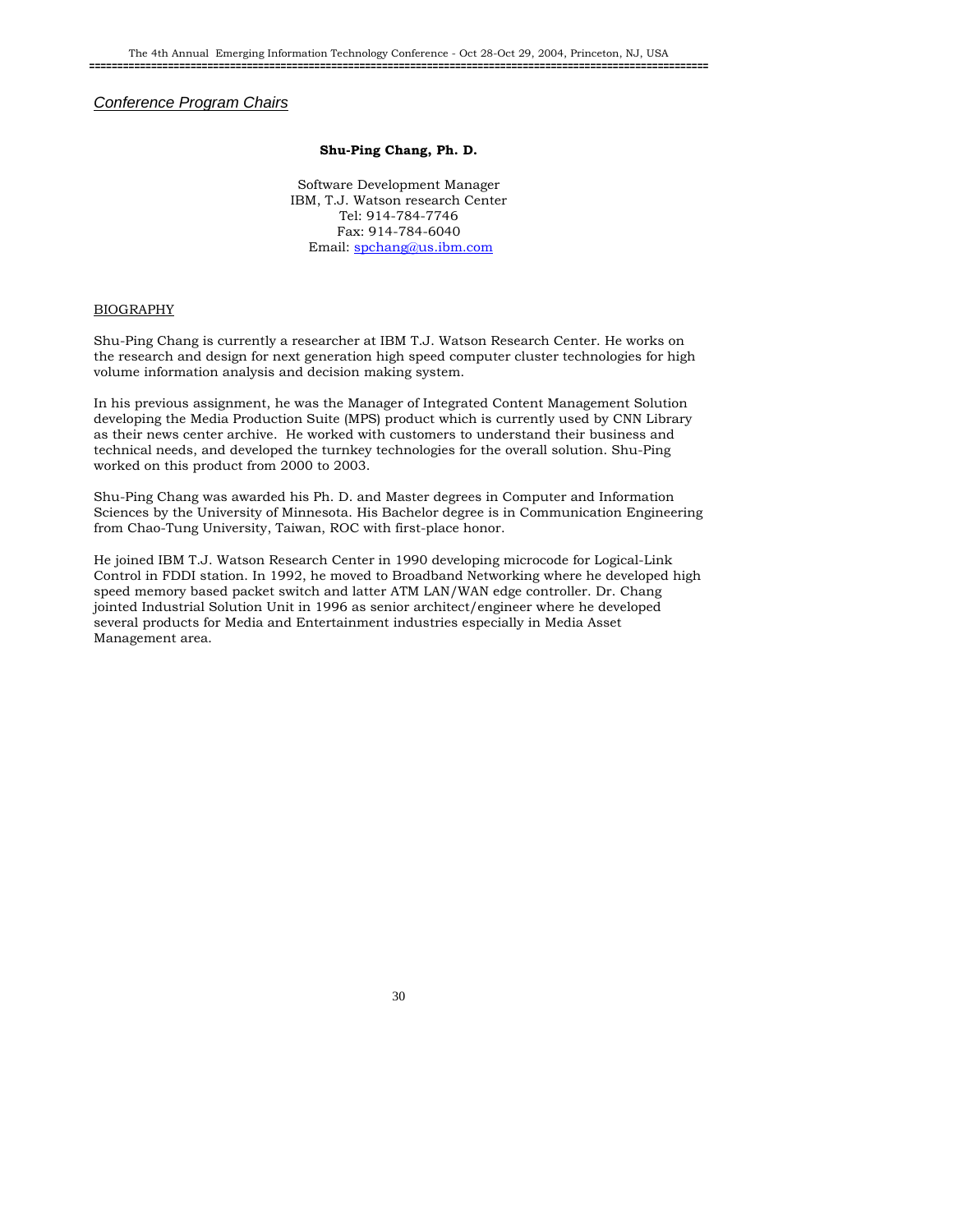## *Conference Coordinators*

## **Li-San Wang**

Department of Biology University of Pennsylvania, Philadelphia, PA 19104 Email: lswang@mail.med.upenn.edu

## BIOGRAPHY

Li-San Wang received his B.S.E.E. ('94) and M.S.E.E. ('96) from the National Taiwan University; he then received his M.S. ('00) and Ph.D. ('03) from the University of Texas at Austin, both in Computer Sciences. Currently he is a postdoctoral fellow at the University of Pennsylvania. His research interest includes theory of algorithms, phylogenetics, and microarray analyses.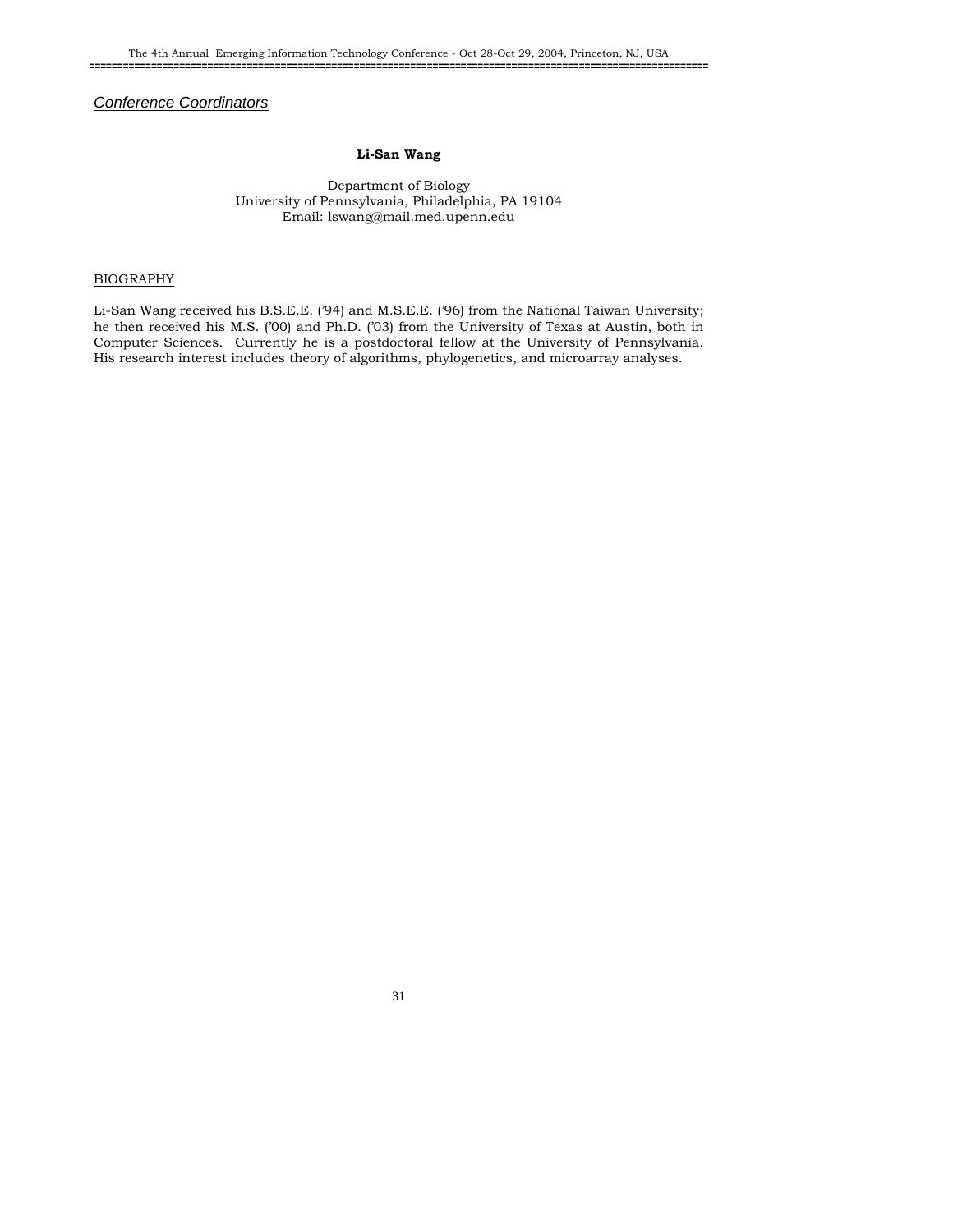## *Conference Coordinators*

## **Chang Hong Lin**

 Electrical Engineering Department Princeton University

Email: chlin@princeton.edu

## BIOGRAPHY

Chang Hong Lin received the B.S. degree and the M.S. in Electrical Engineering from National Taiwan University, Taipei, Taiwan R.O.C. in 1997 and 1999 and the M.A. degree in Electrical Engineering in 2003 from Princeton University, Princeton, NJ, USA, where he is currently pursuing the Ph.D. degree in Electrical Engineering.

His research interests include design and implementation of real-time distributed camera systems, fault-tolerance in distributed system, code compression and encryption and hardware/software co-synthesis.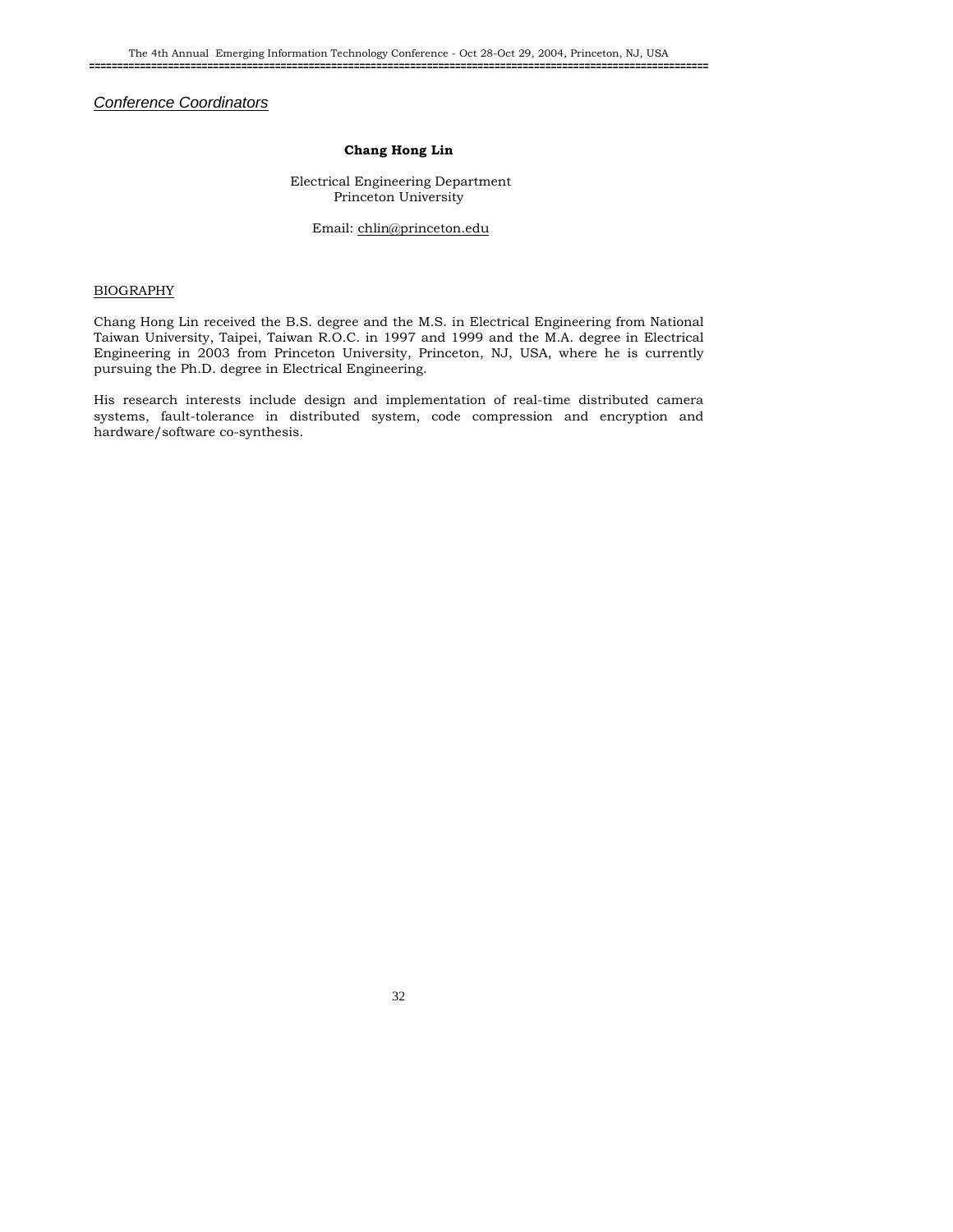*Day1*

Opening Remarks

Keynote Speech

### **Introduction to the Nano-Science and Technology Research in National Taiwan University**

#### **Si-Chen Lee**

Professor Department of Electrical Engineering National Taiwan University Tel: 886-2-23635251 x 440 Email: sclee@cc.ee.ntu.edu.tw

#### ABSTRACT

The National Taiwan University (NTU) had established a research center in 2002 for coordinating the interdisciplinary research on Nano-sceinces and technologies. The center consists of four subdivisions: nano-materials, nano-devices, nano electro-mechanical systems (NEMS) and bio-nano. In this talk, I will introduce the research programs and representative results of the center which include (1) the discovery of giant magnetic susceptibility of carbon nano-rings and strain induced metal-semiconductor transition, (2) on-chip Si/Ge quantum dot light emitting diode and photodetector, (3) detection of the 3D motion of protein molecule IgG, and (4) surface plasmon resonance biochip and systems.

#### BIOGRAPHY

Si-Chen Lee is a professor in the Department of Electrical Engineering of the National Taiwan University. He received the B.S. degree in electrical engineering from National Taiwan University in 1974 and Ph.D degree in electrical engineering from Stanford University in 1981. He served as the chairman of the Department from 1988 to 1992 and the Dean of academic affairs of National Taiwan University from 1996 to 2002. His current research interests are in the device applications and the growth kinetics of InGaAs/GaAs strained layer quantum dot device, InGaAs/InAs room temperature infrared light emitting diode and photodetector with applications to the pollution detection and biological reaction of cells. In addition, he is also interested in hydrogenated and deuterated amorphous and poly-silicon (carbon, germanium) hydrogen material and devices, such as thin film transistors and neural network image sensors. Prof. Lee is an IEEE Fellow.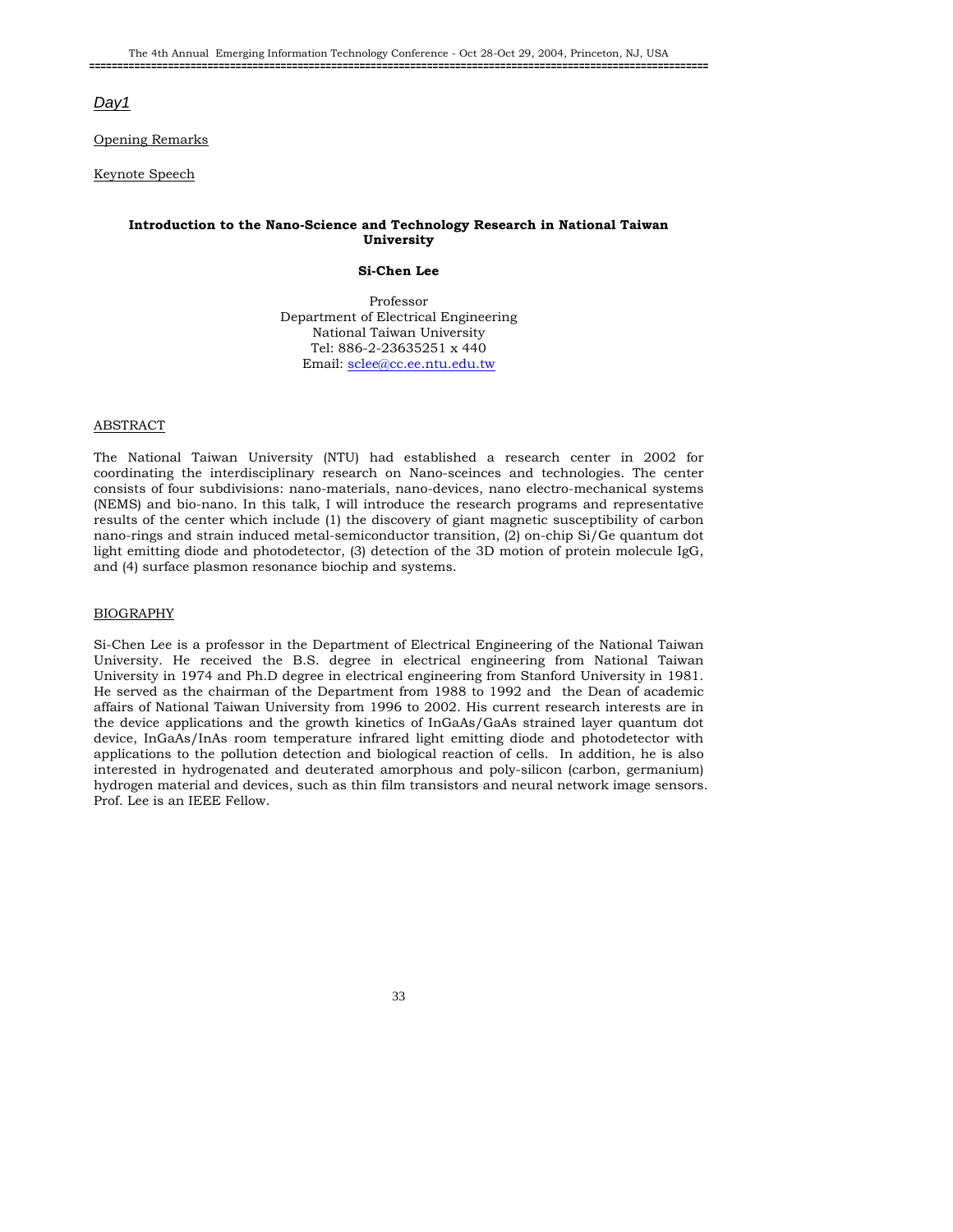#### Keynote Speech

#### **Center for Functional Nanomaterials at Brookhaven National Laboratory**

#### **Robert Hwang**

Director, Center for Functional Nanomaterials Brookhaven National Laboratory Email: hwangr@bnl.gov

#### ABSTRACT

Nanotechnology offers tremendous promise to improve nearly all aspects of our quality of life. To accelerate the scientific breakthroughs that are required, the Department of Energy is constructing and supporting the Center for Functional Nanomaterials (CFN) at Brookhaven National Lab as one of 5 Nanoscale Science Research Centers user facilities in the U.S. In this talk, I will describe the capabilities and the research thrust areas of the CFN.

#### BIOGRAPHY

Robert Q. Hwang is the director of the Brookhaven National Laboratory Center for Functional Nanomaterials (CFN), which is one of 5 DOE Office of Science sponsored Nanoscale Science Research Center national user facilities. Prior to this position, he managed the Thin Film and Interface Science department at Sandia National Laboratories. He earned his BS in physics from UCLA and his PhD from the University of Maryland. He was a post-doc at Lawrence Berkeley Lab and UC Berkeley and a Humboldt Fellow at the University of Munich. Bob's interests include atomistic mechanisms in thin film growth and metal alloying, thin film and interfacial strain, corrosion and nano-scale properties of metals.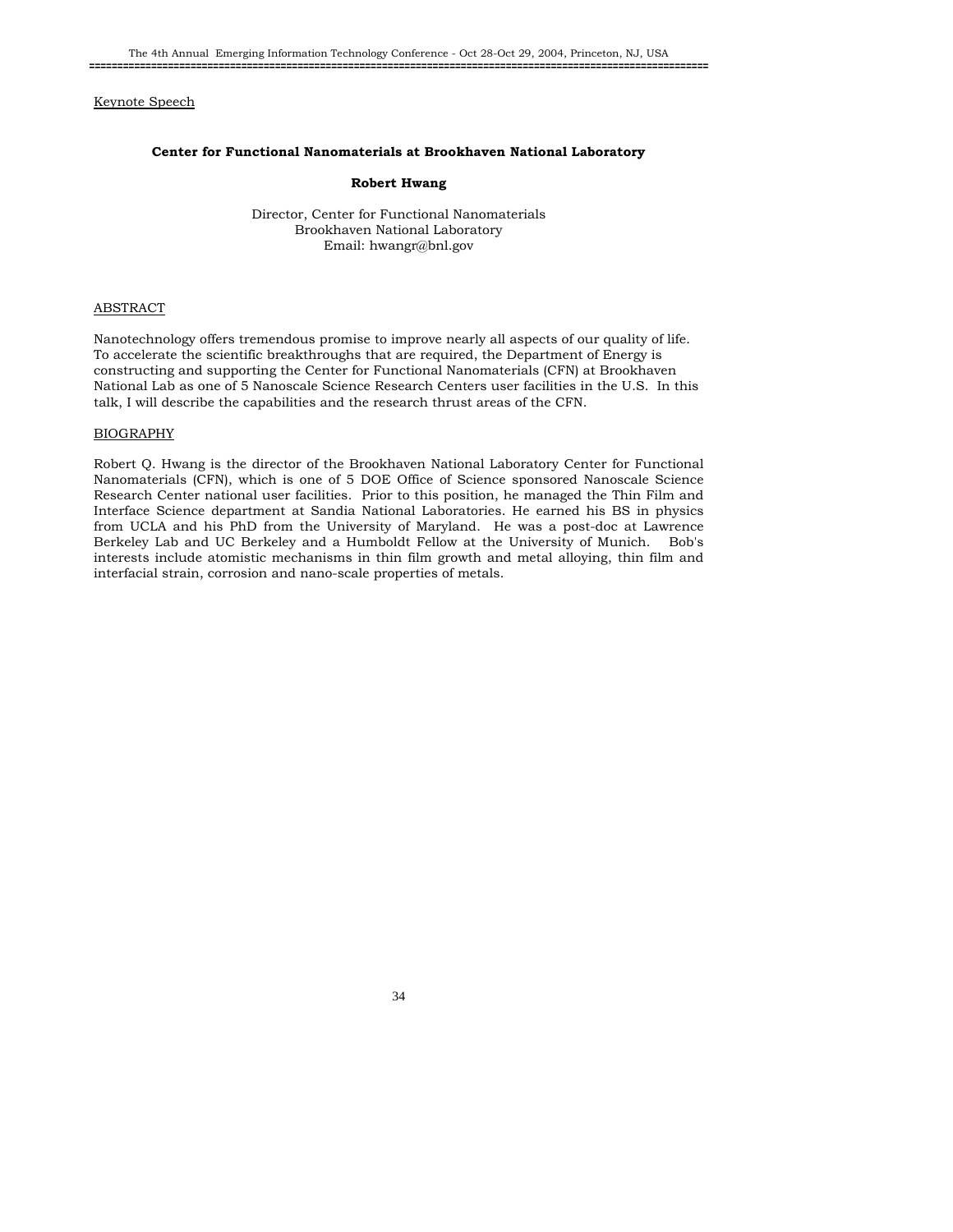#### P1 - Plenary Session 1: Nanotechnology/MEMS

Session Chair

#### **Benjamin Chu**

Distinguished Professor, Chemistry Department State University of New York at Stony Brook Tel: 631-632-7928 Fax: 631-632-6518 Email: bchu@notes.cc.sunysb.edu

#### BIOGRAPHY

Professor Chu obtained his B.S., magna cum laude degree from St. Norbert College and his Ph.D. in physical chemistry from Cornell University. He was a post-doctoral student with the late Professor Peter J. W. Debye for four years before he started his academic career at the University of Kansas. In 1968, he moved to Stony Brook University where he is now a Distinguished Professor.

Professor Chu was an Alfred P. Sloan Fellow, a John Simon Guggenheim Fellow, a Fellow and Visiting Professor of the Japan Society for the Promotion of Science, and a Humboldt Awardee for Senior U.S. Scientists from the Alexander von Humboldt Foundation in Germany. He is a Fellow of the American Physical Society and of the American Institute of Chemists. In 1992, he was appointed an Honorary Professor of the Chinese Academy of Sciences; in 1996, an Honorary Professor of Nankai University; in 1998 an Honorary Professor of Xiamen University; and in 2004, an Honorary Professor of Wuhan University, all of PR China. In 2004, he became a member of the St. Norbert College Board of Trustees.

In 1993, Professor Chu received the High Polymer Physics Prize from the American Physical Society. He was the Langmuir Distinguished Lecturer sponsored by the Division of Colloid and Surface Science of the American Chemical Society in 1994, received the Award for Distinguished Service in Advancement of Polymer Science, sponsored by the Society of Polymer Science, Japan, in 1997, and the 1998 Outstanding Achievement Award of Chinese Institute of Engineers/USA.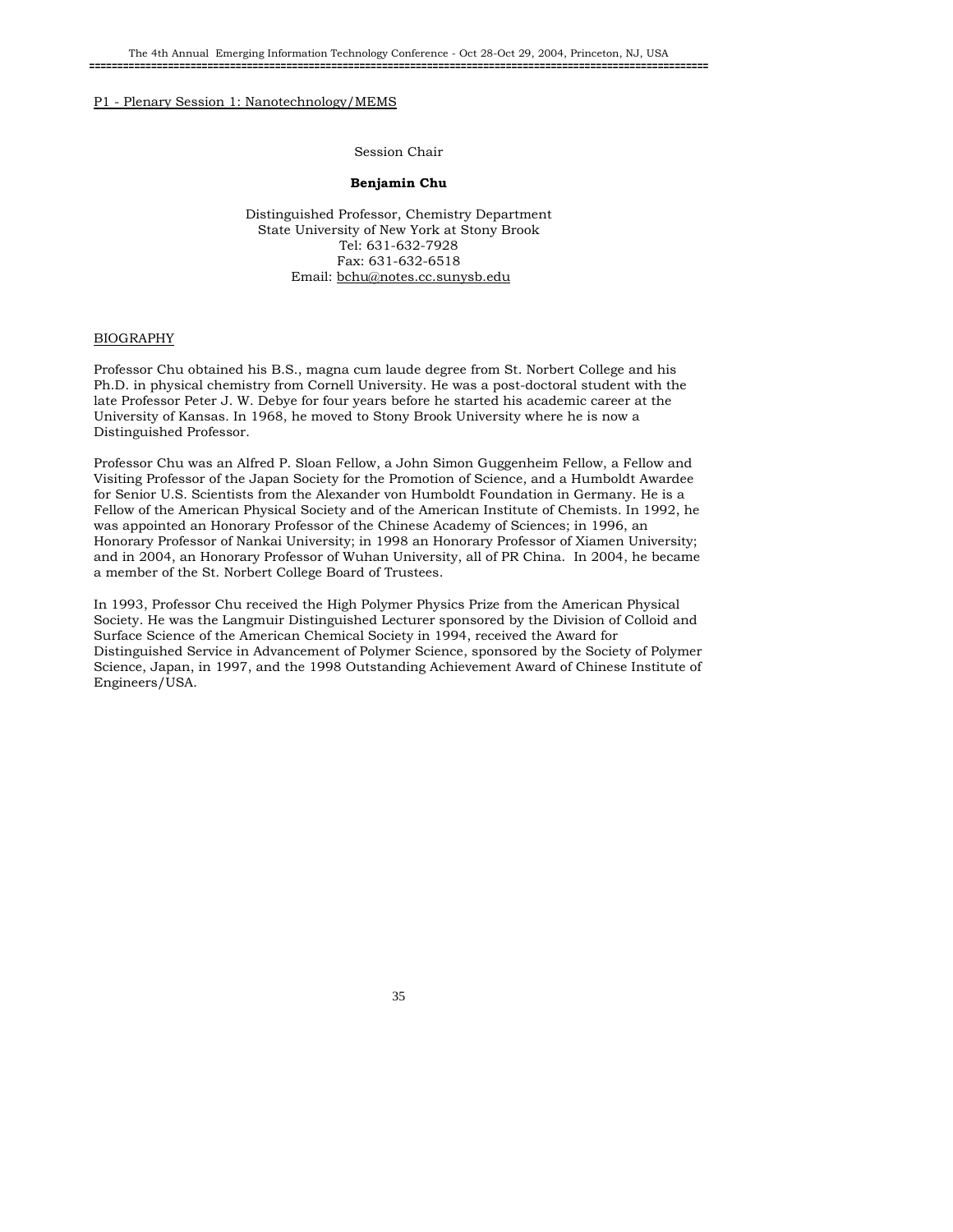#### P1 - Plenary Session 1: Nanotechnology/MEMS

#### **Nanofabrication with Self-Assembling Block Copolymer Masks**

#### **Richard A. Register**

Professor of Chemical Engineering and Princeton Institute for the Science and Technology of Materials Princeton University Tel: 609-258-4691 Email: register@princeton.edu

#### ABSTRACT

Block copolymers spontaneously self-assemble into "microdomain" structures: simple repeating patterns with a size scale controlled by the polymer molecular weight (typically 10- 100 nm, so "nanodomains" might be a better term). Similar patterns are obtained when these block copolymers are deposited in layers a single nanodomain thick. Such thin films make excellent contact masks for patterning, and we have used them as templates to fabricate dense arrays of 20 nm metal or semiconductor particles (dots) or lines (wires). For applications where these nanoscopic entities are to be individually addressed, controlling the long-range order and orientation is a key problem, since the nanodomains naturally form a polygrain structure in both thin films and bulk, with a grain size which is typically microns at most. We have developed both scanning electron microscope (SEM) and *in-situ* atomic force microscope (AFM) methods to study the grain growth and alignment processes in these films. By sequentially imaging the same region of a film by AFM, "movies" of microdomain motion are obtained which directly reveal the mechanisms of defect annihilation in these thin film masks. Moreover, we have recently demonstrated that shear can align the nanodomains in these films over centimeter-square areas, producing truly long-range orientational order.

#### BIOGRAPHY

Richard A. (Rick) Register joined Princeton University in 1990, where he is currently Professor of Chemical Engineering, a founding member of the Princeton Institute for the Science and Technology of Materials, and Associate Director of the Princeton Center for Complex Materials, a Materials Research Science and Engineering Center at Princeton funded by the National Science Foundation. He is also presently the Chair of the Division of Polymer Physics of the American Physical Society. Rick received his undergraduate and master's degrees from MIT, and his Ph.D. from the University of Wisconsin – Madison. Rick's current research interests revolve around micro- and nanostructured polymers, such as block copolymers, polymer blends, semicrystalline polymers, and ionomers. His 100+ peer-reviewed publications span from polymer synthesis, to morphological characterization, to materials applications ranging from packaging film to electroluminescent devices. A particular interest is in the design of selfassembling materials, ones where a desired mesoscale structure can be "built into" the molecule during synthesis to achieve robust control of material properties. Rick received the Unilever Award (ACS) in 1992, and has also been named an NSF Young Investigator, a DuPont Young Professor, a Fellow of the American Physical Society, and the NEC Preceptor at Princeton.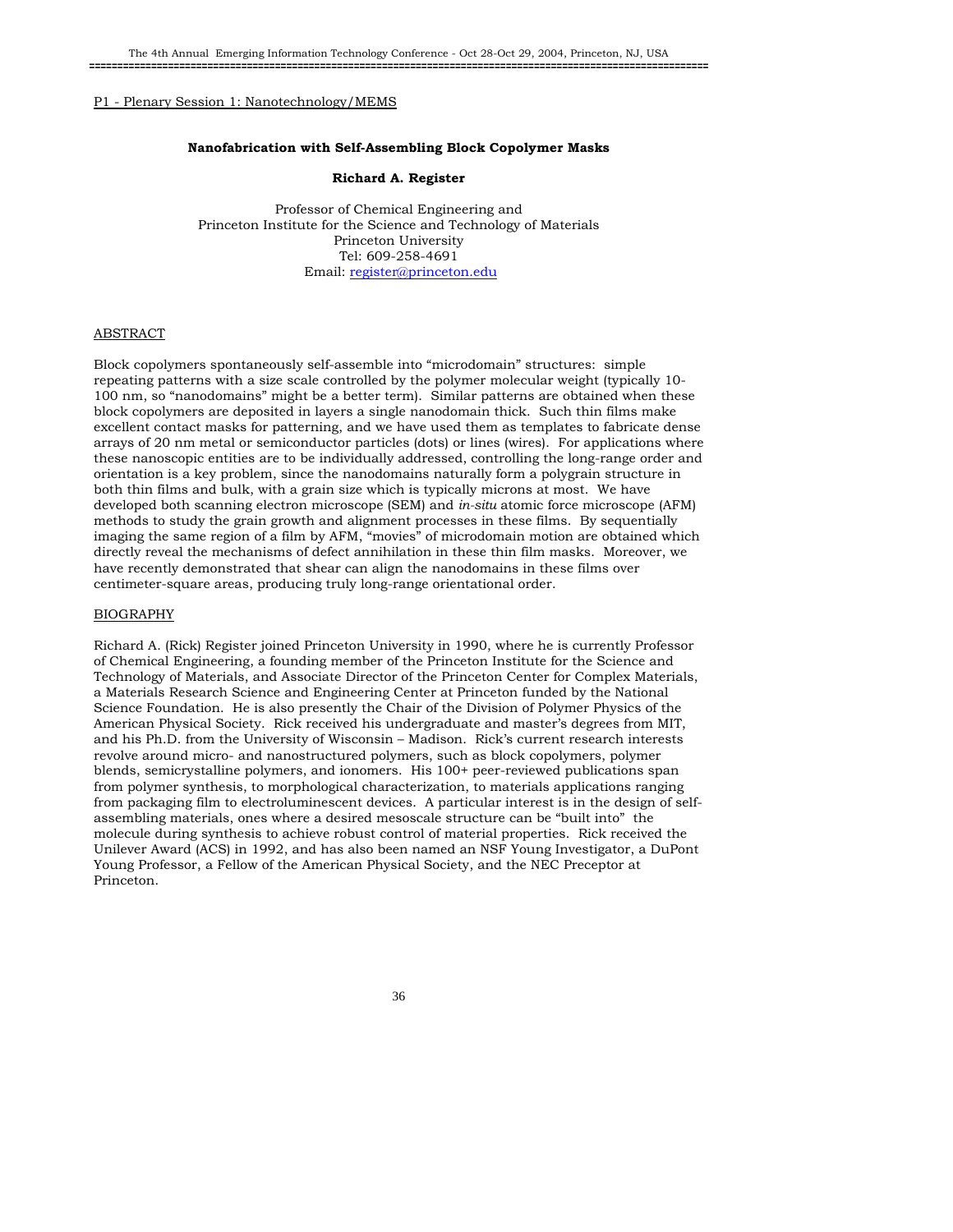#### P1 - Plenary Session 1: Nanotechnology/MEMS

#### **Nanobiotechnology Development at ITRI**

#### **Shian-Jy (Jassy) Wang**

Deputy General Director Union Chem Lab. ITRI Tel: 886-3-5732003 Fax: 886-3-573 2000 Email: jassywang@itri.org.tw

# ABSTRACT

Nanotechnology is blooming at the last decade of the 20th century. Since then, many researchers from academia, research institutes and industries have worked in the area worldwide. Up to now, many products based on nanotechnology has commercialized or going to be realized. The influence of nanotechnology will impact in many industries. Among them, bio industry is anticipated to be one of the most significant one. Many market survey points out that the total of nanotechnology market size will be one trillion US Dollars at 2008, while nanobio market was estimated to be 18% of them.

In this presentation, the author will review the various fields of bio industry which will be affected the most by nanotechnology. Further more, the challenge of these fields and the possible solutions from nanotech will be discussed. Finally, the author will introduce the current status of nanobiotechnology development at ITRI (Industrial Technology Research Institute).

#### BIOGRAPHY

Shian-Jy Wang was awarded her Ph.D. degree in Chemistry Department by Iowa State University at Ames, Iowa 1988. Her major is Organometallic Chemistry.

She is currently the Deputy General Director of Union Chemical Lab., ITRI (a non-profit research institute at Taiwan). Her responsibilities include nanobio technology and combinatorial chemistry. In her previous assignment, she was the division director of electronic chemical technology (1998-2001). She was working together with photoresist companies and IC fabs on developing 193nm (dry and wet) and 157nm PR. She also was devoted herself in the metallocene polymerization catalyst from 1993 to 1998.

She is the member in ACS and Chinese Chemical Society. She was awarded the Young Research Award (1993) from Chinese Chem Eng Society, and Best Research Award (1994,1996) from ITRI. She has published 24 papers and graned 33 patents. She also received Annual Best Patent Award from UCL 1998.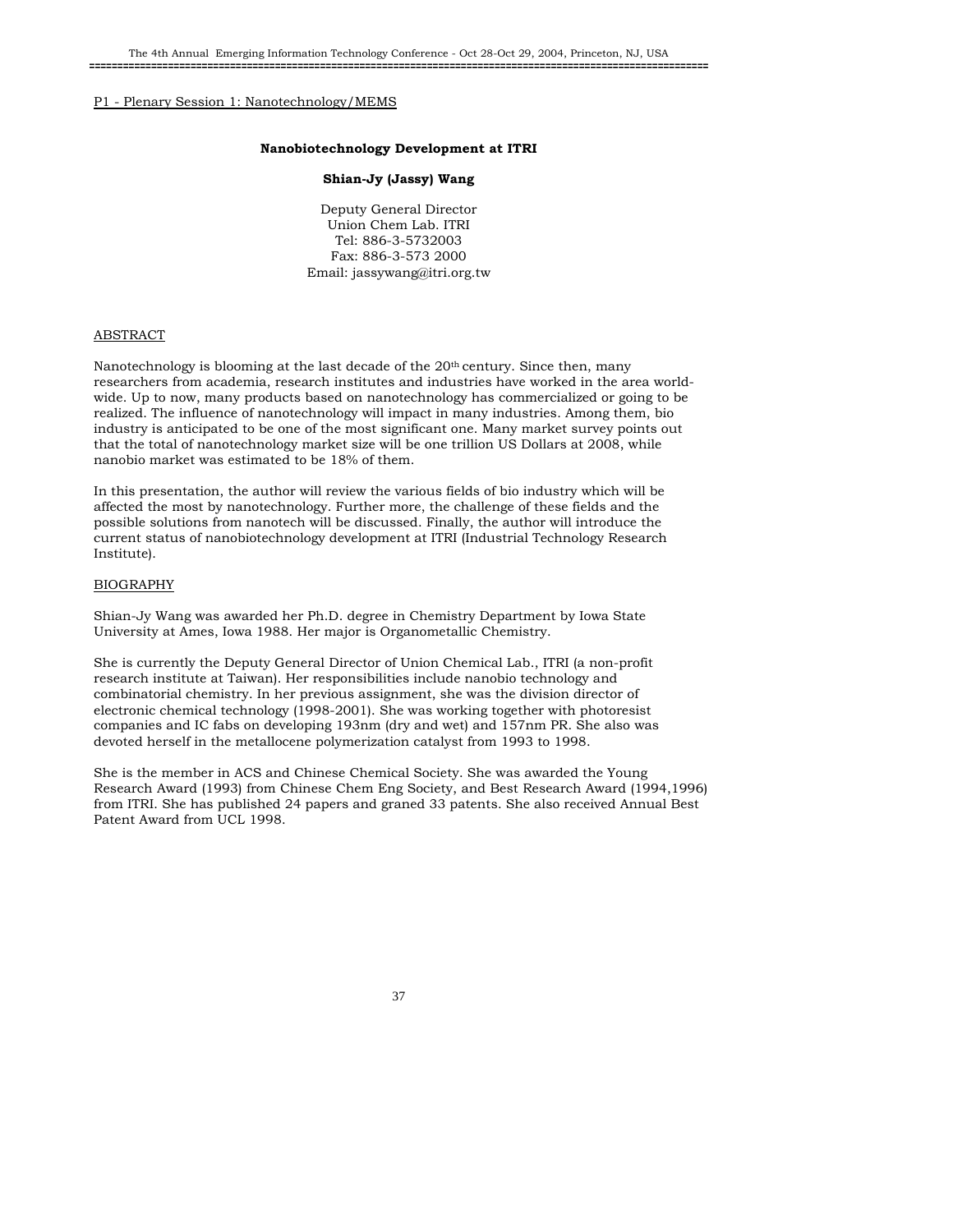#### P2 - Plenary Session 2: SoC

### Session Chair

# **Yu-Hen Hu**

University of Wisconsin at Madison Email: hu@engr.wisc.edu

#### BIOGRAPHY

Yu Hen Hu is a faculty member at the Department of Electrical and Computer Engineering, University of Wisconsin, Madison. He received BSEE from National Taiwan University, and MSEE and PhD degrees from University of Southern California. Prior to joining University of Wisconsin, he was faculty in the Electrical Engineering Department of Southern Methodist University, Dallas, Texas. His research interests include multimedia signal processing, artificial neural networks, fast algorithms and design methodology for application specific micro-architectures, as well as computer aided design tools. He has published more than 200 technical papers, edited two books in these areas.

Dr. Hu has been an associate editor for the IEEE Transaction of Acoustic, Speech, and Signal Processing, IEEE signal processing letters, European Journal of Applied signal Processing, and Journal of VLSI Signal Processing. He has served as the secretary and an executive committee member of the IEEE signal processing society, a board of governors of IEEE neural network council representing the signal processing society, the chair of signal processing society neural network for signal processing technical committee, and is the current chair of IEEE signal processing society multimedia signal processing technical committee. He is also a steering committee member of the international conference of Multimedia and Expo on behalf of IEEE Signal processing society.

Dr. Hu is a fellow of IEEE.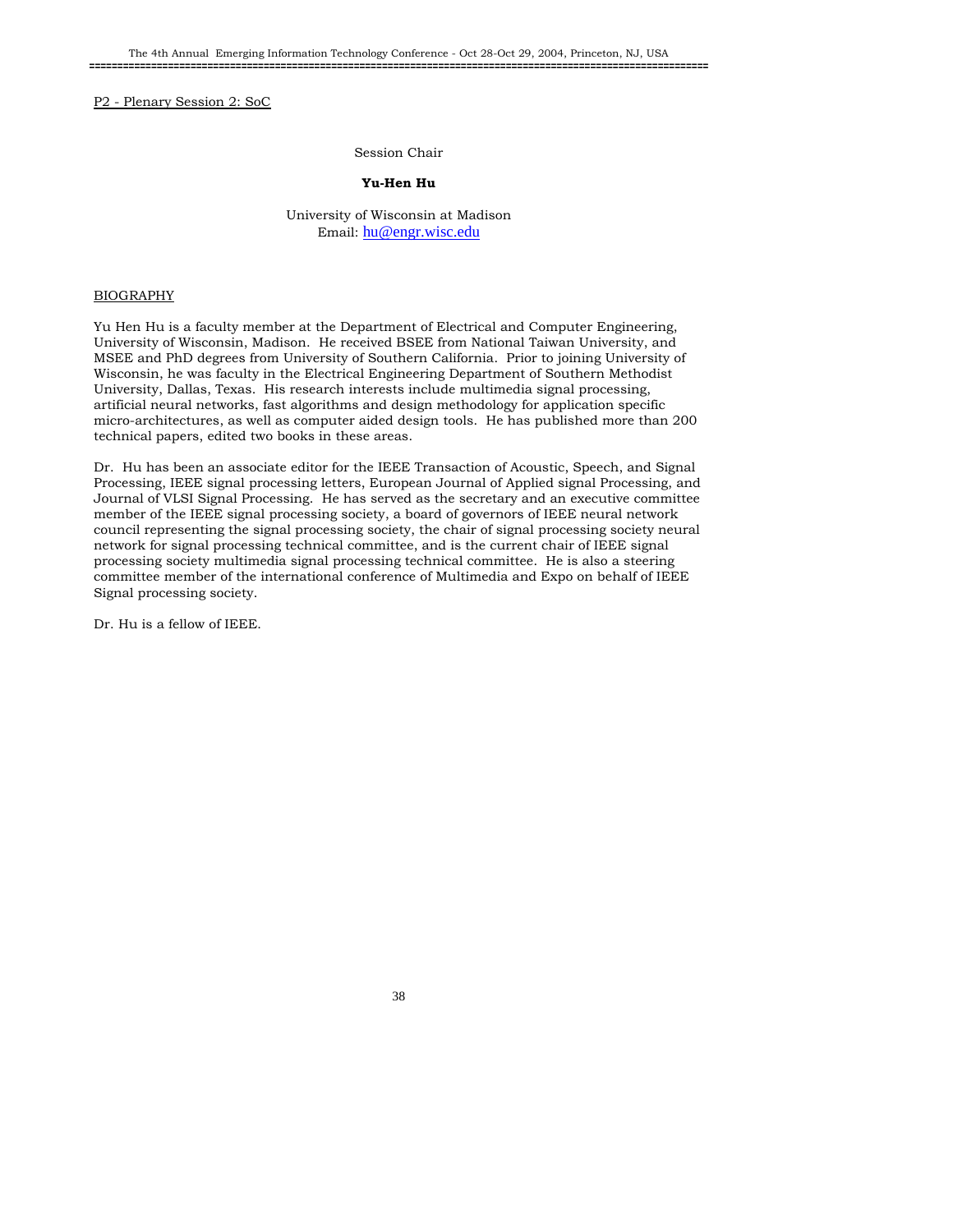#### P2 - Plenary Session 2: SoC

# **Challenges and Opportunities in SOC Design for Ubiquitous Computing**

#### **Jhing-Fa Wang**

Department of Electrical Engineering NCKU, Tainan, Taiwan

#### ABSTRACT

 Ubiquitous computing becomes more and more important for our digital life in the future. Future digital home, digital office and digital classroom will be some of the main research areas and industry for the ubiquitous computing. There are many challenges and opportunities in these areas including SOC design and multimedia signal processing.

Several topics listed below will be addressed in this talk.

- 1. What will be the future digital home, digital office and digital classroom?
- 2. What roles of SOC will play in the future digital home, digital office and digital classroom?
- 3. How the information technology, social science and architecture/industrial design will be cooperated in these areas?

## BIOGRAPHY

**Jhing-FaWang** (F'99) received the M.S. and B.E.E. degrees in electrical engineering from National Cheng Kung University, Tainan, Taiwan, R.O.C, in 1979 and 1973, respectively and the Ph.D. degree in computer science and electrical engineering from Stevens Institute of Technology, Hoboken, NJ in 1983. He is now Professor in National Cheng Kung University, Tainan, Taiwan, R.O.C. He is now a board Chairman of Journal of The Chinese Institute of Electrical Engineering. His current research areas include VLSI/CAD, speech recognition, speech coding, optical character recognition, and natural language processing. He has developed a Mandarin speech recognition system called Venus-Dictate known as a pioneering system in Taiwan. He has published about 79 journal papers and 192 conference papers since 1983. Dr.Wang received outstanding awards from Institute of Information Industry in 1991 and National Science Council in 1990, 1995, and 1997, respectively. He is on the Board of Governors of IEEE Taipei Section. He was elected as an IEEE Fellow in 1999 for contributions to software-hardware co-development of large-vocabulary Mandarin speech processing and recognition systems.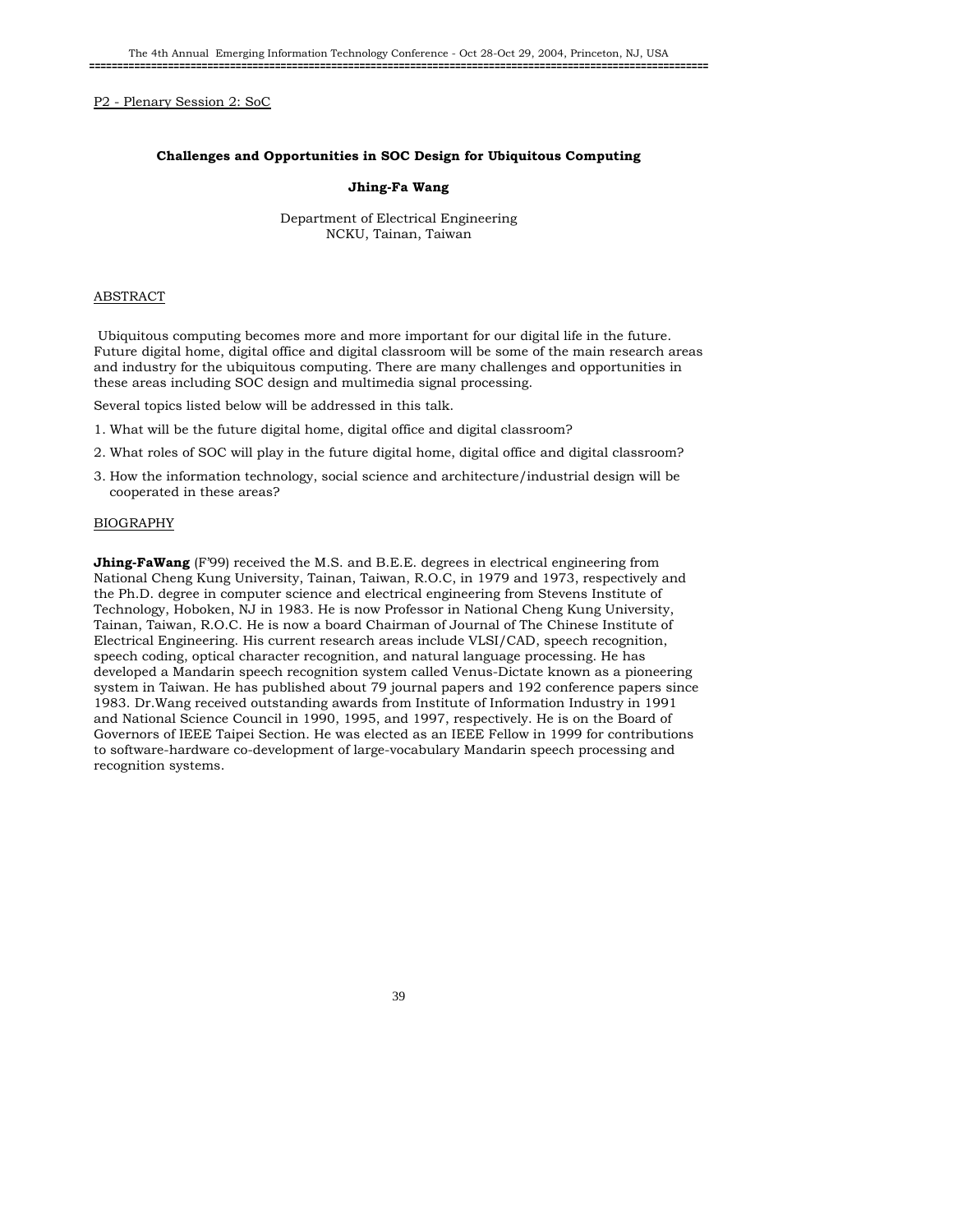#### P2 - Plenary Session 2: SoC

#### **Low-power interconnection networks**

#### **Li Shiuan Peh**

Princeton University Electrical Engineering Department peh@Princeton.EDU

#### ABSTRACT

Systems from microprocessors to supercomputers, from embedded systems-on-a-chip to Internet routers are becoming increasingly interconnected, relying on network fabrics to scale up. With networks taking up a substantial portion of a system's imited power budget, it is now critical to explore low-power interconnection networks. In this talk, I'll first discuss the challenges faced as we move from high-performance networks, to networks that have to deliver the high performance requirements under tight power budgets. These challenges span fairly disparate areas, from theoretical analysis, to design tools, architectures as well as circuits. I'll briefly survey my group's research into each of these areas, before zooming in on several of the efforts, from theoretical power analysis, to network thermal modeling and management.

#### BIOGRAPHY

Li-Shiuan Peh has been an Assistant Professor of Electrical Engineering at Princeton University since 2002. She graduated with a Ph.D. in Computer Science from Stanford University in 2001, and a B.S. in Computer Science from the National University of Singapore in 1995. She is a recipient of the 2003 National Science Foundation's CAREER award and 2004's recipient of Princeton University's School of Engineering and Applied Sciences' E. Lawrence Keys/Emerson Electric Co. Faculty Advancement Award. She is the guest co-editor of the IEEE Transactions of Parallel and Distributed Systems Special Issue on On-Chip Networks. She has been a program committee member on several conferences (HPCA, SIGMETRICS, Hot Interconnects, ICPP, HiPC, etc) and workshops (PACS, TACS, SAN, etc). Her research focuses on power-aware interconnection networks, on-chip networks and parallel computer architectures, and is funded by several grants from the National Science Foundation, the DARPA MARCO Gigascale Systems Research Center as well as Intel Corporation.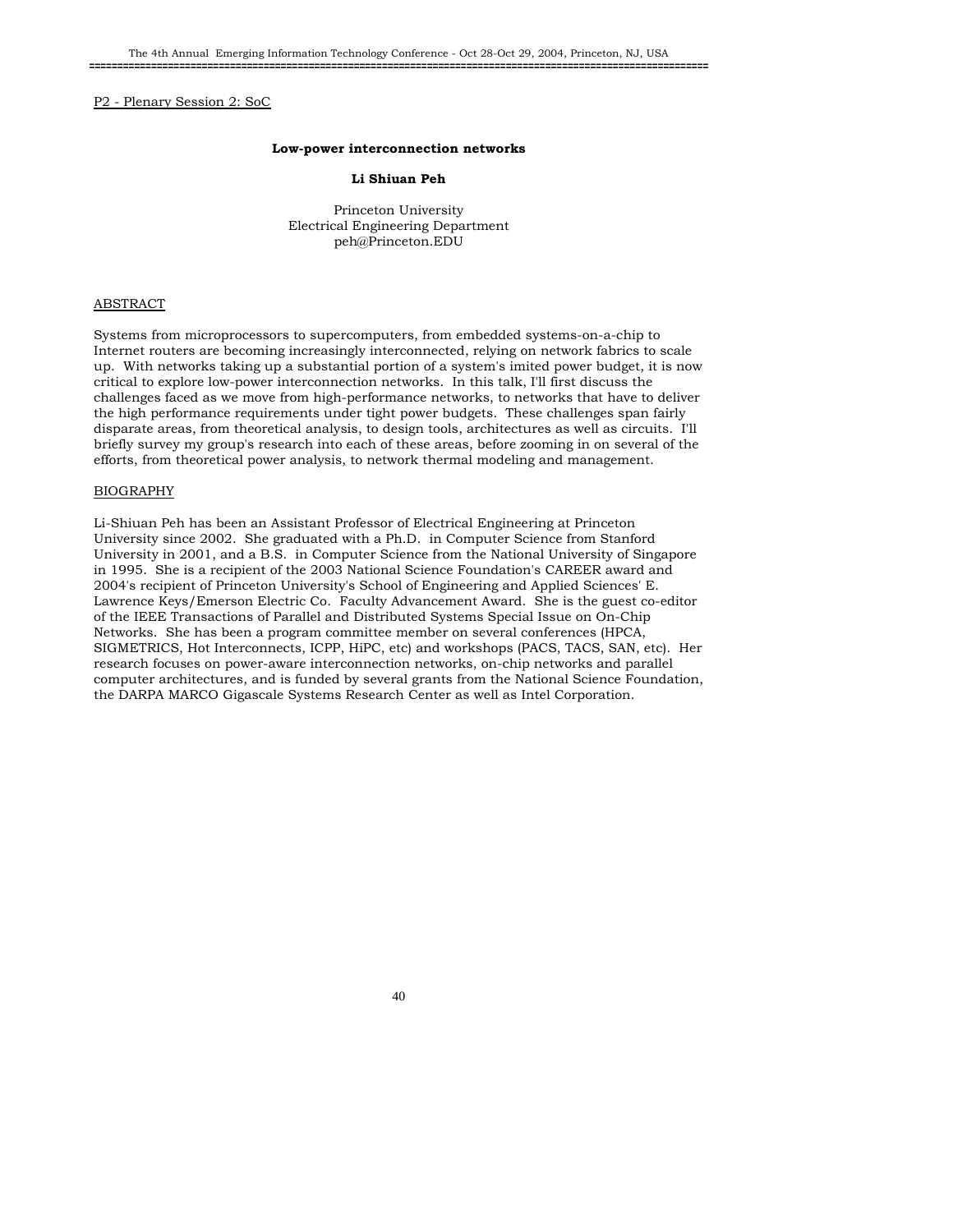Session Chair

**Christopher Y. Li** 

**Comment [u2]:** The name(s) of the speaker(s).

Assistant Professor, Department of Materials Science and Engineering, Drexel University, Philadelphia PA 19104 Email: Chrisli@drexel.edu

# **BIOGRAPHY**

Christopher Li received his Ph.D. from department of polymer science, The University of Akron. He joined Drexel University, department of Materials Science and Engineering in 2002 as an assistant professor. He was a visiting professor at the Air Force Research Laboratory from Jun. 2004-Aug. 2004. His research interests include liquid crystals and block copolymer selfassembly and nano-patterning, interface behavior of hybrid materials (*e.g.* CNT and polymers) and controlled structure through polymer folding.

Christopher Li has received PERKIN ELMER - ICTAC (international confederation for thermal analysis and calorimetry) Young Scientist Award 2004, NRC/US AFOSR Summer Faculty Fellowship Award 2004, Mettler-Toledo Thermal Analysis Educational Award 2003, NSF-CAREER Award 2003-2008, and 3-M Non-Tenured Faculty Award. He has published 7 review papers and book chapters and 30 peer-reviewed papers.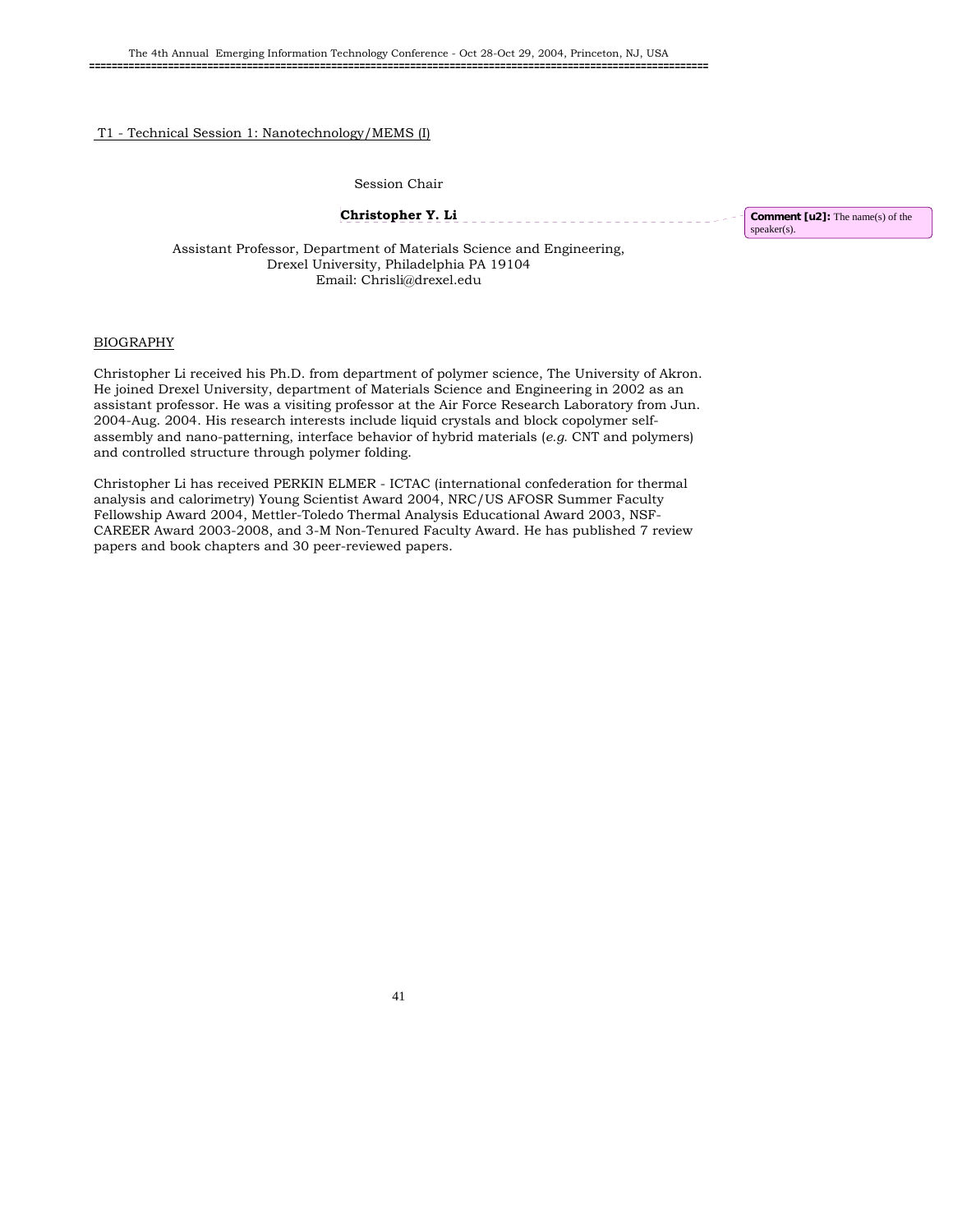#### **Super-Tough Surface-Modified Carbon Nanofiber/UHMWPE Nanocomposites**

#### **Benjamin S. Hsiao**

Professor, Chemistry Department State University of New York at Stony Brook Stony Brook, NY 11794-3400 Tel: 631-632-7793, Fax: 631-632-6518 Email: bhsiao@notes.cc.sunysb.edu

#### ABSTRACT

The super-tough performance of nanocomposite films comprising ultra-high molecular weight polyethylene (UHMWPE) and modified carbon nanofiber (MCNF) was investigated by in-situ synchrotron small-angle X-ray scattering (SAXS) and wide-angle X-ray diffraction (WAXD) techniques. Surface modification of carbon nanofibers consisted of oxidation and subsequent chemical reaction with octadecylamine. The MCNF acts as a solvent carrier in the very stiff polymer matrix, where the short chains on the MCNF surface would soften the stiff matrix in the nanoscale, and therefore increase the toughness of the polymer dramatically. At room temperature, the toughness of melt-pressed nanocomposite films was found to increase over 10 times by the addition of 0.2 wt% and 5 wt% of MCNF. A martensitic crystal transformation in UHMWPE was also detected in all samples during deformation, where the transformation mode could be assigned as T12. At high temperature (118  $\circ$ C), the toughness of the MCNF/UHMWPE composite films was still about 2 times higher than that of the pure UHMWPE films. The mobile chains at the UHMWPE/MCNF interface appeared to be the key to overcome the barrier of the chain entanglement restraints in the solid UHMWPE matrix and induce the super-tough performance. This work is a joint research project with Prof. Benjamin Chu.

#### BIOGRAPHY

Benjamin S. Hsiao received his B.S. in Chemical Engineering from National Taiwan University in 1980 and his Ph.D. in Polymer Science and Engineering from University of Connecticut in 1987. He carried out his postdoctoral training with Prof. Richard Stein at University of Massachusetts. He worked for DuPont Fibers, and then Central Research and Development for eight years prior to his joining of the Chemistry Department in the Stony Brook University in 1997. Currently, he is a Full Professor in the Chemistry Department, an affiliated member in the Biomedical Engineering Department at Stony Brook, a Guest Professor at Changchun Institute of Applied Chemistry, Chinese Academic of Sciences, and the spokesperson for Advanced Polymer PRT (X27C) Beamline at the National Synchrotron Light Source, Brookhaven National Laboratory. He became a Fellow of the American Physical Society in 2002. He is on the editorial advisory boards of Polymer; Journal of Macromolecular Science – Physics; Journal of Polymer Research; High Performance Polymers; and Chinese Journal of Applied Chemistry. He is also a co-founder (together with Benjamin Chu and Dufei Fang) of Stonybrook Technology and Applied Research, Inc., a biomedical start-up company located at Stony Brook, New York.

Benjamin Hsiao's current research interests include polymer physics (structure, morphology, property and processing) with an emphasis of nanostructured materials, and bioabsorbable polymers for biomedical applications. His research activities have been supported by National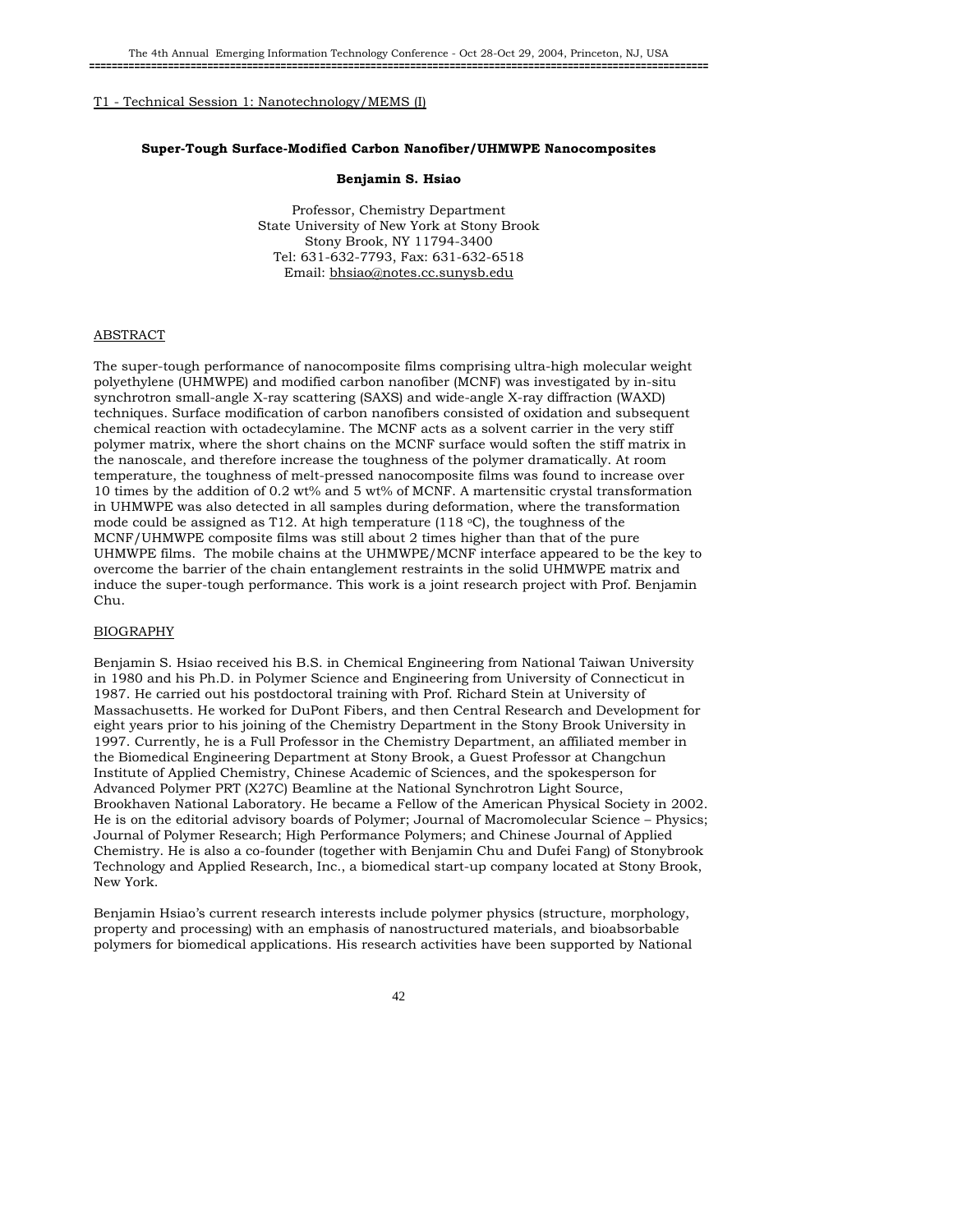Science Foundation, National Institutes of Health, National Institute of Standards and Technology, Department of Energy, Department of Defense, Center of Biotechnology in the New York State and several industrial companies. He has authored and coauthored over 200 reviewed scientific papers, 21 chapters in books, encyclopedias and reviews (including Chemical Reviews), 7 newsletters, 1 tribute, 1 book review, 1 book, 5 patents, 7 patent applications and 139 conference proceedings.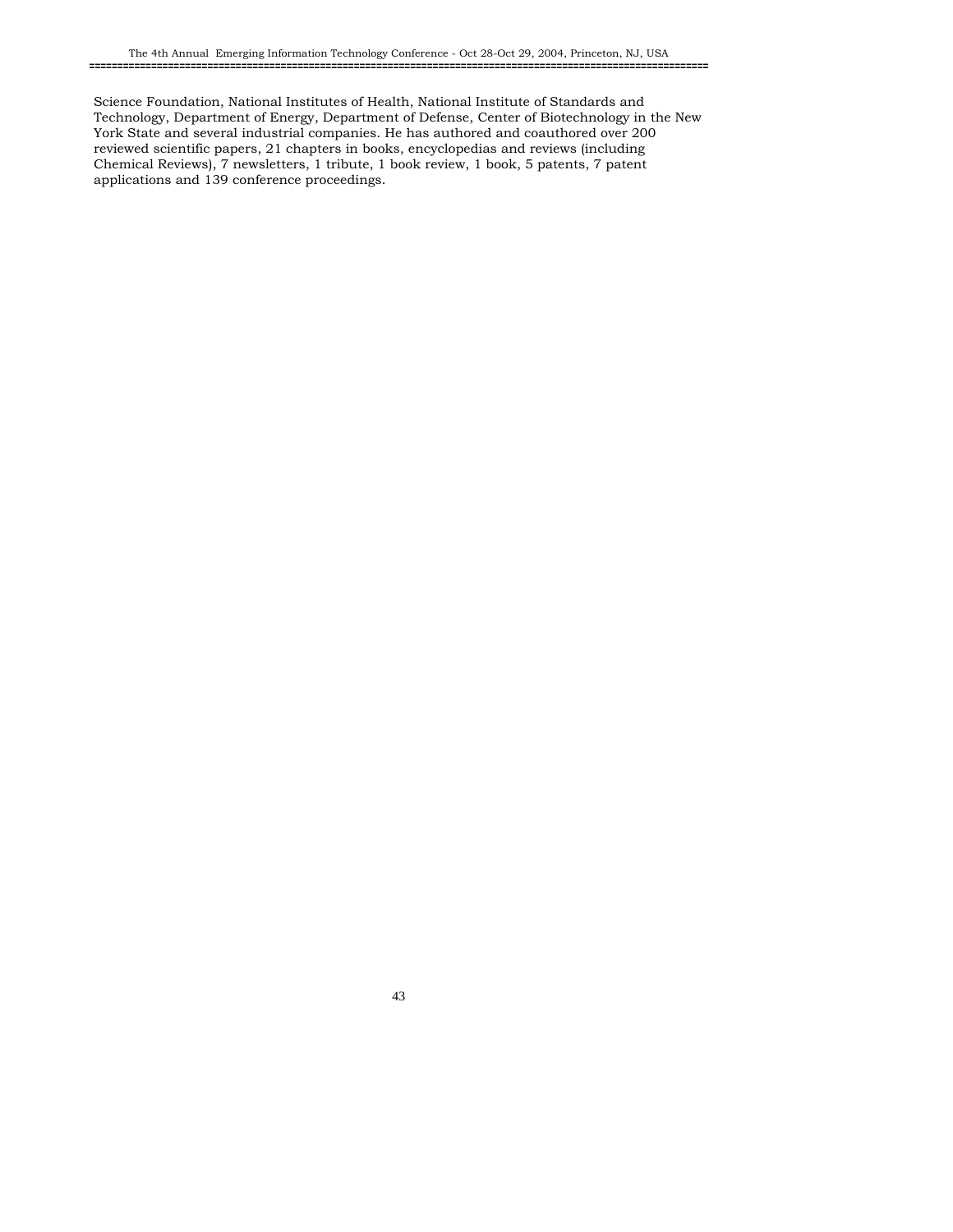**Nanofiber Technology** 

**Frank K. Ko** 

<u> 2222222222</u>

**Comment [u3]:** Title

**Comment [u4]:** The name(s) of the speaker(s).

Professor, Department of Materials Science and Engineering Drexel University Philadelphia, Pennsylvania, USA Tel: 215-895-1640 Fax: 215-895-6760 E-mail: fko@coe.drexel.edu

# ABSTRACT

Materials in fiber form are of great practical and fundamental importance. The combination of high specific surface area, flexibility and superior directional strength makes fiber a preferred material form for many applications ranging from clothing to reinforcements for aerospace structures. The availability of fibers in the nanoscale greatly expands the performance limit and application opportunities in technical textiles. We are witnessing the birth of a new nanofiber-based industry. Specifically, the significant role of fiber size has been recognized in the remarkable increase in surface area (1000  $\frac{m^2}{g}$ ); in bio-reactivity (7X proliferation rate); electroactivity (>10X response rate); and in mechanical properties (exponential increase in strength as fiber diameter decreases). Motivated by the potential opportunities provided by nanofibers, there is an increasing interest in nanofiber technology. Amongst the processing technologies for nanofiber fabrication, including the template method , vapor grown, phase separation and electrospinning which has attracted the most intense interest as evident in a recent ACS conference. In this presentation the processing and structure of nanofibers produced by the electrospinning process will be reviewed. The technical challenges and opportunities will be discussed in terms of specific examples of recent developments in chem./bio protective membranes; carbon nanotube strengthened fibers; electronic textiles; and multi-functional scaffolds for tissue regeneration.

#### BIOGRAPHY

Frank Ko is Director of the Fibrous Materials Laboratory and Professor of Materials Science and Engineering at Drexel University. He received his B.S. degree from Philadelphia College of Textiles and Science. He holds an M.S. and a Ph.D. degree in Textile Engineering from the Georgia Institute of Technology. A SAMPE Fellow and recipient of the Fiber Society Award for Distinguished Achievement and the Drexel Research Award, He has co-authored three books and contributed to 29 book chapters. He has presented and published over 300 papers in the engineering design and analysis of fibrous structures for medical, industrial and advanced composite applications. He is serving on the editorial board of several textile and composite journals. He served on the Roadmap team for the Aerospace Industry Association and as a member of the advisory committee on soldier protection for the Army Board of Sciences of the National Research Council. He was a group leader in the gradient composite armor program for the Army Research Office sponsored Multidisciplinary University Research Initiative (MURI), During this MURI program, his research was expanded to the electrospinning of multifunctional nanoscale fibers, nanofibrous structures and nanocomposites.

**Comment [u5]:** Biography, IEEE style. The guideline here is adapted from "Preparation of Papers for IEEE TRANSACTIONS and JOURNALS (March 2004)".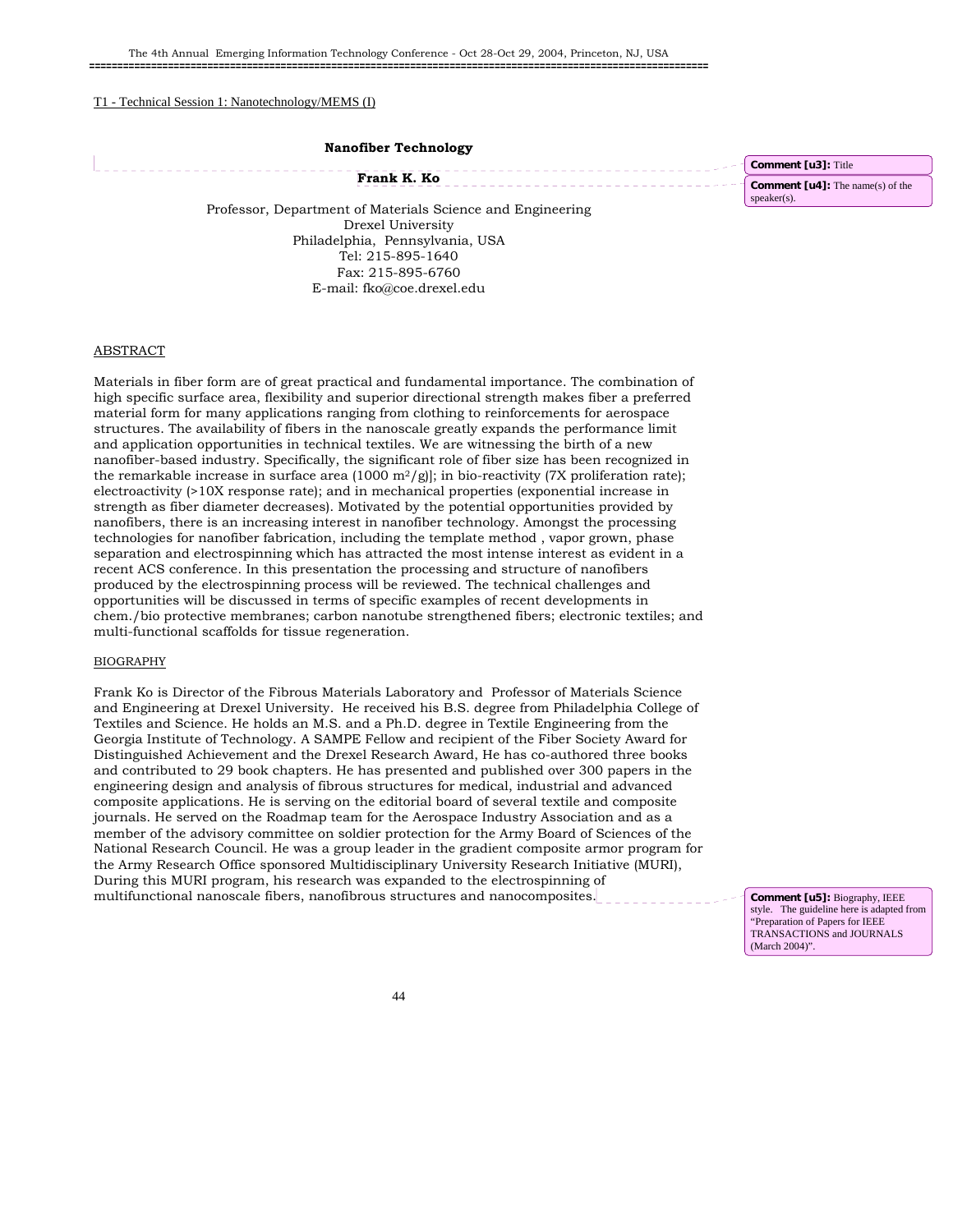# **Piezoelectric Cantilever Sensors for Emerging Biotechnology: Synthesis, Design, and Applications**

#### **Wei-Heng Shih and Wan Y. Shih**

Professor, Department of Materials Science & Engineering, Drexel University Philadelphia, PA 19104 Tel: 215-895-6636 Fax: 215-895-6760 Email: shihwh@drexel.edu

# ABSTRACT

Detection of pathogenic species such as molecules, proteins, virus, and cells is critical to the prevention and diagnosis of diseases. We have developed piezoelectric cantilever sensors (PECS) that offer the advantages of in-situ, direct, and simple electrical detection and better capabilities to withstand damping in aqueous environment. Binding of antigens to the antibody immobilized on the cantilever surface increases the cantilever's mass and reduces its resonance frequency, which is detected by monitoring the resonance frequency shift. Demonstration of in-situ detection of cells, proteins, and specific antigen-antibody binding have been shown using lead zirconate titanate (PZT)/stainless steel cantilevers of less than 0.5 mm in length with picogram sensitivity. Furthermore, as illustrated by experimental and theoretical results, a cantilever's mass detection sensitivity increased dramatically with a decreasing cantilever size.

For PECS synthesis and miniaturization, we have developed a novel nanocoating method that offers the advantages of enhanced powder chemical and thermal stabilities, improved slurry consolidation and rheological properties, increased processing additives distribution homogeneity, and lowered sintering temperatures. Coating of  $Mg(OH)_2$  layer on  $Nb_2O_5$  particles resulted in a direct, one-step, sintering of perovskite lead magnesium niobate (PMN) ceramics below 1000ºC, 250 ºC lower than the typical sintering temperature. The thus synthesized piezoelectric powders produced fully dense freestanding piezoelectric layers with only a few grains thick at <1000ºC, which permits fabrication of highly piezoelectric microcantilever sensors with better than  $10^{-12}$  g/Hz detection sensitivity for rapid, direct detection of cells, bacteria, viruses, and protein molecules in water. Using micromachining and microfabrication techniques, PECS arrays have been fabricated creating rapid, sensitive, high throughput, multiplexing sensors for emerging biotechnology that will greatly benefit human health.

#### BIOGRAPHY

Wei-Heng Shih received a B.Sc. in physics in 1976 from Tsing-Hua University in Taiwan and completed his Ph.D. degree in Physics in 1984 from Ohio State University. He joined the Department of Materials Science and Engineering at Drexel University in 1991 and was promoted to Professor in 2003.

His research has covered a wide range of areas of materials science and engineering including colloidal processing of ceramics; sol-gel processing of microporous and mesoporous ceramic powders; and chemical treatment of combustion wastes. His current research interests are fabrication, characterization and design of piezoelectric cantilever sensors for biomedical applications and the development of environmentally friendly synthesis of photoluminescent nanocrystalline nanoparticles (quantum dots). Prof. Shih has one patent and four provisional patents. He received the 1999 Edward C. Henry Electronics Division Best Paper Award from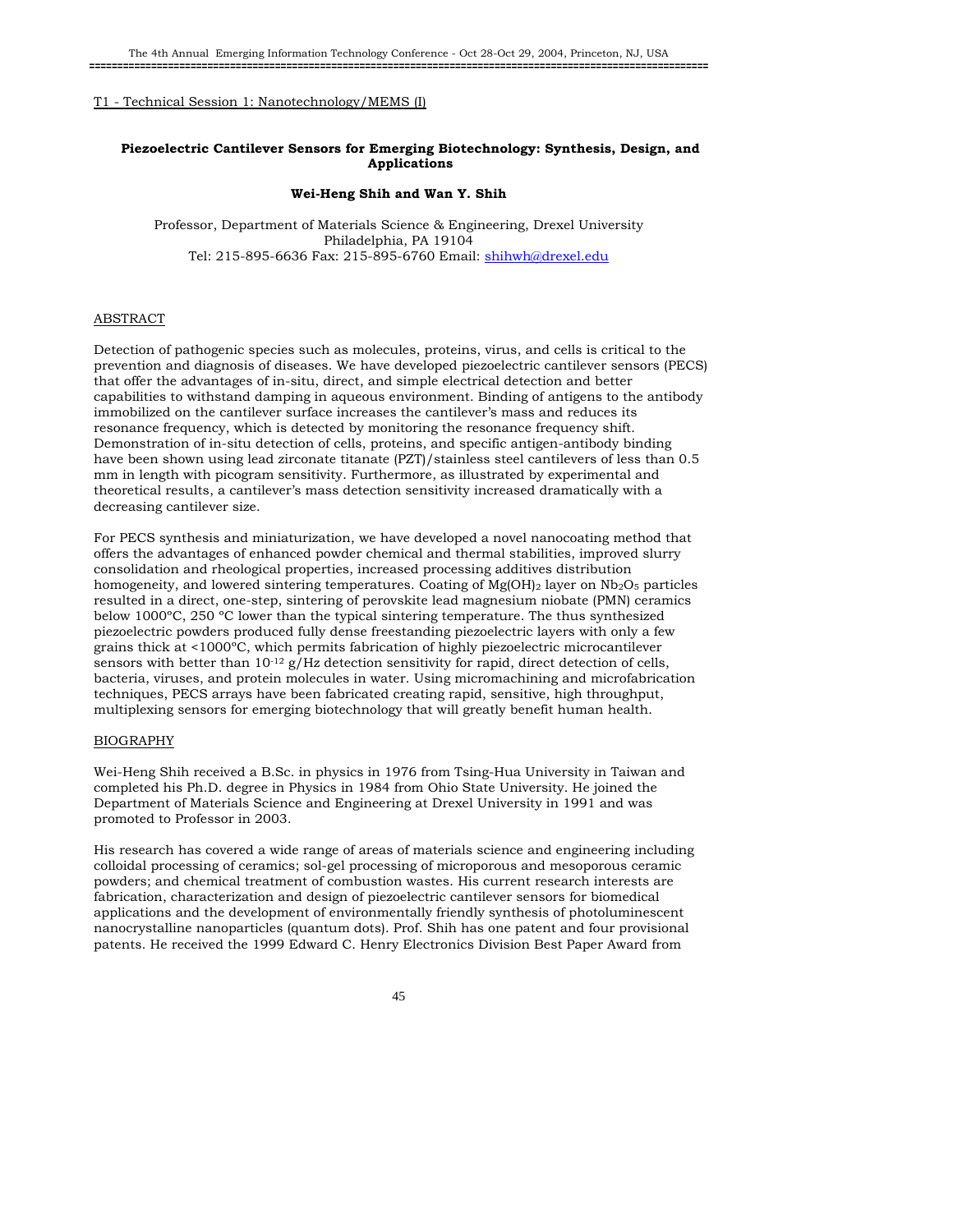The American Ceramic society. In Drexel University, he has received several awards including the Faculty Achievement Award, Professor of the Year, and the Research Achievement Award. He has been inducted to Drexel's 10<sup>6</sup> Club. He has active collaboration with National Taiwan University.

Wan Y. Shih, Research Associate Professor of Department of Materials Science and Engineering, Drexel University. She received her BS in Physics from Tsing-Hua University, Taiwan, and her Ph.D in Physics from Ohio State University, Columbus, Ohio. Her broad research areas include ferroelectricity, colloids, piezoelectric materials and sensors. She has one patent and four provisional patents and her work on "Electromechanical Behavior of PZT-Brass Unimorphs," J. Am. Ceram. Soc. 82[7], 1733-1740 (1999), won the 1999 Edward C. Henry Electronics Division Best Paper Award of the American Ceramic Society. Her current research is focused on the piezoelectric microcantilevers/devices for real-time, in-water, in-situ detection of pathogens/viruses and protein profiling, in-situ tissue stiffness characterization and other bio-applications. She has been inducted to Drexel's 106 Club.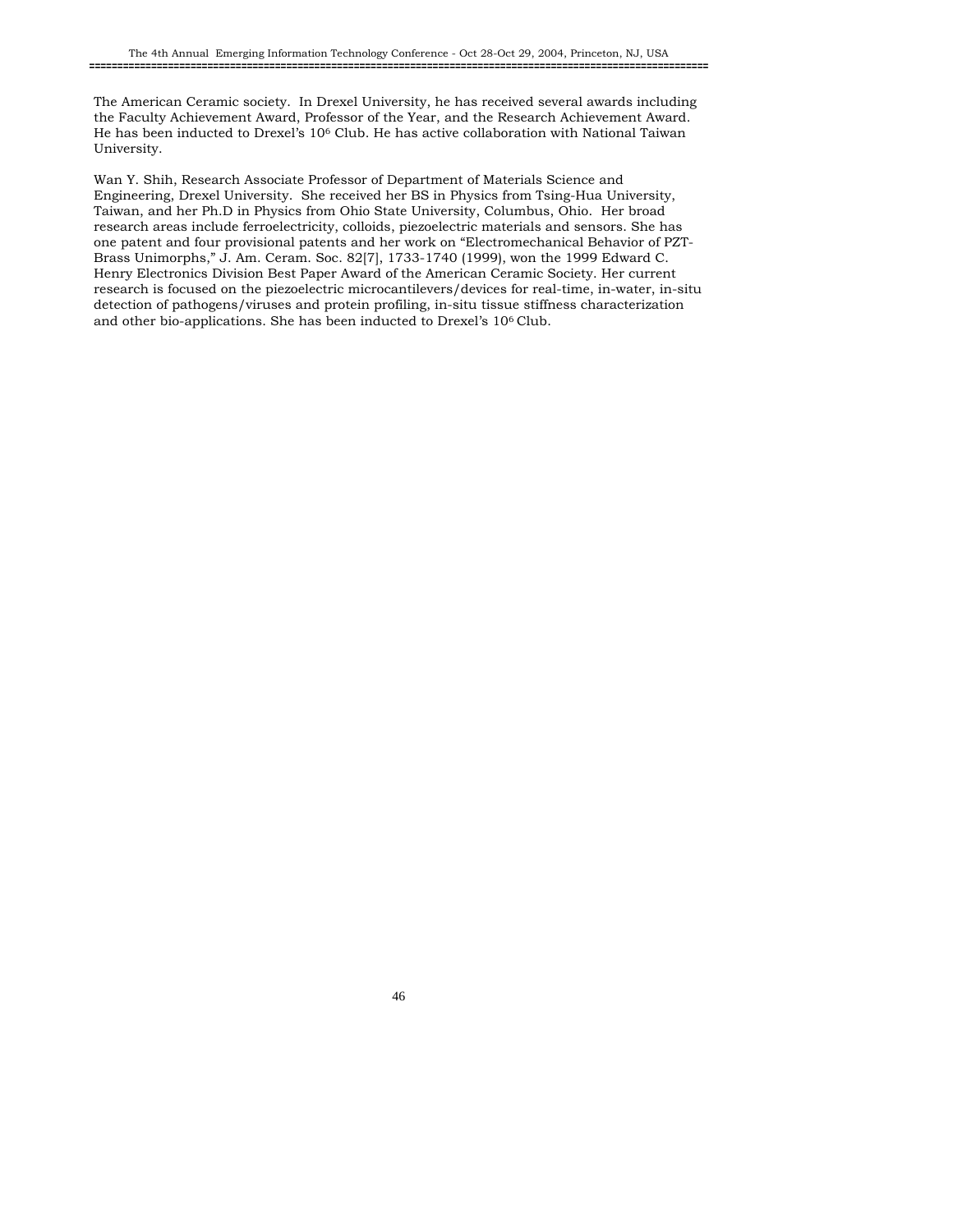# **Manipulating Carbon Nanotubes with Nucleic Acids**

#### **Ming Zheng**

#### DuPont Central Research and Development

# **ABSTRACT**

Single-stranded DNA (ssDNA) forms stable complex with CNT and effectively disperses CNT into aqueous solution. We found that a particular ssDNA sequence ( $d(GT)n$ ,  $n = 10$  to 45) selfassembles into an ordered supramolecular structure around individual CNT, in such a way that the electrostatic properties of the DNA-CNT hybrid depend on tube type, enabling CNT separation by anion-exchange chromatography. Optical absorption and Raman spectroscopy showed that the separation is bimodal based on both electronic properties and the diameters of CNTs: early fractions are enriched in the smaller diameters and metallic tubes, whereas late fractions are enriched in the larger diameters and semiconducting tubes. In this talk, I will show the separation of single (n, m) type carbon nanotubes and use of the material in novel solution chemistry and device applications. This work comes from the Molecular Electronics group at DuPont CR&D.

#### BIOGRAPHY

B.S. 1984, Beijing Univiersity M.S. 1987, Beijing University M.S. 1990, University of Utah Ph.D. 1995, Princeton University Postdoctoral Fellow, 1996-2000, NIH Research Associate, 2000-now, DuPont Central Research and Development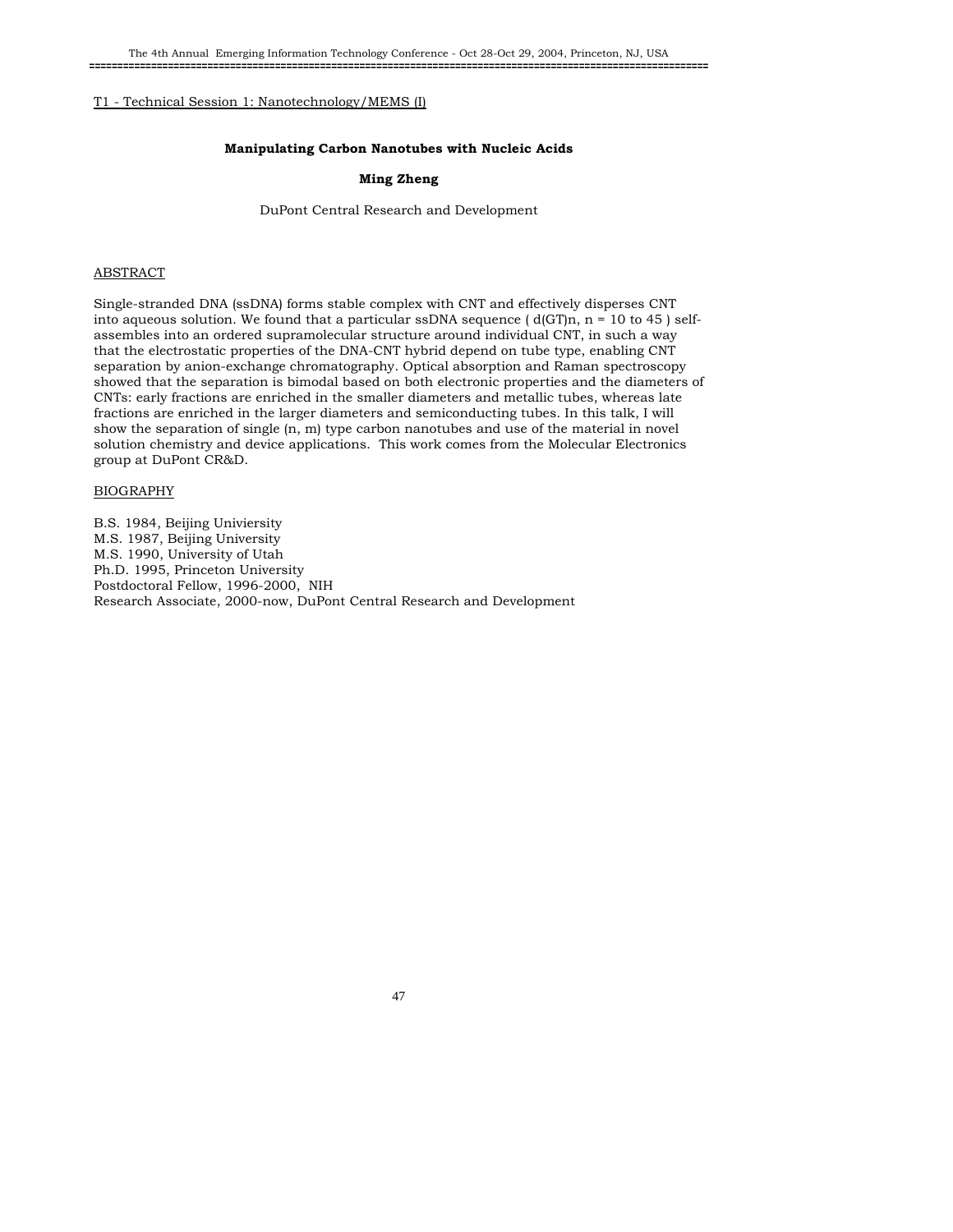# **Synthesis and Characterization of Fe Based Nanoparticles with Polymer Surfactant— Pluronic® F127**

**Jriuan Lai** 

**Comment [u6]:** Title

**Comment [u7]:** The name(s) of the speaker(s).

Senior Fellow, University of Washington Department of Bioengineering 411 Bagley Hall, Box 351721 Seattle, WA 98195-1721 E-mail: laix0041@yahoo.com

# ABSTRACT

Nanotechnology is one of the current major research fields. Due to numerous applications, magnetic nanoparticles have become one of the most interesting areas of research. In a previous study Mn-Fe mixed oxide nanoparticles were synthesized by irradiating the solution of Mn and Fe carbonyls with high intensity ultrasound. They exhibited crystal structure and magnetism which changed with the Mn:Fe ratio. However, since these materials were amorphous, they had to be annealed and this led to aggregation decreasing the surface:volume ratio. In order to prevent this sintering, we have now adopted a wet chemical method in which organometals were decomposed by heating to form metals or metal oxides. Micelles of the polymer Pluronic®, were used for dimensional confinement, leading to the control of the particle size. Pluronic® stabilizes the surface of the particles and the heating crystallizes the particles, so that the resulting products are non-aggregated crystals. By using this synthetic method, we have accomplished the following objectives.

- Iron/iron oxide particles are obtained from thermo decomposition of  $Fe(CO)_5$  solution. The size of the particles is controlled by adjusting the concentration of surfactant. The particles size changed from 5.6 to 22.3 nm from high to low concentration of Pluronic®.
- Mn-Fe or Co-Fe mixed oxide particles are obtained by the thermal decomposition of  $Mn_2(CO)_{10}$  and Fe(CO)<sub>5</sub> or Co<sub>2</sub>(CO)<sub>8</sub> and Fe(CO)<sub>5</sub> solutions. We observed crystal structure and magnetism transformations when the Mn:Fe or Co:Fe ratio was increased.
- Heterostructure core/shell nanoparticles were obtained by using Fe nanoparticles to catalyze the decomposition of chromium hexacarbonyl. The resulting particles have a Cr core and a  $-Fe<sub>2</sub>O<sub>3</sub>$  shell.

The materials were characterized by synchrotron power XRD for their crystal structure, SQUID and Mössbauer spectra for their magnetic properties, and TEM and HRTEM for their morphology.

#### BIOGRAPHY

Jriuan Lai is currently in the transition between two positions. He just finished his Ph.D. degree in Chemical Engineering at Polytechnic University and will soon join Stayton/Hoffman Lab in Bioengineering Department at the University of Washing in Seattle, Washington. His research is about the synthesis of magnetic nanoparticles.

In his Ph.D. study, he uses polymer micelles as dimensional confinement for the synthesis of nanoparticles. He was a visiting research fellow in both IPCMS/CNRS Center (Strasbourg, France) and MCII/Universität Bayreuth (Bayreuth, Germany). He studied the magnetic properties of the nanoparticles and the anionic polymerization for block copolymer synthesis in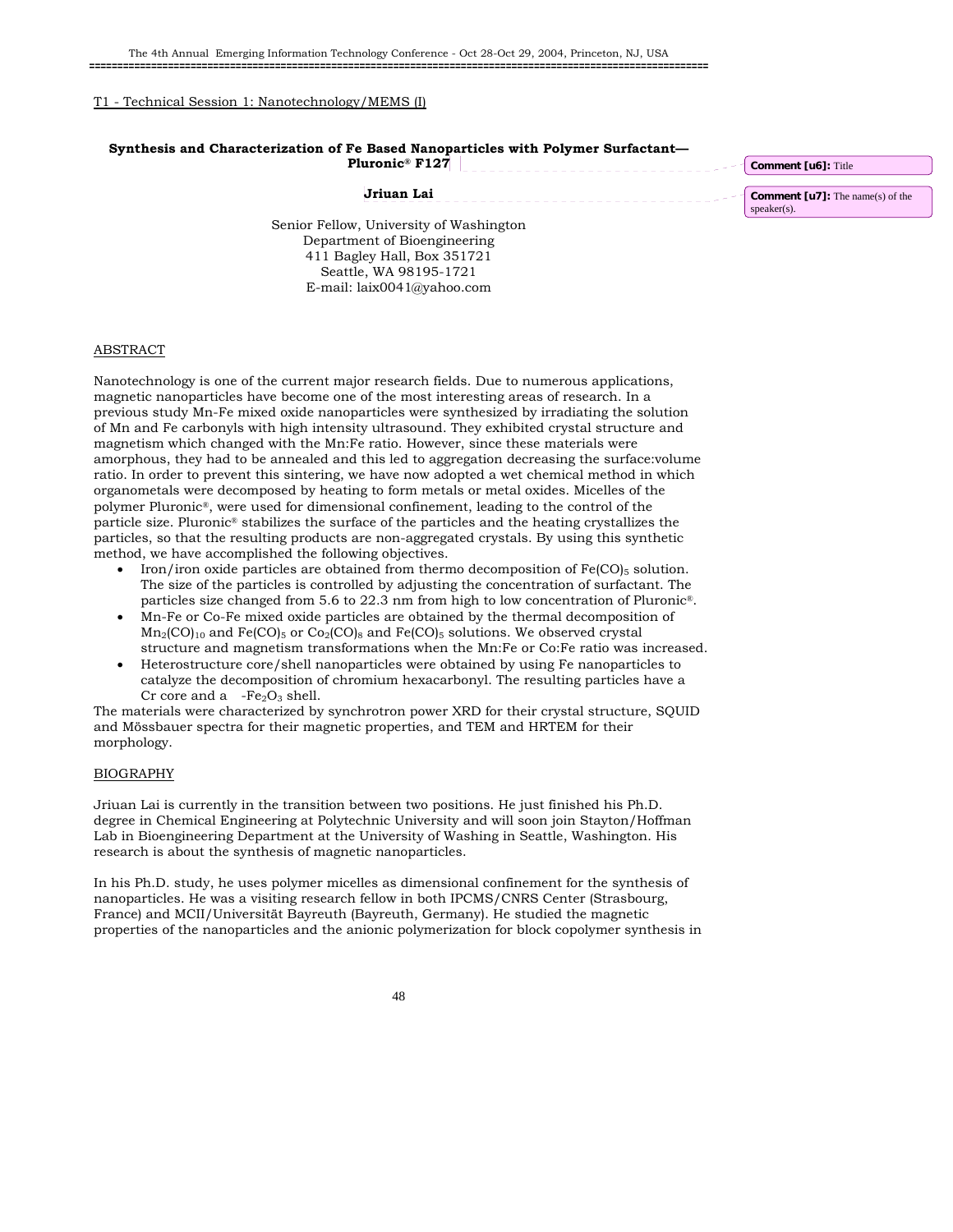those places. He was invited to attend Spring College on Science at the Nanoscale in ICTP (Trieste, Italy). He is interested in using the nanoparticles for biological studies.

Dr. Lai is a member of American Chemical Society.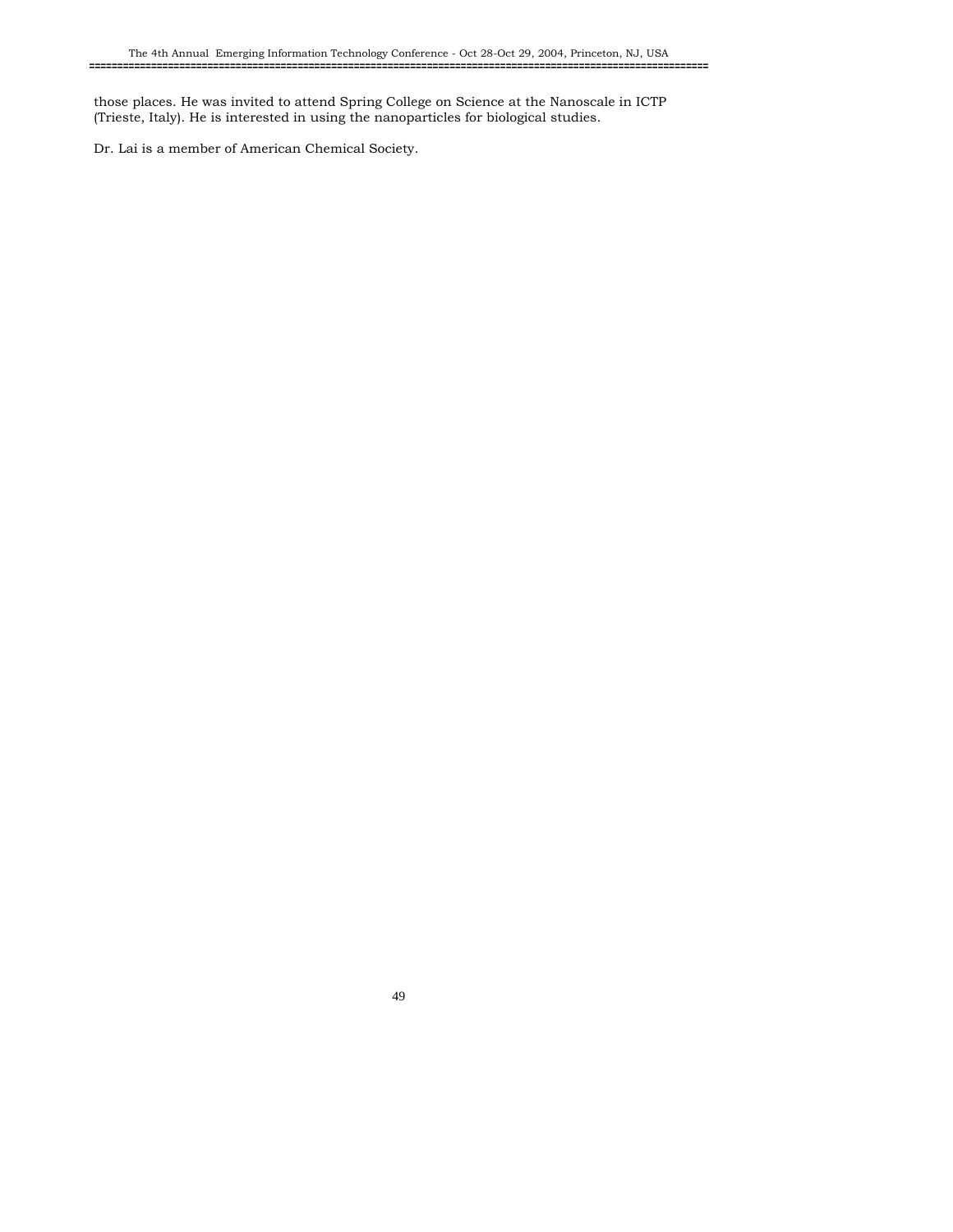# Session Chair

# **Pong-Fei Lu**

IBM Research Division, Yorktown Heights, New York pflu@us.ibm.com

# BIOGRAPHY

Pong-Fei Lu received the B.S.E.E degree from National Taiwan University, Taipei, Taiwan, R.O.C., in 1978 and the Ph.D. degree in electrical engineering from Princeton University, Princeton, N.J., in 1986. He joined IBM T. J. Watson Research Center, Yorktown Heights, N.Y., in 1985 as a Research Staff Member, working on the device design for high-speed bipolar transistors. Since 1989, he has been with the High-Performance Circuit Group. He worked on the L1 and L2 cache SRAMs for the IBM S390 G3 micro-processor, and the branch predict circuitry in the Instruction Fetch Unit of IBM Power4 microprocessor. He was the lead for the L2/L3 Circuit Team for IBM Power5 microprocessor. His current interests include highfrequency microprocessor design and technology scaling issues in 65nm node and beyond.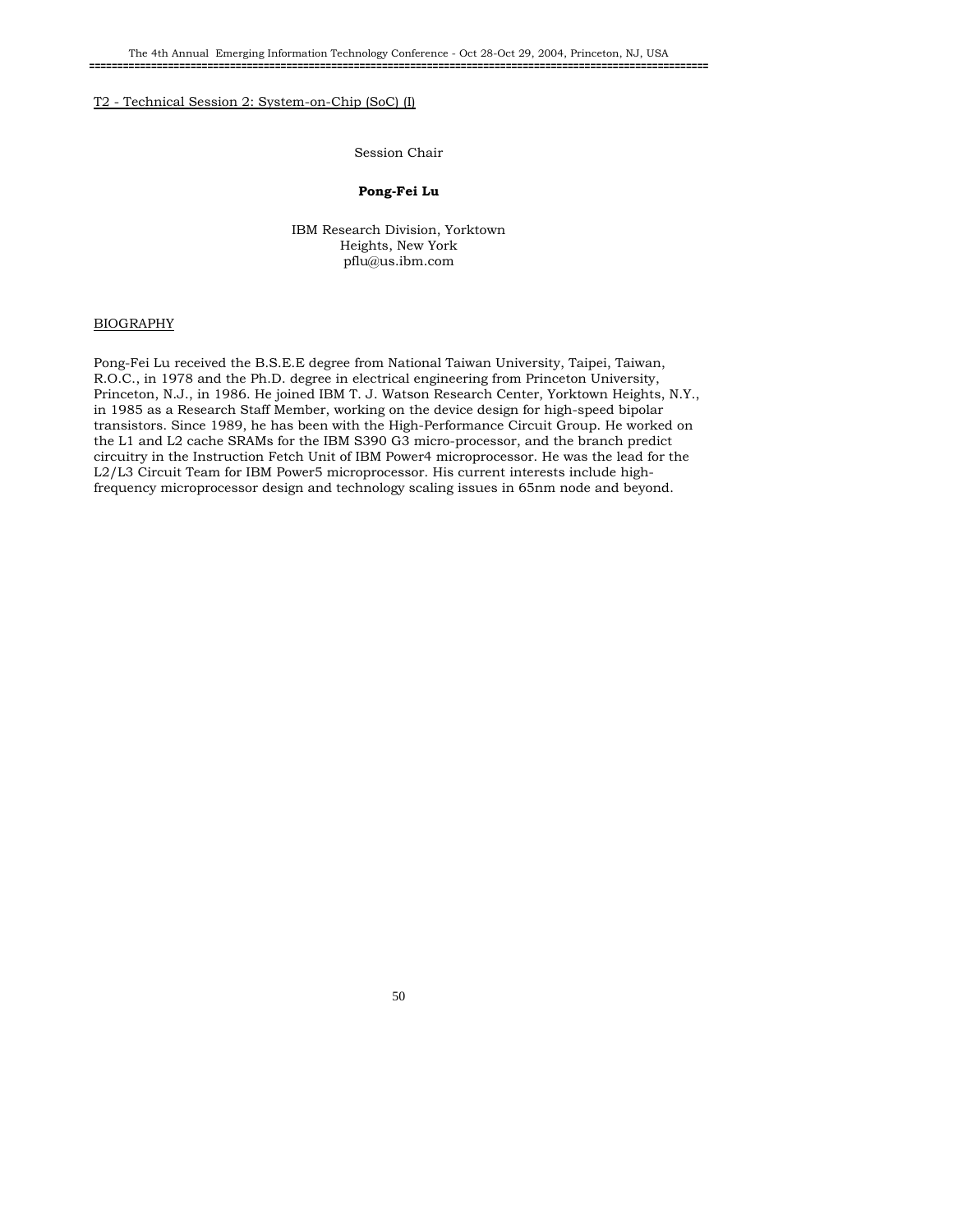#### **A Semi-custom Design Flow in High-performance Microprocessor Design**

# Greg Norhrop, **Pong-Fei Lu (presenter)**

IBM Research Division, Yorktown Heights, New York pflu@us.ibm.com

# **ABSTRACT**

The development of high performance microprocessors requires concurrent design at many levels (logical, circuit, physical) with large teams and tightly interlocked schedules. Often the best design flow is one that most effectively addresses the natural conflicts within this flow (e.g., logic stability vs. timing closure), in contrast to one that simply applies the most modern or aggressive approach in each domain. This paper describes such a case, in the development and use of a semi-custom design methodology which has significantly enhanced several generations of IBM zSeries (S/390) processors, as well as the IBM POWER4 processor. The coordinated use of a common parameterized gate representation, standard cell generation capabilities, place and route merged with custom physical design, static transistor level timing + formal circuit tuning, and gain-based synthesis have all led to significant improvements in both quality-of-result and time-to-market in the conventional static CMOS design domain.

#### BIOGRAPHY

Pong-Fei Lu received the B.S.E.E degree from National Taiwan University, Taipei, Taiwan, R.O.C., in 1978 and the Ph.D. degree in electrical engineering from Princeton University, Princeton, N.J., in 1986. He joined IBM T. J. Watson Research Center, Yorktown Heights, N.Y., in 1985 as a Research Staff Member, working on the device design for high-speed bipolar transistors. Since 1989, he has been with the High-Performance Circuit Group. He worked on the L1 and L2 cache SRAMs for the IBM S390 G3 micro-processor, and the branch predict circuitry in the Instruction Fetch Unit of IBM Power4 microprocessor. He was the lead for the L2/L3 Circuit Team for IBM Power5 microprocessor. His current interests include highfrequency microprocessor design and technology scaling issues in 65nm node and beyond.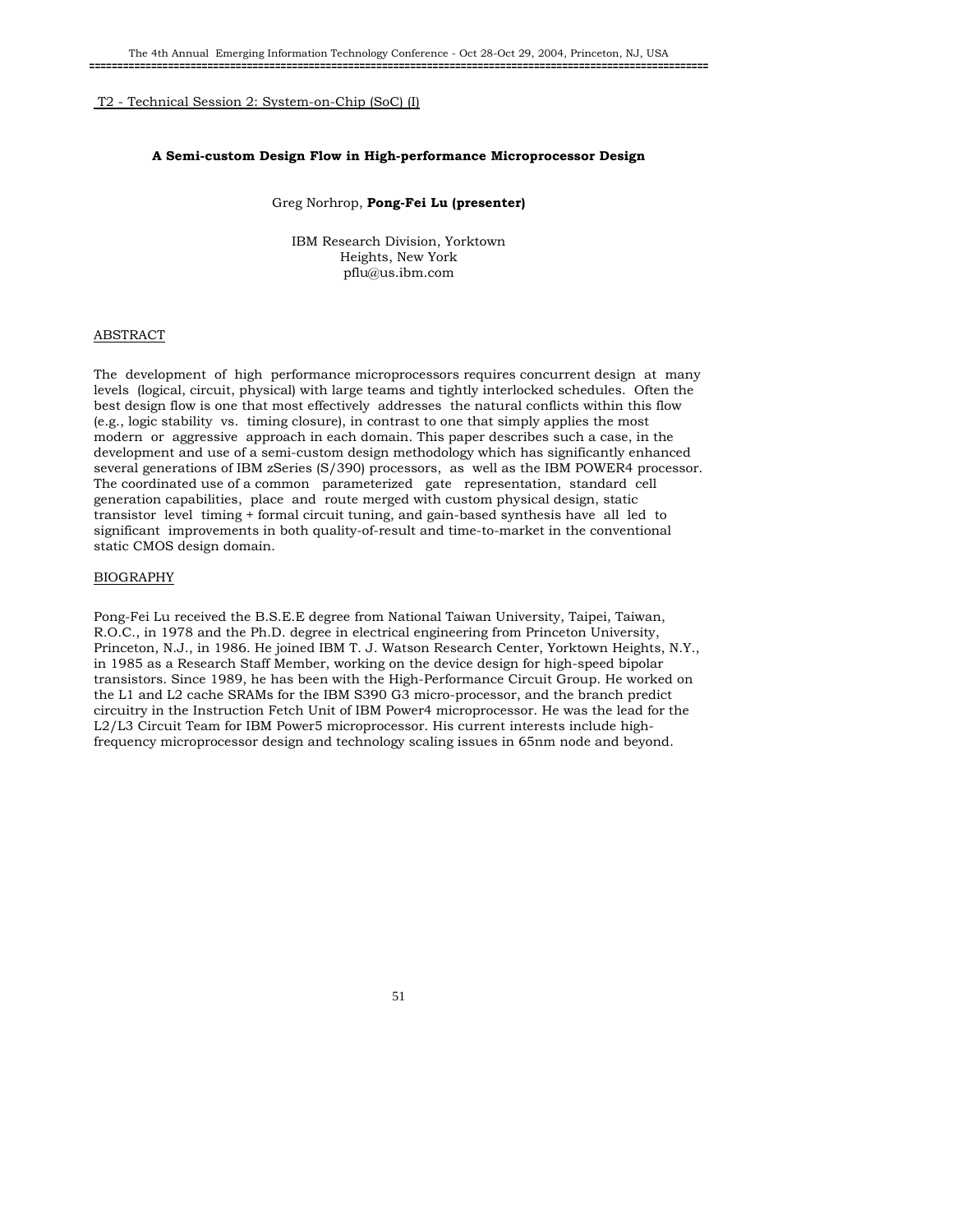#### **Ramification of Sub-resolution Semiconductor Technologies**

#### **Fook-Luen Heng**

IBM T. J. Watson Research Center heng@us.ibm.com

#### ABSTRACT

In the good old days of sub-micron semiconductor (180nm and before) technologies, physical layouts of a chip design hid the details of the manufacturing process from the chip design process. The physical layout is the handoff point from design to manufacturing. When a layout of a chip design is free of design rule violation, it is taped out and the design is considered finished.

In the sub*-resolution technologies* (90nm and beyond) era, increasing complexity is introduced to the manufacturing process. The traditional design to manufacturing handoff process is at the brink of falling apart. In order to ensure manufacturability of a physical layout in this era, more and more data processing steps are occurring after a design is taped out, e.g. Optical Proximity Correction (OPC), Alternating Phase Shift Mask (altPSM), Sub-Resolution Assist Features (SRAF). The data processing demands more design rules and non-intuitive methodology requirements during the design process. In addition, it is producing exotic mask features which add to the production cost of the lithographic masks which are used to print the original designs.

In this presentation, I will describe the manufacturing challenges of the sub-resolution semiconductor era with the hope of bringing appreciation to the seriousness of the problem. After which, I will discuss the solution trends and how they can fundamentally change the future design and manufacturing practices.

#### BIOGRAPHY

Fook-Luen Heng received the B .Math degree in computer science, combinatoric and optimization from University of Waterloo, Ontario, Canada, in 1983, and the M.S. and Ph.D. degrees in computer science from Princeton University, Princeton, NJ in 1984 and 1988, respectively.

He has been a Research Staff Member at IBM T.J. Watson Research Center since 1988. He currently manages a Design Automation group doing research in VLSI layout analysis and optimization. His work has focused on VLSI CAD with particular emphasis in design migration, layout automation and optimization. Recent interest includes layout scaling, layout solutions for Resolution Enhancement Techniques, design methodology to integrate design and manufacturing considerations.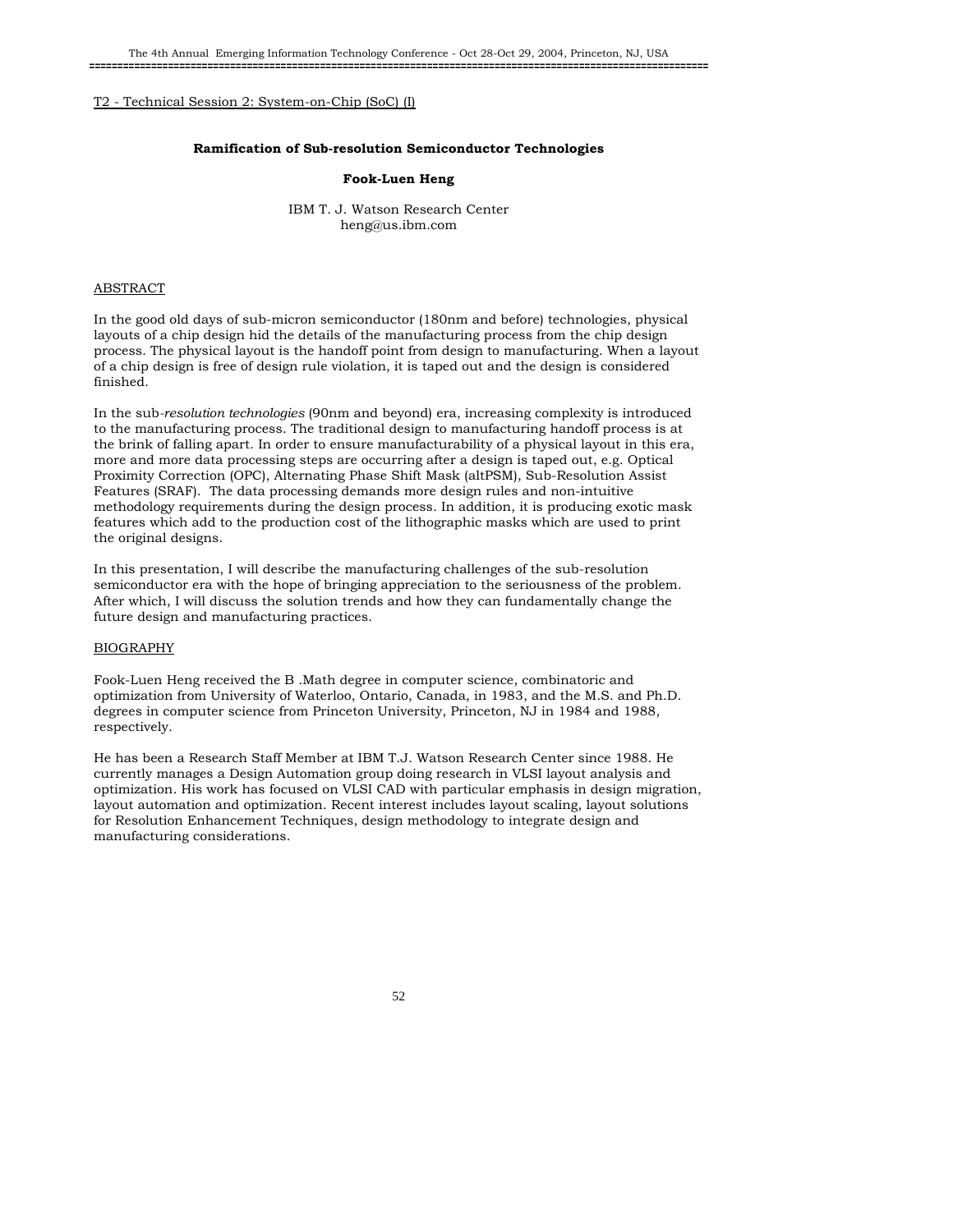# **Multi-Agent Based Reconfigurable Embedded Systems**

#### **Yan Meng**

Department of Electrical and Computer Engineering Stevens Institute of Technology Hoboken, NJ 07030 Email: ymeng1@stevens.edu Phone: (201) 216-5496 Fax: (201) 216-8246

# ABSTRACT

The multi-agent system, which is so prevalent in distributed artificial intelligent software systems, can also be extended to the design of digital hardware systems. The recent advances in the capability of reconfigurable hardware has made the multi-agent systems to be more attractive and feasible to implement in the hardware design system using the hardware agents, which can be defined as the partitioned hardware space entities. One big possible advantage of the multi-agent based hardware system design is that it shares a common design methodology with the software components. Therefore it will provide more efficiency for the hybrid system design. It is also believed that the flexibility, scalability, efficiency, fault tolerance of the overall system will be greatly improved.

#### BIOGRAPHY

Yan Meng received B.Eng. and M.Eng. from Xian Jiaotong University, Xian, P.R. China, in 1991 and 1994 respectively, M.Eng. from Nanyang Technological University, Singapore, in 1996, and Ph.D. from Florida Atlantic University in 2000, all in Electrical Engineering.

She is currently an assistant professor in the Department of Electrical and Computer Engineering at Stevens Institute of Technology, Hoboken, NJ. Before she joined Stevens in 2004, she has worked as a faculty member in Jackson State University for one year and as an embedded software engineer in several industrial companies. Her research interests include real-time embedded systems, autonomous mobile robots, computer vision and image processing.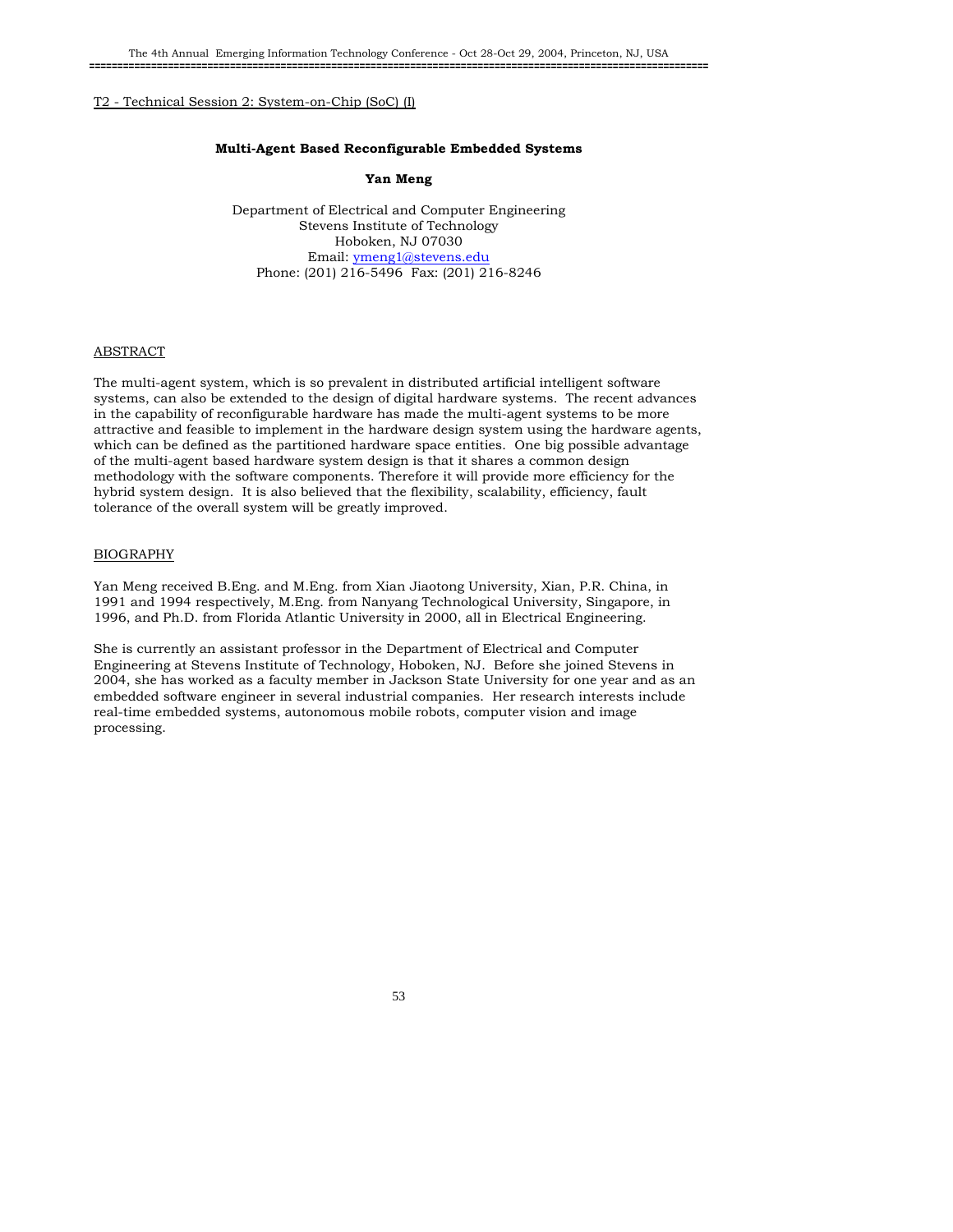Session Chair

#### **Hai Hu**

Windber Research Institute Hai Hu, Ph. D. Director of Biomedical Informatics Windber Research Institute Windber, PA 15963

# BIOGRAPHY

Dr. Hai Hu is currently Director of Biomedical Informatics at Windber Research Institute, jointly appointed as Research Assistant Professor in the Department of Surgery at USUHS. He has nearly 5 years of direct experiences applying computational and statistical technologies to solving high-throughput biological problems, including developing data mining, data analysis, and data tracking systems. Proceeding to it he conducted research as a molecular biophysicist/biologist for 4 years after obtaining Ph. D. degree. Besides, he had several years of industrial computer engineering experiences. His educational background includes physics, computer engineering, statistics, and biophysics. Currently he is heading the development of the biomedical informatics infrastructure at the Institute, including developing a data warehouse and a clinical laboratory workflow system. At the same time, he is leading several research projects involving human subjects. He has published many peer-reviewed papers, and presented at numerous national and international scientific and business conferences, often as an invited speaker recently. He has also been a key co-organizer in several scientific conferences.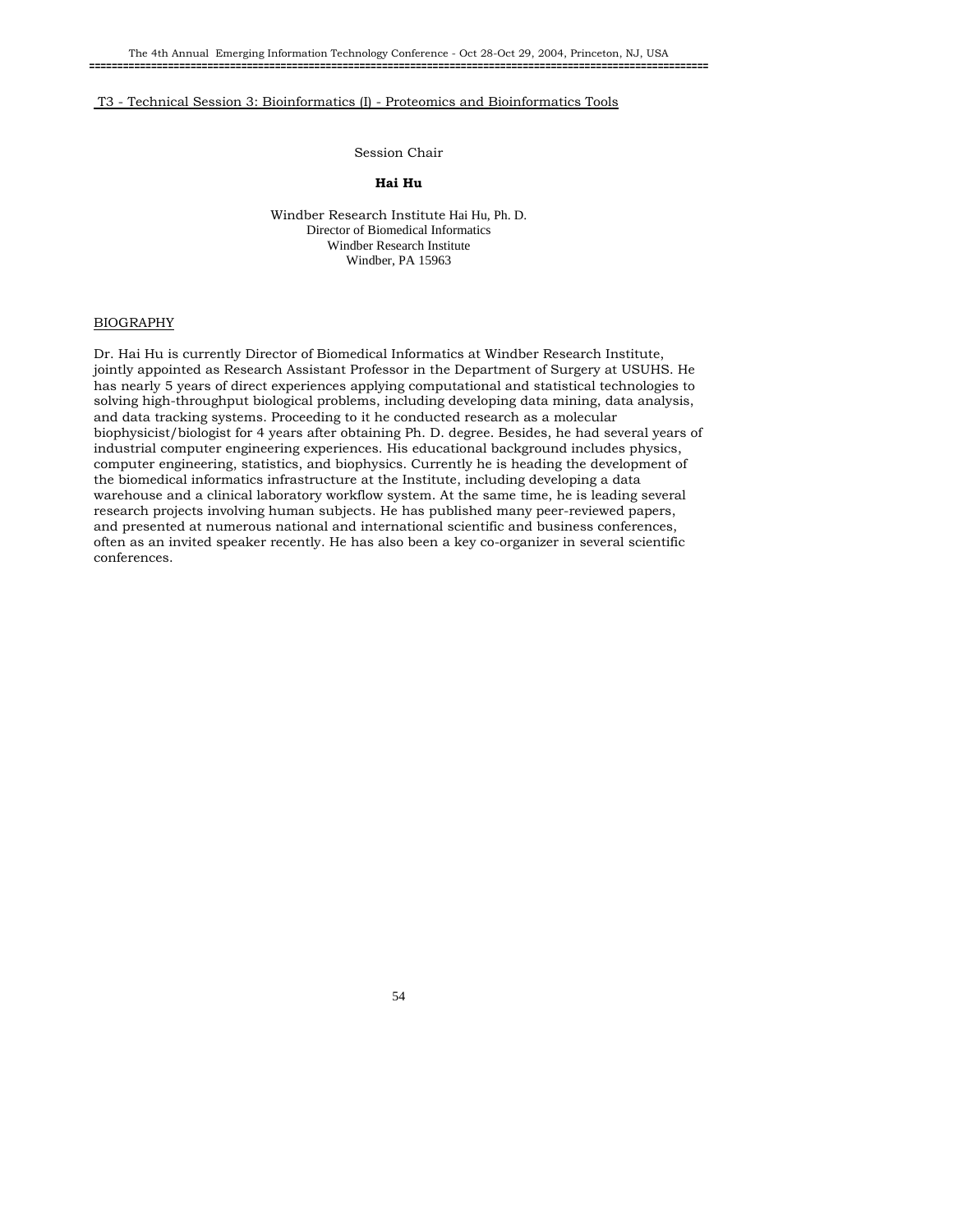Session Chair

# **Li-San Wang**

## Department of Biology University of Pennsylvania, Philadelphia, PA 19104 Email: lswang@mail.med.upenn.edu

# **BIOGRAPHY**

Li-San Wang received his B.S.E.E. ('94) and M.S.E.E. ('96) from the National Taiwan University; he then received his M.S. ('00) and Ph.D. ('03) from the University of Texas at Austin, both in Computer Sciences. Currently he is a postdoctoral fellow at the University of Pennsylvania. His research interest includes theory of algorithms, phylogenetics, and microarray analyses.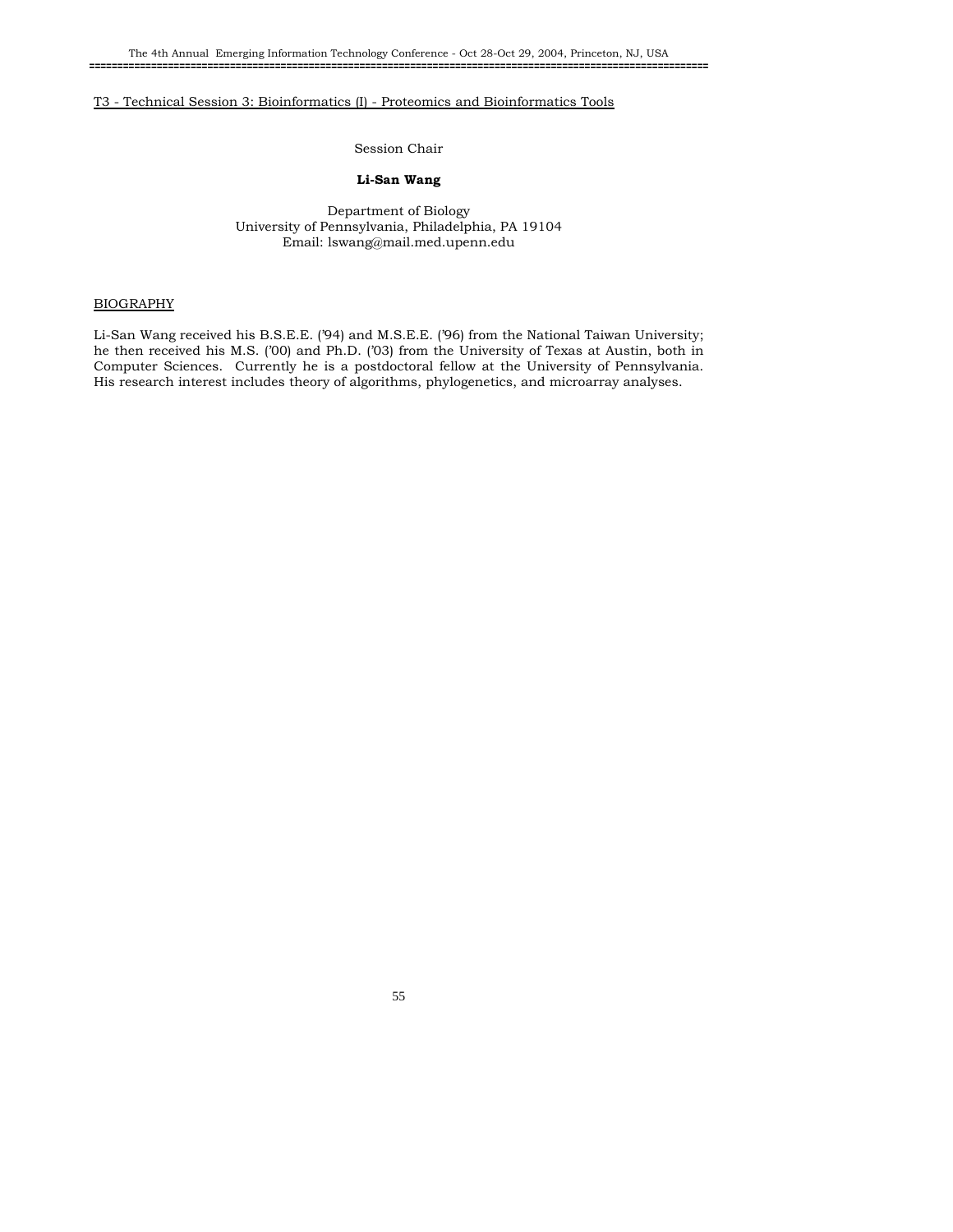# **Using Quasi Consensus Sequences for Protein Family Comparison**

#### **Li Liao**

Assistant Professor Computer & Information Sciences University of Delaware Newark, DE 19716 Phone: 302-831-3500 Fax: 302-831-8458

# **ABSTRACT**

A method is proposed for sensitive detection of distant relationships among protein families and for prediction of structural alignment via comparison of hidden Markov models based on quasi consensus sequences. Two models are considered as highly similar if the consensus of one model is very probable in the other model. For a given HMM, finding its exact consensus is also NP-hard. As surrogates to the consensus sequences, we use quasi consensus sequences, which are the most probable sequence emitted from the most probable state path of a given HMM. Alignment between the seed sequences of the two profile HMMs being compared can be induced by first aligning one model's quasi consensus sequence to the other model via the Viterbi algorithm.

The utility and effectiveness of our method are tested using a benchmark data set from an earlier published work, SUPERFAMILY database, which contains 569 proteins. The method gives better homology detection, yields improved alignments, and runs significantly faster, in comparison to a state-of-the-art profile-profile method.

## BIOGRAPHY

Dr. Liao is currently an assistant professor of computer and information sciences at the University of Delaware. His research interests and experience span a wide range, including computer simulation of molecular systems, genome sequencing, protein homology detection, and genome comparisons.

Before joining the Univ of Delaware, Dr. Liao was a senior research physicist at the Central Research and Development of DuPont Company in Wilmington, Delaware, from 1998 to 2002.

Dr. Liao received his Ph.D. degree in theoretical physics from Peking University, and was an assistant professor of physics there from 1992 to 1995. His work in theoretical physics was on quantum groups and algebra and their applications to field theory and statistical physics.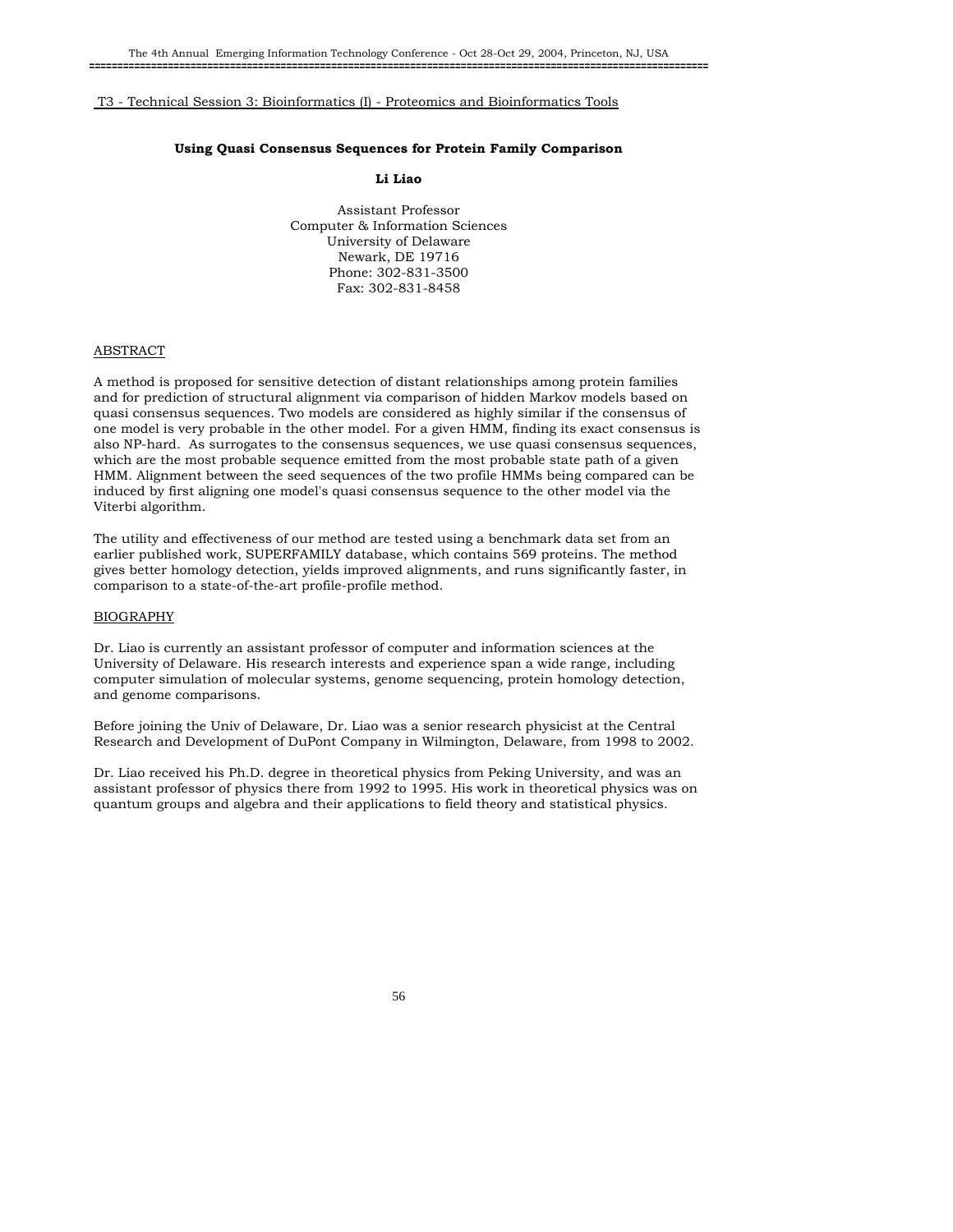# **Fast Algorithmic Techniques for Reconstructing Large Evolutionary Trees**

#### **Usman Roshan**

Department of Computer Science New Jersey Institute of Technology, Newark, NJ 07102 Email: usman@cs.njit.edu

# ABSTRACT

Phylogenetic trees are commonly reconstructed based on hard optimization problems such as maximum parsimony (MP) and maximum likelihood (ML). Conventional MP heuristics for producing phylogenetic trees produce good solutions within reasonable time on small datasets (up to a few thousand sequences), while ML heuristics are limited to smaller datasets (up to a few hundred sequences). However, since MP (and presumably ML) is NP-hard, such approaches do not scale when applied to large datasets.

In this talk I present a new technique called Recursive-Iterative-DCM3 (Rec-I-DCM3), which belongs to the family of Disk-Covering Methods (DCMs). We tested this new technique on ten large biological datasets ranging from 1,322 to 13,921 sequences and obtained dramatic speedups as well as significant improvements in accuracy (better than  $99.99\%$ ) in comparison to existing approaches.

#### BIOGRAPHY

Usman Roshan received his PhD in Computer Sciences from the University of Texas at Austin in May 2004. His research interests are in designing and studying fast algorithmic approaches for solving problems in computational biology and bioinformatics. He is a member of the CIPRES group (Cyber Infrastructure for Phylogenetic Research) and has published in bioinformatics conferences and journals, and a book chapter as well. He lives in Springfield, New Jersey with his wife and daughter.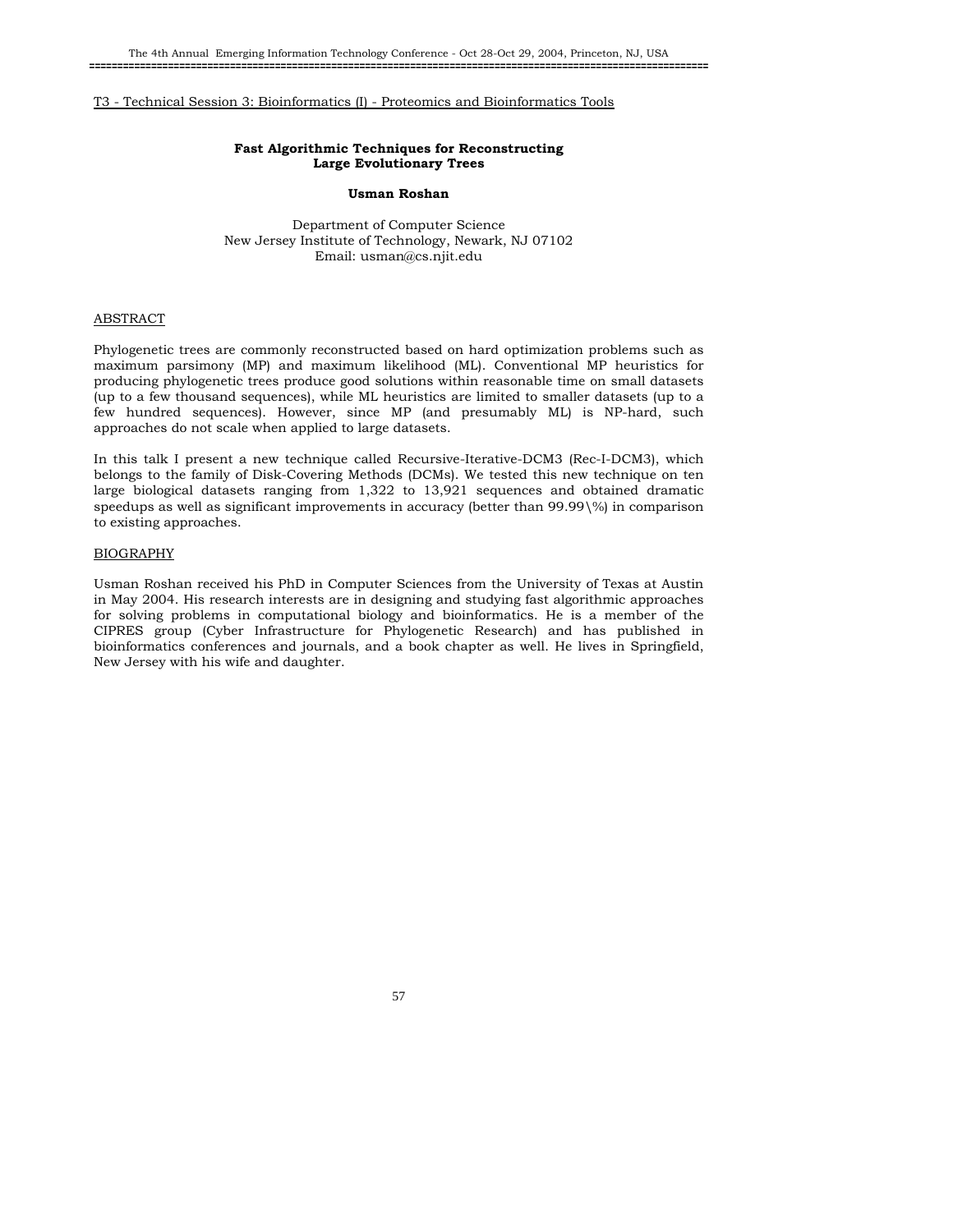# **Proteomic Biomarker Patterns: Challenges and Opportunities**

#### **Wade T. Rogers, Ph.D.**

President & CEO, **Cira Discovery Sciences, Inc.**  3701 Market St Suite 340, Philadelphia, PA 19104 wade.rogers@CiraDiscovery.com 215.966.6131 (office), 215.966.6001 (fax), 610.368.5821 (mobile) www.CiraDiscovery.com

# **ABSTRACT**

The era of the individual protein biomarker for diagnosing disease is over. The era of "The New Diagnostics" is being ushered in, where complex patterns of proteins in biological fluids are used to detect and dissect disease. The opportunity is clear - a complex proteomic pattern has a far greater expressive power than any individual marker can have. However, the challenges are manifold. There are many thousands of proteins in plasma. Diagnostic species are expected to be present in low concentrations, in the presence of other plasma proteins at orders-of-magnitude higher concentrations. Finding the markers that collectively predict disease with high accuracy is a daunting task, both for experimental proteomics and for the informatic tools that seek to mine the experimental data. The problem is often described as a needle-in-a-haystack problem, but of course it is much worse than this. There are lots of needles in the haystack, and the task is akin to finding only the needles pointing "north". The difficulty is further exacerbated since we don't know how many needles we're looking for in the first place, so how do we know when we're finished? This talk discusses these issues in the context of projects aimed at developing the "New Diagnostics".

# BIOGRAPHY

**Wade T. Rogers** is President and Chief Executive Officer of Cira Discovery Sciences. Prior to founding Cira, Dr. Rogers was Senior Principal Investigator at Bristol-Myers Squibb, where he led programs in computational approaches to target validation, and lead discovery and optimization. Dr. Rogers received a BS degree in Physics from the University of Delaware, an MS degree in Engineering Physics from the University of Virginia, and a Ph.D. degree in Physics from the University of Colorado. He was a National Research Council Postdoctoral Fellow at the National Bureau of Standards (now NIST) before coming to the DuPont Company in 1981. While at DuPont he led the research team that developed forerunners to Ciras pattern discovery algorithms. He later left DuPont to join DuPont Pharmaceuticals.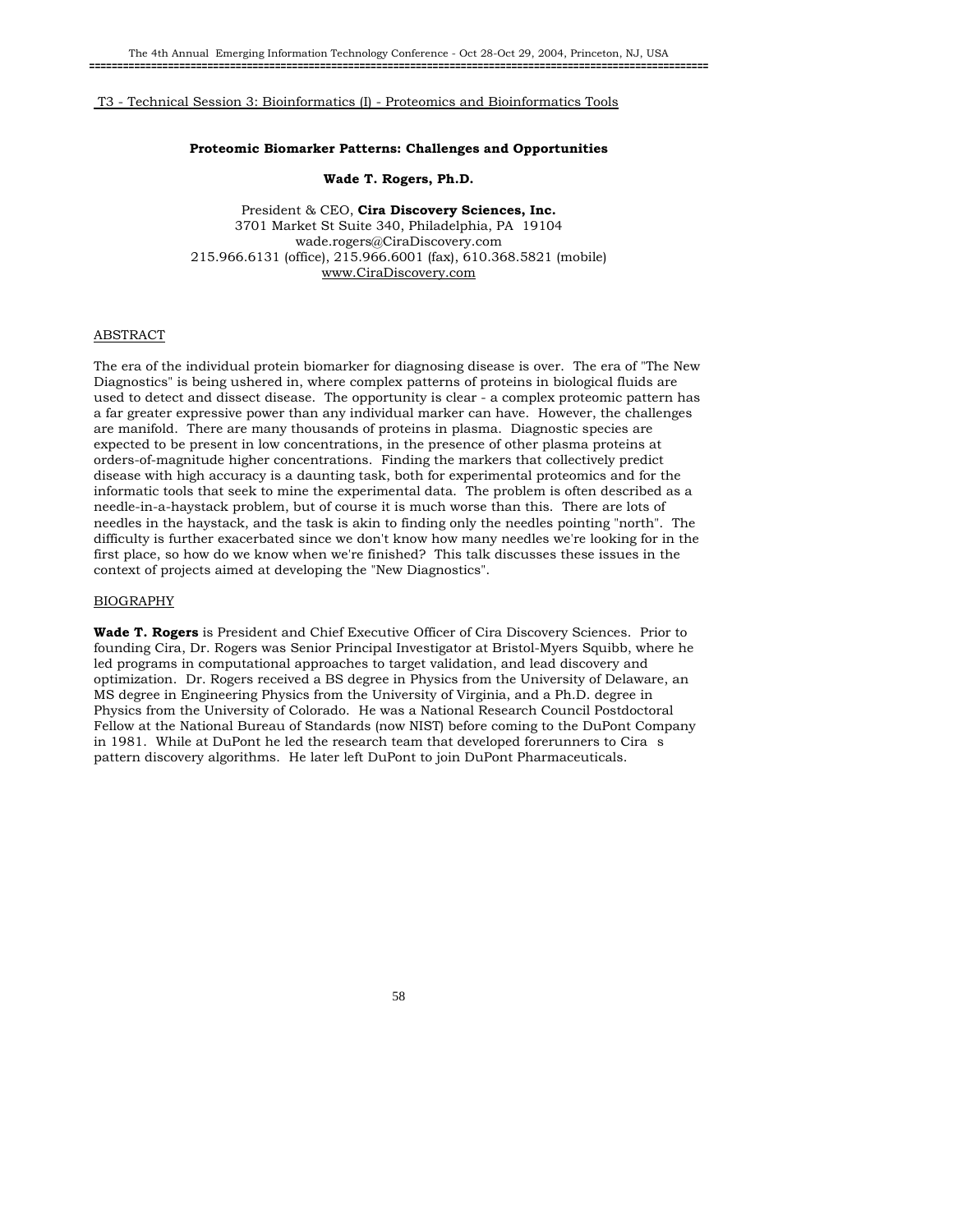## **Genomic characterization of ribitol teichoic acid synthesis in meticillin-resistant**  *Staphylococcus aureus*

#### **Jiang Ying**

Merck

#### ABSTRACT

MRSA (Meticillin Resistant *S. aureus*) is a major community and hospital acquired pathogen. Understanding its cell wall synthesis is crucial to the study of its antibiotic resistance. Teichoic acid is an essential component of the cell wall and its biosynthesis in *Staphylococcus* is not well understood. Studies in *B. subtilis* discovered two different pathways, namely teichoic acid ribitol (*tar*) and tecichoic acid glycerol (*tag*), contributing to teichoic acid biosynthesis in two different strains W32 and 168 respectively. Detection of ribitol in cell wall suggests that *S. aureus* H may utilize the *tar* pathway. However, only one or two *tar* pathway genes have been reported in *S. aureus* so far. Since the genome sequence of several MRSA strains: Mu50, MW2 and N315, are now available, we performed comparative genomics analysis and identified all genes, which are homologous to those known essential to *tag* or *tar* pathway and could contribute to cell wall teichoic acid biosynthesis in *S. aureus*. Our data support the notion that *tar* could be the main teichoic acid biogenesis pathway in *S. aureus*. We further analyzed the genomic organization of *tar* genes in those *S. aureus* strains. Unlike the divergon organization in *B. subtilis*, *S. aureus tar* genes are organized into several clusters. Most interestingly, compared to genes in *B. subtilis tag* pathway or *tar* pathway, the *S. aureus* genes specific to the *tar* pathway (*tarIJK*) are duplicated in all three MRSA genomes studied. It remains to be tested whether this gene duplication plays a role in antibiotic resistance.

#### BIOGRAPHY

Ying Jiang, Ph.D. Graduated from UCLA in 1994. Joined Johnson & Johnson in 1996, I have been working in pharmaceutical industry ever since. Currently I am working for Merck. My research interest in pharmaceutical research and development includes: Bioinformatics and Genomics in drug targets, biologics identification and validation; GPCR ligand identification; Toxicogenomics, Biomarker study and safety data integration, as well as pharmacogenomics data standards and submission to regulatory agency.

Academic experience: adjunct professor at Peking University from 2001 to 2003, adjunct professor at Kean University, New Jersey.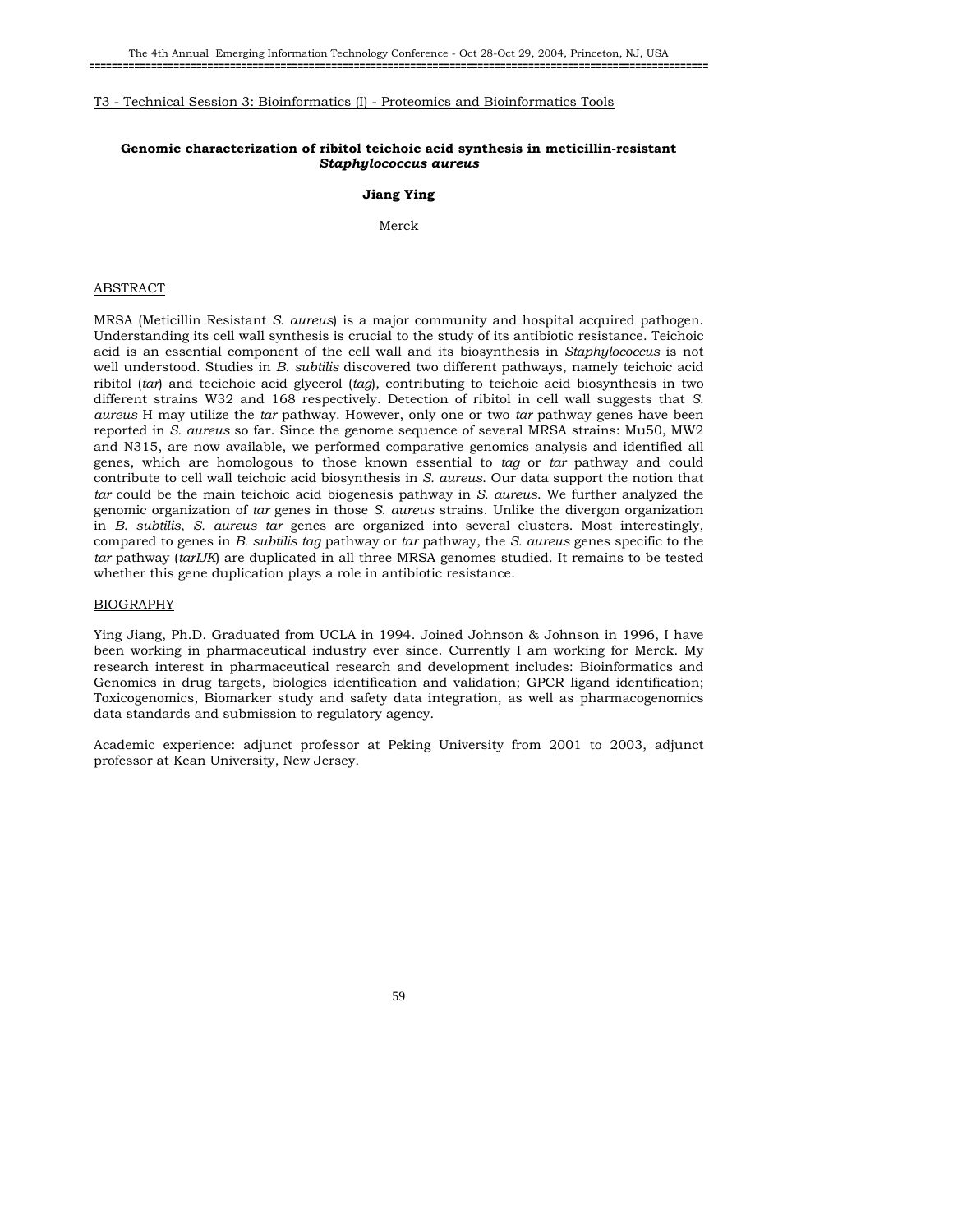The 4th Annual Emerging Information Technology Conference - Oct 28-Oct 29, 2004, Princeton, NJ, USA **==============================================================================================================**

#### T4 - Technical Session 4: C4I (I): Next-Generation Convergent Communication

Session Chair \_\_\_\_\_\_\_\_\_\_\_\_\_\_\_\_\_\_\_\_\_\_\_\_ **Ut-Va Koc** 

**Comment [u8]:** Next-Generation Convergent Communication **Comment [u9]:** The name(s) of the speaker(s).

High Speed Electronics Research Department Bell Labs, Lucent Technologies 700 Mountain Ave. Murray Hill, NJ 07974 E-mail: koc@lucent.com

#### BIOGRAPHY

Ut-Va Koc received Ph. D. degree in electrical engineering from the University of Maryland, College Park in 1996 and B. S. degree in electronics engineering from National Chiao Tung University in 1989.

He is currently a Distinguished Member of Technical Staff (DMTS) at High Speed Electronics Research, Bell Labs, Lucent Technologies, Murray Hill, New Jersey. He joined Bell Labs, Lucent Technologies in 1996. He has worked on various projects including: system and chip design of the 2nd-generation Switched Digital Video (SDV) project (an early form of Very High Speed Digital Subscriber Line, or VDSL), and SONET/SDH chip sets for optical networks. Currently he is involved in several projects including high speed ADC design for software defined radio (SDR) and optical/electronic compensation for optical networks. He has published one book, a number of peer-reviewed journal/conference papers and book chapters on signal processing in communications and multimedia, in addition to 5 patents being approved or submitted. His current research interest includes electronic and optical signal processing for optical/electronic wireline/wireless communication, analog/mixed signal processing for high-speed data conversion, and multimedia signal processing.

Dr. Koc has been active in serving as reviewer of various journals and conferences, editor for EURASIP Journal of Applied Signal Processing (JASP), guest editor for special issue in JASP, and guest co-chair in several international or local conferences.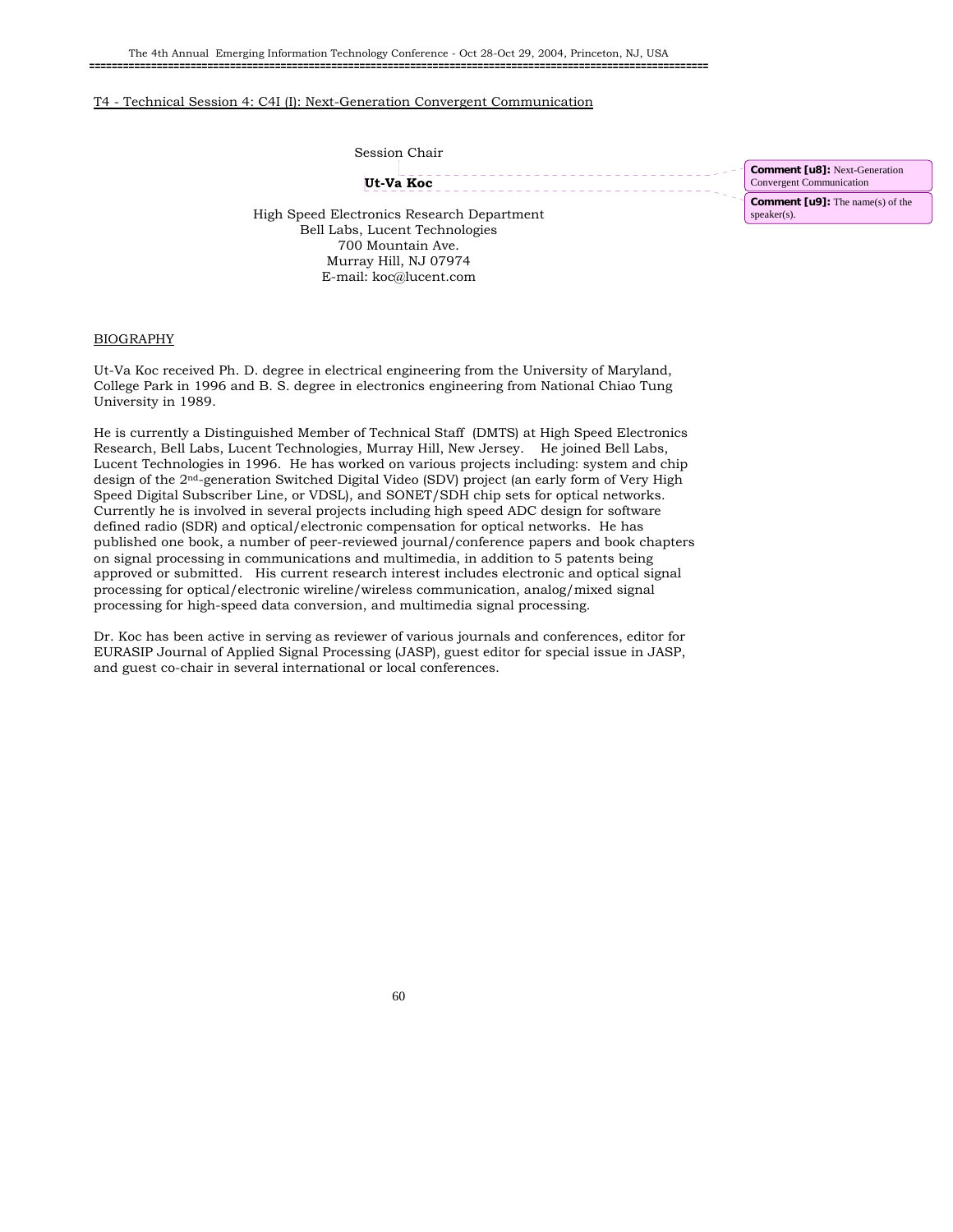# T4 - Technical Session 4: C4I (I): Next-Generation Convergent Communication

# **Novel modulation techniques for next-generation optical communication**

**Comment [u10]:** Title

# **Xing Wei**

Lucent Technologies, Bell Laboratories 600 Mountain Ave. Murray Hill, NJ 07974, USA Email: xingwei@lucent.com

# **ABSTRACT**

Recent advances in optical modulation techniques, in conjunction with other technological development, have dramatically improved the performance of high-capacity fiber-optic transmission without electrical data regeneration. This talk will review some of these newly developed optical modulation methods, with the focus on the reduction of nonlinear effects.

# BIOGRAPHY

Xing Wei received the B.S. and M.S. degrees in physics from Fudan University, Shanghai, China, in 1990 and 1992, respectively, and the Ph.D. degree in physics from the University of California at Berkeley in 2000.

While at Berkeley, he studied molecular structures at surfaces and interfaces of various materials including ice and polymers using nonlinear optical spectroscopy. He joined Bell Laboratories, Lucent Technologies, Murray Hill, NJ, as a Member of Technical Staff in the Physical Sciences Research Division in January 2001. Since then, he has engaged in basic research related to optical fiber communication with the focus on novel modulation techniques.

Dr. Wei is a member of APS, OSA, and IEEE.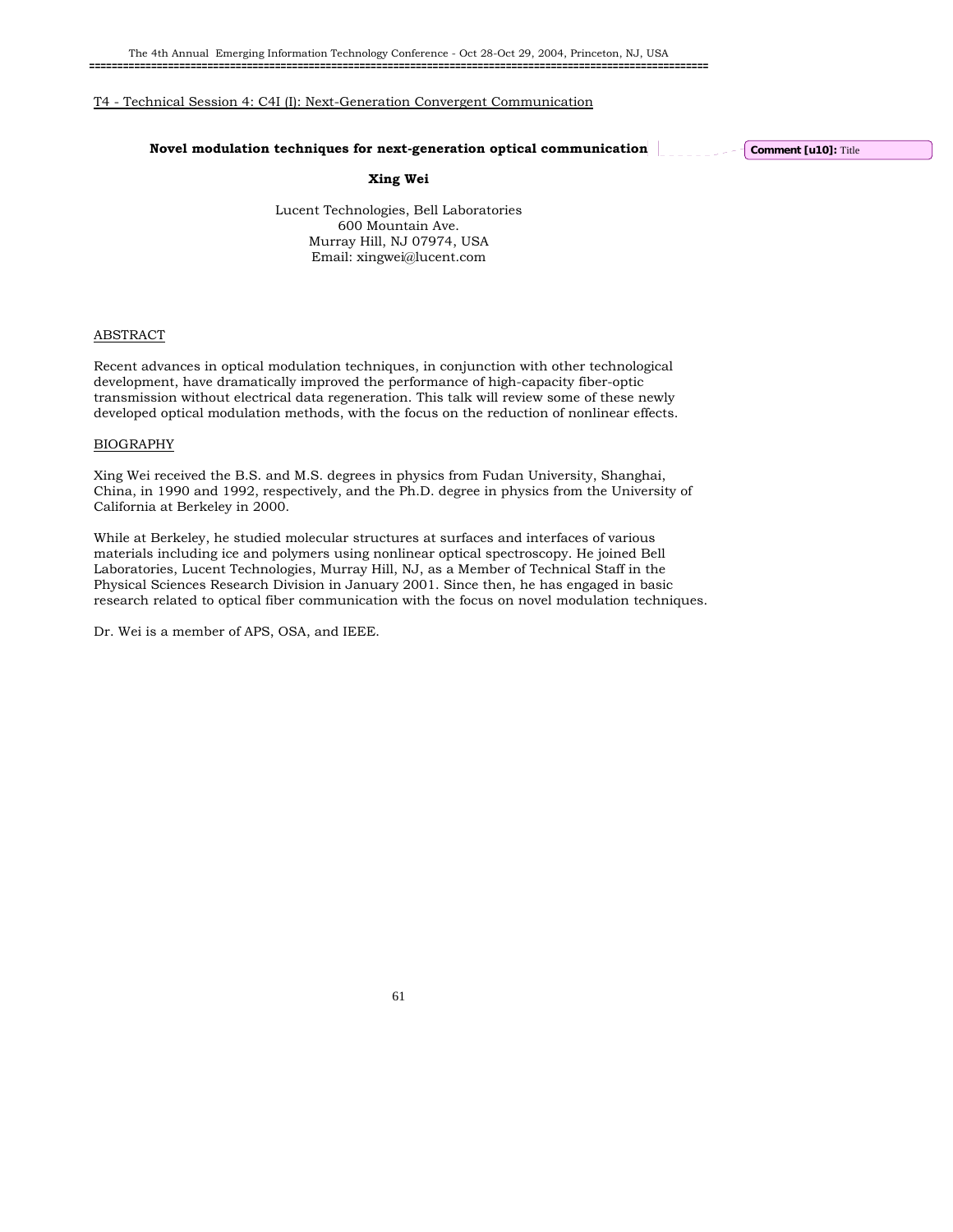The 4th Annual Emerging Information Technology Conference - Oct 28-Oct 29, 2004, Princeton, NJ, USA

# **==============================================================================================================**

# T4 - Technical Session 4: C4I (I): Next-Generation Convergent Communication

**Cellular In-building Coverage Comment [u11]:** Title **Zhengxiang Ma** \_\_\_\_\_\_\_\_\_\_\_\_\_\_\_\_\_\_\_\_\_\_\_\_\_\_\_\_ speaker(s). Distinguished Member of Technical Staff Wireless Research Lab Bell Labs, Lucent Technologies Tel: 908-582-7657

# **ABSTRACT**

The cellular wireless industry has witnessed a tremendous growth in the past two decades. In the past few years, the growth of wireless revenues in North America has been fueled by long distance toll displacement and to a lesser degree residential wireline displacement. While wireless data services are growing rapidly, there is still a huge space for wireless voice growth, especially in the lucrative enterprise voice market. At this point, only 20% of all phone calls are made by cell phone. Wireless Service Providers (WSPs) are in a unique position to pursue the enterprise voice and data market because of their capability to provide full mobility with a single personal device and seamless integration of multiple locations at a competitive cost. However, this requires WSPs to provide reliable, high capacity in-building coverage. In this talk, I will review some of the exiting in-building coverage solutions out in the market, and describe some of our recent work in this area.

Email: xiang@lucent.com

#### BIOGRAPHY

Zhengxiang Ma received his B.S. in physics from University of Science and Technology of China, Hefei, China, in 1989, M.S. and Ph.D. in applied physics from Stanford University, Palo Alto, California, in 1991 and 1995 respectively.

He joined AT&T Bell Labs in 1995, which became Bell Labs, Lucent Technologies later that year. He has worked on high temperature superconducting thin film RF filter, digital baseband radio architecture, digital signal processing for controlling peak to average power ratio in wideband cellular air-interface signal and digital baseband predistortion for power amplifier linearization. He is currently leading a team in developing cellular in-building coverage solutions.

**Comment [u12]:** The name(s) of the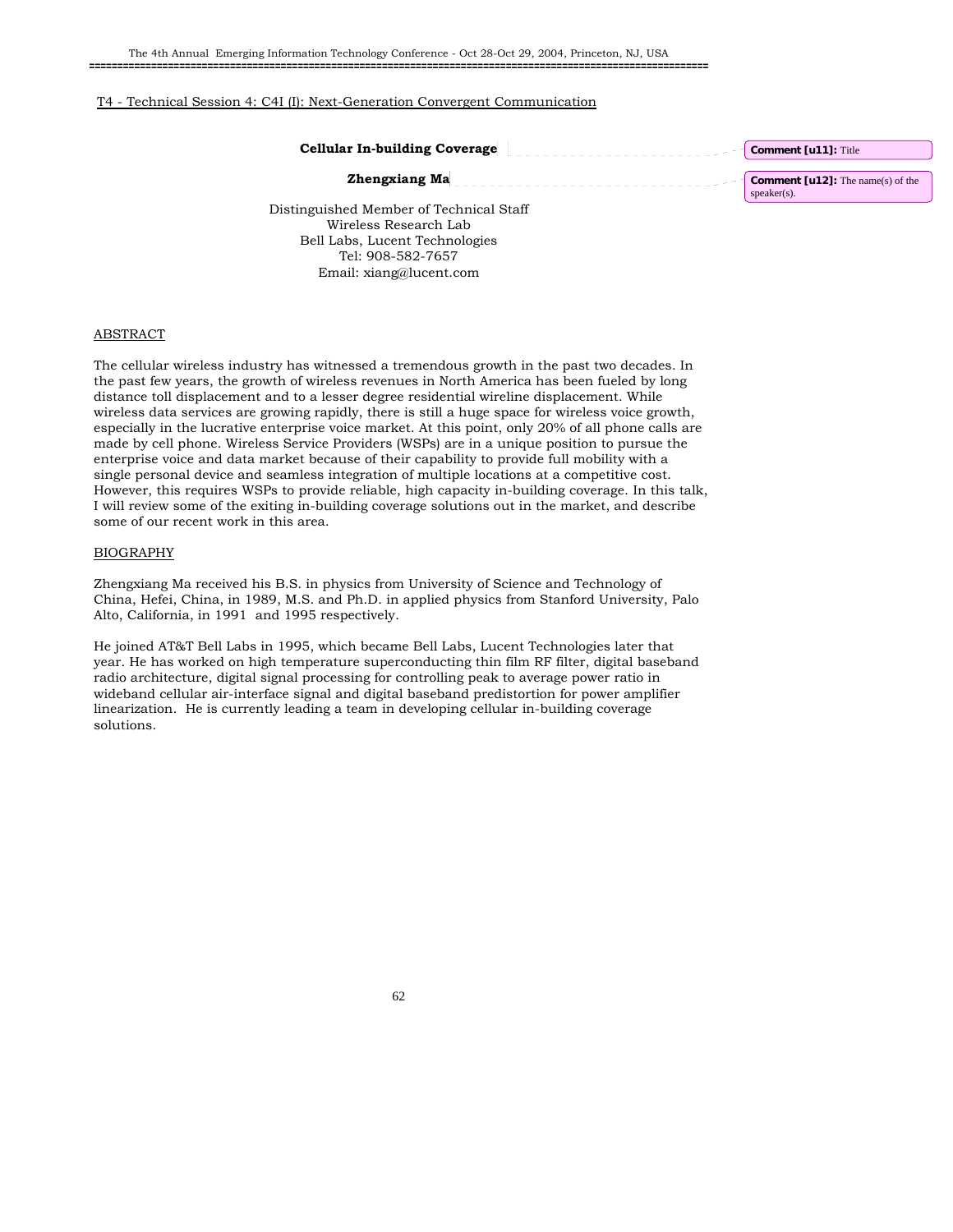## T4 - Technical Session 4: C4I (I): Next-Generation Convergent Communication

# **Emerging Technologies in Converged Next Generation Networks**

------------------------------**Dong Sun** --------------------------Bell-Labs, Lucent Technologies dongsun@lucent.com

ABSTRACT

In recent years, there has been increasing the convergence of mobile networks and fixed networks, e.g., mobile networks, which are being adopted as users' main or only means of voice communication, are now also able to deliver a range of data and multimedia services, including access to the Internet. At the same time, fixed networking technology has evolved to allow broadband data services to be provided besides the legacy voice service. The convergence is regarded as not only one of main driving forces in the evolution to next generation networks and but also the most salient capability of next generation networks. In this talk, I will discuss the key challenges and critical technologies to support converged NGNs, e.g. SIP technology, IMS architecture, QoS control and policy management; and present a new converged NGN architecture based on these emerging technologies.

#### BIOGRAPHY

DONG SUN is a Member of Technical Staff in the Networking Technologies and Performance Department at Bell Labs in Holmdel, New Jersey. He holds a B.S. degree from the University of Electronic Science and Technology of China, an M.S. degree from Communications Telemetry and Telecontrol Research Institute, China, and a Ph. D. degree from Stevens Institute of Technology in Hoboken, New Jersey, all in electrical engineering. Dr. Sun's current work focuses on ATM and IP/MPLS data network planning, design and optimization, VoIP network technology and 3G wireless network architecture, modeling and cost analysis. His research interests include all aspects of wireline and wireless architecture, service and network convergence, and network design, optimization, and engineering. He is a senior member of the IEEE.

#### 63

**Comment [u13]:** Title **Comment [u14]:** The name(s) of the speaker(s).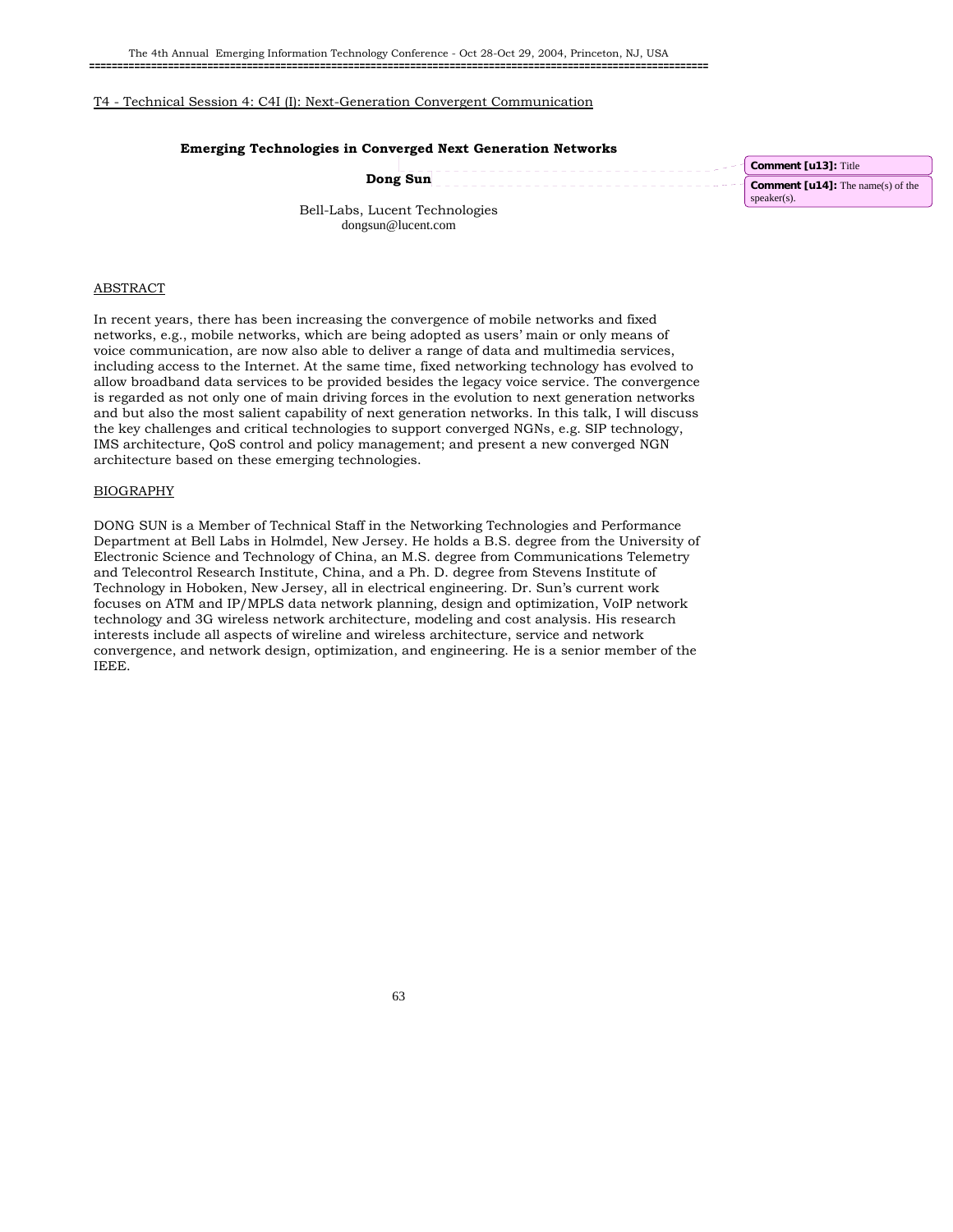# T4 - Technical Session 4: C4I (I): Next-Generation Convergent Communication

# **Building Applications for Next Generation Telecom Services**

**Dong Liu** 

**Comment [u15]:** Title

**Comment [u16]:** The name(s) of the speaker(s).

Services Infrastructure Research Dept. Bell-Labs Research, Lucent Technologies 101 Crawfords Corner Rd, Holmdel NJ 07733 Email: dongliu@lucent.com

# ABSTRACT

The next generation of telecom services will be based on converged technologies. They will not only provide wireline and wireless voice communication, but also provide multimedia services such as data, images and video. A key aspect of the future converged network is that all of these services will be seamlessly integrated together. For example, a group of friends can chat over their smart phones and share a web page about a movie review, then they can watch the movie trailer together, while still discussing the movie over their voice channel. Another aspect of the future telecom environment is that more and more intelligence will shift to the end user's devices. In the traditional POTS (Plain Old Telephony Service) network, the phone is a very dumb device; all the intelligence resides within the network. But in the future, the phone (either wireline or wireless) itself is basically a computer, a very smart device. Many of the traditional services that could only be provided by the service provider can now be implemented in the phone itself, for example multi-line conferencing. Also, the signaling protocol is becoming more open and more powerful. The result is that the telecom market is becoming more open and competitive. You will no longer need a huge initial capital investment to get into it. In this talk, I will discuss the creation of next generation telecom services and how the telecom service providers will meet the challenge of the new more open more competitive market.

### BIOGRAPHY

Dong Liu was awarded his Masters and Bachelor degrees in Electrical Engineering by the Shanghai Jiao Tong University in Shanghai, China.

He is currently a member of Services Infrastructure Research Department in Holmdel, NJ. His department is part of the Converged Networks and Services Research Center, a division of Bell Labs Research. The mission of the department is to invent, analyze, and prototype novel concepts related to networking protocols and infrastructure servers for next-generation communication services. His work areas include signaling and networking edge protocols, services and call control, next-generation application servers, and architectures for integrating Internet and Web technology with traditional voice services. Before joining the Service Infrastructure Research Department, he worked on Lucent's first version of SoftSwitch developed in Bell-Labs research.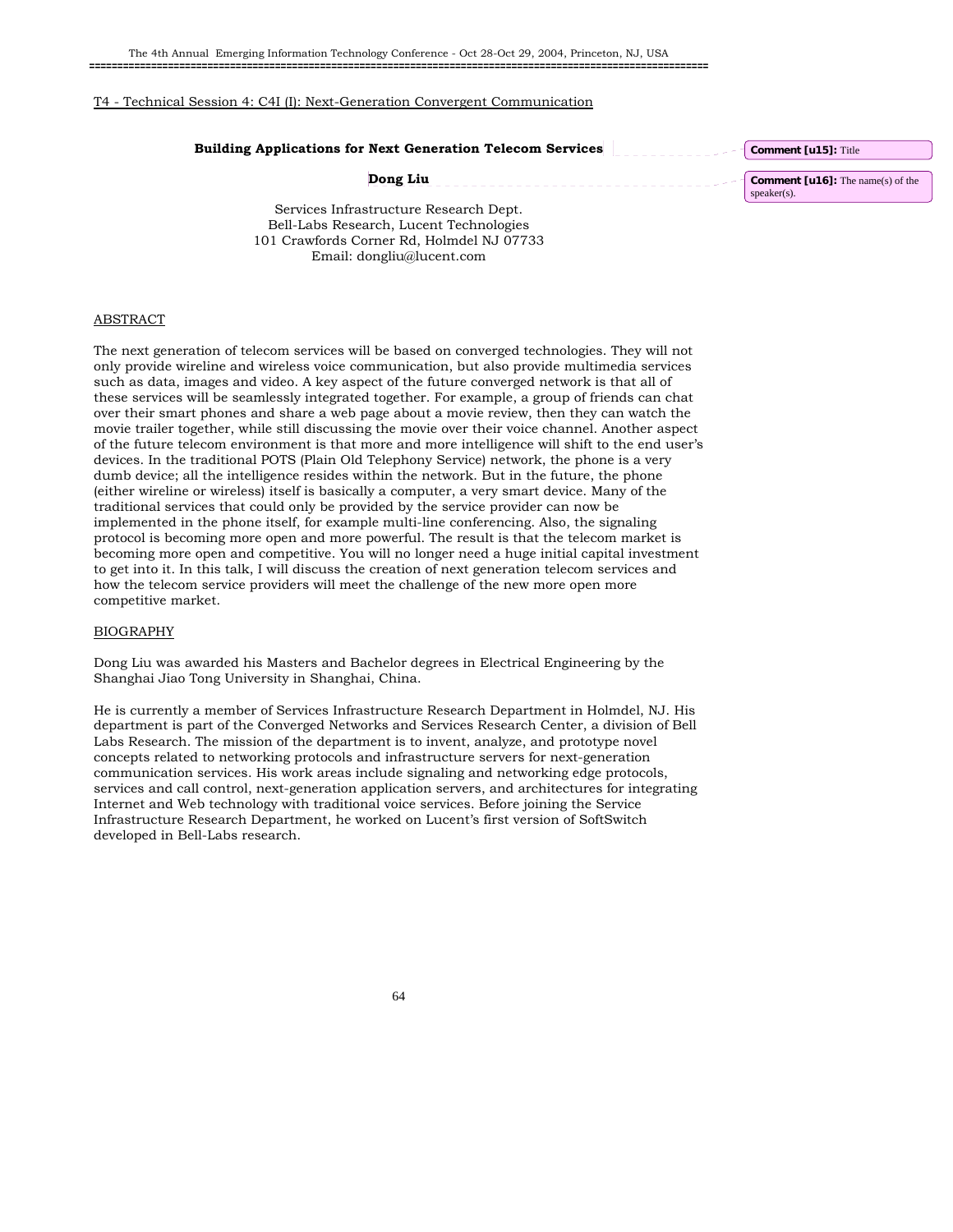The 4th Annual Emerging Information Technology Conference - Oct 28-Oct 29, 2004, Princeton, NJ, USA **==============================================================================================================**

#### T5 - Technical Session 5: Nanotechnology/MEMS (II)

Session Chair

**Lei Zhu** 

**Comment [u17]:** The name(s) of the speaker(s).

Assistant Professor, Institute of Materials Science and Dept. of Chemical Engineering University of Connecticut Storrs, CT 06269 E-mail: lei.zhu@uconn.edu

# BIOGRAPHY

Lei Zhu was born in Shanxi Province, China (02/07/1972). He obtained his B.S. degree in Materials Chemistry (1993) and M.S. degree in Macromolecular Chemistry and Physics (1996) from Fudan University, Shanghai, China. In 2000, he earned his Ph.D. degree in Polymer Science from University of Akron, OH.

He currently is an assistant professor at Institute of Materials Science and Dept. of Chemical Engineering, University of Connecticut, Storrs, CT 06269. He has (co)-authored 34 peerreviewed journal publications, one book chapter [*Polymer Handbook* (4th ed.), Wiley : New York, 1999, pp. V1-V19], and 14 conference proceedings and preprints. His research focuses on discotic liquid crystalline oligomers and their supramolecular self-assemblies on nanometer scales. Other research activities include study of biodegradable block copolymers and organic/inorganic nanocomposites.

Dr. Zhu was awarded NSF CAREER award in 2004. He is also members of ACS, APS, MRS, and NATAS.

**Comment [u18]:** Biography, IEEE style. The guideline here is adapted from "Preparation of Papers for IEEE TRANSACTIONS and JOURNALS (March 2004)".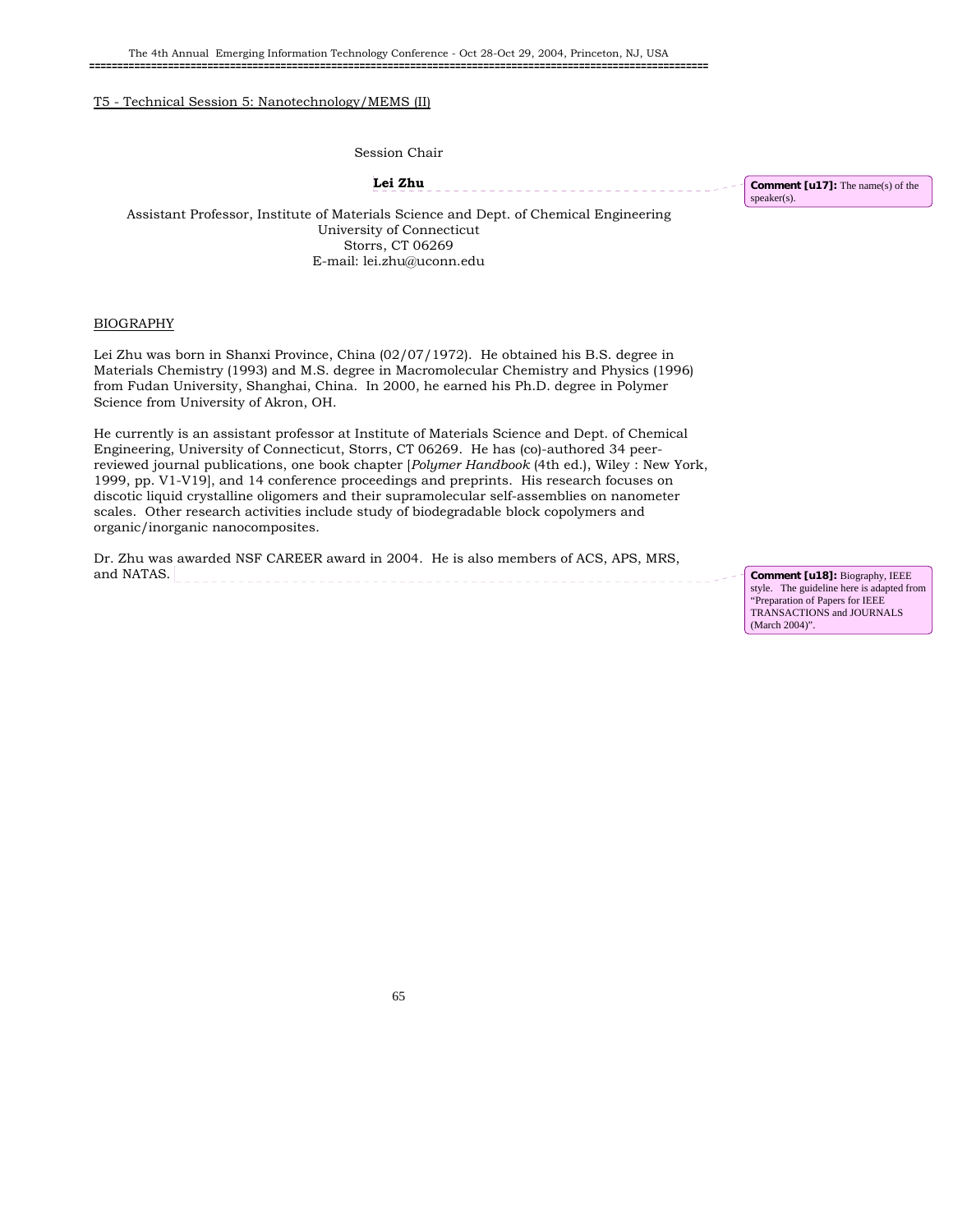#### **Supramolecular Assembled Fullerenol-Poly(dimethylsiloxane) Nanocomposites**

#### **Shuiqin Zhou**

Associate Professor, Department of Chemistry City University of New York, College of Staten Island Tel: 718-982-3897 Fax: 718-982-3910 Email: zhoush@mail.csi.cuny.edu

# **ABSTRACT**

Multihydroxylated [60]fullerene (fullerenol) surfactants were complexed with the amino endfunctionalized poly(dimethylsiloxane) (PDMS) in tetrahydrofuran. Light scattering results reveal that the size and size distribution of the fullerenol-PDMS complexes depend on the ratios of components and total concentrations. Small angle X-ray scattering (SAXS) results indicate that the increase of fullerenol content in the nanocomposites increases the size of fullerenol nanodomains. This novel structural feature results in superior thermal and thermal mechanical stability, severely suppressed crystalline phase, elastic mechanical response, and unique dielectric properties of the nanocomposites, e.g., high content of fullerenol increases the permittivity but dramatically decreases the loss factor.

## BIOGRAPHY

Shuiqin Zhou was born in Zhejiang, China. She received her B.S. (1988) and M.S. (1991) degrees from Department of Chemistry, Xiamen University, P.R.China, and the Ph.D. (1996) degree from The Chinese University of Hong Kong. She worked as a Postdoctoral Research Associate in SUNY at Stony Brook with Professor Benjamin Chu during 1996-2000, and a Senior Chemist in Union Carbide/The Dow Chemical Company during 2000-2002 before she joined to CUNY-CSI.

Shuiqin Zhou is currently an Associate Professor of the Department of Chemistry, College of Staten Island and Graduate Center, City University of New York. Her group is currently focusing on the researches of (1) nanostructured functional materials from fullerene derivatives, fullerene-polymer composites, and conjugated polymers; (2) supramolecular assembled polymer-lipid complexes as well as polyelectrolyte-surfactant complexes for personal care products; (3) microcapsules and thin films from smart polymer hydrogels for drug delivery. Her researches are currently supported by the National Science Foundation and The Dow Chemical Company. She has published 60 research papers and book chapters.

Shuiqin Zhou is a member of American Chemical Society and American Association for the Advancement of Science.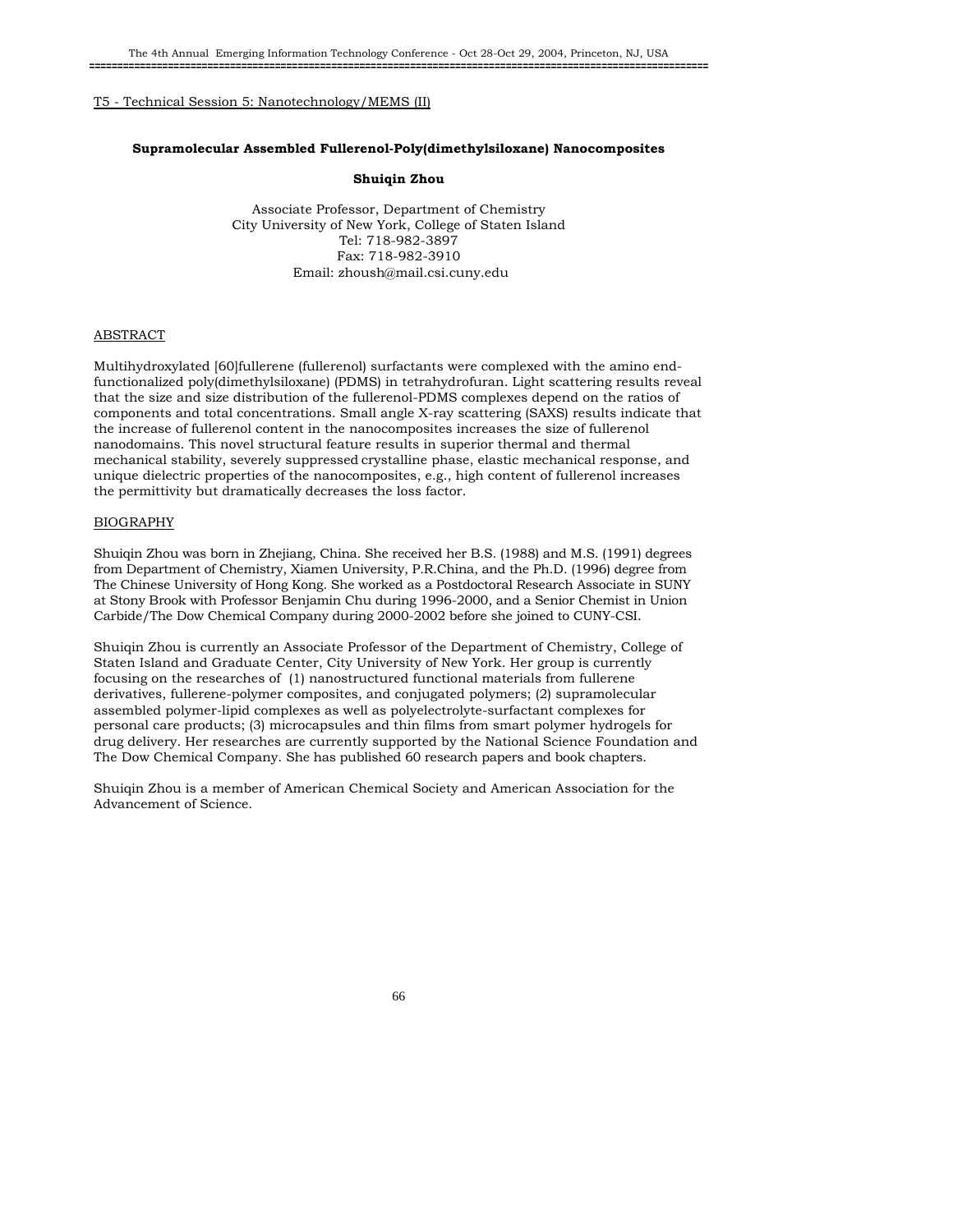# **Hierarchical Assembly of a Series of Rod-coil Block Copolymers**

**Christopher Y. Li** 

**Comment [u20]:** The name(s) of the speaker(s).

**Comment [u19]:** Title

Assistant Professor, Department of Materials Science and Engineering, Drexel University, Philadelphia PA 19104 Email: Chrisli@drexel.edu

#### **ABSTRACT**

Liquid crystalline (LC) block copolymers play a major role in creating hierarchical selfassembled structures in different length scales. Most of the LC block copolymer studies focus on side chain LC polymers, in which one end of the LC mesogens are attached to the polymer backbones through "soft" spacers, such as methylene groups. By laterally linking the "waist" of LC mesogens directly to polymer backbones (without spacers), mesogenic jacketed LC polymers (MJLCP) can be achieved. Because of the semi-rigid nature of the polymer chains induced by the strong interaction between the side chain mesogens and the polymer backbone, MJLCPs could serve as "rod" to form *rod-coil* block copolymers, which represent a new category of selfassembling. Recently, using MJLCP as the rod segment, a new series of rod-coil block copolymers, PS-b-PMPCS, have been synthesized. In this presentation, we report, the hierarchically *ordered* rod-coil polymer structure with MJLCP as the rod segments. The confined LC phase behavior within the microphase separated block copolymers will be discussed. Both symmetric and asymmetric PS-b-PMPCS have been investigated. It has been found that the symmetric PS-b-PMPCS forms the bilayer smectic A phase while perforated layered structures have been observed in the asymmetric PS-b-PMPCS. For low molecular weight BCPs, temperature dependence of the lamellar d-spacing has been observed, and, is tentatively attributed to the Smectic  $A_d$  phase to bilayer smectic A phase transition.

## BIOGRAPHY

Christopher Li received his Ph.D. from department of polymer science, The University of Akron. He joined Drexel University, department of Materials Science and Engineering in 2002 as an assistant professor. He was a visiting professor at the Air Force Research Laboratory from Jun. 2004-Aug. 2004. His research interests include liquid crystals and block copolymer selfassembly and nano-patterning, interface behavior of hybrid materials (*e.g.* CNT and polymers) and controlled structure through polymer folding.

Christopher Li has received PERKIN ELMER - ICTAC (international confederation for thermal analysis and calorimetry) Young Scientist Award 2004, NRC/US AFOSR Summer Faculty Fellowship Award 2004, Mettler-Toledo Thermal Analysis Educational Award 2003, NSF-CAREER Award 2003-2008, and 3-M Non-Tenured Faculty Award. He has published 7 review papers and book chapters and 30 peer-reviewed papers.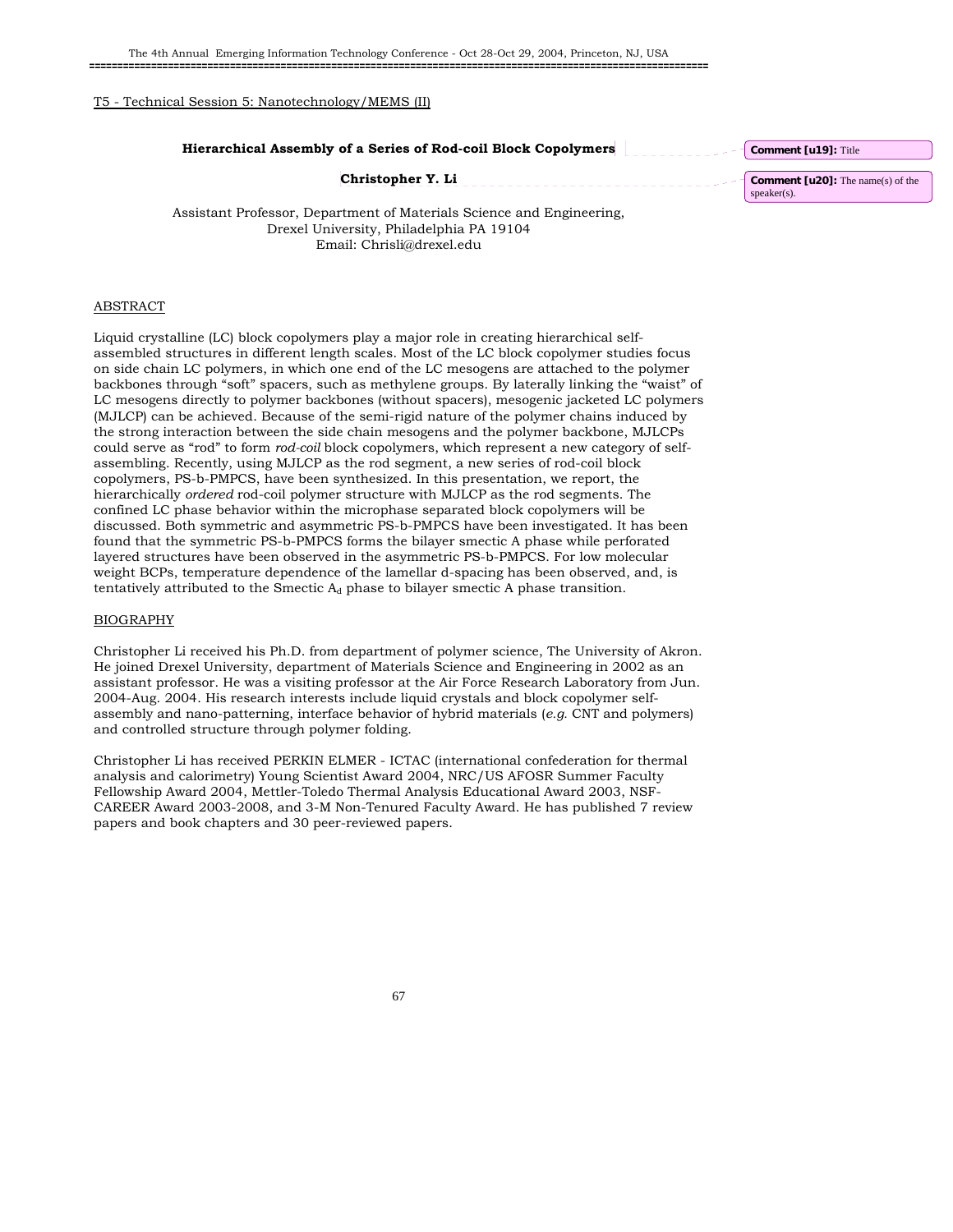#### **Creating 3D Microstructures by Interference Lithography: from 3D Photonic Crystals to Biomimetic Microlens Arrays**

**Shu Yang** 

**Comment [u21]:** Title

**Comment [u22]:** The name(s) of the speaker(s).

Skirkanich Assistant Professor, University of Pennsylvania Department of Materials Science and Engineering Philadelphia, PA 19104 Phone: 215-898-9645 Fax: 215-573-2128 E-mail: shuyang@seas.upenn.edu

# ABSTRACT

Photonic crystals hold the promise of numerous applications in integrated optical circuits such as enhancing the performance of semiconductor lasers, waveguides, and all on chip optical transistors. However, it remains technologically challenging to rapidly create highly ordered 3D structures with periods on the order of sub-micrometer length scale. By interference of four beams of visible laser light in a continuous wave mode based on photosensitized cationic polymerization of epoxy, a series of 3D defect-free porous structures, such as face-centered cubic lattices with periods of  $\sim$ 1 µm were created within seconds in an area with diameter of 3 mm. An appropriate concentration of amine was added as a neutralizer to eliminate non-zero background. The polymerization of the epoxy (SU-8) is controlled in a two-step reaction without perturbing the interference patterns during exposure. We recently extend this approach to create triply periodic bicontinous 3D structures that could have large photonic band gaps. Here we demonstrate three structures, (with simple cubic, fcc and bcc translational symmetry) each of which is fabricable by interference lithography and has a complete 3D band gap. For the three structures presented, the recording beams are all launched from the same side of the substrate. Of particular importance is the fact that the simple cubic P structure is size scalable.

Biology provides a multitude of varied, new paradigms for the development of adaptive optical networks. Using 3-beam interference lithography, we present a first example of synthetic, biomimetic microlens arrays with integrated pores, whose appearance and function are strikingly similar to their biological prototype – a highly efficient optical element formed by brittlestars. We show that (i) the microlenses have strong focusing ability and the structure can be, therefore, used as an adjustable lithographic mask, and that (ii) light-absorbing liquids can be transported in and out of the pores between the lenses, which provides a wide range of tunability of the lens optical properties.

# BIOGRAPHY

Ph.D., Chemistry and Chemical Biology, Cornell University, 1999 M.S., Chemistry and Chemical Biology, Cornell University, 1997 B.S., Material Science, Fudan University, China, 1992

#### **Research Interests**

Synthesis, characterization and fabrication of functional polymers, and organic/inorganic hybrids. Special interests include preparation of functional block copolymers and investigation of their nanostructures; understanding the self-organization process at surfaces and interfaces;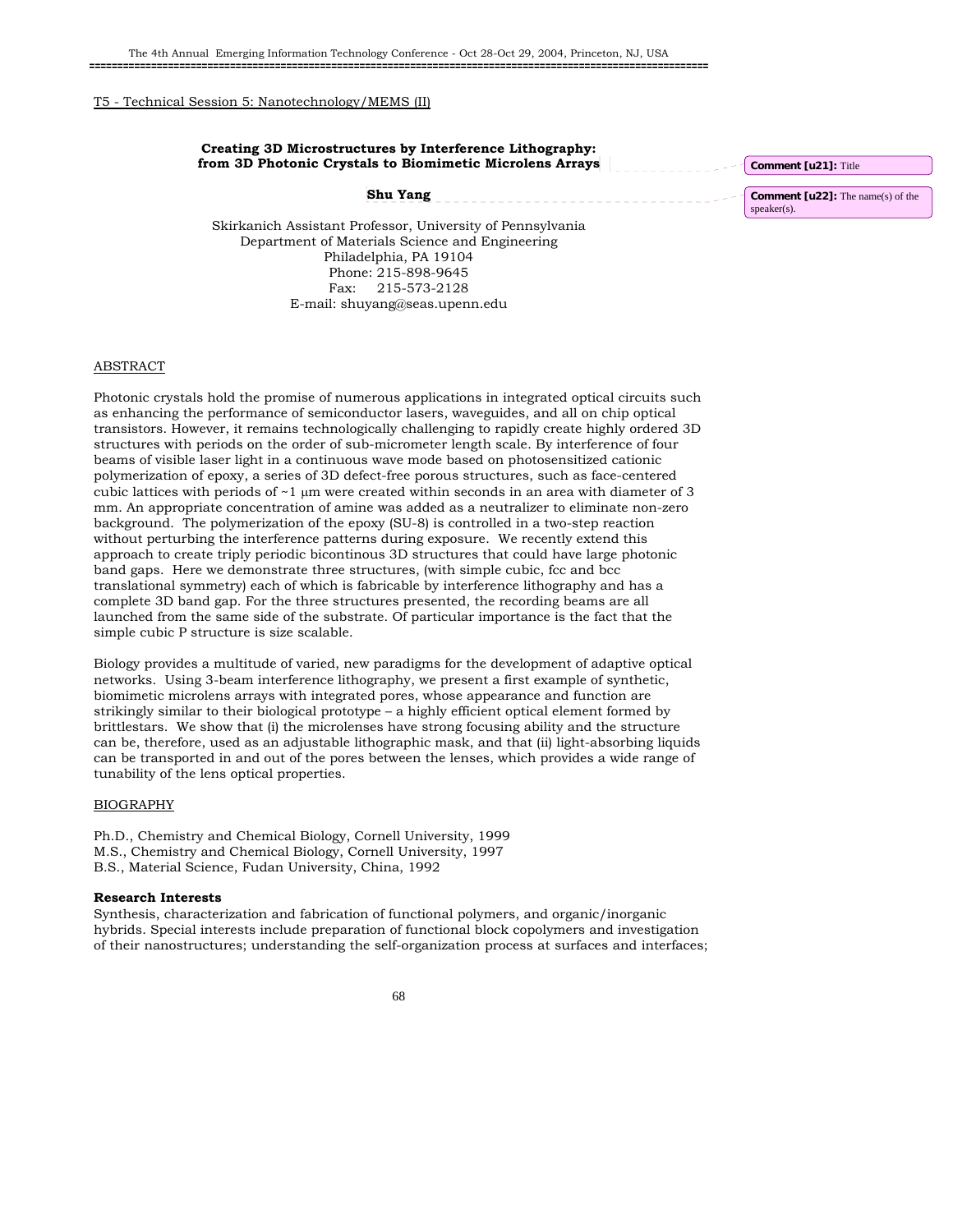development of novel photosensitive materials and non-conventional approaches for nano- and micropatterning of complex 2D and 3D structures; controlling liquid wetting/dewetting behavior on polymer thin films.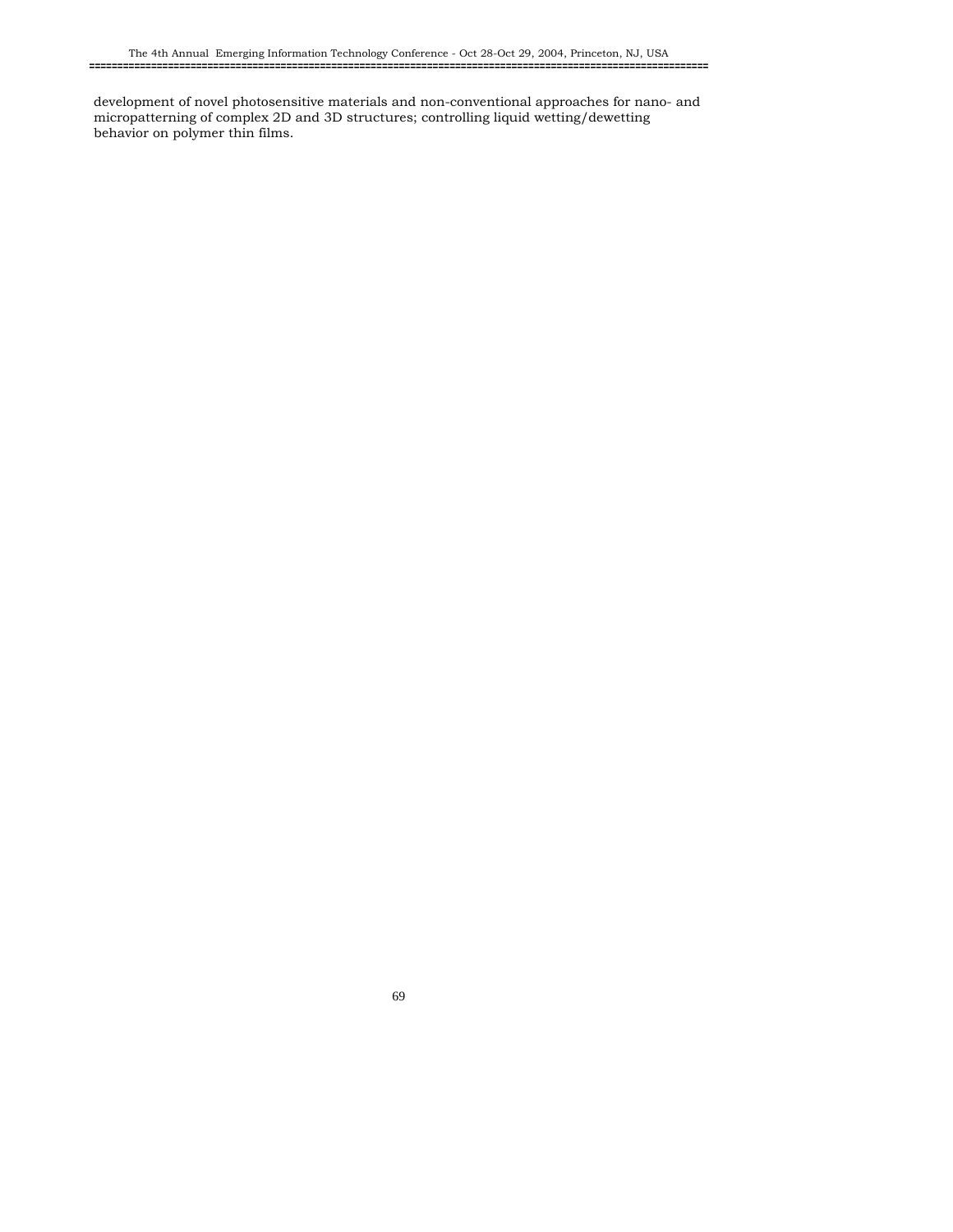# **An ABC Stacking Structure Inside Supramolecular Nanocolumns**

**Shi Jin** 

**Comment [u23]:** Title

**Comment [u24]:** The name(s) of the speaker(s).

Assistant Professor, Department of Chemistry The College of Staten Island, the City University of New York 2800 Victory Blvd Staten Island, NY 10314, USA E-mail: jin@mail.csi.cuny.edu

# ABSTRACT

An ABC stacking intra-column supra-structure was discovered in a supra-molecular discotic columnar liquid crystalline phase as the consequence of hierarchical self-assembly. Discshaped supra-molecular hexamers were constructed via strong complementary inter-molecular donor-donor-acceptor (DDA) and acceptor-acceptor-donor (AAD) triple hydrogen bonds. These discs stack together in a highly tilted fashion to form a discotic columnar phase in which nanocolumns are arranged into a two-dimensionally ordered lattice. Inside each column, discs are rotated in a manner that after stacking of three discs the original symmetry is restored. Simulation suggests that this packing scheme can be attributed to the subtle balance among  $\pi$ -π interaction, electrostatic interaction and steric hindrance between neighboring hexameric discs..

# BIOGRAPHY

Shi Jin was awarded his Ph. D. degree in polymer science by the University of Akron (Akron, Ohio) in 2001.

He is currently an Assistant Professor in department of chemistry at the College of Staten Island, the City University of New York. He worked in Maurice Morton Institute of polymer science at the University of Akron from 2002 to 2004. His research interests include charge transport liquid crystals for photonic applications, highly conjugated conducting polymers and ionic conducting polymers.

He is a member of the American Chemical Society and the American Physical Society.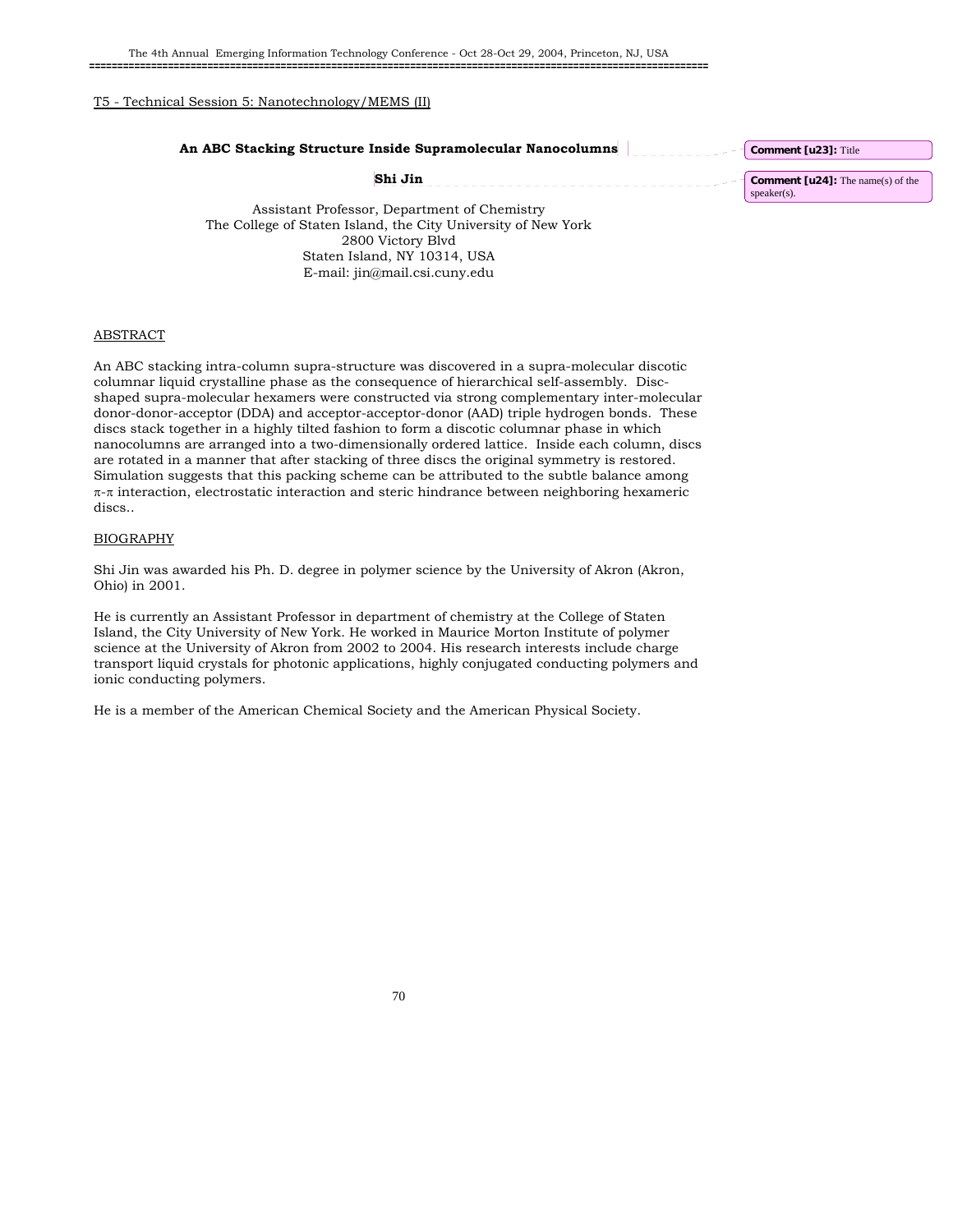#### T6 - Technical Session 6: System-on-Chip (II)

Session Chair

## **Lanrong Dung**

National Chao Tung University lennon@faculty.nctu.edu.tw

# BIOGRAPHY

He received a BSEE and the Best Student Award from Feng Chia University, Taiwan, in 1988, an MS in electronics engineering from National Chiao Tung University, Taiwan, in 1990, and Ph.D. in electrical and computer engineering from Georgia Institute of Technology, in 1997. From 1997 to 1999 he was with Rockwell Science Center, Thousand Oaks, CA, as a Member of the Technical Staff. He joined the faculty of National Chiao Tung University, Taiwan in 1999 where he is currently an assistant professor in the Department of Electrical and Control Engineering. He received the VHDL International Outstanding Dissertation Award celebrating in Washington DC in October, 1997. His current research interests include VLSI design, digital signal processing, hardware-software codesign, and System-on-Chip architecture. He is a member of Circuits and Systems society of the IEEE.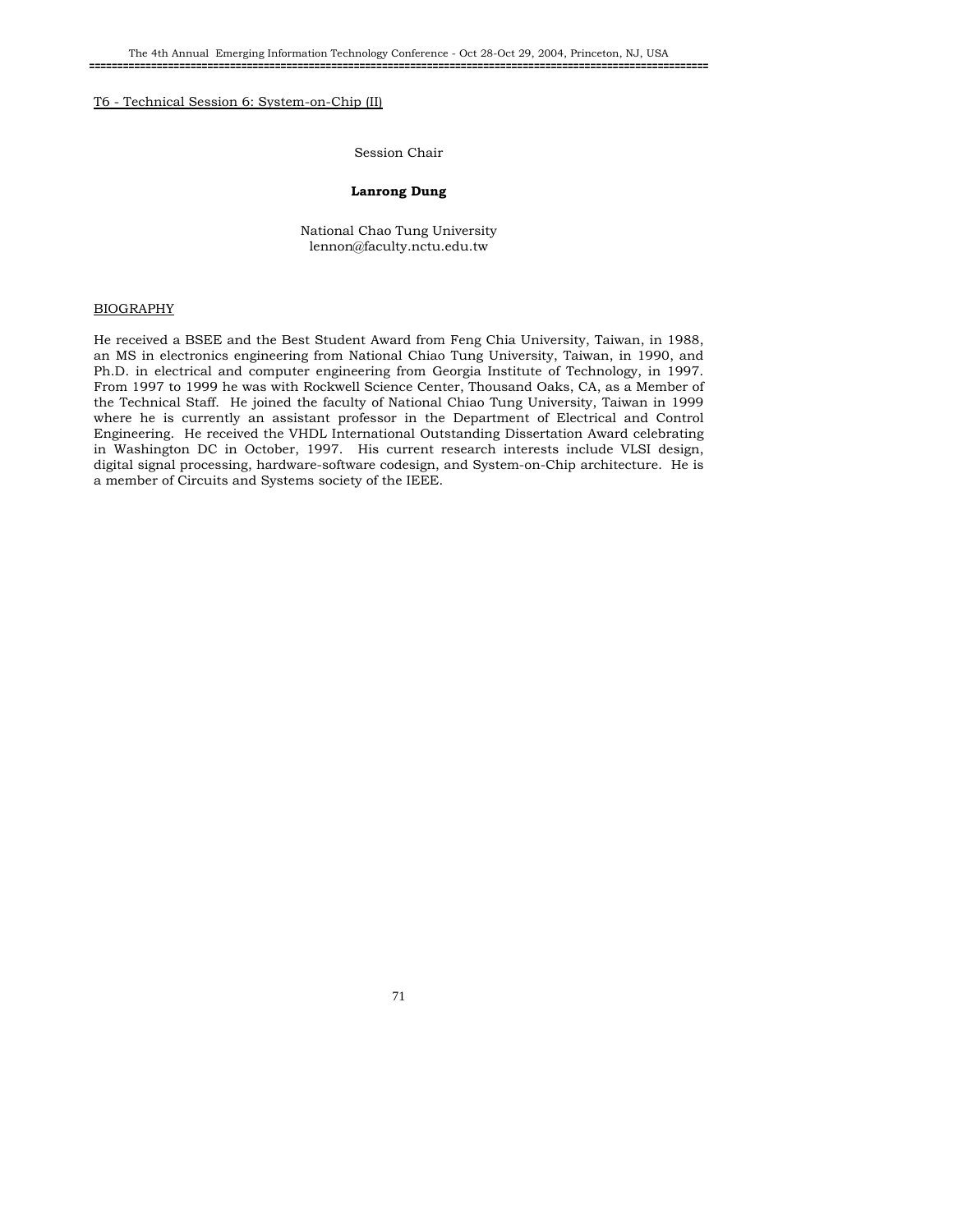T6 - Technical Session 6: System-on-Chip (II)

#### **Temperature-aware On-chip Networks**

#### **Li Shang**

Electrical and Computer Engineering Queen's University Tel (613) 533-2937 Email: lshang@ee.queensu.ca

#### ABSTRACT

Due to the wire delay constraints in deep sub-micron technology and increasing demand for on-chip bandwidth, networks are becoming the pervasive interconnect fabric to connect processing elements on chip. With ever-increasing power density and cooling costs, the thermal impact of on-chip networks needs to be urgently addressed.

In this talk, I will present one of our recent projects -- Temperature-aware on-chip networks, which addresses thermal modeling, characterization and management of on-chip networks. We first present an architectural thermal model we developed for on-chip neworks that takes into account the thermal correlation between routers across the chip and factors in the thermal contribution of on-chip interconnects. We next present ThermalHerd, a distributed, collaborative run-time thermal management scheme for on-chip networks that uses distributed throttling and thermal-correlation based routing to tackle thermal emergencies. Our simulations show ThermalHerd effectively ensuring thermal safety with little performance impact. With Raw as our platform, we further show how our work can be extended to the analysis and management of entire on-chip systems, jointly considering both processors and networks.

#### BIOGRAPHY

Li Shang received his B.E. degree with honors from the Department of Electrical Engineering, Tsinghua University, China in 1997. He received his Ph.D. degree from the Department of Electrical Engineering, Princeton University in 2004. In August 2004, he joined the Department of Electrical and Computer Engineering at Queen's University, Canada, as an assistant professor. His research mainly focuses on computer architecture and design automation. His research interests include: Computer architecture/Interconnection networks, Computer-aided design of VLSI systems, Power/thermal analysis and optimization, Hardware/software co-synthesis, and Mobile computing.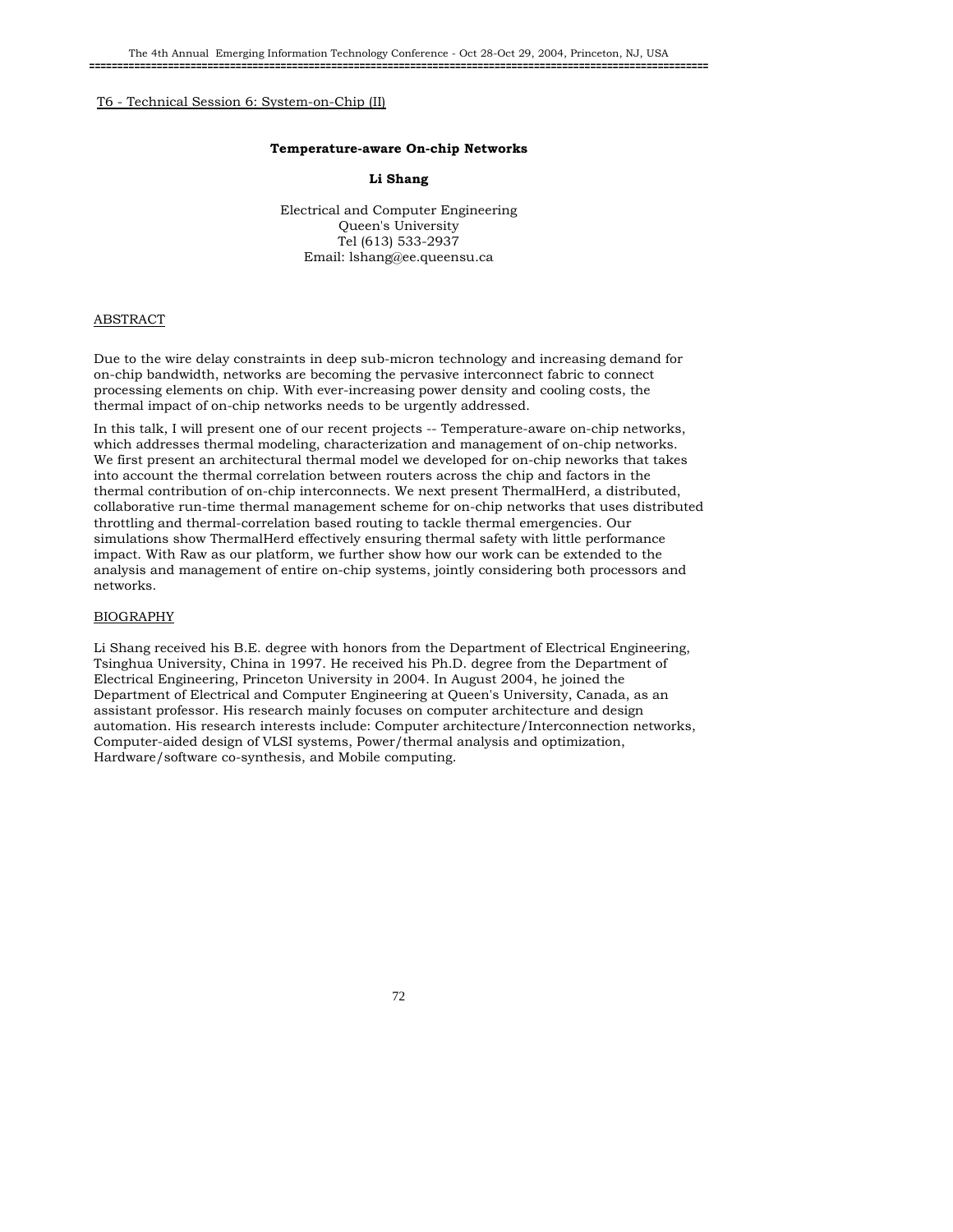#### **Thermal-aware Network-on-chip Design**

## **Yuan Xie**

Assistant Professor Computer Science Engineering Dept. Penn State University yuanxie@cse.psu.edu 814-865-7496 http://www.cse.psu.edu/~yuanxie/

# ABSTRACT

Networks-on-Chip (NoC), a new SoC paradigm, has been proposed as a solution to mitigate complex on-chip interconnect problems. NoC architecture consists of a collection of IP cores or processing elements (PEs) interconnected by on-chip switching fabrics or routers. Hardware virtualization, which maps logic processing units onto PEs, affects the power consumption of each PE and the communications among PEs. The communication among PEs affects the overall performance and router power consumption, and it depends on the placement of PEs. Therefore, the temperature distribution profile of the chip depends on the IP core virtualization and placement. In this paper, we present an IP virtualization and placement algorithm for generic regular Network on Chip (NoC) architecture. The algorithm attempts to achieve a thermal balanced design while minimizing the communication cost via placement. Our framework can also realize hardware virtualization which can further accomplish better performance. A case study on Low Density Parity Checks (LDPC) decoder is presented to evaluate our algorithm.

#### BIOGRAPHY

Yuan Xie received his B.S. degree from Electronics Engineering Department, Tsinghua University in Beijing, China, his M.S. and Ph.D. degrees in computer engineering from Electrical Engineering Department, Princeton University. After graduated from Princeton, he worked for IBM Microelectronics Division's Worldwide Design Center, SOC Design and Methodology group. In Fall 2003, Dr. Xie left IBM and joined Pennsylvania State University to be a faculty member in Computer Science and Engineering department. Dr. Yuan Xie's research interests include VLSI Design, Computer Architecture, Embedded Systems Design, Electronics Design Automation.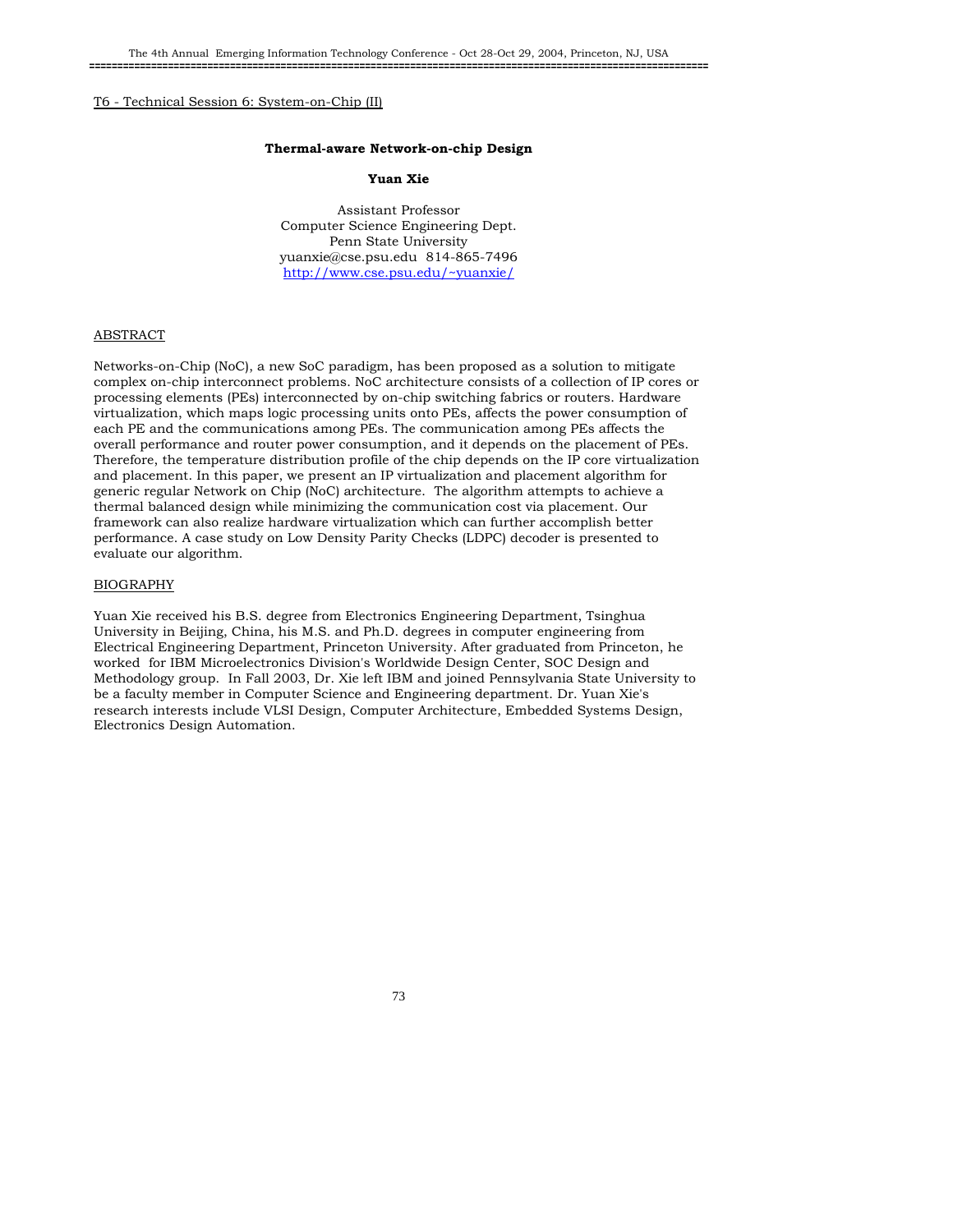#### **Study on Power-Aware Motion Estimation Architecture**

#### **Lanrong Dung**

National Chao Tung University lennon@faculty.nctu.edu.tw

#### ABSTRACT

Motion estimation (ME) has been notably recognized as the most critical part in many video compression applications, such as MPEG standards and H.26x, which tends to dominate computational and hence power requirements. With increasing demand of battery-powered multimedia devices, an ME architecture that can be flexible in both power consumption and compression quality is highly required. The requirement is driven by user-centric perspective. Basically, users have two thoughts on using portable devices. Sometimes, users might want extremely high video quality at the cost of reduced battery lifetime. At other times, users might want acceptable quality for extending battery lifetime. This paper, therefore, intends to presents a novel power-aware ME architecture using a content-based sub-sample algorithm, that can adaptively perform tradeoffs between power consumption and compression quality as the battery status changes. The proposed architecture is driven by a content-based subsample algorithm that allows the architecture to work at different power consumption modes with acceptable quality degradation. Since the control mechanism and data sequences at different power consumption modes are the same in the architecture, the power-aware algorithm can switch power consumption modes very smoothly on the fly. According to the power mode, the power-aware architecture sets the sub-sample rate and calculates the motion vector (MV) for motion compensation. Note that most portable multimedia devices, in practice, have the battery monitor unit and power management subroutines. The host processor and battery monitor unit should not be considered as the overhead of using the power-aware architecture.

#### BIOGRAPHY

He received a BSEE and the Best Student Award from Feng Chia University, Taiwan, in 1988, an MS in electronics engineering from National Chiao Tung University, Taiwan, in 1990, and Ph.D. in electrical and computer engineering from Georgia Institute of Technology, in 1997. From 1997 to 1999 he was with Rockwell Science Center, Thousand Oaks, CA, as a Member of the Technical Staff. He joined the faculty of National Chiao Tung University, Taiwan in 1999 where he is currently an assistant professor in the Department of Electrical and Control Engineering. He received the VHDL International Outstanding Dissertation Award celebrating in Washington DC in October, 1997. His current research interests include VLSI design, digital signal processing, hardware-software codesign, and System-on-Chip architecture. He is a member of Circuits and Systems society of the IEEE.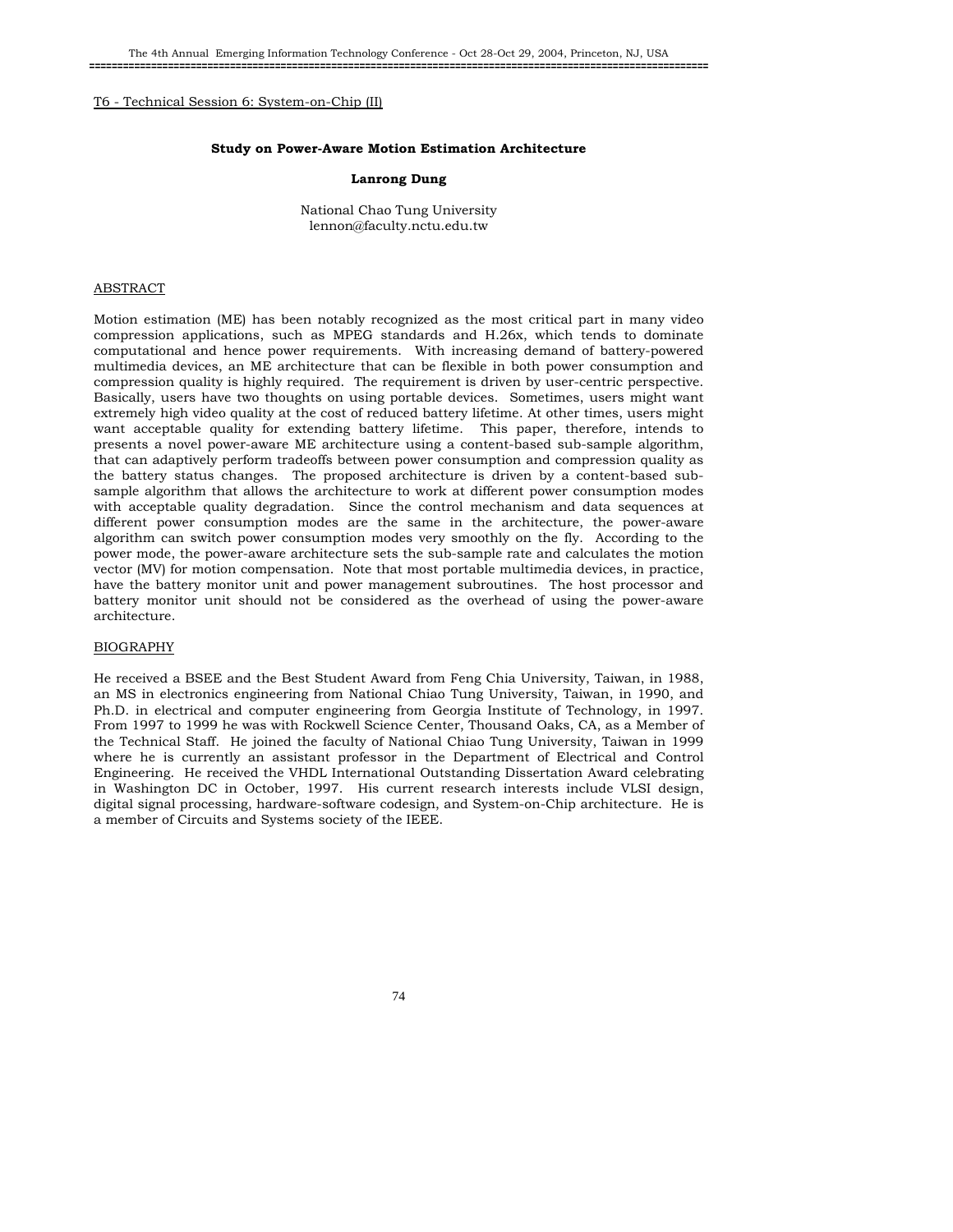# Session Chair

## **Zhongwei Li, Ph.D.**

Assistant Professor Department of Biomedical Sciences Florida Atlantic University 777 Glades Road, BC71 Boca Raton, FL 33431 Phone:(561)297-3178 FAX:(561)297-2221 Email: zli@fau.edu

# **BIOGRAPHY**

Zhongwei Li obtained his Ph.D. in Microbiology from Chinese Academy of Sciences (CAS), 1989, and M.S. in Computer Science from Univ. of Miami (2001). He has been working on plantmicrobe interactions (CAS, Assistant Researcher, 1989-1991); signal transduction in the CNS (Yale, Postdoc, 1995); RNA metabolism (UCONN, Postdoc1991-1994; U. of Miami, Res. Assist. Prof., 1996-2000; Florida Atlantic University, Assistant Professor, 2002-present); and microbial genomics and bioinformatics (U. of Miami, DuPont, Sr. Bioinformatics Specialist, 2000-2002; Florida Atlantic University, Assistant Professor, 2002-present). His research interest is RNA metabolism and RNA therapy.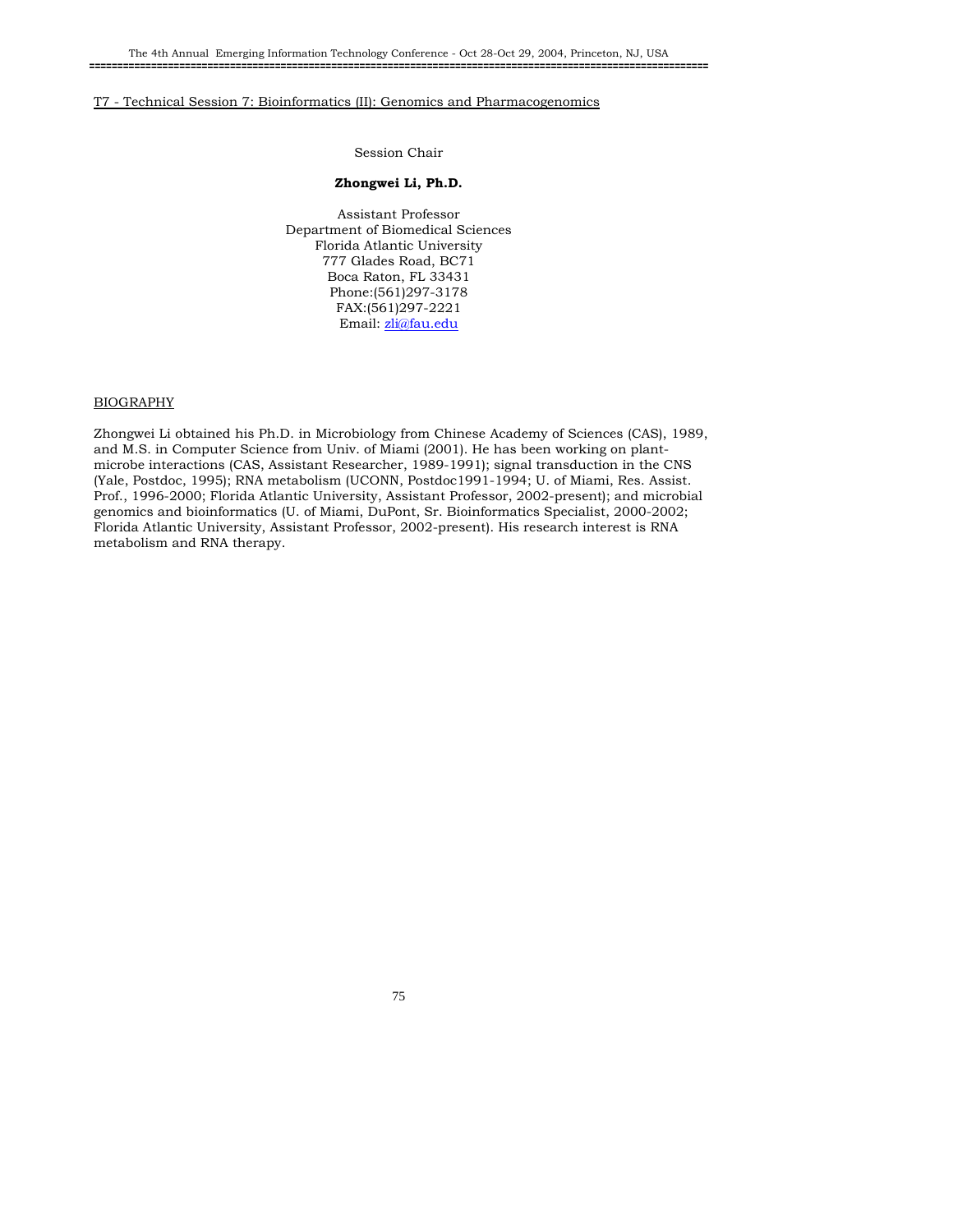## **Genomic Analysis of RNA Processing**

#### **Zhongwei Li, Ph.D.**

Assistant Professor Department of Biomedical Sciences Florida Atlantic University 777 Glades Road, BC71 Boca Raton, FL 33431 Phone:(561)297-3178 FAX:(561)297-2221 Email: zli@fau.edu

# **Co-Authors: Vedang Joshi1, Muxin Li2, Xin Gong**

Present addresses: 1Bioinformatics Program, Georgia Institute of Technology, Atlanta, GA, 30332. 2Methacton High School, Norristown, PA, 19403

# ABSTRACT

RNA processing is a challenging problem in all biological systems. While some activities and pathways are well conserved, others are diversified. The availability of genome sequences from numerous organisms allows us to compare RNA processing at the levels of RNA sequence determinants and enzymes involved. This greatly facilitates our understanding of different RNA processing mechanisms. In this study, the processing of bacterial tRNA has been investigated. A strong correlation between sequence arrangement of tRNA precursors and the processing enzymes has been observed. The fact that various bacteria employ different tRNA processing pathways raises an interesting question on the evolution of the pathways.

# BIOGRAPHY

Zhongwei Li obtained his Ph.D. in Microbiology from Chinese Academy of Sciences (CAS), 1989, and M.S. in Computer Science from Univ. of Miami (2001). He has been working on plantmicrobe interactions (CAS, Assistant Researcher, 1989-1991); signal transduction in the CNS (Yale, Postdoc, 1995); RNA metabolism (UCONN, Postdoc1991-1994; U. of Miami, Res. Assist. Prof., 1996-2000; Florida Atlantic University, Assistant Professor, 2002-present); and microbial genomics and bioinformatics (U. of Miami, DuPont, Sr. Bioinformatics Specialist, 2000-2002; Florida Atlantic University, Assistant Professor, 2002-present). His research interest is RNA metabolism and RNA therapy.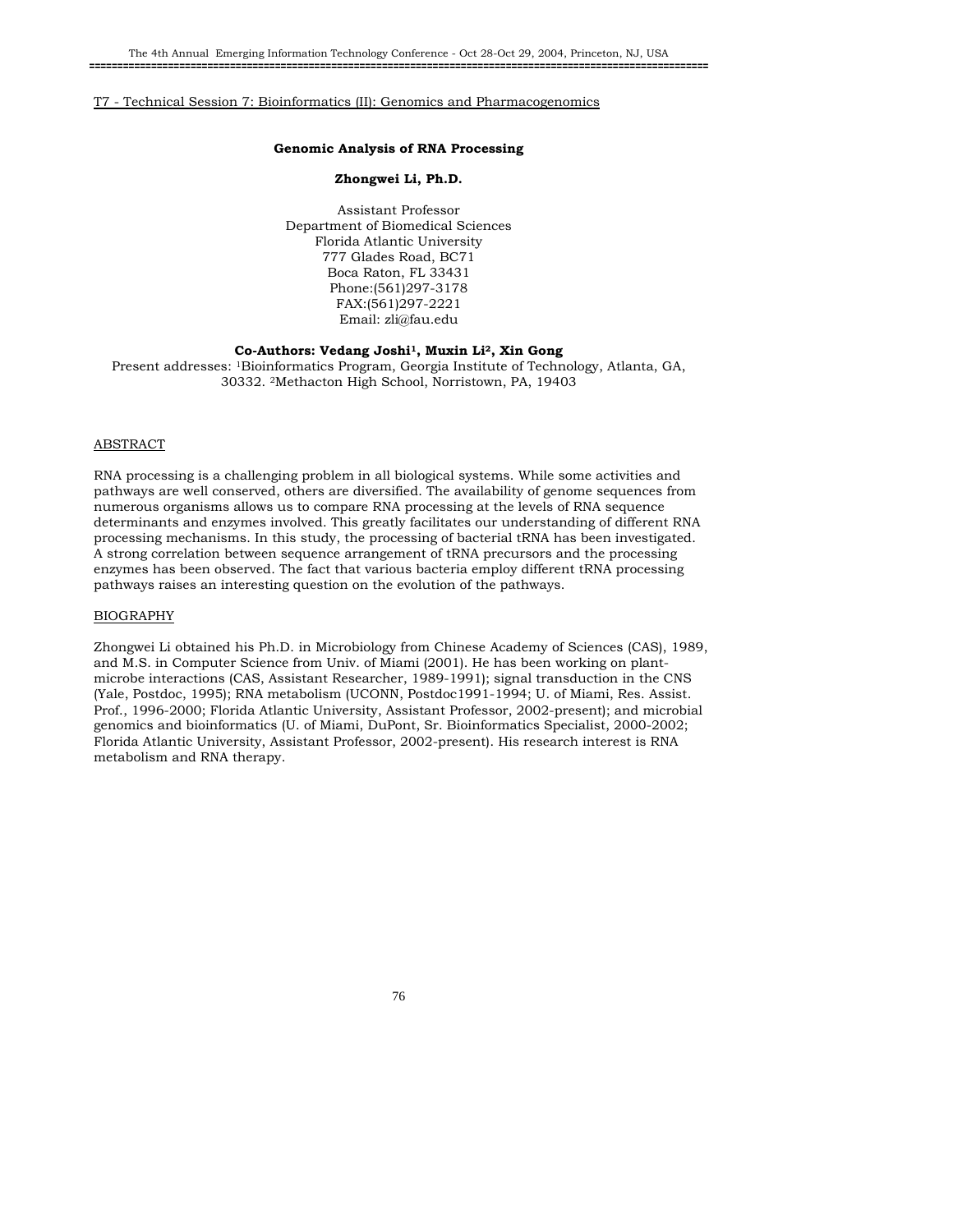#### **TIGR Gene Indices: clustering and assembling EST and known genes and integration with eukaryotic genomes**

#### **Dan Lee**

The Institute for Genomic Research 9712 Medical Center Drive Rockville, MD 20850, USA Tel: 301-795-7831 Fax: 301-838-0208 Email:dlee@tigr.org

## ABSTRACT

While the list of completed genome sequencing projects has expanded rapidly, sequencing and analysis of Expressed Sequence Tags (ESTs) remains a primary tool for discovery of novel genes in many eukaryotes and a key element in genome annotation. The TIGR Gene Indices (http://www.tigr.org/tdb/tgi) are a collection of 77 species-specific databases that use a highly refined protocol to analyze gene and EST sequences in an attempt to identify and characterize expressed transcripts and to present them on the web in a user-friendly, consistent fashion. A Gene Index database is constructed for each selected organism by first clustering, then assembling EST and annotated cDNA and gene sequences from GenBank. This process produces a set of unique, high-fidelity virtual transcripts, or Tentative Consensus (TC) sequences. The TC sequences can be used to provide putative genes with functional annotation, to link the transcripts to genetic and physical maps, to provide links to orthologous and paralogous genes, and as a resource for comparative and functional genomic analysis.

# BIOGRAPHY

Dan Lee was awarded BSc in biochemistry in 1986 by Anhui University, Hefei, China, MSc in plant physiology in 1993 by University of Guelph, Guelph, Cananda and PhD in molecular genetics in 2000 by Ohio State University, Columbus, Ohio, US.

He joined The Institute of Genomic Research (TIGR) as a postdoctoral research fellow in 2000 and later moved to a permanent position as bioinformatics analyst in 2002. He has been coauthors of about 20 scientific articles and papers, which have been published in various journals including Bioinformatics, Genome Research, Genome Biology, Science, Nature, Nucleic Acid Research, Plant Physiology etc. He coauthored a chapter with Dr. John Quackenbush, "Using the TIGR Gene Index Databases for Biological Discovery" which was published in 2003 in Current Protocols in Bioinformatics. He has reviewed articles for Bioinformatics, Genomics etc. His research interests mainly focus on bioinformatics and comparative and functional genomics. He and his team have been involved in various projects including TIGR Gene Index, Eukaryotic Gene Ortholog (EGO), Resourcerer, maize genome sequencing etc.

Dr. Lee has been a member of American Association for the Advancement of Science, and American Society of Plant Biologists.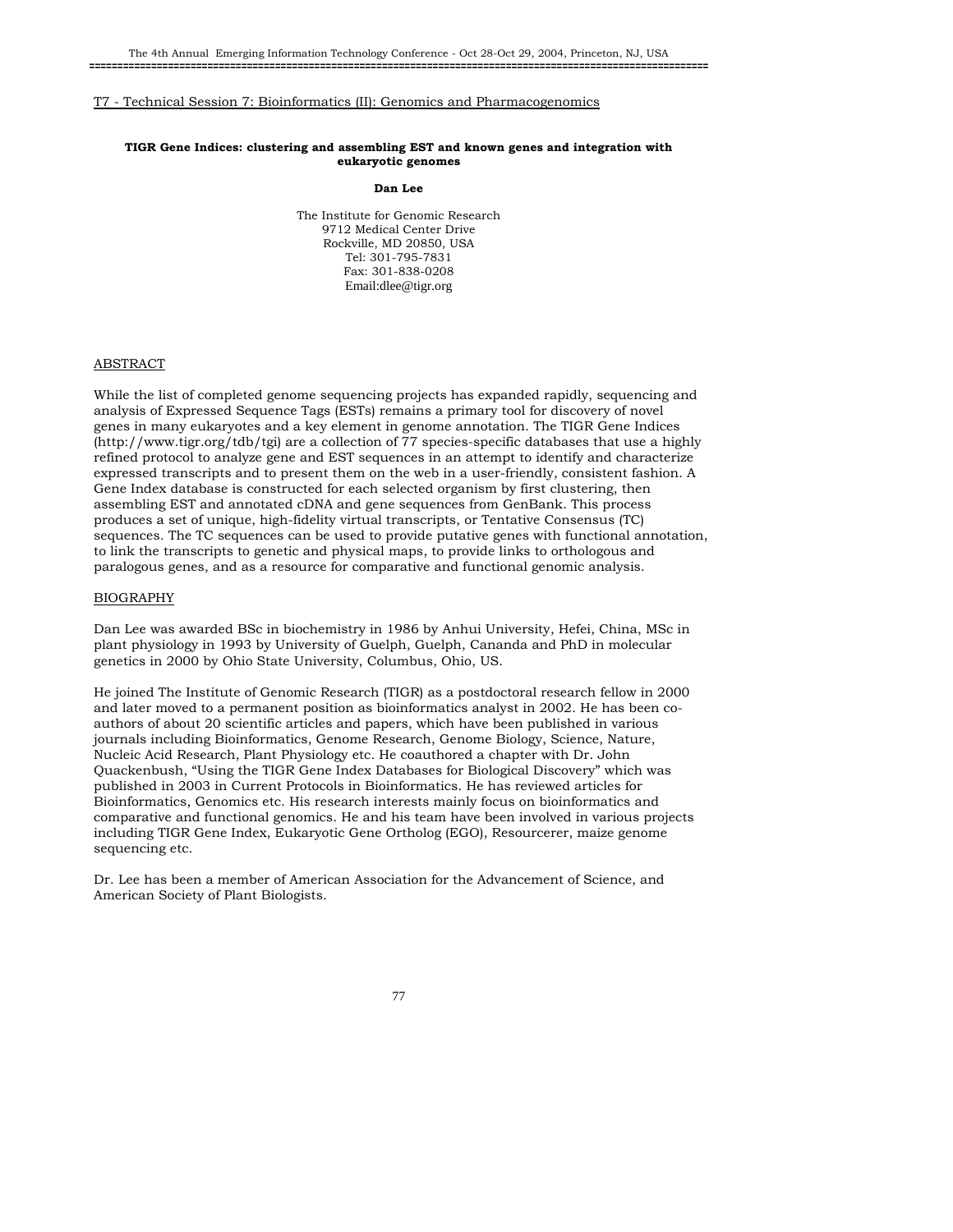# **Semi-parametric Gene Ranking for Microarray Experiments**

#### **Li-San Wang**

Department of Biology University of Pennsylvania, Philadelphia, PA 19104 Email: lswang@mail.med.upenn.edu

# **ABSTRACT**

Many biomedical studies involve the selection of genes using small-scale microarray experimental design. In these studies, the experimenter sets conditions in the experiment so the expression profiles of candidate genes should conform to some expected target pattern as conditions vary. Often the pattern is qualitative rather than quantitative: the experimenter only knows in certain conditions the expression level should be higher, lower, or roughly equal to some other conditions. Traditional approaches such as clustering, threshold filtering, or regression-based approaches such ANOVA all have limitations in characterizing qualitative patterns. We developed a new approach using isotonic regression, a standard procedure in nonparametric statistics, in ranking how each gene fits the qualitative target pattern. We analyzed a published microarray experiment for identifying direct targets of the plant specific transcription factor LEAFY in the transition to reproductive development in *Arabidopsis*. Of the 9 genes ranked highly by the new criterion but not tested previously, 3 new genes were further confirmed as direct targets of LEAFY using RT-PCR.

This is joint work with Junhyong Kim, Yanhui Su, and Doris Wagner.

## BIOGRAPHY

Li-San Wang received his B.S.E.E. ('94) and M.S.E.E. ('96) from the National Taiwan University; he then received his M.S. ('00) and Ph.D. ('03) from the University of Texas at Austin, both in Computer Sciences. Currently he is a postdoctoral fellow at the University of Pennsylvania. His research interest includes theory of algorithms, phylogenetics, and microarray analyses.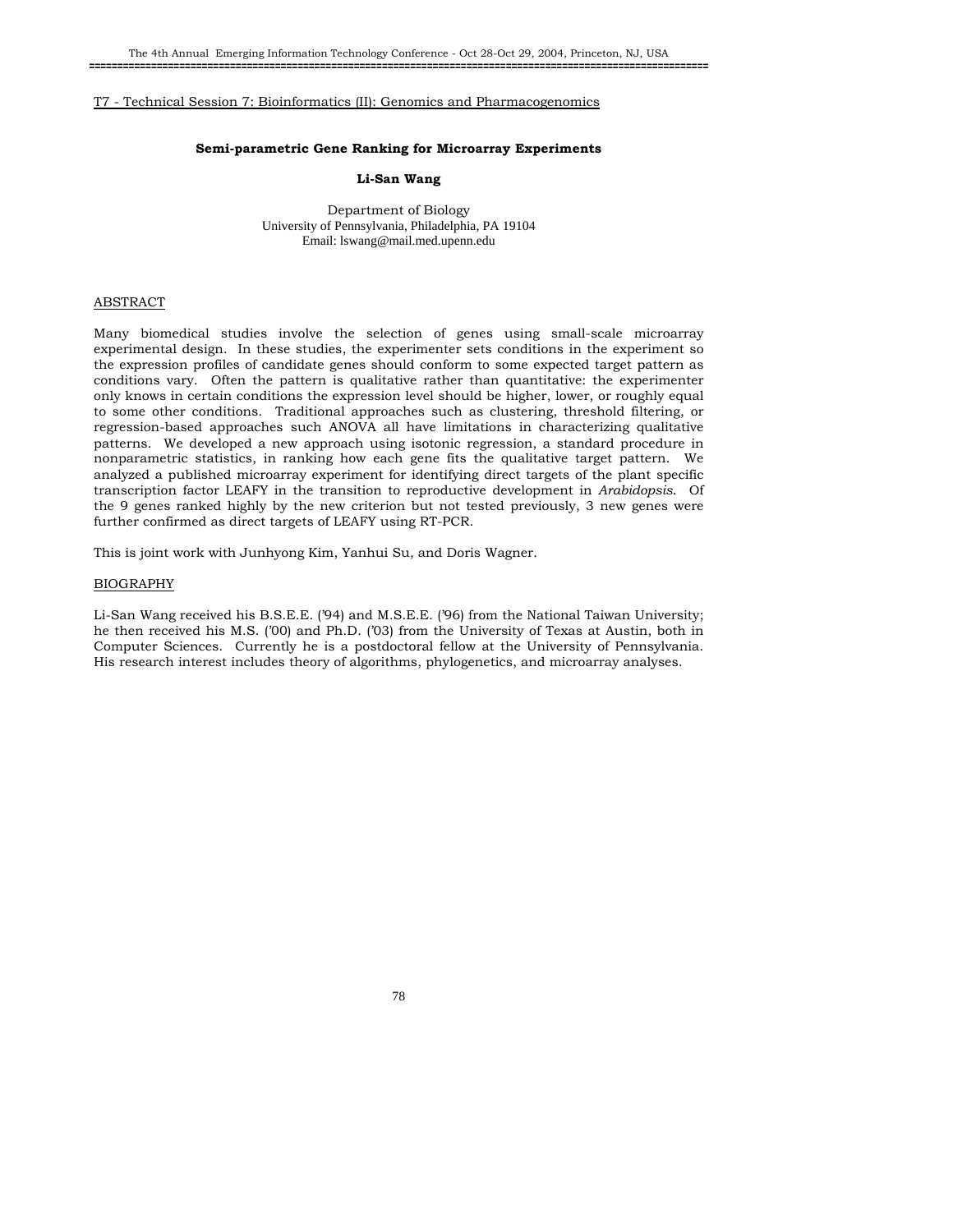## T8 - Technical Session 8: C4I (II): On-Demand Business/IT Bridging Technologies

Session Chair

## **Hung-yang (Henry) Chang**

IBM Thomas J. Watson Research Center hychang@us.ibm.com

# BIOGRAPHY

Henry Chang, IBM Thomas J. Watson Research Center (hychang@us.ibm.com) Dr. Chang is a senior technical staff member and a manager in Business Informatics department at the IBM T.J. Watson Research Center. Before joining IBM at the Thomas J. Watson Research Center, he received Ph.D. and MS. in Computer Sciences from U. Wisconsin-Madison at 1987 and a B.S. in Electrical Engineering from National Taiwan University in 1979, respectively. His recent research interests include sense-and-respond adaptive business process design, event-based business monitoring, and business collaboration across design chain and supply chain. In 2000, he received an IBM Innovate Award for his work on B2B collaboration solutions. He is a member of ACM.

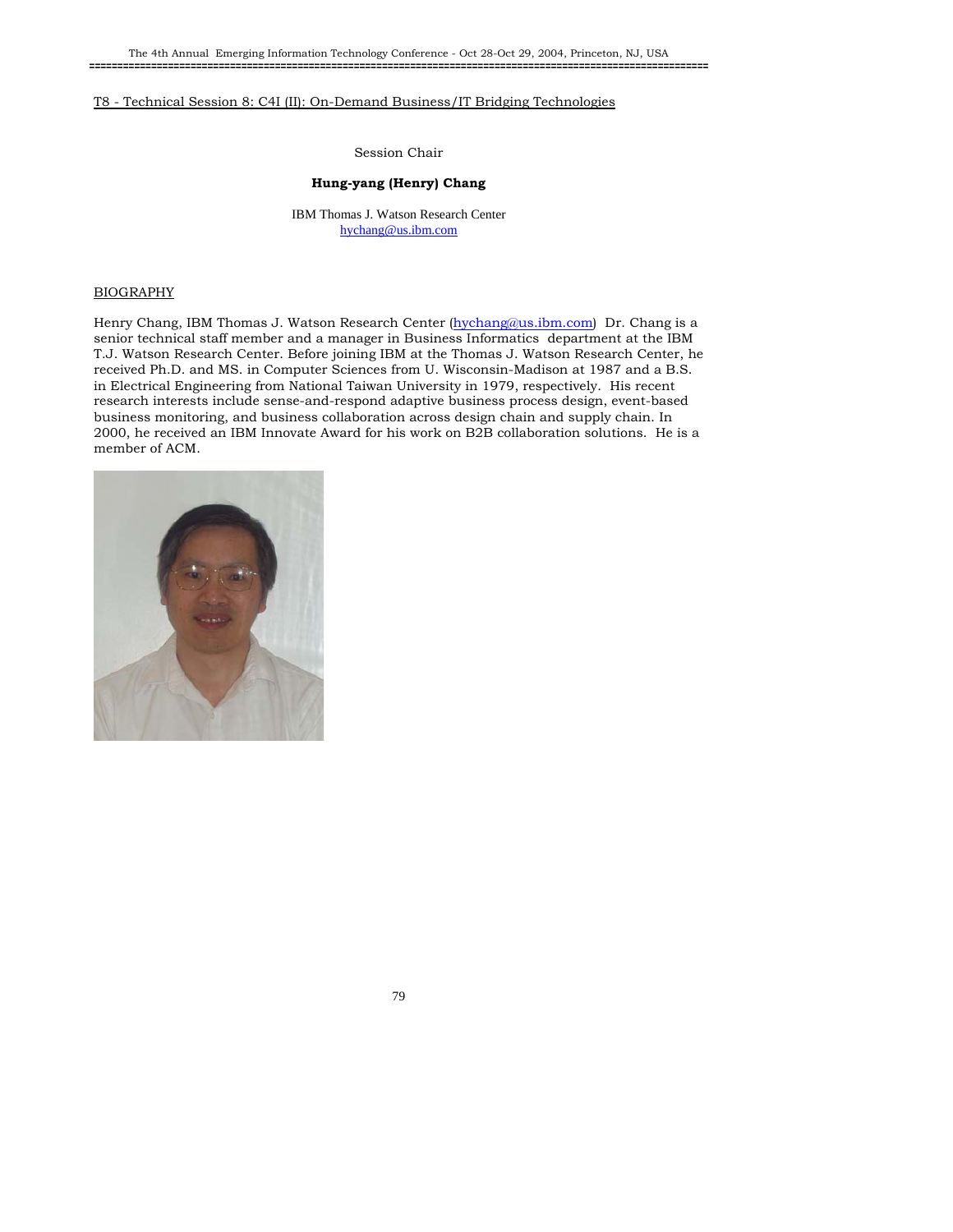## T8 - Technical Session 8: C4I (II): On-Demand Business/IT Bridging Technologies

# **Autonomic Enterprise Security through Orchestration**

#### **Naga Ayachitula\*(Speaker), Suresh Chari, Josyula Rao, Michael Steiner, Maheswaran Surendra**

IBM Thomas J Watson Research Center Hawthorne, NY 10532.

## ABSTRACT

As IT environments have increased in complexity, new technologies and expansion over time have left most organizations with distributed islands for security vulnerabilities and security events including security scan non-compliance, intrusion detection, and out-of-band notifications. Orchestration is fundamental to automation strategy to the next level of on demand security. Orchestration can pro-actively and intelligently drive the remediation of IT security events within defined business and corporate security policies.

While there is a considerable focus in the IT industry on increasing the accuracy and automation of security incident detection, there are significant gaps in the response and recovery procedures for these incidents and tend to be manual and somewhat ad-hoc. This talk aims at an overview on identifying the gaps that exist today and bridging these gaps by strategies through policy-enabled systems for effective security incident response and recovery procedures to achieve graceful degradation and reinstatement of services. Security incidents range from non-compliance with a security policy to vulnerability and infection by worms and viruses.

This presentation will give an example of a solution capable of managing the security posture of properly enabled clients, based on defined policies. The solution will address detection of violations to compliance policies and scenarios to fix policy violations. The compliance spectrum ranges from fully automated application of security, patch, anti-virus, firewall fixes to manual application of fixes. The solution is integrated with Cisco's Network Admission Control offering in support of the IBM-Cisco Alliance. The solution is not specific to the Cisco Network Admission Control deployment model, and can also be used in other deployment models. The talk will also highlight experiences from a project called "Elix0r" – A System for Planning Orchestrated Remediation of Security Incidents.

## BIOGRAPHY

Naga Ayachitula\*(Arun) is currently a Senior Software Engineer of the IBM Research (Autonomic Computing) division in Thomas J Watson Research Center, Hawthorne, NY. Arun is currently involved in developing innovative approaches to automating management of Information Technology systems, designing strategies and workflows to evaluate and implement response and recovery actions, and provide architectures for scalable distributed solutions for response and remediation in IT security events. These events include security scan non-compliance, intrusion detection, and out-of-band notifications. In particular, these approaches are based on control theoretic and planning technologies. Arun has 6+ years of leadership, architectural and development experience in the roles of an Architect and Team Leader at IBM. Arun has architected, led the development of IBM products like Media Production Suite, Digital Library Connection for Avid and several content management solutions for the media industry. Arun holds a Masters degree in Technology from D.A. University – Indore, India and Masters Degree in Science from Nagarjuna University - Vijayawada, India. He has four patents pending and several publications in the field of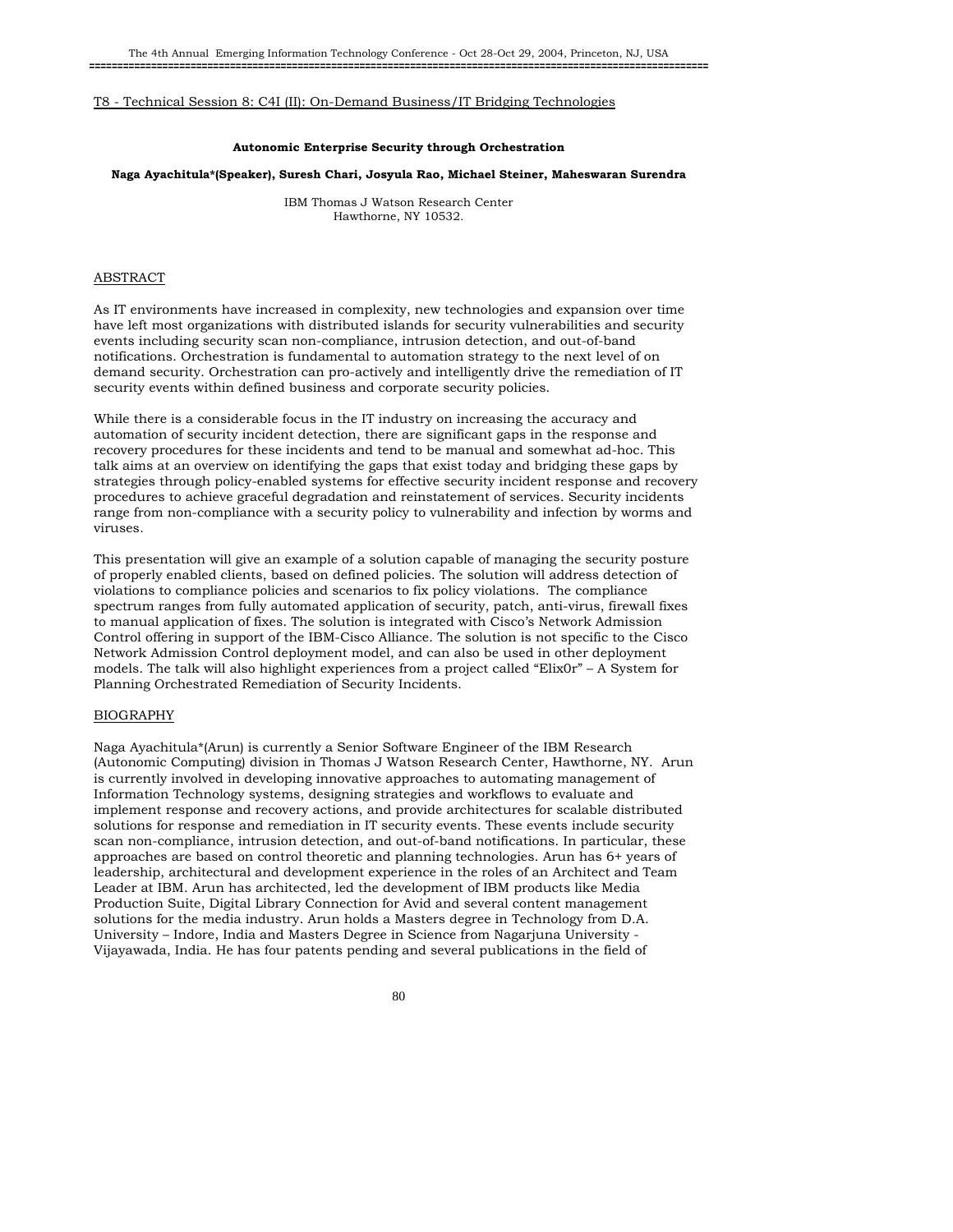databases, application servers, content management, records management and on-demand computing.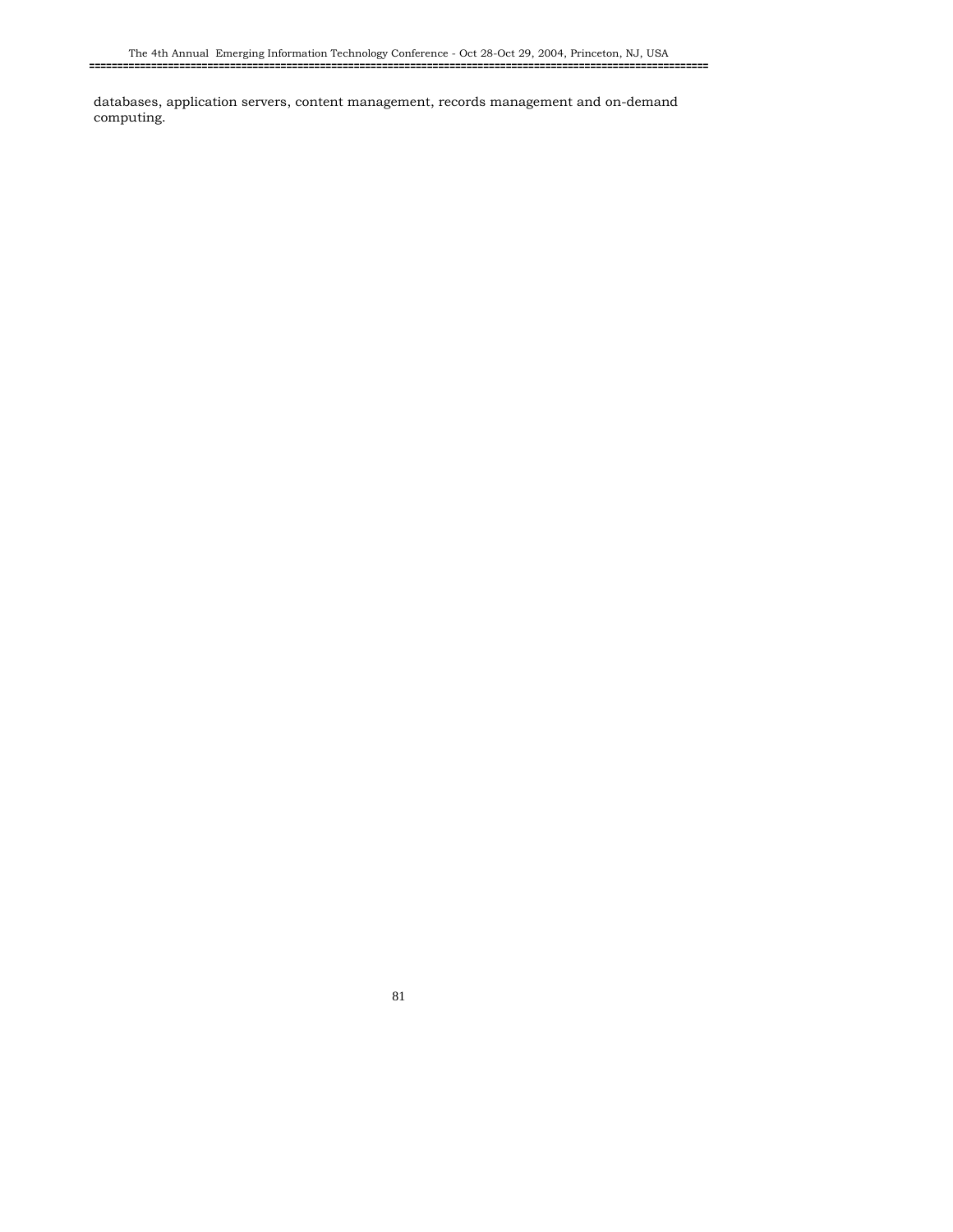# T8 - Technical Session 8: C4I (II): On-Demand Business/IT Bridging Technologies

## **Model-Driven Business Integration and Monitoring**

**Fred Wu**  Research Staff Member Research Division IBM Tel: 914-945-2498 Email: fywu@us.ibm.com

## ABSTRACT

Many enterprises are investing in information technology (IT) to assist their employees as they carry out the business processes essential to their companies' operations. To achieve this goal they need to bring together discrete applications, legacy databases, and business partner links into a unified solution that can be used and managed in a coherent fashion. An important requirement is that the solution be easily adaptable to changes that must be made to the business processes in response to competitive pressures or government regulations. The use of models in both the business and IT domains show promise of meeting these requirements. In Model-Driven Business Integration and Monitoring (MDBIM), models are created at various levels, ranging from high-level business strategy and business operations, down to the detailed specification of user interfaces and data models that will implement the business processes. Most importantly, all these models are linked together to ensure that the IT solution closely matches the intent of the business models. The business models include specification of quantitative business performance measures that are directly mapped to elements of the IT solution; as a result the deployed solution generates near-real-time data that reports to business executives on the performance of the business processes.

In this talk we will describe the multi-level models used in our MDBIM methodology, the tools we have used and built, and the linkages between models. We will describe our experience applying this approach in a project to build a business integration solution for a major healthcare company.

## BIOGRAPHY

Fred Wu is a Research Staff Member at the IBM T.J. Watson Research Center in Yorktown Heights, NY. He is engaged in development of modeling concepts for business process integration and automation.

Dr. Wu received the B.S. degree in Physics from MIT, and M.S. and Ph.D. in Electrical Engineering from MIT. After working at the Perkin-Elmer Corporation, he joined IBM Research in 1987. At IBM he has worked in automated inspection systems, schedule optimization for manufacturing, and electronic marketplaces. He has patents and publications in the fields of optical engineering, optimization and decision support, and electronic commerce.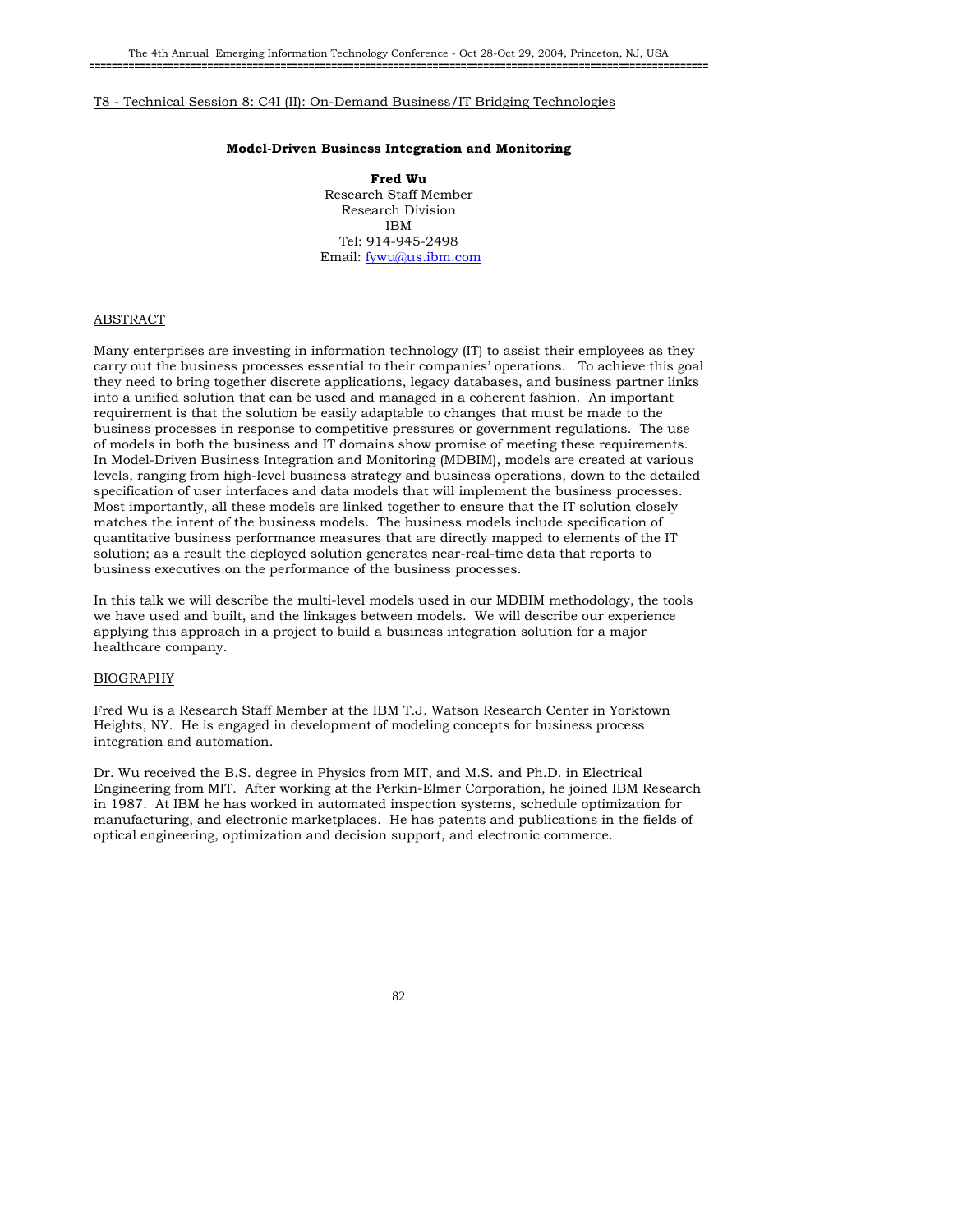## T8 - Technical Session 8: C4I (II): On-Demand Business/IT Bridging Technologies

# **Usability Approach to Reducing Concept-to-Code Cycle Time: An Interdisciplinary Practitioner's View**

## **Chia-jer Tsai, Ph.D.**

Senior Technical Specialist, AT&T Labs AT&T Tel: 732-706-0658 Email: ctsai@att.net

# **ABSTRACT**

End-to-end, enterprise-scale software development is usually a labor-intensive process that produces a variety of intermediate informational products used by various team members. As such, beside innovative software engineering technologies that help to improve the cycle time and quality of software development, usability principles and methods can and should be applied to reduce errors and increase efficiency plus long-term maintainability without incurring high capital cost. These methods may be novel to engineers but are standard tools to a usability professional or an information designer. Examples of the methods are needs assessment, target audience analysis, taxonomy control, structured writing and labeling, design checklist, formative evaluation, and summative evaluation. Application of these methods to the informational products of software development is discussed and illustrated.

# BIOGRAPHY

Dr. Chia-jer Tsai is a senior member of the Workflow Management and Automation Design and Systems Engineering Division of AT&T Labs. Dr. Tsai's current professional role is systems and user experience engineer. He develops graphical user interface (GUI) requirements of the Web-based workflow management system of AT&T business IP services. Dr. Tsai's earlier project roles included systems and user experience engineer of AT&T WorldNet® Service's help desk system and member services Web site, and product realization project manager of a network-based voice mailbox service.

Prior to joining AT&T Bell Labs in 1995, Dr. Tsai worked for the Training Systems and Simulators Department of Southwest Research Institute (SwRI), a leading not-for-profit institution providing contract R&D services to domestic and international clients. At SwRI he developed technical documentation and research reports, computer-based multimedia training systems, and electronic performance support systems (EPSS) for various clients such as the U.S. Air Force, Ford Motor Company, and Westinghouse. Dr. Tsai holds a B.S. degree in electrical engineering and both an M.S. degree and a Ph.D. degree in instructional systems technology (IST).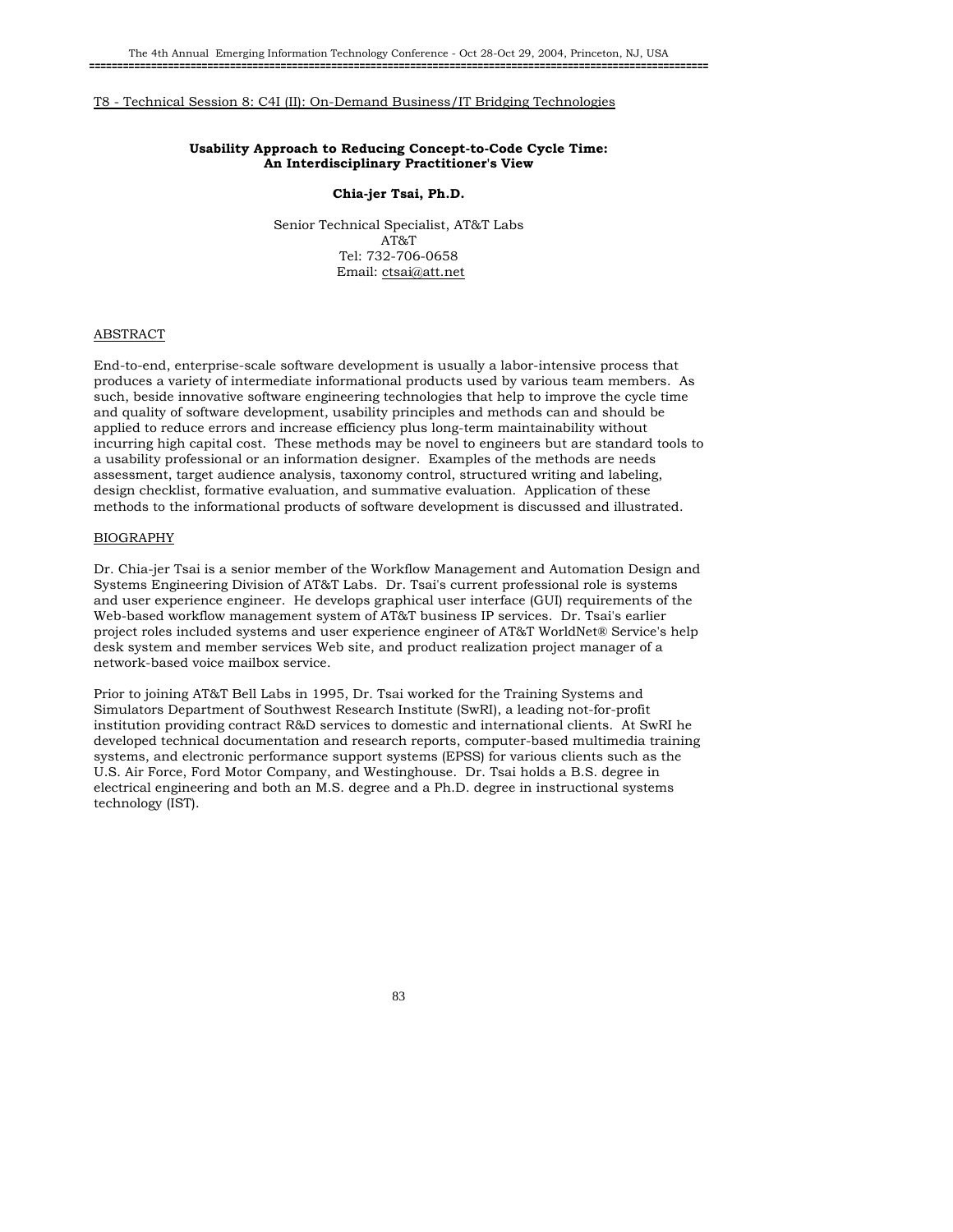# *Day2*

Opening Remarks

Keynote Speech

# **Overview of Research in the Princeton Architecture Lab for Multimedia and Security (PALMS)**

# **Ruby Lee**

Princeton University

## BIOGRAPHY

**Ruby B. Lee** is the Forrest G. Hamrick Professor of Engineering and Professor of Electrical Engineering at Princeton University, with an affiliated appointment in the Computer Science department. She is the director of the Princeton Architecture Laboratory for Multimedia and Security (PALMS). Her current research is in designing security and new media support into core computer architecture, embedded systems and global networked systems, and in architectures resistant to Distributed Denial of Service attacks and Internet-scale epidemics. She teaches courses in *Cyber Security* and *Processor Architectures for New Paradigms*. She is a Fellow of the Association for Computing Machinery (ACM) and a Fellow of the Institute of Electrical and Electronic Engineers (IEEE). She is Associate Editor-in-Chief of *IEEE Micro* and Editorial Board member of *IEEE Security and Privacy*.

Prior to joining the Princeton faculty in 1998, Dr. Lee served as chief architect at Hewlett-Packard, responsible at different times for processor architecture, multimedia architecture and security architecture for e-commerce and extended enterprises. She was a key architect in the definition and evolution of the PA-RISC architecture used in HP servers and workstations, and also led the first CMOS PA-RISC single-chip microprocessor design. As chief architect for HP's multimedia architecture team, Dr. Lee led an inter-disciplinary team focused on architecture to facilitate pervasive multimedia information processing using general-purpose computers. This resulted in the first desktop computer family with integrated, software-based, high fidelity, real-time multimedia. Dr. Lee also co-led a multimedia architecture team for IA-64. Concurrent with full-time employment at HP, Dr. Lee also served as Consulting Professor of Electrical Engineering at Stanford University. She has a Ph.D. in Electrical Engineering and a M.S. in Computer Science, both from Stanford University, and an A.B. with distinction from Cornell University, where she was a College Scholar. She is an elected member of Phi Beta Kappa and Alpha Lambda Delta. She has been granted 115 United States and international patents, with several patents pending.

Research web page: http://palms.ee.princeton.edu Personal web-page: http://www.princeton.edu/~rblee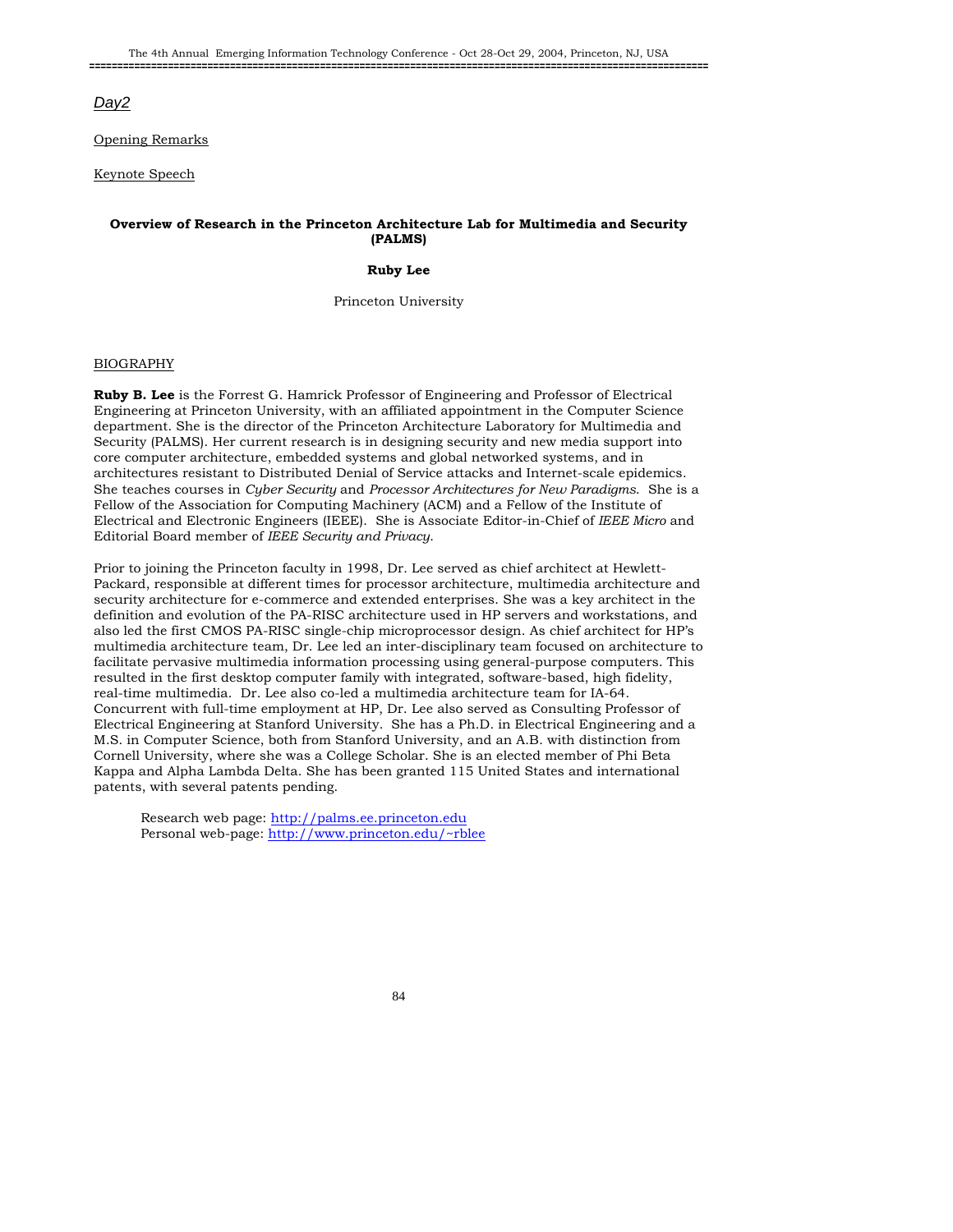## Keynote Speech

# **An Update of Current Advances in Pharmacogenomic and Pharmacogenetic Drug Trials Using SNP Profile and Gene Expression Signature**

#### **Sue-Jane Wang**

The Lead Senior Pharmacogenomics/Pharmacogenetic Biostatistics FDA Inter-Center Pharmacogenomics/Pharmacogenetics Working Group FDA Interdisciplinary Pharmacogenomics Review Group U.S. Food and Drug Administration Email: wangs@cder.fda.gov

Adjunct Professor, Johns Hopkins University, Engineering Programs for Professionals, Maryland

## ABSTRACT

Following last year's plenary presentation in the Bioinformatics program on "A Regulatory Perspective of Bioinformatics Data Generated for Pharmacogenomics and Pharmacogenetics Studies," many pharmaceutical drug development activities and advances had taken place. In April this year, FDA collaborated with drug companies that are members of the PhRMA and initiated a public workshop on genomics (microarray) biostatistics to publicly disseminate these new advances and new challenges. Whether to study a drug's mechanism of action, a disease subtype screening tool or a diagnostic device for a particular individual or population subtype, genomic drug trials have become a part of the nonclinical, clinical pharmacology, and clinical trial evaluations. In therapeutic diagnostic drug combination development, it is critical to make use of the genomic and proteomic expression data generated in the genomic drug trials and to correlate it to the drug treatment outcome. In this presentation, "An Update of Current Advances in Pharmacogenomic and Pharmacogenetic Drug Trials Using SNP Profile and Gene Expression Signature" will be given.

# BIOGRAPHY

Sue-Jane Wang joined the U.S. Food and Drug Administration in 1994, where she is currently an expert biostatistician in genomic drug trials. Before joining FDA, she was a senior biostatistician at the medical genetics division, Cedars-Sinai medical center, California. As a steering committee member of the Pharmacogenomic/Pharmacogenetic Working Group at FDA, Dr. Wang is currently involved in planning the third PG workshop on "Pharmacogenomics in Drug Development and Regulatory Decision-Making: Three Years of Promise, Proposals and Progress on Optimizing the Benefit/Risk of Drug Development and Therapy" as a chair for Strategies and Challenges in Retrospective Validation of Genomic Biomarker. Dr. Wang received her master degree from University of California, Los Angeles, CA and Ph.D. from University of Southern California, CA. Her major research and application activities include adaptive (flexible) designs in controlled (genomic) clinical trials; genetic and epidemiologic studies; statistical methods for analysis of microarray data and pharmacogenomics/ pharmacogenetics data in drug/diagnostic test development; and teaching in biostatistics. Her professional activities in the pharmacogenomics/ pharmacogenetics area are mainly chairs and invited speakers. Dr. Wang received FDA Award of Merits, FDA outstanding service awards, FDA/CDER Excellence in communication Award, and FDA/CDER Excellence in Analytical Science Award.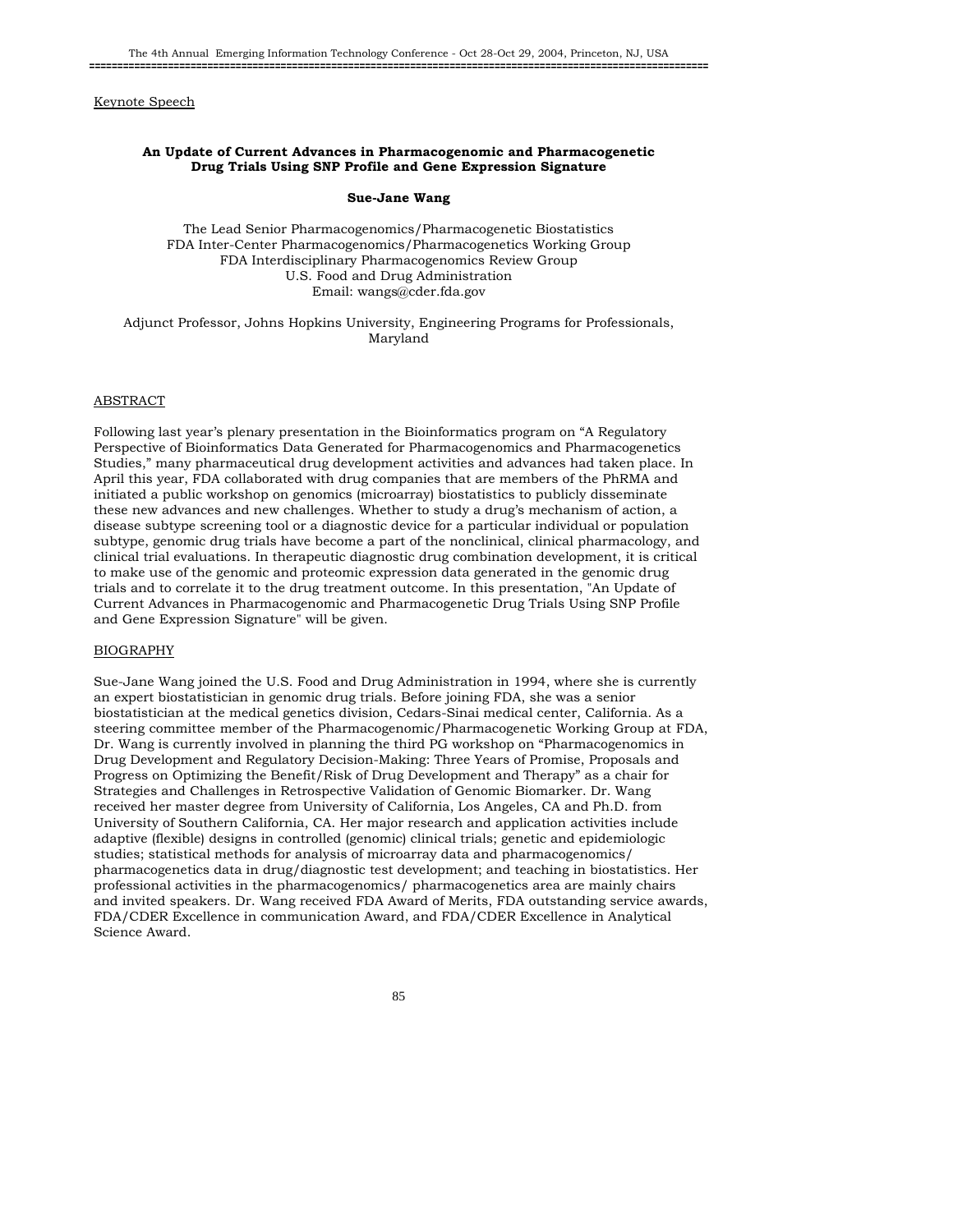P3 - Plenary Session 3: Bioinformatics

## Session Chair

#### **Sue-Jane Wang**

The Lead Senior Pharmacogenomics/Pharmacogenetic Biostatistics FDA Inter-Center Pharmacogenomics/Pharmacogenetics Working Group FDA Interdisciplinary Pharmacogenomics Review Group U.S. Food and Drug Administration Email: wangs@cder.fda.gov

Adjunct Professor, Johns Hopkins University, Engineering Programs for Professionals, Maryland

# BIOGRAPHY

Sue-Jane Wang joined the U.S. Food and Drug Administration in 1994, where she is currently an expert biostatistician in genomic drug trials. Before joining FDA, she was a senior biostatistician at the medical genetics division, Cedars-Sinai medical center, California. As a steering committee member of the Pharmacogenomic/Pharmacogenetic Working Group at FDA, Dr. Wang is currently involved in planning the third PG workshop on "Pharmacogenomics in Drug Development and Regulatory Decision-Making: Three Years of Promise, Proposals and Progress on Optimizing the Benefit/Risk of Drug Development and Therapy" as a chair for Strategies and Challenges in Retrospective Validation of Genomic Biomarker. Dr. Wang received her master degree from University of California, Los Angeles, CA and Ph.D. from University of Southern California, CA. Her major research and application activities include adaptive (flexible) designs in controlled (genomic) clinical trials; genetic and epidemiologic studies; statistical methods for analysis of microarray data and pharmacogenomics/ pharmacogenetics data in drug/diagnostic test development; and teaching in biostatistics. Her professional activities in the pharmacogenomics/ pharmacogenetics area are mainly chairs and invited speakers. Dr. Wang received FDA Award of Merits, FDA outstanding service awards, FDA/CDER Excellence in communication Award, and FDA/CDER Excellence in Analytical Science Award.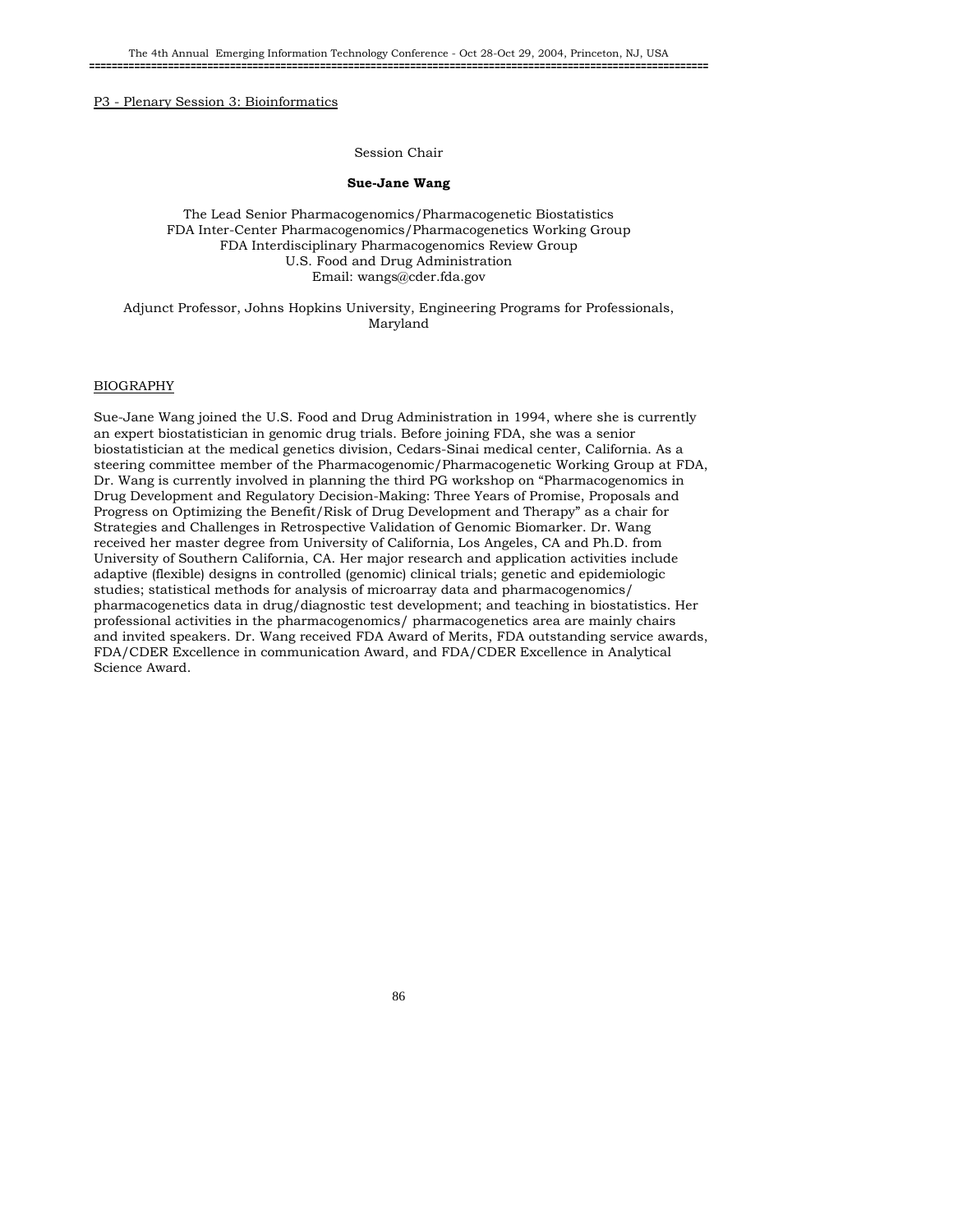# P3 - Plenary Session 3: Bioinformatics

# **Isidore Rigoutsos**

Manager, Bioinformatics & Pattern Discovery Group Computational Biology Center Deep Computing Institute IBM Thomas J Watson Research Center mailto:rigoutso@us.ibm.com Phone: (914) 945-1384 FAX: (914) 945-4104

ABSTRACT

BIOGRAPHY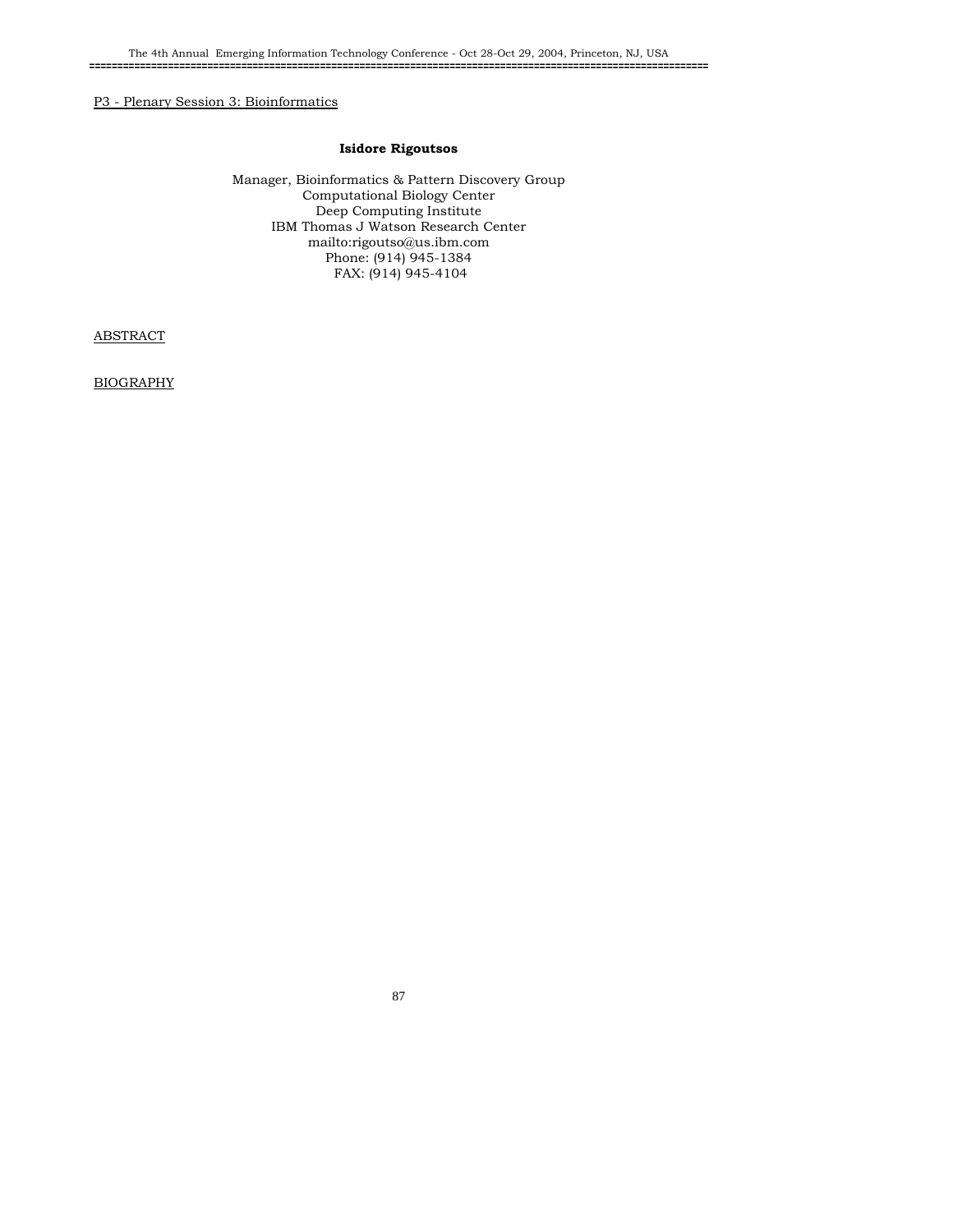#### P3 - Plenary Session 3: Bioinformatics

# **Challenges and Solutions: Integration of Clinical, Genomic, and Proteomic Data in a High Throughput Environment**

## **Hai Hu, Ph. D.**

Director of Biomedical Informatics Windber Research Institute Windber, PA 15963

## ABSTRACT

Windber Research Institute is a high throughput research center employing clinical, genomic, and proteomic platforms to produce terabyte levels of data. A hybrid data warehouse, deploying Teradata's parallel database structure, has been conceived and is currently under development using a Phase II product to integrate clinical, genomic, and proteomic data generated in Walter Reed Army Medical Center and Windber Research Institute, as well as data from selected public sources. The data warehouse can be accessed via different front-end application tools we have developed. This presentation will summarize the challenge we have encountered so far and the solutions we have found in the development of this major project in the last one and a half years. We expect that the final implementation of the data warehouse will greatly facilitate research in the field of biomedical informatics and translational research.

# BIOGRAPHY

Dr. Hai Hu is currently Director of Biomedical Informatics at Windber Research Institute, jointly appointed as Research Assistant Professor in the Department of Surgery at USUHS. He has nearly 5 years of direct experiences applying computational and statistical technologies to solving high-throughput biological problems, including developing data mining, data analysis, and data tracking systems. Proceeding to it he conducted research as a molecular biophysicist/biologist for 4 years after obtaining Ph. D. degree. Besides, he had several years of industrial computer engineering experiences. His educational background includes physics, computer engineering, statistics, and biophysics. Currently he is heading the development of the biomedical informatics infrastructure at the Institute, including developing a data warehouse and a clinical laboratory workflow system. At the same time, he is leading several research projects involving human subjects. He has published many peer-reviewed papers, and presented at numerous national and international scientific and business conferences, often as an invited speaker recently. He has also been a key co-organizer in several scientific conferences.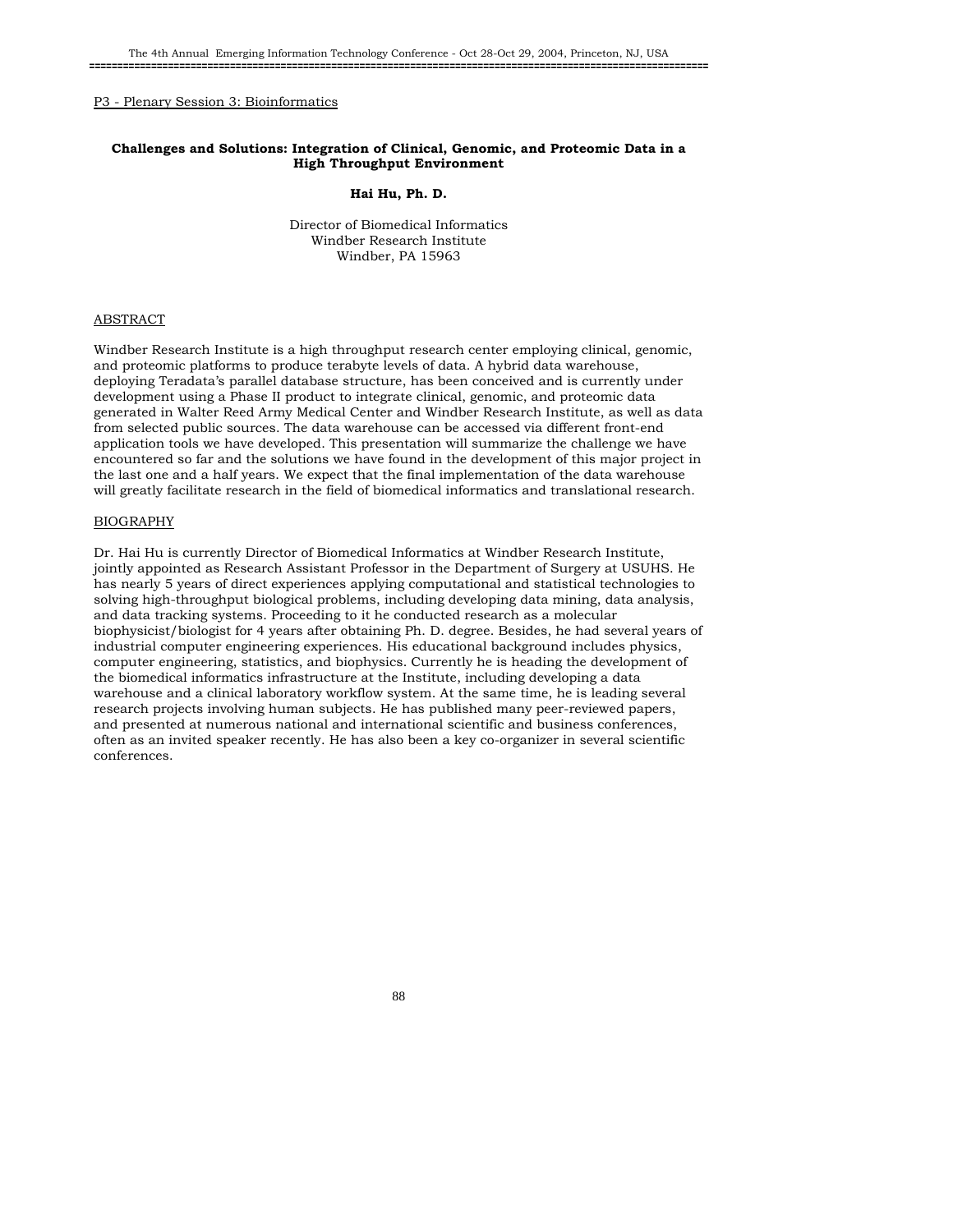## Session Chair

#### **Shu-Ping Chang, Ph. D.**

Software Development Manager IBM, T.J. Watson research Center Tel: 914-784-7746 Fax: 914-784-6040 Email: spchang@us.ibm.com

#### BIOGRAPHY

Shu-Ping Chang is currently a researcher at IBM T.J. Watson Research Center. He works on the research and design for next generation high speed computer cluster technologies for high volume information analysis and decision making system.

In his previous assignment, he was the Manager of Integrated Content Management Solution developing the Media Production Suite (MPS) product which is currently used by CNN Library as their news center archive. He worked with customers to understand their business and technical needs, and developed the turnkey technologies for the overall solution. Shu-Ping worked on this product from 2000 to 2003.

Shu-Ping Chang was awarded his Ph. D. and Master degrees in Computer and Information Sciences by the University of Minnesota. His Bachelor degree is in Communication Engineering from Chao-Tung University, Taiwan, ROC with first-place honor.

He joined IBM T.J. Watson Research Center in 1990 developing microcode for Logical-Link Control in FDDI station. In 1992, he moved to Broadband Networking where he developed high speed memory based packet switch and latter ATM LAN/WAN edge controller. Dr. Chang jointed Industrial Solution Unit in 1996 as senior architect/engineer where he developed several products for Media and Entertainment industries especially in Media Asset Management area.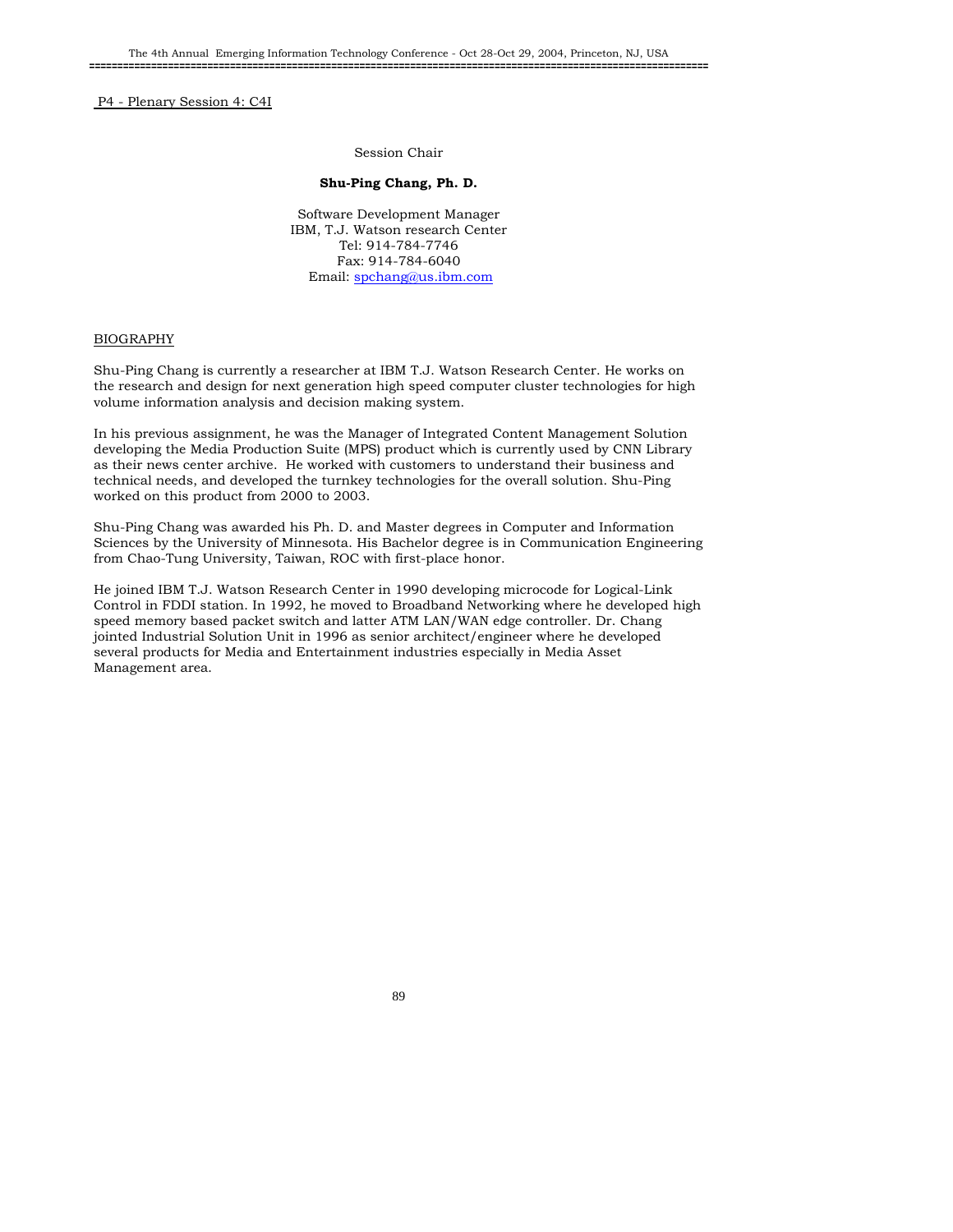#### **Broadband Video Streaming: Promises and Challenges**

## **Monsong Chen**

President / CEO InfoValue Computing, Inc. Tel: 914-345-5980 Fax: 914-345-5996 Email: mchen@infovalue.com

# **ABSTRACT**

Broadband video streaming, uniting broadband networks and TVs, holds the exciting promise of fundamentally changing how we work and entertain, but has not yet been able to cross a threshold of critical mass despite numerous and continuous capital and technology investments over years. This is because that the promises of broadband video streaming often intertwine with its challenges. The intent of this presentation is to share our experiences in simultaneously pushing the envelope of technologies and addressing complex business issues over the last 10 years.

## BIOGRAPHY

Monsong Chen received his Ph.D. in System Engineering in 1985 from Polytechnic Institute of New York, Brooklyn, New York, Master Degree in Electrical Engineering in 1982 from University of Washington, Seattle, Washington, and Bachelor Degree in Electrical Engineering in 1978 from National Taiwan University, Taipei, Taiwan.

He is presently President/CEO of InfoValue Computing, Inc., experts in broadband video streaming technology and solutions, in Elmsford, New York. InfoValue has been the pioneers and leaders high-quality broadband video streaming since 1994, achieving many record breaking milestones including the world's first Windows based high-performance video-ondemand server software in 1996, Frost & Sullivan's Marketing Engineering Award in 1999, the first military-grade digital video audio system for fighter jet flight simulators in 2000, the world's first high definition TV (HDTV) quality in-room movies-on-demand in 5-star hotels, and many more.

Prior to founding InfoValue, he spent 10 year at IBM Watson Research Center, Yorktown Heights, New York, conducting and managing lead edge researches in broadband networking, optical communications, protocol engineering, and video conferencing.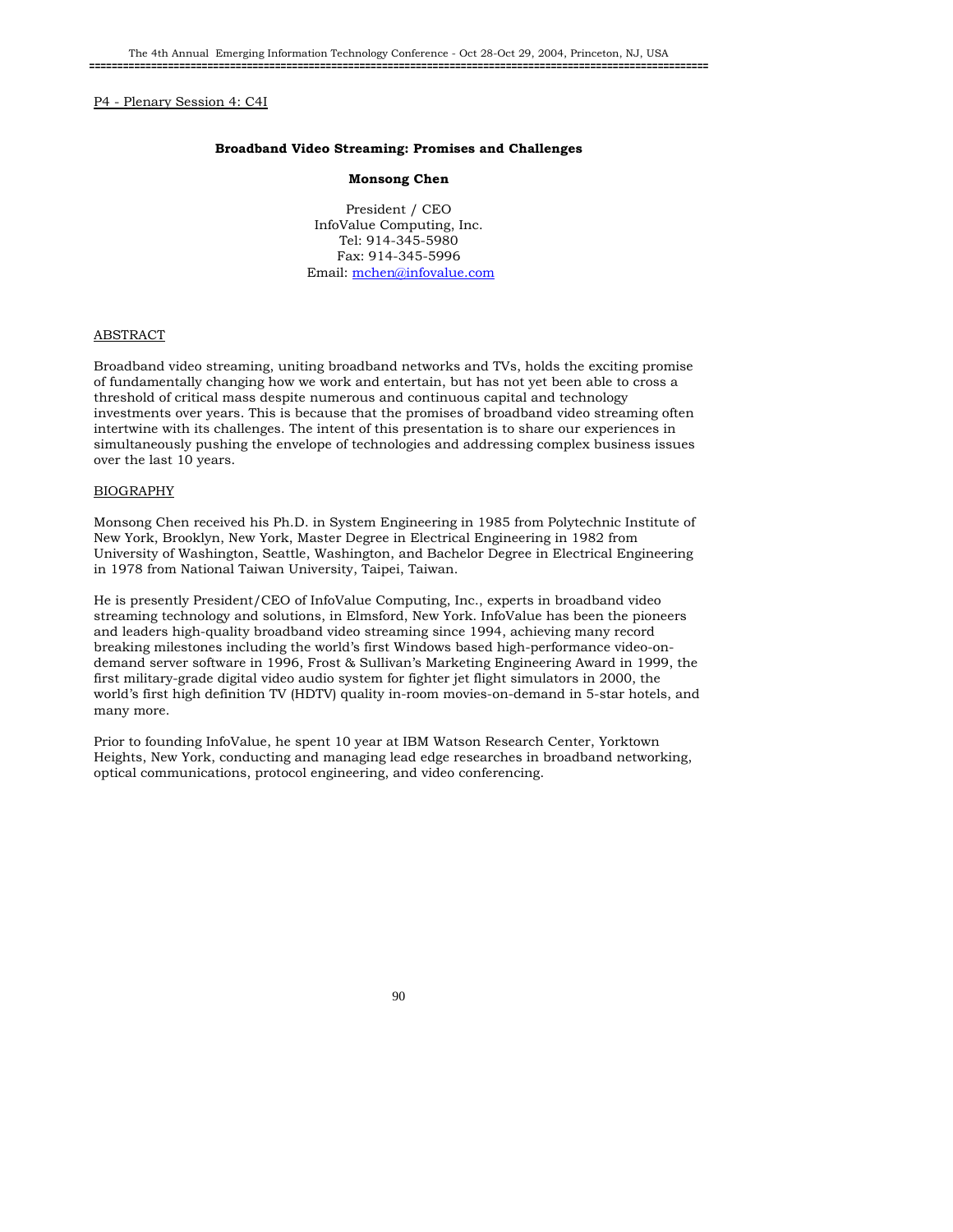#### **VoIP on Wireless Mobile Communications**

#### **Qi Bi, Ph. D.**

Fellow Bell Laboratories Tel: 973 386 3690 Fax: 973 884 5668 Email: qbi@lucent.com

## ABSTRACT

While voice over Internet protocol (VoIP) on wireline network is maturing, implementation of VoIP on wireless mobile network is still in its infancy. The reason for this disparity is due to the fact that the wireline bandwidth is abundant and can be traded off for delay performance and overhead, whereas bandwidth in wireless mobile network is still a scarce resource that limits the achievable performance.

In this talk, we explore the possibility of implementing VoIP on the state of art high speed packet data wireless system: 1xEV-DO Rev. A. We identify the challenges that hinder the implementation of VoIP on wireless mobile network in general, and investigate possible solutions to meet these challenges.

## BIOGRAPHY

Dr. Qi Bi received his BS and MS from the Shanghai Jiao Tong University in 1978 and 1981, and Ph.D. from the Pennsylvania State University in 1986. After joining the Bell Labs as a Member of Technical Staff in 1988, he was awarded the Distinguished Member of Technical Staff in 1995, and became a Technical Manager in 1997.

Dr. Qi Bi was the recipient of numerous honors including *the Advanced Technology Laboratory Award of 1995 and 1996*, *the Bell Labs President's Gold Award 2000 and 2002, The Bell Labs Innovation Team Award of 2003,* and *the guest Professor of Shanghai Jiao Tong University in 2000.* In 2002, he was awarded the prestigious *Bell Labs Fellow* "for his pioneering contributions in analysis, design and optimization of CDMA systems that resulted in Lucent Technologies' global success in digital wireless communications"

Dr. Bi is also an active leader in his areas of expertise. He served in many international conferences including: tech. chair of 3G Wireless Symposium 2000-03, tech. vice chair of IEEE Wireless Communications and Network Conference 2003, tech. chair of Wireless Symposium of IEEE Globecom 2000-02, Organizer of The 1<sup>st</sup> and the 2<sup>nd</sup> Lucent IS-95 & UMTS Technical Conference in 1999-2000, Wireless Mobile ATM Conference 1998-99. He also served or is serving as the guest editor of *Wireless Communications and Mobile Computing* from Wiley, Feature Editor of IEEE Communications Magazine, 2001, Editor of IEEE Journal on Selected Areas in Communications and the Editor of IEEE Transaction on Wireless Communications.

Dr. Bi holds more than 25 US patents, and published many Journal and Conference papers. He was listed in Who's who in America, and featured in *Bund Magazine*, Shanghai, in Nov. 8, 2002. He can be reached at *qbi@lucent.com*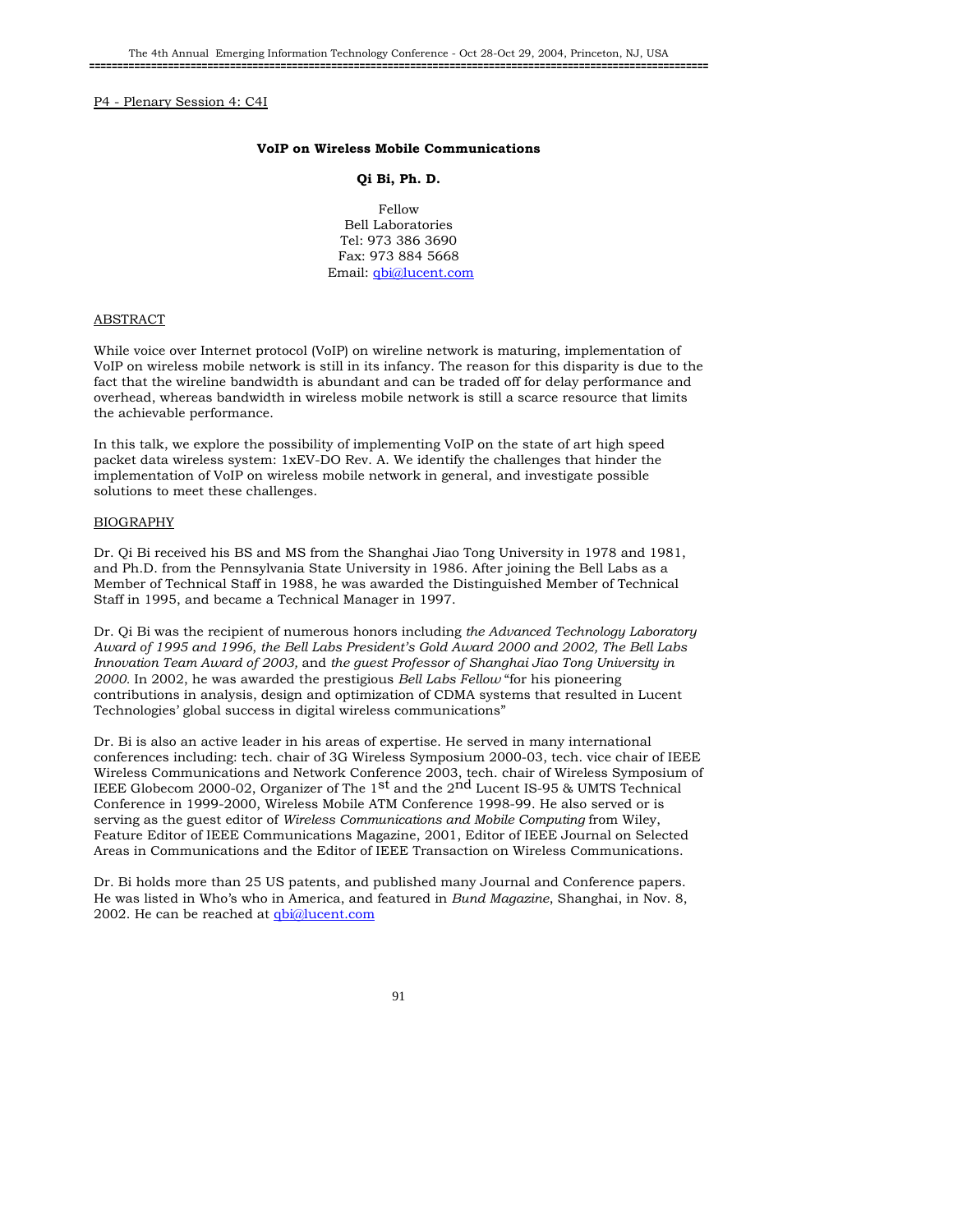#### **Research Challenge: Extending Invention Toward Innovation**

#### **Jen-Yao Chung**

Chief Technology Officer IBM Global Electronics Industry Tel: 1-914-945-3422 Email: jychung@us.ibm.com http://www.research.ibm.com/people/j/jychung

# ABSTRACT

What Is Innovation? It's not always about inventing something entirely new. (Sam Palmisano, 2003). Various innovation approaches are being deployed to enhance our innovation ecosystem. Innovative projects, lessons learned in turning invention into innovation and future innovation drivers will be presented.

# BIOGRAPHY

Dr. Jen-Yao Chung received the B.S. degree in computer science and information engineering from National Taiwan University and M.S. and Ph.D. degrees in computer science from the University of Illinois at Urbana-Champaign. In 1989, he jointed T. J. Watson Research Center as a research staff member. Currently, he is the CTO for IBM Global Electronics Industry, where he is responsible for identifying and growing new technologies into future businesses for IBM. Before that, he was senior manager of the electronic commerce and supply chain department, and program director for the IBM Institute for Advanced Commerce Technology office. He has been involved in research, development, and customer engagements in business process integration & management, electronic commerce, electronic marketplaces, and Web application systems. Dr. Chung is the co-chair for IEEE technical committee on e-Commerce (TCEC). He has authored or coauthored over 120 technical papers in published journals or conference proceedings. Dr. Chung has participated in several industrial standards and workgroup including: Open buying on internet (OBI, openbuy.org), XML/EDI (xmledigroup.org), CommerceNet eCo framework (eco.commerce.net), RosettaNet.org and ebXML.org and TPC-D. He was awarded an IEEE Outstanding Paper award in 1995, two IBM Outstanding Technical Achievement awards, an IBM Outstanding Contribution award, and three IBM Research Division awards. He is a senior member of the IEEE and a member of ACM. http://www.research.ibm.com/people/j/jychung/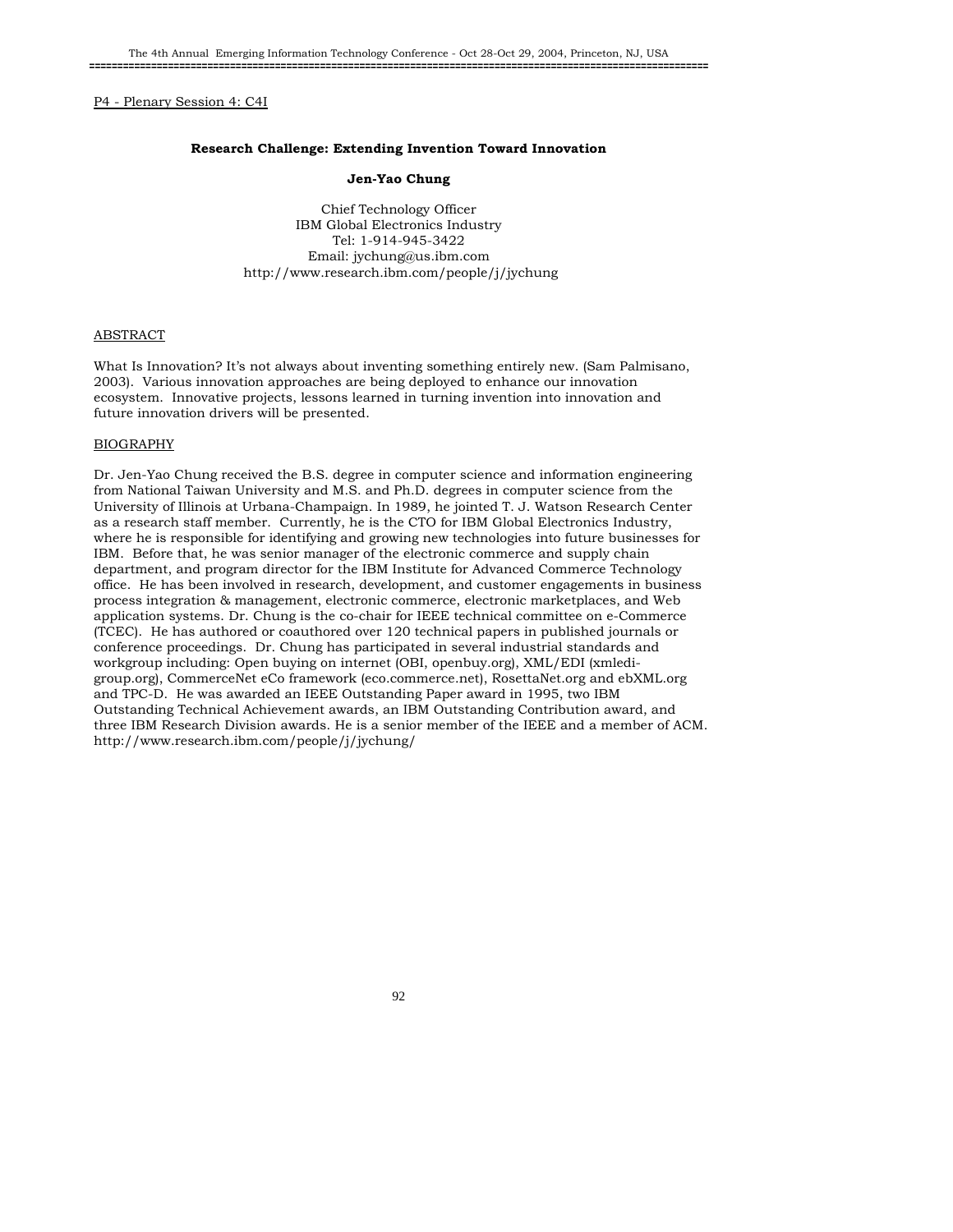Session Chair

#### **Darrin J. Young**

Assistant Professor Department of Electrical Engineering and Computer Science Case Western Reserve University Tel: 216-368-8945 Fax: 216-368-6039 Email: djy@case.edu

#### BIOGRAPHY

Darrin J. Young received his BS with honors, MS, and PhD degrees from the Department of Electrical Engineering and Computer Sciences at University of California at Berkeley in 1991, 1993, and 1999, respectively. His doctoral dissertation emphasizes on microelectromechanical devices design and fabrication technologies for radio frequency analog signal processing. Between 1991 and 1993, he worked at Hewlett-Packard Laboratories in Palo Alto, California, where he designed a shared memory system for a DSP-based multiprocessor architecture. During the summer of 1997, he worked at Rockwell Semiconductor Systems in Newport Beach, California, where he designed silicon bipolar RF analog circuits for cellular telephony applications. Between 1997 and 1998, he was also at Lawrence Livermore National Laboratory, working on the design and fabrication of three-dimensional RF MEMS coil inductors for wireless communications. Dr. Young joined the Department of Electrical Engineering and Computer Science at Case Western Reserve University as an assistant professor in 1999. His research interests include MEMS and nano-electro-mechanical devices design, fabrication, and integrated analog circuits design for communications, inertial sensing, biomedical implant, and general industrial applications.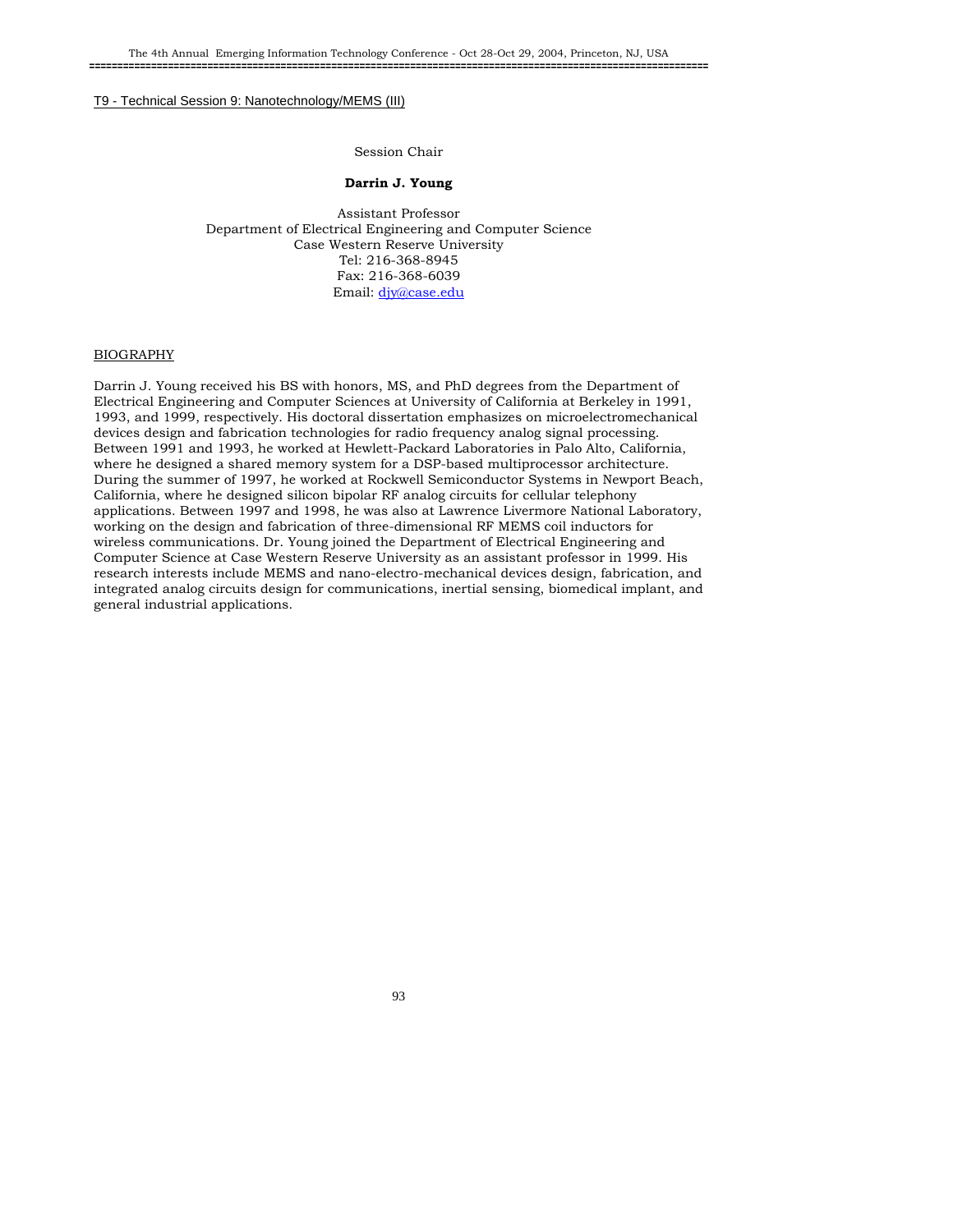#### **MEMS Based Noninvasive Optical Imaging**

## **Huikai Xie**

Assistant Professor Department of Electrical & Computer Engineering University of Florida Tel: 352-846-0441 Fax: 352-392-8671 Email: hkxie@ece.ufl.edu

# **ABSTRACT**

Cancer accounts for nearly one-quarter of deaths in the United States, exceeded only by heart disease. The high cancer mortality is mainly due to the lack of effective early-stage caner detection modalities. Optical coherence tomography m), which isµ(OCT) can provide cellular or even sub-cellular resolutions (1~10 very suitable for early cancer detection, but the size and imaging speed are big barriers for practical use of OCT for in vivo imaging of human visceral organs. The key to realize a fast and compact OCT imaging probe is to miniaturize its scanning components including mirrors and lenses. Several research groups demonstrated miniature OCT probes using microelectromechanical systems (MEMS) technology. In this talk, various MEMS-OCT designs will be reviewed and a new class of MEMS micromirrors and microlenses will be introduced.

# BIOGRAPHY

Huikai Xie is an Assistant Professor at the Department of Electrical and Computer Engineering of the University of Florida. He received his MS in electro-optics from Tufts University in 1998, and PhD degree in electrical and computer engineering from Carnegie Mellon University in 2002. He also holds BS and MS degrees in electronic engineering from Beijing Institute of Technology. From 1992 to 1996, he was a faculty member of the Institute of Microelectronics at Tsinghua University, Beijing, working on various silicon-based chemical and mechanical sensors. He has published over 40 technical papers and has 5 US patents pending. His present research interests include micro/nanofabrication, integrated inertial sensors, optical MEMS and biophotonics.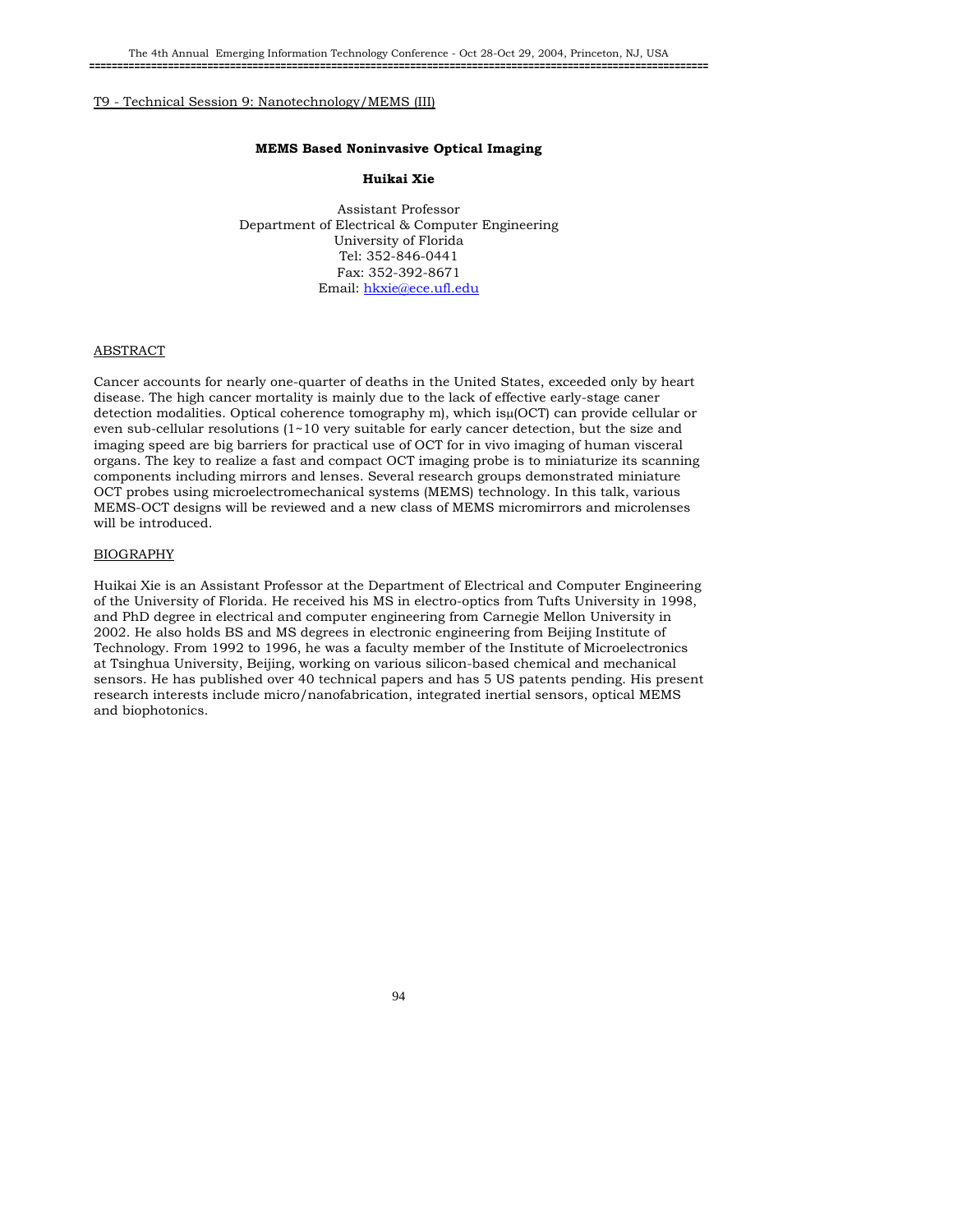# **Programmable and Autonomous Magnetically-Driven Microfluidic Actuators Using Liquid-Phase Photopolymerization (LP3)**

## **Hongrui Jiang**

Assistant Professor Department of Electrical and Computer Engineering University of Wisconsin – Madison Tel: 608-265-9418 Email: hongrui@engr.wisc.edu

# **ABSTRACT**

I present the realization of micro actuators within microfluidic systems that are autonomously controlled by the local environment parameters, such as temperature and pH value. The fabrication process combines IC-derived microelectromechanical systems (MEMS) and polymer-based fabrication technologies. The nickel actuators are driven by an external rotating magnetic field and their actuation are controlled by a built-in clutch-based mechanism through hydrogels that expand or contract, responding to local environment parameters. The response of hydrogel is modified by tuning its chemical property, thus the programmability.

## BIOGRAPHY

Hongrui Jiang is an Assistant Professor in the Department of Electrical and Computer Engineering at the University of Wisconsin – Madison. He received his B.S. degree (1995) in physics from Peking University, China, M.S. degree (1999) and Ph.D. degree (2001) in electrical engineering from Cornell University. He was a postdoctoral researcher with Berkeley Sensor & Actuator Center (BSAC) from 2001 to 2002, before joining the faculty of University of Wisconsin – Madison. His current research interests include MEMS sensors and actuators, MEMS based RF passive components and their applications in radio-frequency (RF) IC, on-chip power supply, MEMS packaging technologies, bioMEMS and microfluidics. He received the 2000 Graduate Fellowship Award from IEEE Microwave Theory and Techniques Society.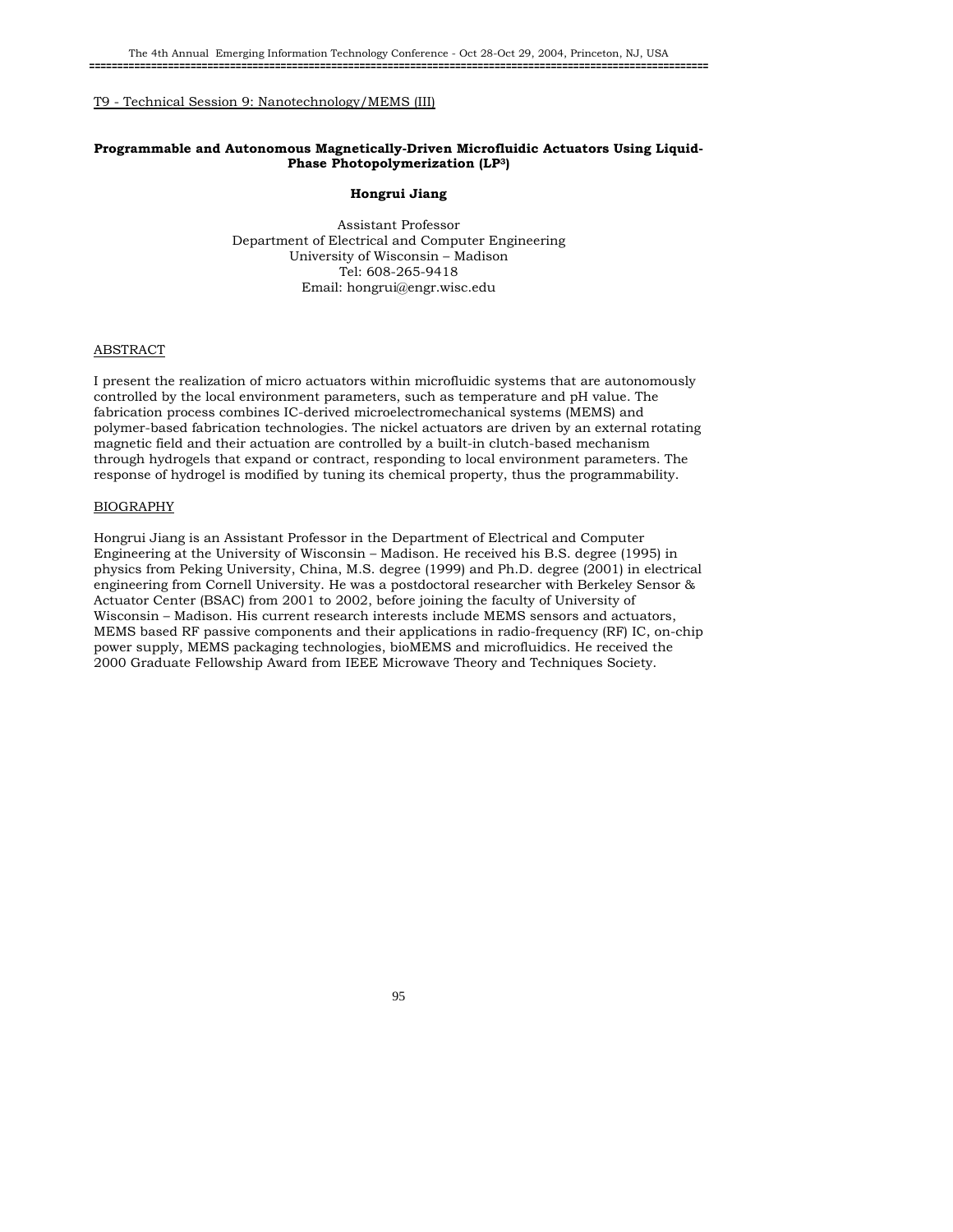#### **Hydrogel-Based MEMS Platforms for Smart Sensing and Active Flow Control**

#### **Babak Ziaie**

Assistant Professor Department of Electrical and Computer Engineering Department of Biomedical Engineering University of Minnesota Tel: 612-625-1574 Fax: 612-625-4583 Email: ziaie@ece.umn.edu

# ABSTRACT

Environmentally sensitive hydrogels offer unique opportunities for smart sensing and active flow control at the microscale. These tangled networks of cross-linked polymer chains, immersed in a solvent, manifest a reversible and abrupt swelling phase transition in response to changes in environmental factors such as glucose concentration, pH, electric field, temperature, and light. This transition often results in an abrupt volume change (swelling or shrinking) that can be as large as 1000 fold or more. Because of this property, hydrogels are attractive candidates as components of microactuators operating in aqueous media such as body fluids. For example, the volume phase transition in these materials can be harnessed in smart microfluidic components used for implantable drug delivery systems. In this talk, I will discuss several hydrogel-actuated MEMS-based microdevices for smart sensing and microflow control developed in my laboratory at the University of Minnesota. These include: 1) a hydrogel-actuated microvalve with a porous back-plate, 2) a hydrogel-gated smart flow controller, 3) a microvalve with double side tethered structure for the entrapment of hydrogel, and 4) a wireless passive glucose transponder.

# BIOGRAPHY

Dr. Babak Ziaie is currently an assistant professor of Electrical/Computer and Biomedical Engineering at the University of Minnesota. Dr. Ziaie received his doctoral degree in Electrical Engineering from the University of Michigan in 1994. His dissertation project emphasized the development of an implantable single channel microstimulator for functional neuromuscular stimulation applications. From 1995-1999 he was a postdoctoral-fellow and an assistant research scientist at the Center for Integrated Microsystems (CIMS) of the University of Michigan. In October 1999 Dr. Ziaie joined the Department of Electrical and Computer Engineering of the University of Minnesota. His research group at Minnesota works on a variety of projects mostly related to biomedical applications of MEMS and microsystems. These include implantable wireless microsystems for diagnosis and management of glaucoma, hydrogel-based microsystems for physiological sensing active flow control, multi-channel low-power wideband wireless interfaces for central nervous system (brain/machine interface), and ultra-sensitive detectors for biological (molecular and cellular) applications. Dr. Ziaie is the recipient of the NSF Career award in Biomedical Engineering (2001) and McKnight Endowment Fund Award for Technological Innovations in Neuroscience (2002).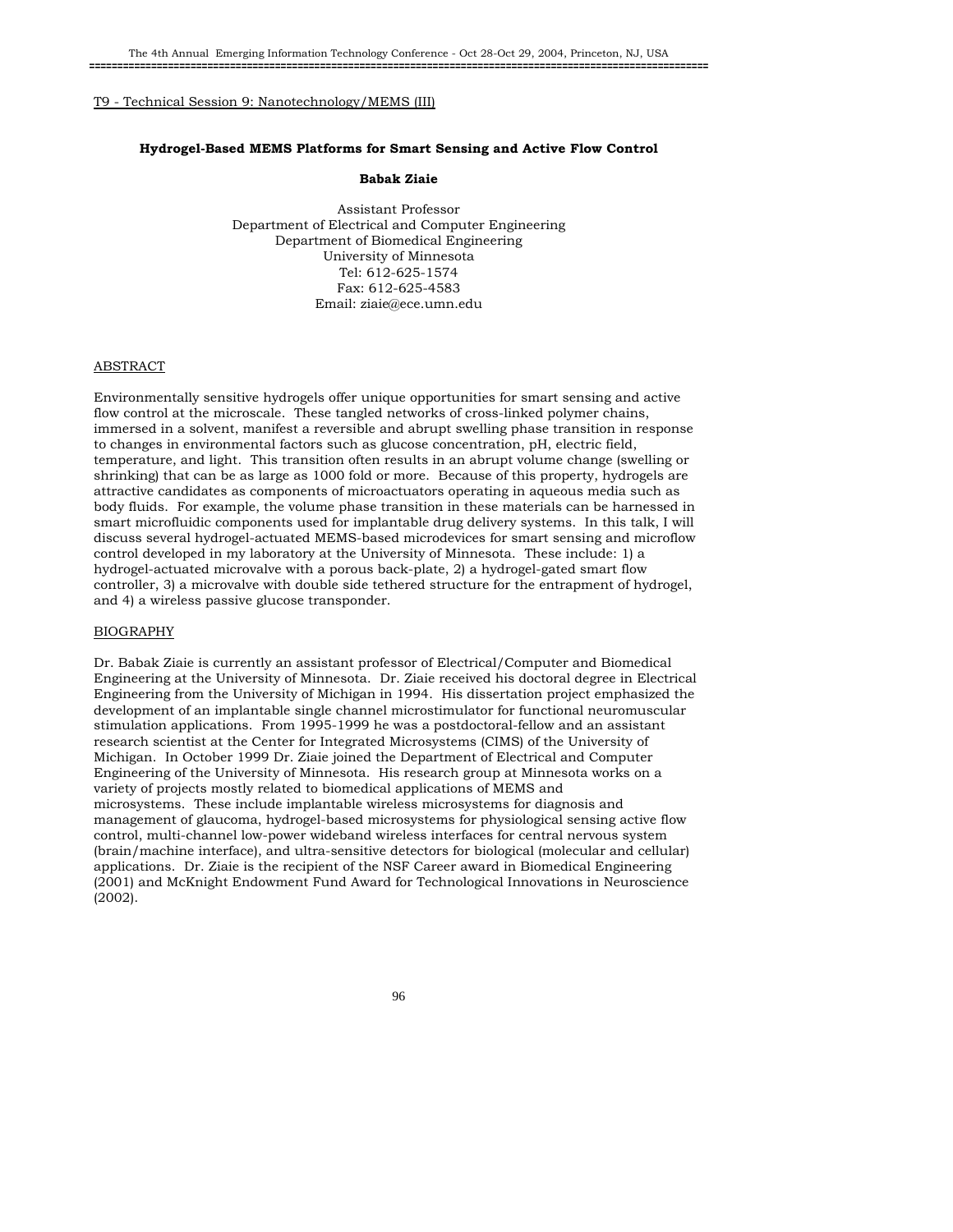#### **High-Performance Micro-Electro-Mechanical Strain Sensor Technology**

#### **Darrin J. Young**

Assistant Professor Department of Electrical Engineering and Computer Science Case Western Reserve University Tel: 216-368-8945 Fax: 216-368-6039 Email: djy@case.edu

#### ABSTRACT

High-performance strain sensing microsystem consisting of sensors and interface electronics are highly critical for advanced industrial applications, such as point-stress and torque sensing for ball-bearings, rotating shafts and blades, etc. Stringent performance requirements with a high sensitivity of 0.1 µε over a wide bandwidth of 10 kHz and a large dynamic range of 80 dB are demanded for these applications. Conventional strain sensors made of metal foils and semiconductor piezoresistive elements suffer from a limited sensitivity, large temperature dependence and turn-on drift, and are incompatible to standard CMOS integration, thus inadequate for high-performance and low cost applications In this talk, I will present an MEMS capacitive strain sensor converting an input strain to a capacitance change with a sensitivity of 26.5 aF per 0.1 , and low-noise integrated sensing electronics employing a continuous time synchronous detection architecture to convert the capacitive signal to an output voltage for further signal processing. The prototype microsystem achieves a minimum detectable strain of 0.09 over a 10 kHz bandwidth with a dynamic range of 81 dB. The sensing electronics consume 1.5 mA from a 3V supply.

#### BIOGRAPHY

Darrin J. Young received his BS with honors, MS, and PhD degrees from the Department of Electrical Engineering and Computer Sciences at University of California at Berkeley in 1991, 1993, and 1999, respectively. His doctoral dissertation emphasizes on microelectromechanical devices design and fabrication technologies for radio frequency analog signal processing. Between 1991 and 1993, he worked at Hewlett-Packard Laboratories in Palo Alto, California, where he designed a shared memory system for a DSP-based multiprocessor architecture. During the summer of 1997, he worked at Rockwell Semiconductor Systems in Newport Beach, California, where he designed silicon bipolar RF analog circuits for cellular telephony applications. Between 1997 and 1998, he was also at Lawrence Livermore National Laboratory, working on the design and fabrication of three-dimensional RF MEMS coil inductors for wireless communications. Dr. Young joined the Department of Electrical Engineering and Computer Science at Case Western Reserve University as an assistant professor in 1999. His research interests include MEMS and nano-electro-mechanical devices design, fabrication, and integrated analog circuits design for communications, inertial sensing, biomedical implant, and general industrial applications.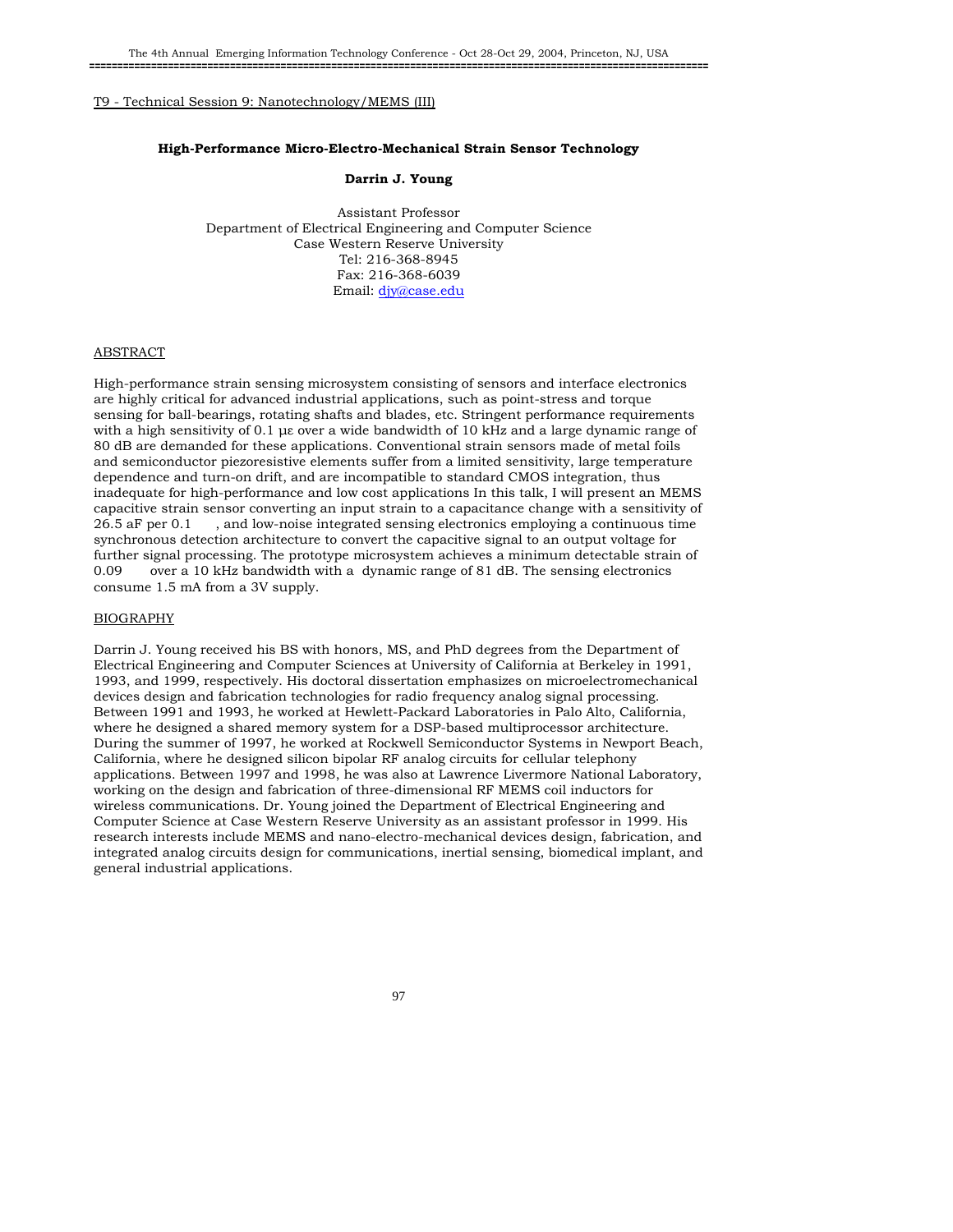Session Chair

## **Win-Bin See**

Technical Manager Engineering Department Aerospace Industrial Development Company (AIDC) Email: winbinsee@ms.aidc.com.tw

# BIOGRAPHY

Win-Bin See is currently a Technical Manager of the Aerospace Industrial Development Company (AIDC) in Taichung, Taiwan, R.O.C. He is responsible for the development of avionic system software. His areas of interest include object-oriented technologies, platform-based embedded software development, hardware and software co-design, safety critical software development, system engineering and software engineering.

Win-Bin See joined Aerospace Industrial Development Company (AIDC) in 1984 and conducted research and development in avionics system software since then. In 2000, his research expands to dispatching system development for commercial vehicle operation (CVO) in intelligent transportation system (ITS) domain. AIDC has been deploying very successful realtime packet based mobile dispatching and monitoring system for the vehicle fleet management of several island-wised logistic service companies in Taiwan.

Win-Bin See holds a Ph.D. degree from National Taiwan University, Taipei, Taiwan R.O.C., and a Master degree from National Chung-Kung University, Tainan, Taiwan, R.O.C, both in Electrical Engineering.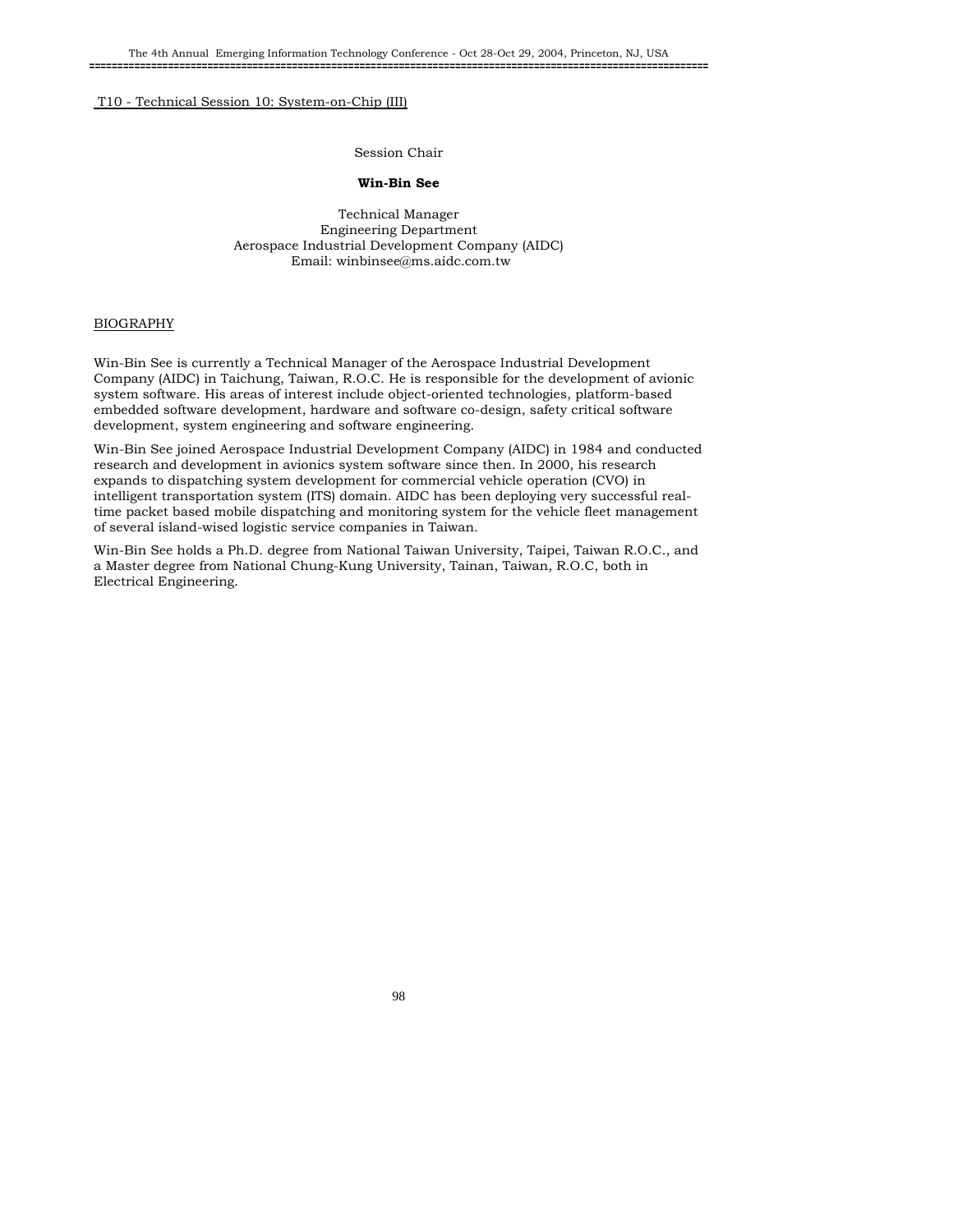## **Custom Instruction Synthesis for Extensible Processor Platforms**

#### **Fei Sun**

Electrical Engineering Department Princeton University Princeton, NJ, 08544, USA

> Tel: 609-335-8270 Fax: 609-258-3745 Email: fsun@princeton.edu

# **ABSTRACT**

Efficiency and flexibility are critical, but often conflicting, design goals in embedded system design. The recent emergence of extensible processors promises a favorable tradeoff between efficiency and flexibility, while keeping design turnaround times short. Current extensible processor design flows automate several tedious tasks, but typically require designers to manually select the parts of the program that are to be implemented as custom instructions. In this work, we describe an automatic methodology to select custom instructions to augment an extensible processor, in order to maximize its efficiency for a given application program. We have evaluated the proposed techniques using a state-of-the-art extensible processor platform, in the context of a commercial design flow. Experiments with several benchmark programs indicate that custom processors synthesized using automatic custom instruction selection can result in large improvements in performance, energy and energy-delay products while speeding up the design process significantly.

## BIOGRAPHY

Fei Sun received the B.S. degree in computer science from Peking University, Beijing, China in 2000 and the M.A. degree in Electrical Engineering in 2002 from Princeton University, Princeton, NJ, USA, where he is currently pursuing the Ph.D. degree in Electrical Engineering.

His research interests include application specific instruction-set processor (ASIP) design, electronic design automation (EDA) methodologies, low power design, high level synthesis, and hardware/software co-design.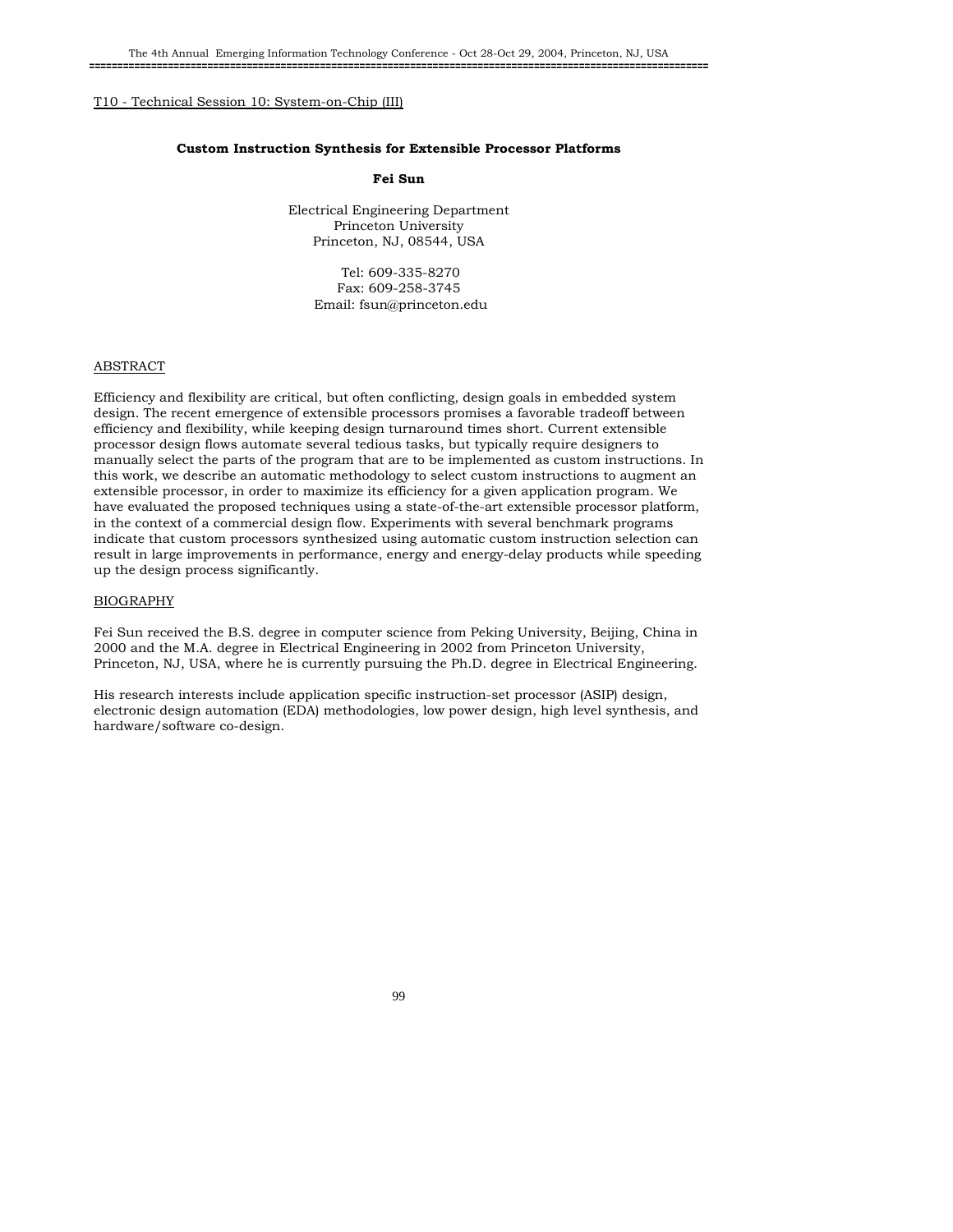#### **Design and Implementation of an Embedded Software Development Platform**

#### **Win-Bin See**

Technical Manager Engineering Department Aerospace Industrial Development Company (AIDC) Email: winbinsee@ms.aidc.com.tw

## ABSTRACT

The demands for new embedded system products that provide new functionality and adopting new hardware are booming. Parallel development in hardware and software is promising in reducing both the time and effort for the design of embedded system. Mostly, the development of embedded system application has been carried out on general purpose computing platform using cross target development tools, includes cross compiler and linker etc. Personal computers are used as cross development environment to host the embedded system software development tool set. We propose a software platform approach that promotes the role of PC based embedded software cross development platform to support the embedded software development even before the real hardware becomes available. Our approach is an embedded software development platform (ESDP) that facilitates more extensive usage of the development platform. ESDP helps in decoupling the hardware and software development while maintaining very close semantic similarity for the function operates on both development and target platforms. The ESDP approach has been adopted in the development of two embedded systems, a car-borne modular mobile data terminal (MMDT), and an air-borne navigation support display system (NSD). MMDT integrates packet based GPRS mobile data communication and global positioning capability for applications in the domain of intelligent transportation system (ITS). NSD is a component in avionics system that provides pilot with graphical flight instrument information to support aircraft navigation. In both our example systems, each target-hardware contains both CPU and programmable logic devices, CPLD and FPGA. Following the proliferation of providing System On Chip (SoC) solution using FPGA, we expect that this embedded system development platform approach can also be used to support the study of embedded system software development with hybrid CPU and FPGA chip.

## BIOGRAPHY

Win-Bin See is currently a Technical Manager of the Aerospace Industrial Development Company (AIDC) in Taichung, Taiwan, R.O.C. He is responsible for the development of avionic system software. His areas of interest include object-oriented technologies, platform-based embedded software development, hardware and software co-design, safety critical software development, system engineering and software engineering.

Win-Bin See joined Aerospace Industrial Development Company (AIDC) in 1984 and conducted research and development in avionics system software since then. In 2000, his research expands to dispatching system development for commercial vehicle operation (CVO) in intelligent transportation system (ITS) domain. AIDC has been deploying very successful realtime packet based mobile dispatching and monitoring system for the vehicle fleet management of several island-wised logistic service companies in Taiwan.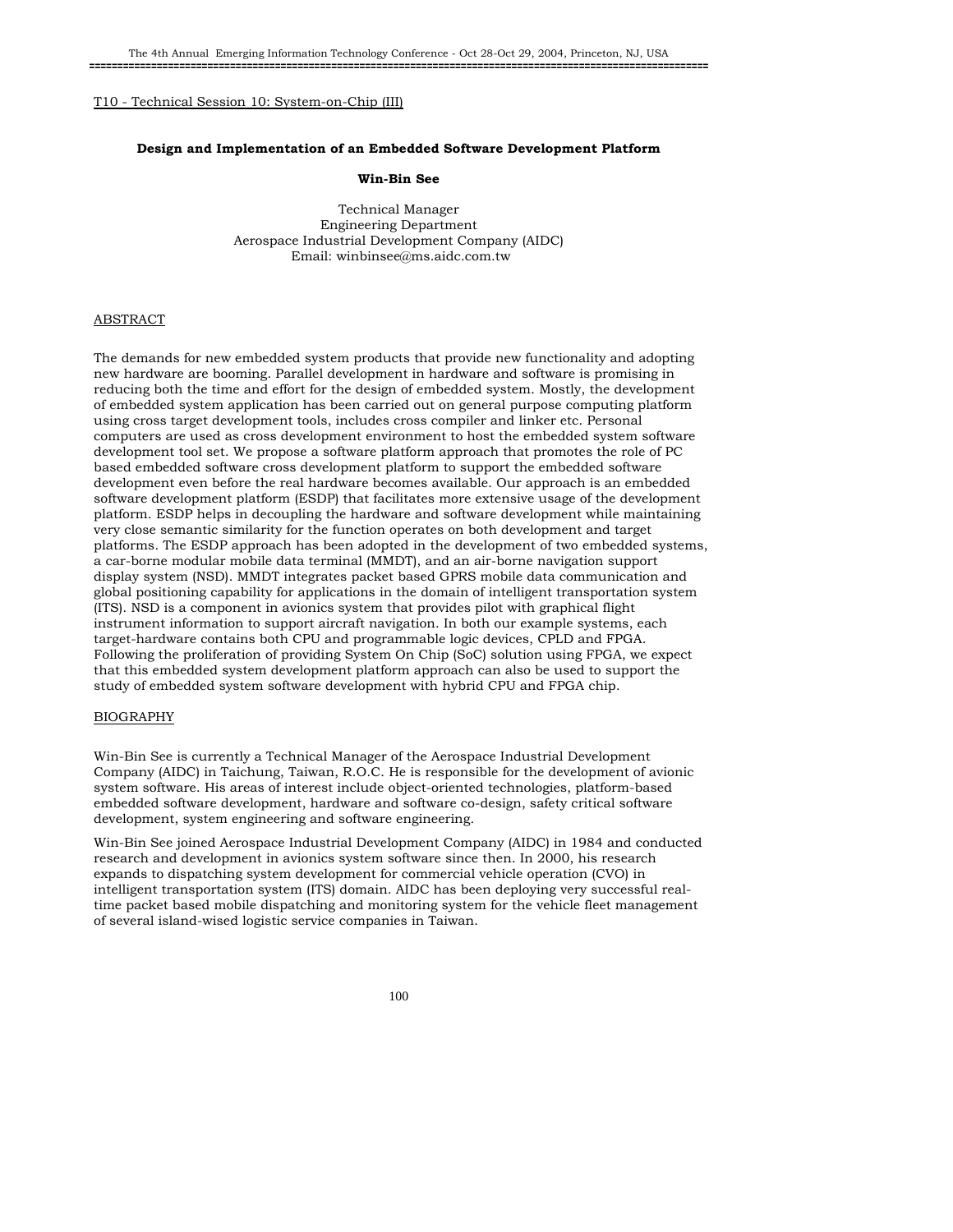Win-Bin See holds a Ph.D. degree from National Taiwan University, Taipei, Taiwan R.O.C., and a Master degree from National Chung-Kung University, Tainan, Taiwan, R.O.C, both in Electrical Engineering.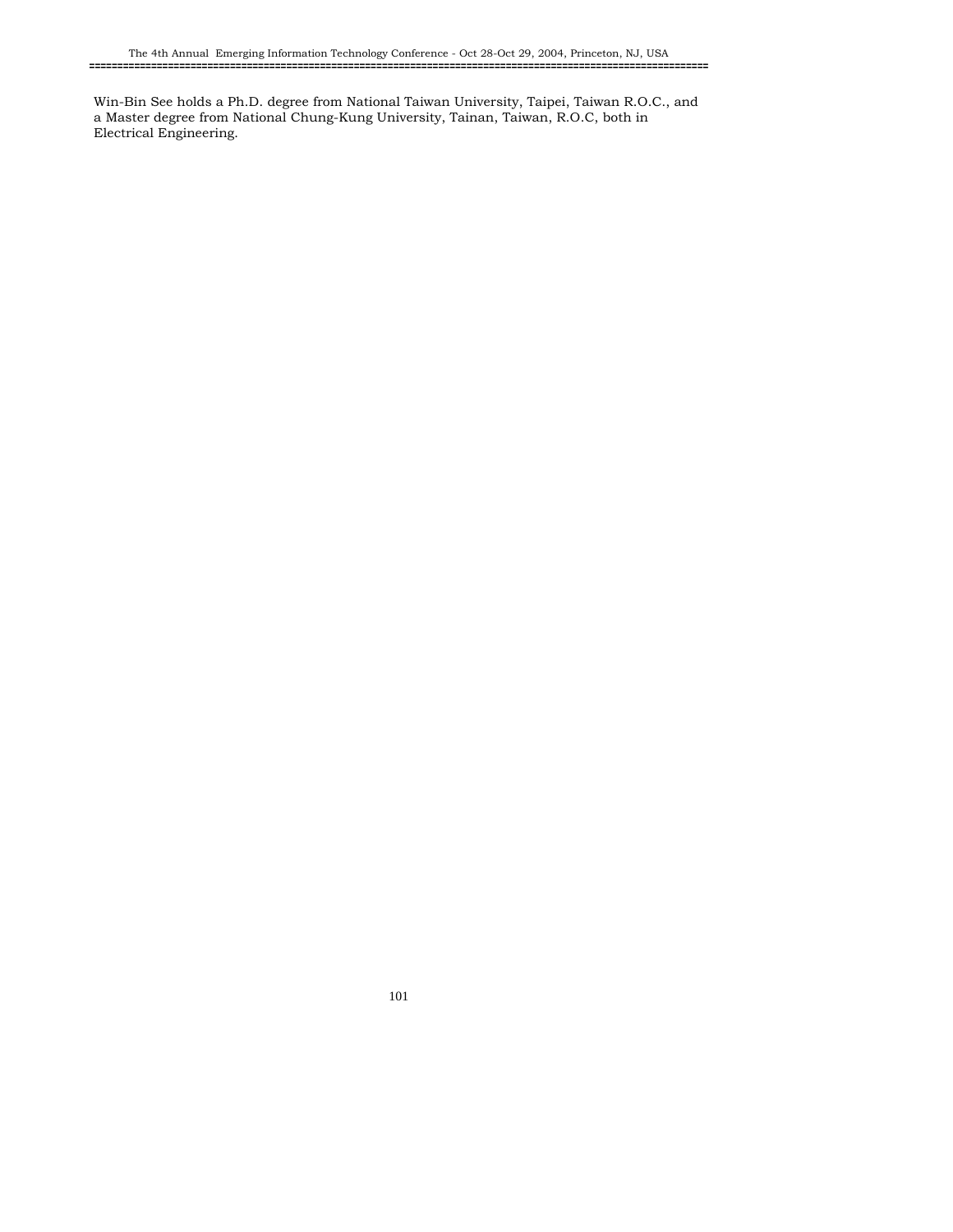# **Opportunities and Challenges for Code Compression**

#### **Kelvin Lin and Wayne Wolf**

Princeton University, Princeton, NJ 08544, USA {kklin, wolf}@princeton.edu

## ABSTRACT

Code compression has been a popular technology to reduce both memory size requirement and power consumption by reducing executables size and the amount of memory bus traffic. Many methods have proposed, from different points of view, to compress blocks of executables and to design decompression mechanism to execute the program on the fly. Wolfe et al. propose the first code compression method that Huffman-encodes cache lines of an executable into codewords for MIPS ISA. A LAT table and a cache refill engine are designed for runtime decompression. They report a compression ratio of about 70% and a performance improvement ranging from +10% to -30% depending on different memory models and cache configurations. CodePack, as a commercial representative, uses a similar technique on PowerPC ISA. A compression ratio of 60% and a 14% performance loss (for single-issue rate processor) are reported. Lefurgy et al. propose a selective compression that compresses the least frequently executed instructions or mostly cache-missed instructions into codewords. They report a compression ratio of 72.8% and an 80% performance loss. Xie et al. propose a method called profile-driven selective code compression which tries to compresses a factor number of instructions that are least fetched into CPU to reduce code size while impacting performance least. A report of a 72% compression ratio with a performance penalty of 6% and a 70% compression ratio with almost 8 times of original execution time for Markov V2F compression model is given. Different criteria produce different results and performances. In this talk, we start from examining some commonly used and some aggressive code compression methods, then discuss the opportunities, from the points of view of instructions/fields repetition and other characteristics, for achieving smaller code size, and then the trade-offs between code size and performance.

## BIOGRAPHY

Kuang-Bin Kelvin Lin (Kelvin Lin) received the BS degree from the Department of Information and Computer Engineering, Chung-Yuan Christian University, Taiwan in 1993 and MS and PhD degrees from the Department of Computer Science and Information Engineering, National Chiao Tung University, Taiwan, in 1995 and 2002, respectively. He is a visiting research fellow in the Department of Electric Engineering, Princeton University. Before coming to Princeton University, he has been working at VIA technologies, Inc. as a chip designer and a lecturer at the Department of Computer Science and Information Engineering, National Chiao Tung University, Taiwan. His research interests are in all aspects of computer architecture, with special emphasis on embedded systems, low-power applications design and system simulation.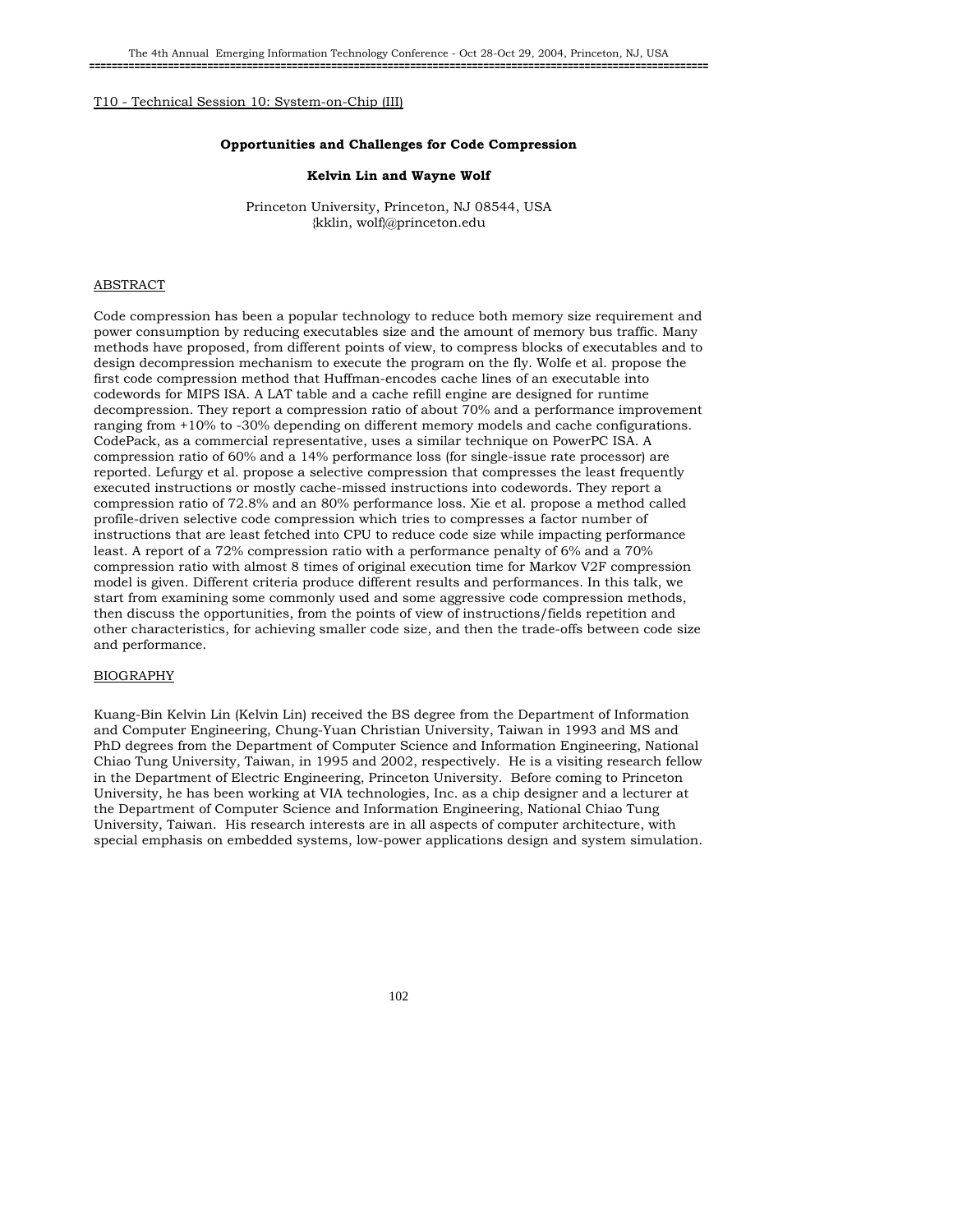# **RFID ICBiochip and Bioinformatics**

#### **Pao-Chien (Daniel) Di**

Vincogen Email Address: danield@vincogen.com Web Site: http://www.vincogen.com

# ABSTRACT

Daniel Di is currently president of the PBI Technologies, a technology development and consulting firm focuses on Technology / Pharmaceutical / Biotech / Medical Device / Software / Nanotechnology; and a partner of Vincogen, a RFID Biochip Biopharmaceutical company; and chairman of the National Taipei University of Technology Alumni Association of Greater New York.

Daniel Di has complete operations with business development experience from Systems Engineer (Compaq), Sr. Associate (Coopers & Lybrand), System Architect Manager (AT&T Bell Labs), Director (Chromatis Networks acquired by Lucent with 4.5 Billions), and Vice President (Foxconn).

Daniel Di received his B.S. in Electrical Engineering from National Taipei University of Technology; M.S. in Computer Science from New Mexico Institute of Mining & Technology; and Doctorate Candidate in Electrical Engineering from Louisiana Tech University.

#### BIOGRAPHY

A proprietary RFID IC Biochip platform can be distinguished from competing biochips by its higher throughput rates and lower cost. Our ICBiochip will be the only micro array platform to use the Electro-Chemiluminescence substrate and transfer the electricity wireless through RF or directly measure the ligand, ligand interaction could be low to the Nano-size. Customers such as consumer, biomedical researchers, physicians, and veterinarians could use ICBiochip to detect and diagnose diseases. Pharmaceutical firms could use this Biochip to screen and test the efficacy of the potentially life-saving drugs. At the same time, by using RFID system, we could download the data to ascertain the presence of disease and profile its particular behavior and build the Bioinformatics database and utilize the data-mining technique.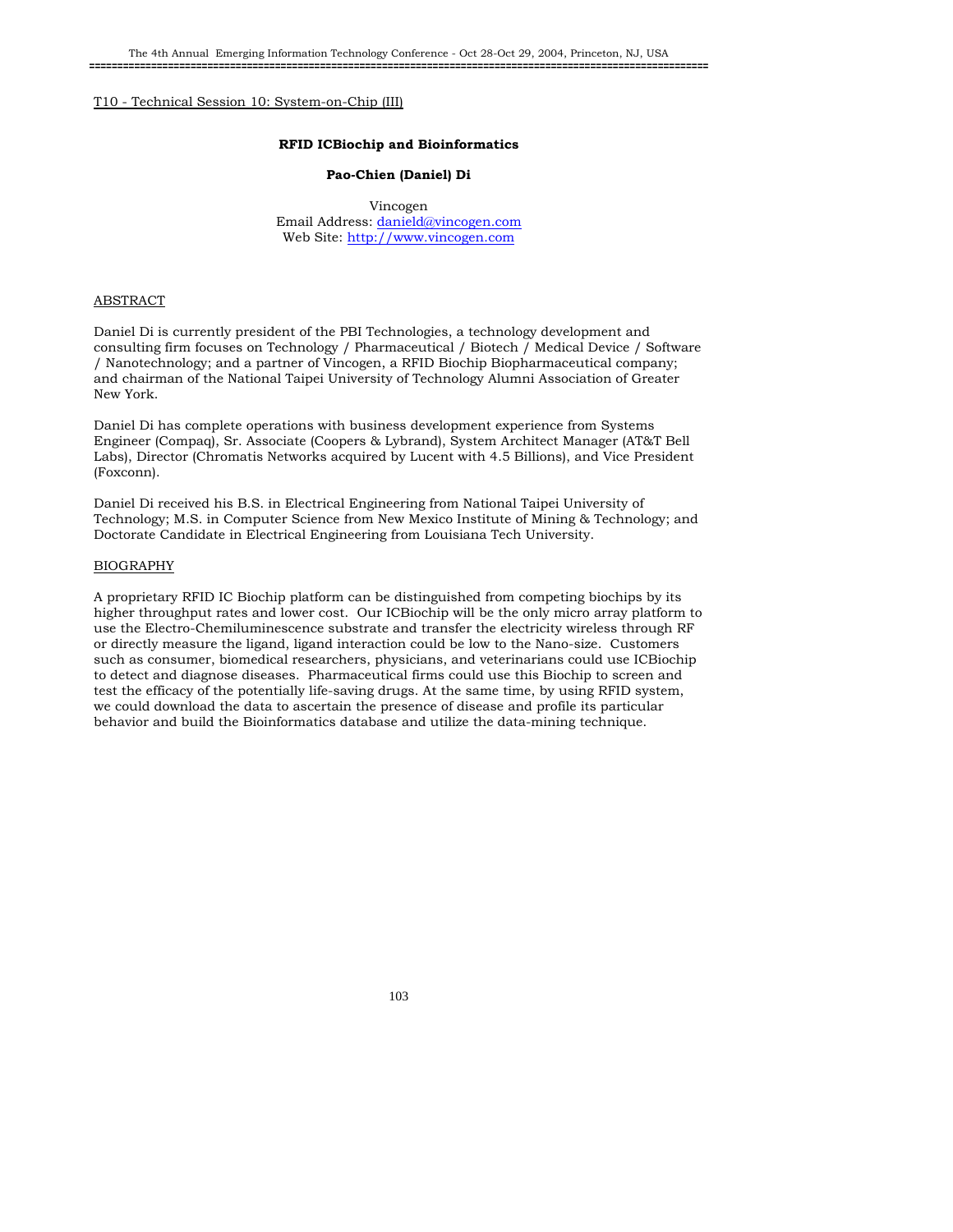# Session Chair

# **Zoran Obradovic**

Professor and Director, Information Science and Technology Center Temple University, 303 Wachman Hall, 1805 N. Broad St., Philadelphia, PA 19122, Phone +215.204.6265, FAX:+215.204.5082, E-mail: zoran@ist.temple.edu, Web: www.ist.temple.edu/~zoran

# BIOGRAPHY

Zoran Obradovic is Director at the Center for Information Science and Technology, Associate Director at the Center for Quantitative Biology and Biomedical Mathematics and a Professor of Computer and Information Sciences at Temple University. His research interests focus on developing data mining and statistical learning technology for an efficient knowledge discovery at large databases. Funded by NSF, NIH, DOE and industry he contributed to about 160 refereed articles on these and related topics and to several academic and commercial software systems.For more details see www.ist.temple.edu/~zoran.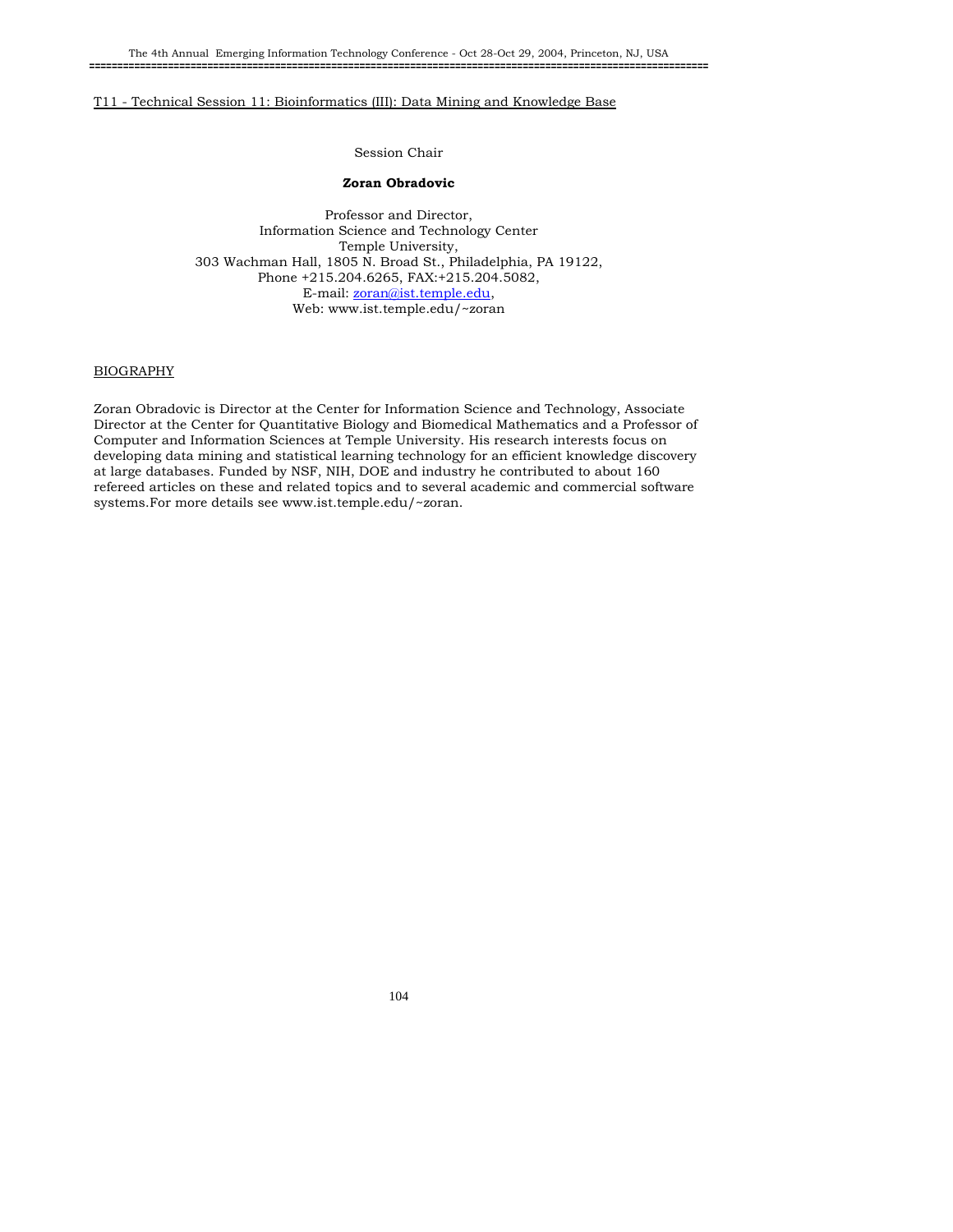**==============================================================================================================**

## T11 - Technical Session 11: Bioinformatics (III): Data Mining and Knowledge Base

# **Data Cleaning and Knowledge Bases**

 **Katherine G. Herbert**  Assistant Professor, Department of Computer Science Montclair State University Montclair, NJ, USA E-mail: herbertk@mail.montclair.edu

# **Jason T. L. Wang**

Professor, Department of Computer Science New Jersey Institute of Technology University Heights Newark, NJ, USA E-mail: wangj@njit.edu

## **Cathy H. Wu**

Professor, Department of Biochemistry and Molecular Biology Georgetown University Medical Center 3900 Reservoir Road, NW Box 571455 Washington, DC, USA E-mail: wuc@georgetown.edu

# ABSTRACT

 As databases become more pervasive through the biological sciences, various data quality concerns are emerging. Biological databases tend to develop data quality issues regarding data legacy, data uniformity and data duplication. Due to the nature of this data, each of these problems is non-trivial and can cause many problems for the database. To improve biological data quality, methods and frameworks must be developed to handle both structural and traditional data. This presentation discusses BIO-AJAX, a framework developed to address such problems and its gives an example of how to apply it in phylogeny.

## BIOGRAPHY

Katherine G. Herbert received her PhD is Computer Science from the New Jersey Institute of Computer Science in 2004. She is an Assistant Professor at Montclair State University in New Jersey and a Research Associate at the New Jersey Institute of Technology. Dr. Herbert's primary research interests include applying data quality techniques in bioinformatics and biological databases. Her other research interests include data mining, information retrieval, data cleaning and data integration. She has published a number of papers, most recently "BIO-AJAX for TreeBASE: an Extensible Framework for Biological Data Cleaning" in ACM SIGMOD Record.

Jason T. L. Wang received his BS in mathematics from National Taiwan University, Taipei, Taiwan, in 1980, and his PhD in computer science from the Courant Institute of Mathematical Sciences at New York University in 1991. He is a full professor of computer science in the College of Computing Sciences at New Jersey Institute of Technology and director of the university's Data and Knowledge Engineering Laboratory. Dr. Wang's research interests include data mining and databases, pattern recognition, bioinformatics, Web information retrieval and integration.

**Comment [u26]:** The name(s) of the speaker(s).

**Comment [u27]:** Position, department, institution, contact address, email.

**Comment [u28]:** Abstract of the talk. Please do not exceed 200 words.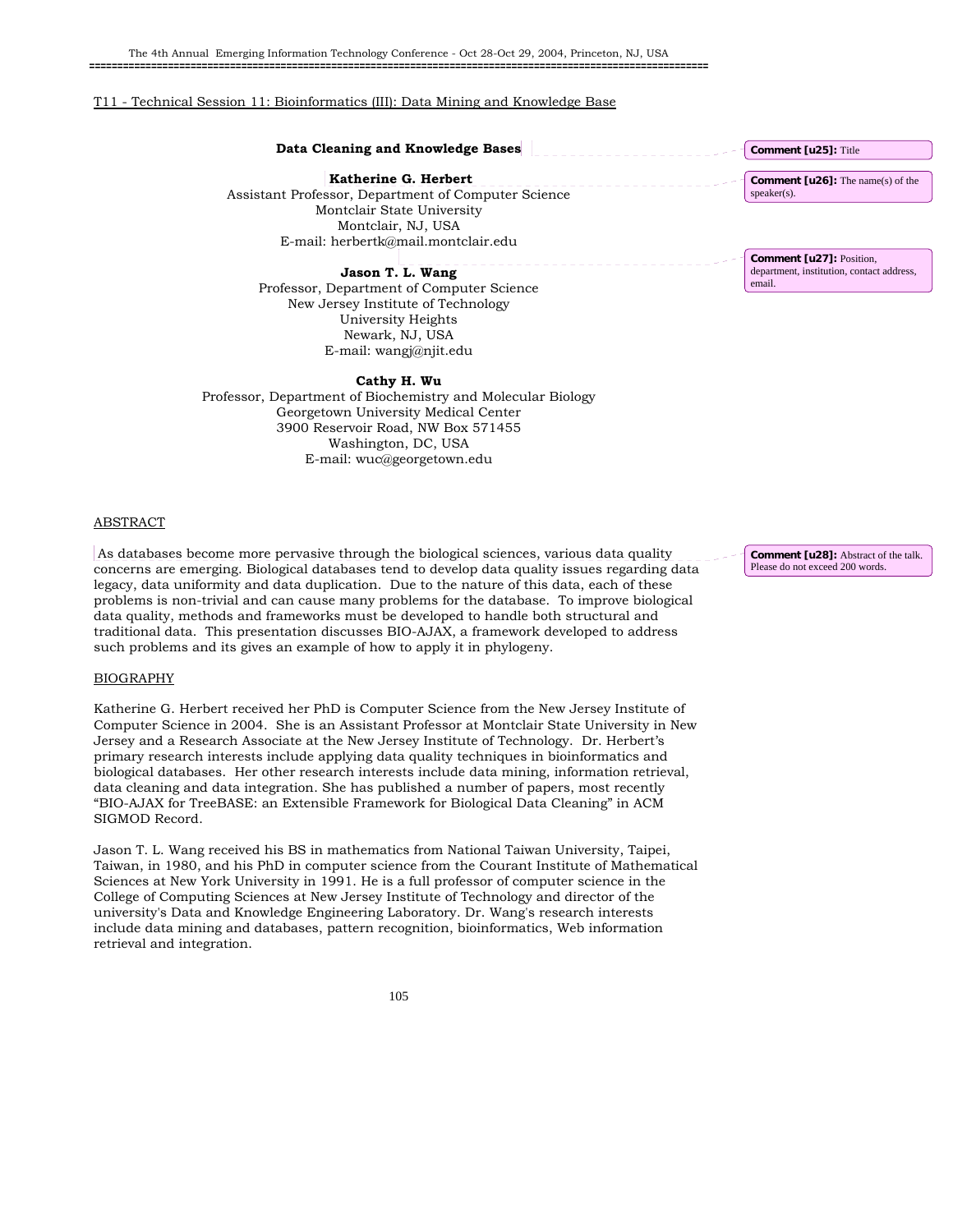# **Biological Name Entity Tagging**

#### **Hongfang Liu**

## University of Maryland at Baltimore County

# **ABSTRACT**

As the pace of biological research expedites, computers have been used to manage the explosive amount of biological information. Much of information relevant to biological research is recorded either as coded data in genetic databases (e.g., GenBank) or as free text in journal articles and in annotation fields of genetic databases. The excessive volume of information propagating in free text has prompted researchers to explore natural language processing (NLP) techniques to make the task of managing all the relevant information more feasible. One requirement for NLP in biology text is the ability to accurately recognize biological entity name terms in free text. Other requirements include an accurate part-of-speech tagging and a set of relational pattern templates. In this talk, we will discuss some previous work as well as an ongoing project on developing a common NLP platform for NLP tools in the biological domain which includes a biological entity dictionary by mining genomic databases and free text in the domain and a biological entity tagger where the entities considered here are gene and gene products.

# BIOGRAPHY

Hongfang Liu, Ph.D., is currently an assistant professor in Information Systems department of University of Maryland at Baltimore County (UMBC). Liu received a B.S. degree in Applied Mathematics and Statistics from University of Science and Technology of China in 1994, a M.S. degree in Computer Science from Fordham University in 1998, a PhD degree in computer science at the Graduate School of City University of New York in 2002.

Before coming to UMBC, Liu spent four years as research assistant at the Department of Biomedical Informatics at Columbia University. While at Columbia University, Liu conducted research on biomedical language processing under the supervision of Prof. Carol Friedman with the support of multiple NLM R01 grants and NSF grants. Following this experience, Liu spent one year at the Center for Advanced Technology at Columbia University as Senior Analyst and Technology Translation Researcher.

One of Liu's main areas of expertise is the development of natural language processing (NLP) systems in the biomedical domain. Unlike text in novels or newspapers, where lay people can understand it without any difficulty, text in biomedical domain requires domain-specific knowledge. The objective of Liu's research is to use corpus-based machine learning techniques and online resources (e.g., genetic databases, or machine readable dictionaries etc.) to acquire domain-specific knowledge for the construction of natural language processing (NLP) systems in the biomedical domain and therefore to decrease the difficulty of managing information in biomedical free text.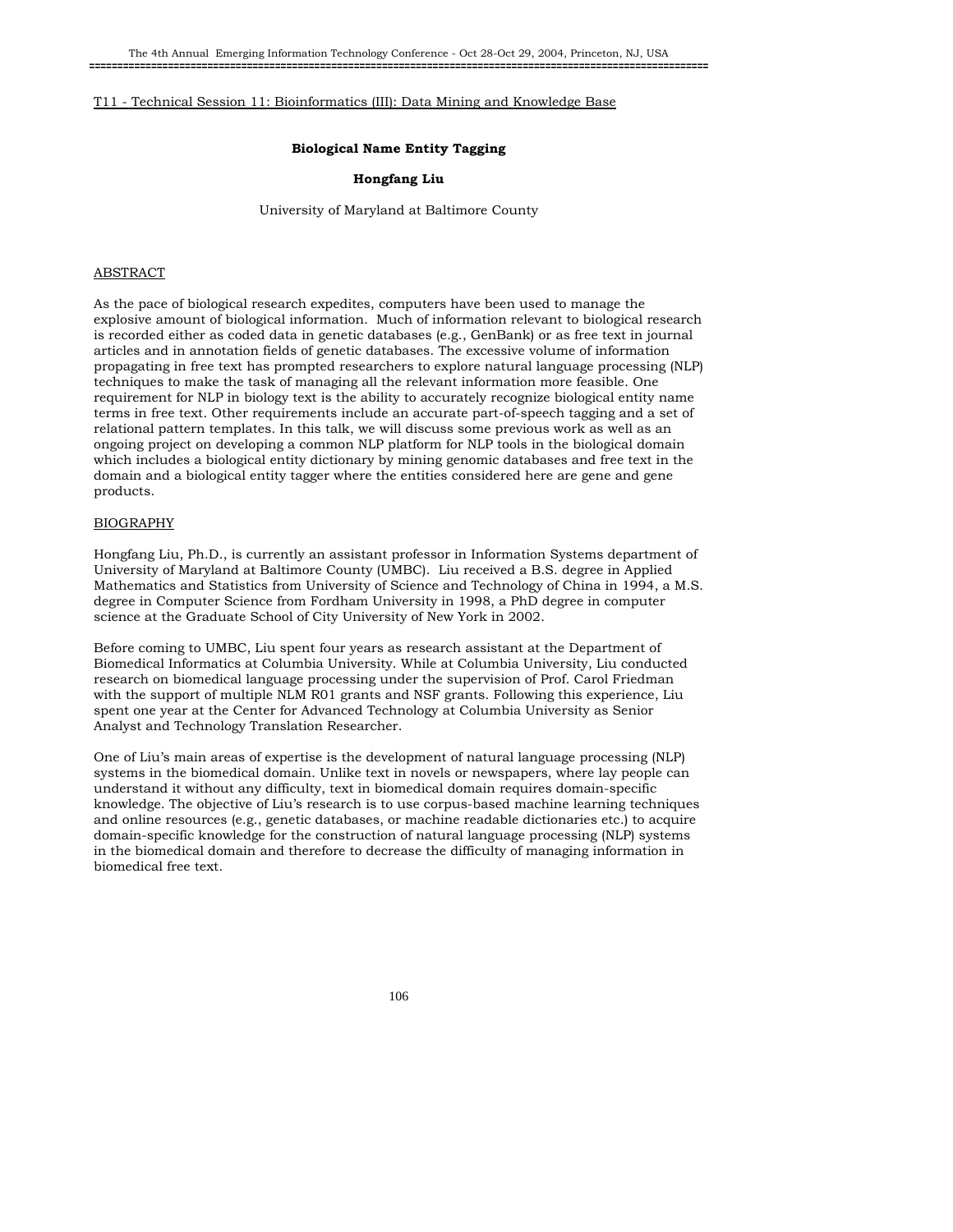# **Data Mining Approach to Study of Protein Disorder**

## **Zoran Obradovic**

Professor and Director, Information Science and Technology Center Temple University, 303 Wachman Hall, 1805 N. Broad St., Philadelphia, PA 19122, Phone +215.204.6265, FAX:+215.204.5082, E-mail: zoran@ist.temple.edu, Web: www.ist.temple.edu/~zoran

# ABSTRACT

The next generation data mining challenges considered in this presentation include: (i) mining of heterogeneous distributions; (ii) learning from biased labeled samples; and (iii) enhancing predictive modeling by exploiting unlabeled data. The aim of the talk is to describe our fairly general methodology for addressing these challenges and to demonstrate its applicability in bioinformatics. The applications will be illustrated on the problem of determining the commonness, type and functions carried by intrinsic disordered proteins that fail to fold to a fixed 3D structure on their own. The results will be reported providing strong evidence that: (1) disorder is a very common element of protein structure; (2) eucaryotes may have a higher fraction of intrinsic protein disorder than eubacteria or archaebacteria; (3) at least three different types of protein disorder exist in nature; (4) functions of disordered proteins can be studied more efficiently by reranking PubMed retrieved articles based on their relevance to this topic that is difficult to express as a query; and (5) a cost-effective enlargement of a disordered proteins database is possible by using unlabeled data to improve classification and outliers detection as compared to learning from small and possibly biased labeled samples alone. The reported data mining methods and bioinformatics results were obtained through a collaboration with C.J. Brown, A.K. Dunker, B. Han, K. Peng and S. Vucetic funded by NSF-CSE-II-9711532, NSF-CSE-IIS-0196237, NIH-R01-LM06916 and NIH-R01-LM007688-01A1 research grants.

## BIOGRAPHY

Zoran Obradovic is Director at the Center for Information Science and Technology, Associate Director at the Center for Quantitative Biology and Biomedical Mathematics and a Professor of Computer and Information Sciences at Temple University. His research interests focus on developing data mining and statistical learning technology for an efficient knowledge discovery at large databases. Funded by NSF, NIH, DOE and industry he contributed to about 160 refereed articles on these and related topics and to several academic and commercial software systems.For more details see www.ist.temple.edu/~zoran.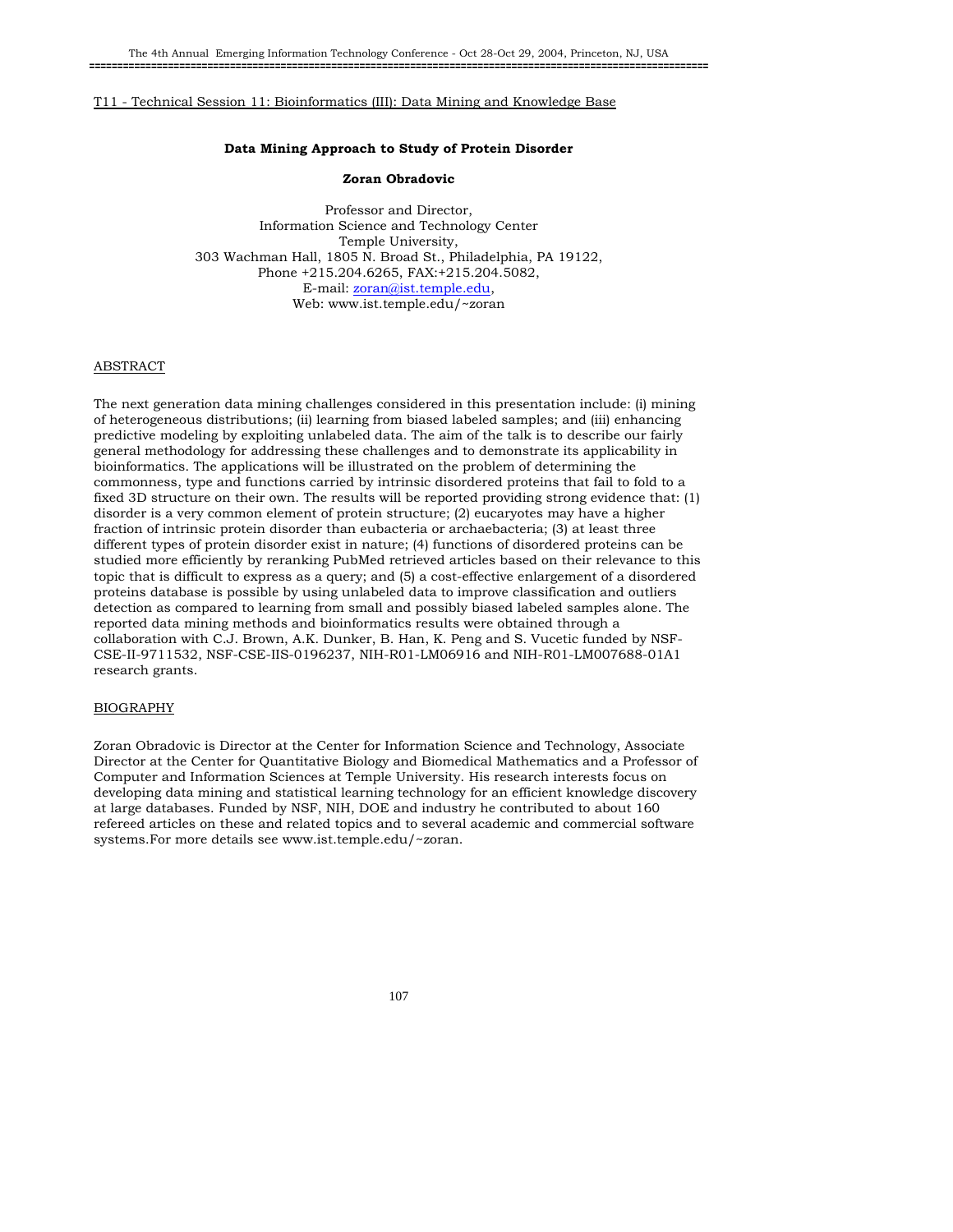#### **PIRSF Protein Classification System and Sequence Annotation**

#### **Hongzhan Huang**

Georgetown University

## ABSTRACT

Classification of protein sequences is very important for large-scale functional characterization of genes. The PIRSF protein classification system provides classification of whole proteins and domains to reflect their evolutionary relationships. At the basic level of the classification are homeomorphic families consisted of full-length proteins that have detectable sequence similarities and believed to share a common ancestor. The domains in these proteins are in turn classified into domain superfamilies. The resulting classification is reflected in the PIRSF structure in the form of a network classification system based on the evolutionary relationships of whole proteins and domains. Classification of PIRSF includes two steps: automatic classification and manual curation. An integrated classification tool, which includes database management, retrieval, analysis and visualization has been developed for PIRSF classification. As part of the UniProt project, we have developed PIR site rules and name rules based on PIRSF for protein annotation.

# BIOGRAPHY

Hongzhan Huang Graduated from Zhongshan University and taught mathematics at South China Agricultural University for seven years in 1980's. Studied population and quantitative genetics in University of California, Davis from 1989 to 1993 and received MS and PhD in genetics. From 1994 to 1998, post doc researches on genetics and bioinfomatics in UC Davis and University of Texas Health Center at Tyler. Since 1998, at PIR, Georgetown University Medical Center as a senior bioinformatics scientist, currently an assistant professor at Georgetown University and the bioinformatics team lead at PIR. Research interests: Protein databases, Protein classification, Bioinformatics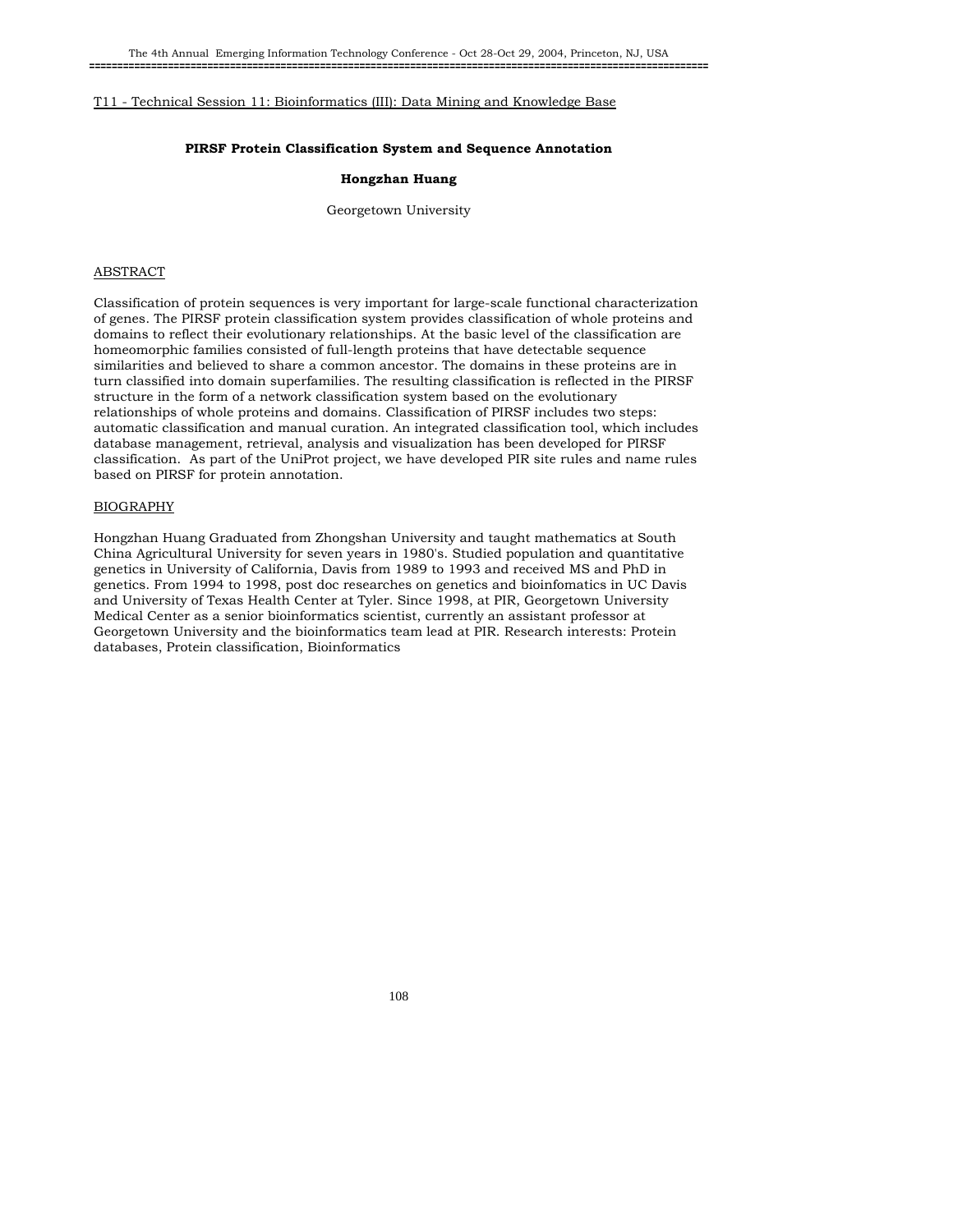# T12 - Technical Session 12: C4I (III): Embrace Internet - The King of Future Communication Network?

### Session Chair

# **C. J. (Charlie) Liu**

AT&T Labs

### BIOGRAPHY

Dr. Chia J. (Charlie) Liu served as President and Chairman of the Board of CIE-USA/GNYC in 2001, Vice President and Convention Chair in 2000. During his tenure at the helm of the Institute, Dr. Liu revived the organization with 83+ years of long and proud tradition. Membership of the Institute is more than doubled under Dr. Liu's leadership.

Dr. Liu earned his Ph.D. (1988) in Physics from Yale University, and B.S. (1979) in Physics from National Taiwan University. Dr. Liu's expertise is in the area of Accelerator Based Atomic Physics, and optically pumped polarized atomic beam. His pioneer work in production of electron-polarized beams of multiply-charged ions opened a new frontier to test fundamental atomic physics. After his postdoctoral appointment at Argonne National Laboratory in Chicago, Dr. Liu joined AT&T Bell Laboratories in 1991. Dr. Liu published 16 major papers in internationally recognized journals, such as Physical Reviews, Physical Review Letters, Modern Physics Letters, J. Opt. Soc. Am., and etc..

Dr. Liu was instrumental for AT&T IP POP architecture and design at PuDong in Shanghai, China. The IP POP will allow AT&T reach the enormous China market and serve the need of multi- national customers. Dr. Liu's work in VPN router configuration template and policy control enable AT&T offering MPLS VPN services.

Among his major contributions within AT&T, Dr. Liu, as the Feature Sponsor, lead a cross process team to establish the feasibility, impact assessment, and the benefit of introducing SONET gears into AT&T transport network. The work fundamentally changed AT&T's old DS3 transport network into modern OC-N transport network to meet the demand of ever increasing high bandwidth telecommunication world.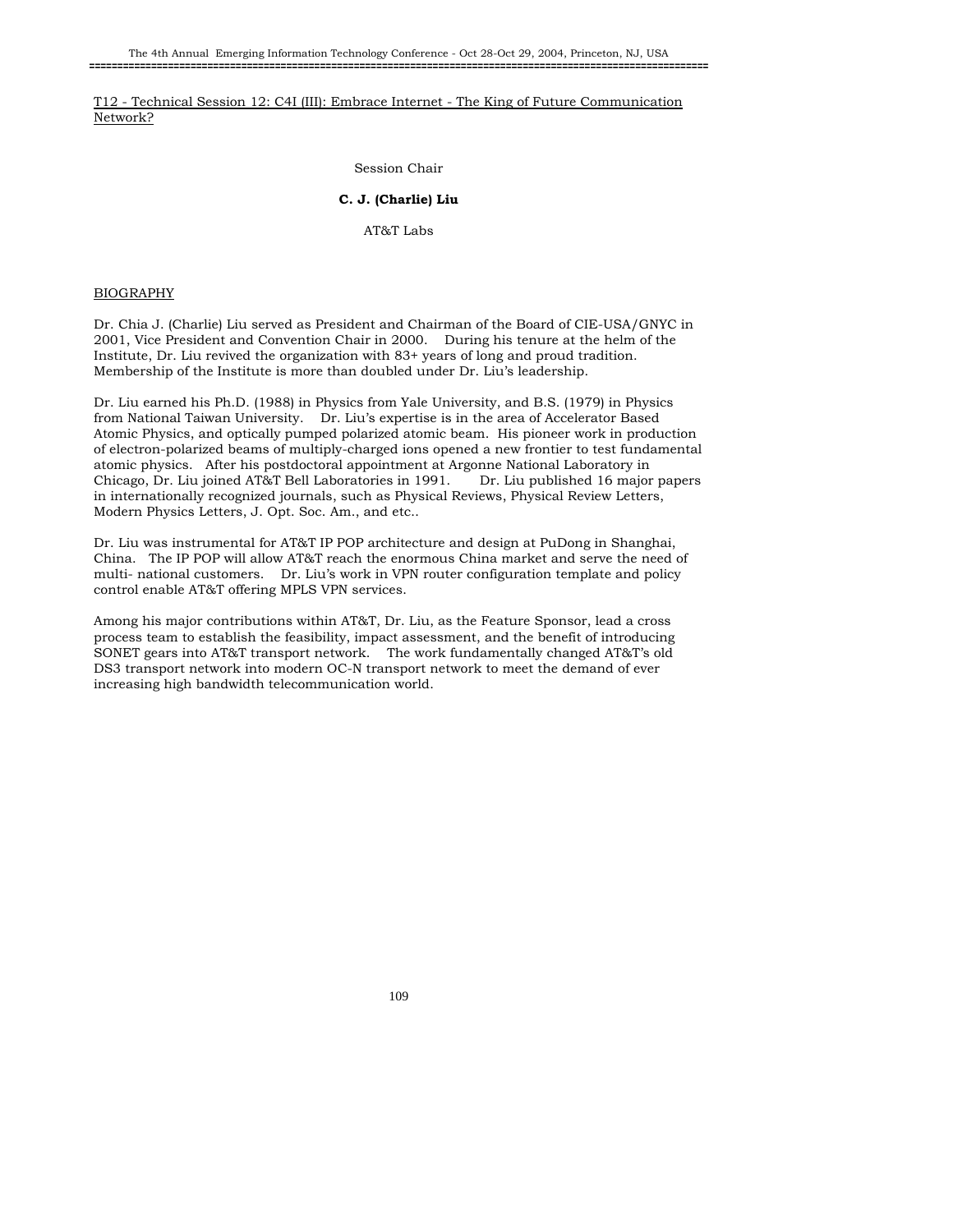# T12 - Technical Session 12: C4I (III): Embrace Internet - The King of Future Communication Network?

### **Internet Cyber Security**

### **H. Jonathan Chao**

 Head, Dept. of Electrical & Computer Engineering Polytechnic University 6 Metrotech Center Brooklyn, NY11201 Email: chao@poly.edu, URL: www.poly.edu/chao

# **ABSTRACT**

As the need for cost-effective, ubiquitous secure communications continues to rise, corporations are turning to virtual private networks (VPNs) to eliminate expensive leased lines to provide secure access of sensitive data for both intra and inter-agency/organization communications. As these institutions increasingly rely on web-based applications to interface to other collaborating agencies, clients, or customers, they also place their sensitive information and databases at greater risk of attack at the web application level. Conventional solutions such as firewalls, VPN gateways and intrusion detection systems do not completely solve the problem. They only analyze packet headers and cannot detect threats embedded in network content, because they lack the processing power necessary to analyze content in real time to detect viruses, worms, or inappropriate content – and therefore leave the network edge open to a wide range of costly, content-borne threats. In this talk, we describe the architecture of a Cyber-Security Processor (CYSEP) that can serve as a key module for enhancing security for high-speed networks and systems. The CYSEP supports, at wire-speed, four major functions, namely, firewall/intrusion detection, encryption/decryption, message authentication, and distributed denial of service (DDoS) attack protection. The CYSEP can be deployed at various places in the network, e.g., at high-performance end-systems, data centers, enterprise networks, and the core backbone network to enhance cyber security and to increase bandwidth efficiency of the network.

# BIOGRAPHY

H. Jonathan Chao is Head of Department of Electrical and Computer Engineering at Polytechnic University, New York, NY, where he joined in January 1992. He has been doing research in the areas of terabit switches/routers, quality of service (QoS) control, optical networking/switching, and network security. He holds more than 20 patents and has published over 100 journal and conference papers in the above areas. He has also served as a consultant for various companies, such as Lucent, NEC, and Telcordia. He has been giving short courses to industry people in the subjects of SONET/ATM/IP/MPLS networks for over a decade.

During 2000–2001, he was Co-Founder and CTO of Coree Networks, NJ, where he led a team to implement a multi-terabit MPLS switch router with carrier-class reliability. From 1985 to 1992, he was a Member of Technical Staff at Telcordia, where he was involved in transport and switching system architecture designs and ASIC implementations, such as the world's first SONET-like Framer chip, ATM Layer chip, Sequencer chip (the first chip handling packet scheduling), and ATM switch chip. From 1977 to 1981, he was a Senior Engineer at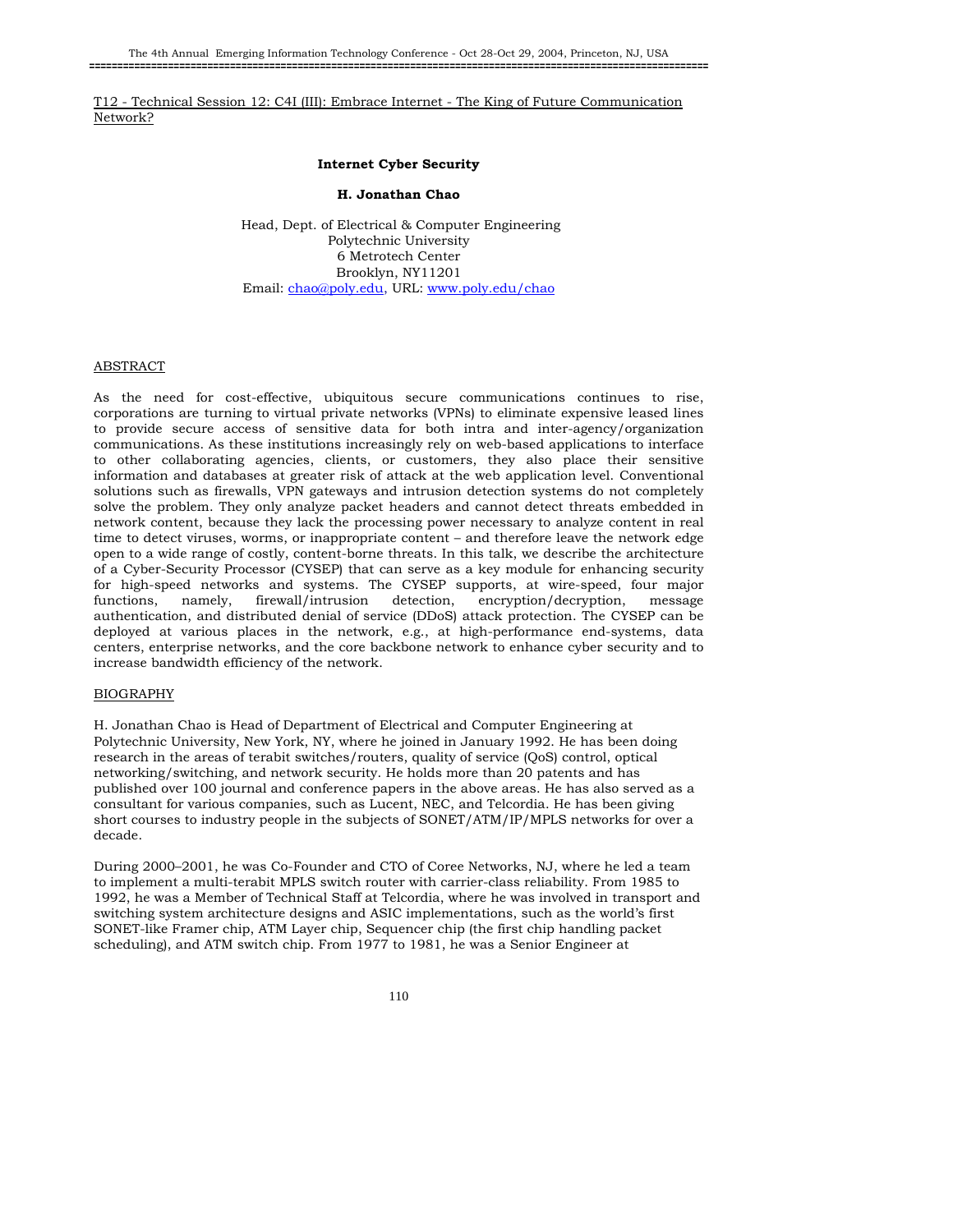Telecommunication Labs of Taiwan performing circuit designs for a digital telephone switching system. He coauthored two networking books, *Broadband Packet Switching Technologies* (New York: Wiley, 2001) and *Quality of Service Control in High-Speed Networks* (New York: Wiley, 2001).

Prof. Chao is a Fellow of the IEEE for his contributions to the architecture and application of VLSI circuits in high-speed packet networks. He received the Telcordia Excellence Award in 1987. He is a co-recipient of the 2001 Best Paper Award from the IEEE Transaction on Circuits and Systems for Video Technology. Prof. Chao received his B.S. and M.S. degrees in electrical engineering from National Chiao Tung University, Taiwan, and his Ph.D. degree in electrical engineering from Ohio State University.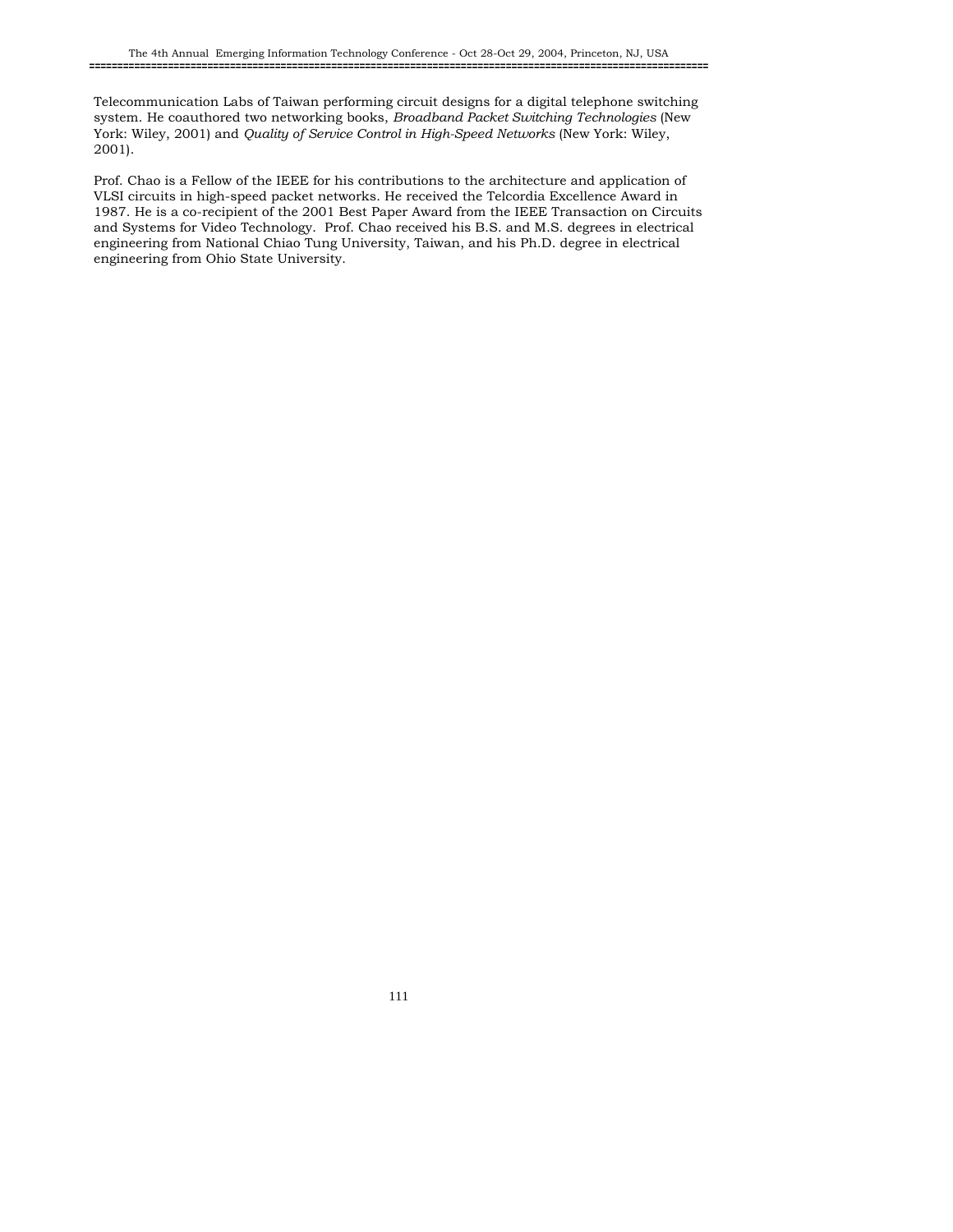T12 - Technical Session 12: C4I (III): Embrace Internet - The King of Future Communication Network?

### **VoIP on 1xEVDO Wireless Network**

# **Pi-Chun Chen**

Member of Technical Staff, BS Systems Engineering Lucent Technologies Tel: 973-386-2426 Fax: 973-386--2735 Email: pc2000@lucent.com

# **ABSTRACT**

1xEVDO system is a data only CDMA system that provides high speed packet data services such as web browsing, file transfer, email, streaming video, image, and short messages. In its newest revision (Rev A), it can achieve peak data rate of 3Mbps on forward link and of 1.8Mbps on reverse link. As wireless network is converging to IP-based network, the QoS control of real time traffic such as VoIP on radio access network has become very critical. In this study, we will first describe the general technical challenges in supporting VoIP on wireless network such as End-to-End delay, packet error rate, IP Overhead Compression/Removal, and voice frame bundling. Secondly, we will describe the new technologies features introduced in Rev A such as Hybrid ARQ and MAC layer design to effectively reduce transmission delay and enhance system capacity. Finally we will discuss the specific design and solutions to support VoIP service on 1xEVDO systems, and provide simulation results on VoIP capacity.

### BIOGRAPHY

Pi-Chun Chen received her MS and Ph.D. in Electrical Engineering from Wireless Information Laboratory (WINLAB), Rutgers University, New Jersey in 1996 and 1999 respectively. Upon her graduation, she joined Applied Research, Telcordia Technologies, as a research scientist conducting research in the area of advanced wireless technology analysis. She was responsible for the packet data protocol design to provide the evolution path of PACS (the Personal Access Communications Systems) to 3G system. She also work on analytical models and algorithms for network deployment and cell site planning.

Since November 2000, she has become a Member of Technical Staff of the Wireless Technology Performance Group in Mobility Solution, Lucent Technologies, Whippany. She is responsible for system level performance analysis and algorithm design for 3G communication systems. Her research projects include performance analysis of scheduler algorithm, capacity and performance analysis of overhead channels, inter-modulation interference between UMTS and cdma2000-3G1, system performance with transmit diversity, and VoIP over 3G packet data channels etc. Her current focus is on QoS control of wireless network, radio resource optimization analysis, power control with bursty traffic.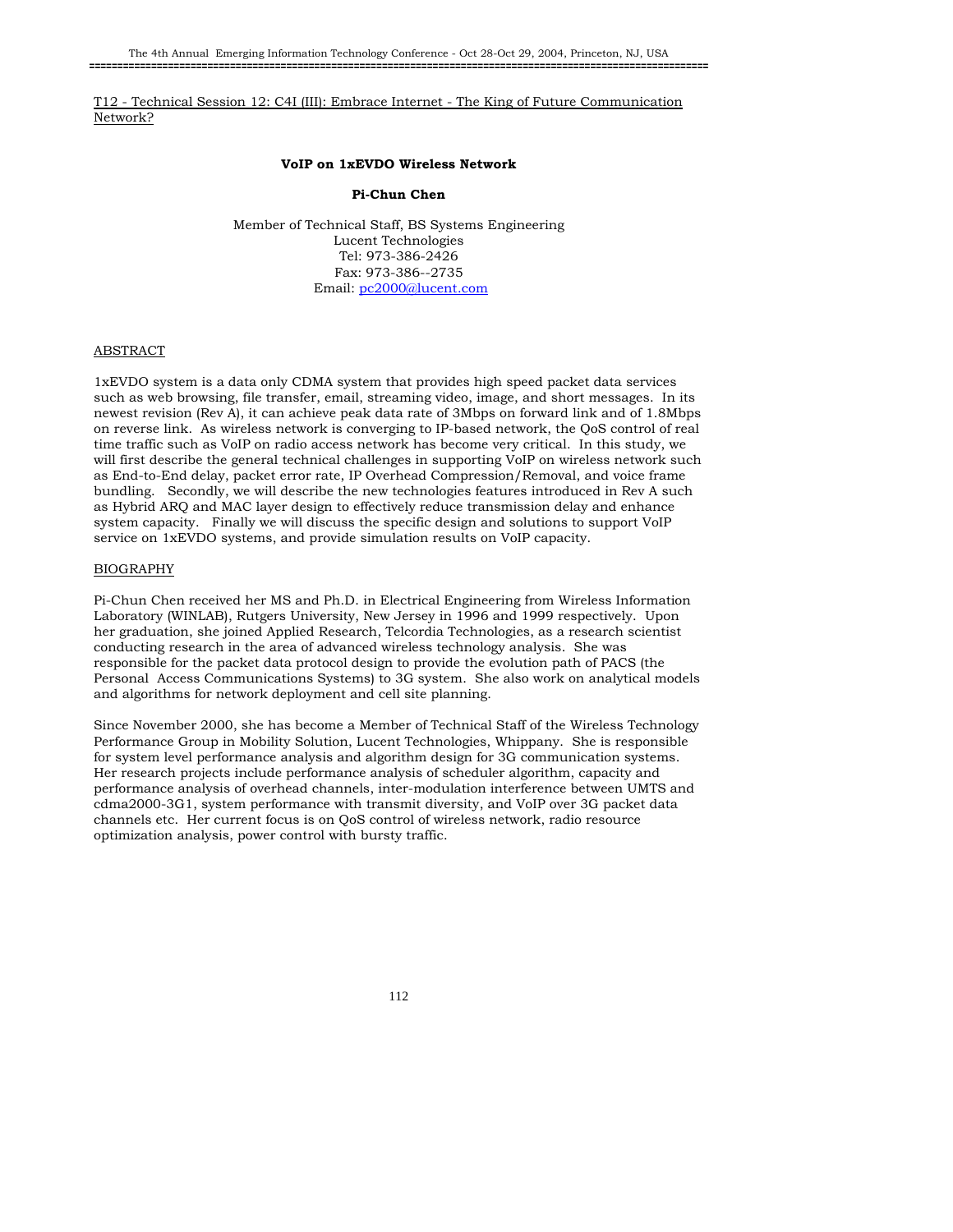T12 - Technical Session 12: C4I (III): Embrace Internet - The King of Future Communication Network?

# **Wireless Broadband - A Third Wave For Broadband Access**

# **Paul S.D. Lin**

AT&T Global Networking Technology Services 200 S. Laurel Ave. Middletown, NJ 07748

# ABSTRACT

Although broadband services based on DSL and cable access are growing rapidly, many regions around the globe are still underserved, especially those that lack telecom infrastructure to start with. Advances in broadband wireless access technology now pose as an attractive third alternative to DSL and cable in supporting increasingly popular triple-play bundled services to underserved customers. Advantages of this approach include rapid deployment, ubiquity, and potentially much lower cost.

A number of wireless broadband technologies are leading candidates for next generation massmarket wireless broadband access infrastructure: 3G, EV-DO, WiFi, WiMAX, and predictably some hybrids. The market is still evolving and many consumer services and technological opportunities are opening up. This talk will examine some of the opportunities from the perspective of a service provider.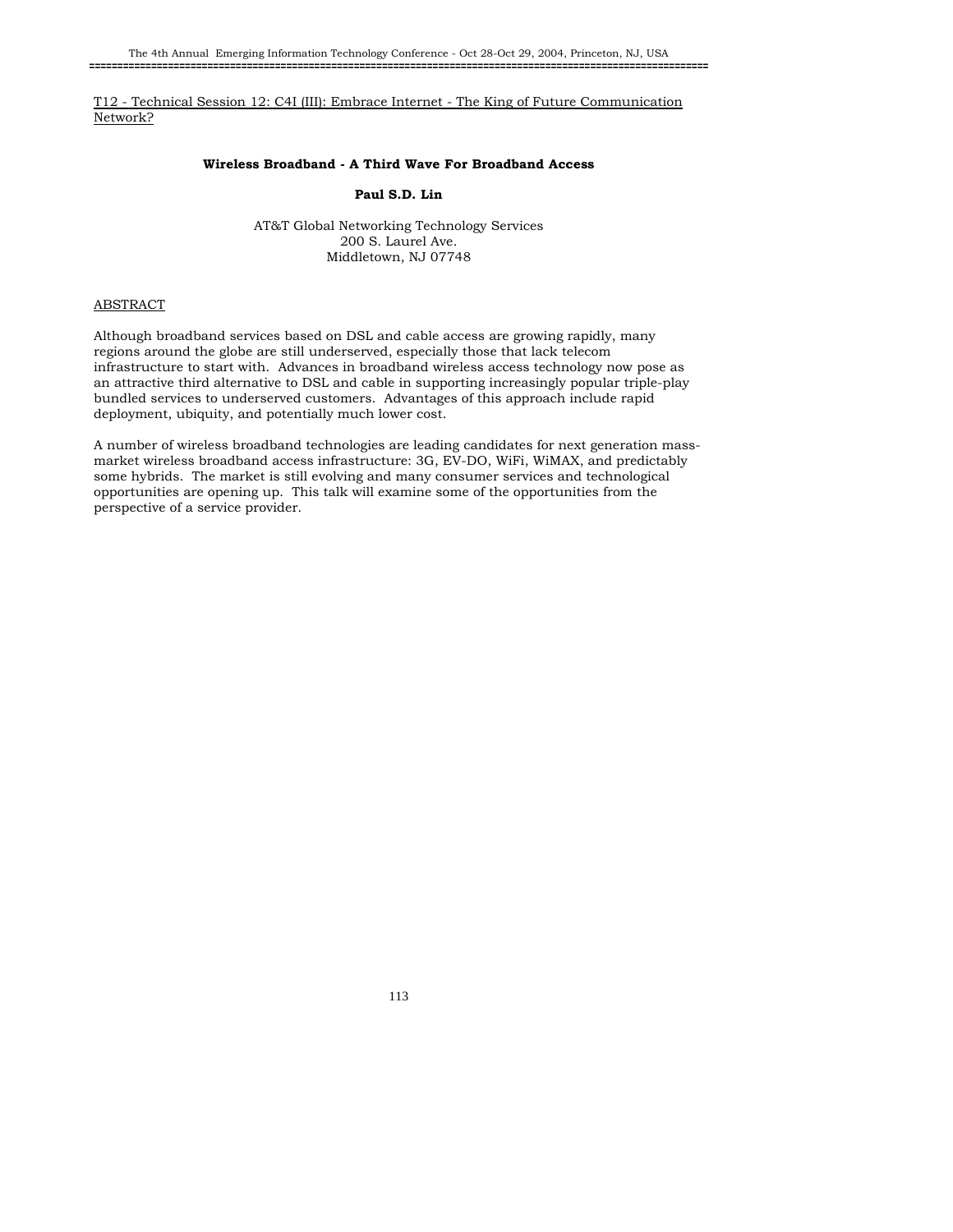Session Chair

#### **Shuiqin Zhou**

Associate Professor, Department of Chemistry City University of New York, College of Staten Island Tel: 718-982-3897 Fax: 718-982-3910 Email: zhoush@mail.csi.cuny.edu

#### BIOGRAPHY

Shuiqin Zhou was born in Zhejiang, China. She received her B.S. (1988) and M.S. (1991) degrees from Department of Chemistry, Xiamen University, P.R.China, and the Ph.D. (1996) degree from The Chinese University of Hong Kong. She worked as a Postdoctoral Research Associate in SUNY at Stony Brook with Professor Benjamin Chu during 1996-2000, and a Senior Chemist in Union Carbide/The Dow Chemical Company during 2000-2002 before she joined to CUNY-CSI.

Shuiqin Zhou is currently an Associate Professor of the Department of Chemistry, College of Staten Island and Graduate Center, City University of New York. Her group is currently focusing on the researches of (1) nanostructured functional materials from fullerene derivatives, fullerene-polymer composites, and conjugated polymers; (2) supramolecular assembled polymer-lipid complexes as well as polyelectrolyte-surfactant complexes for personal care products; (3) microcapsules and thin films from smart polymer hydrogels for drug delivery. Her researches are currently supported by the National Science Foundation and The Dow Chemical Company. She has published 60 research papers and book chapters.

Shuiqin Zhou is a member of American Chemical Society and American Association for the Advancement of Science.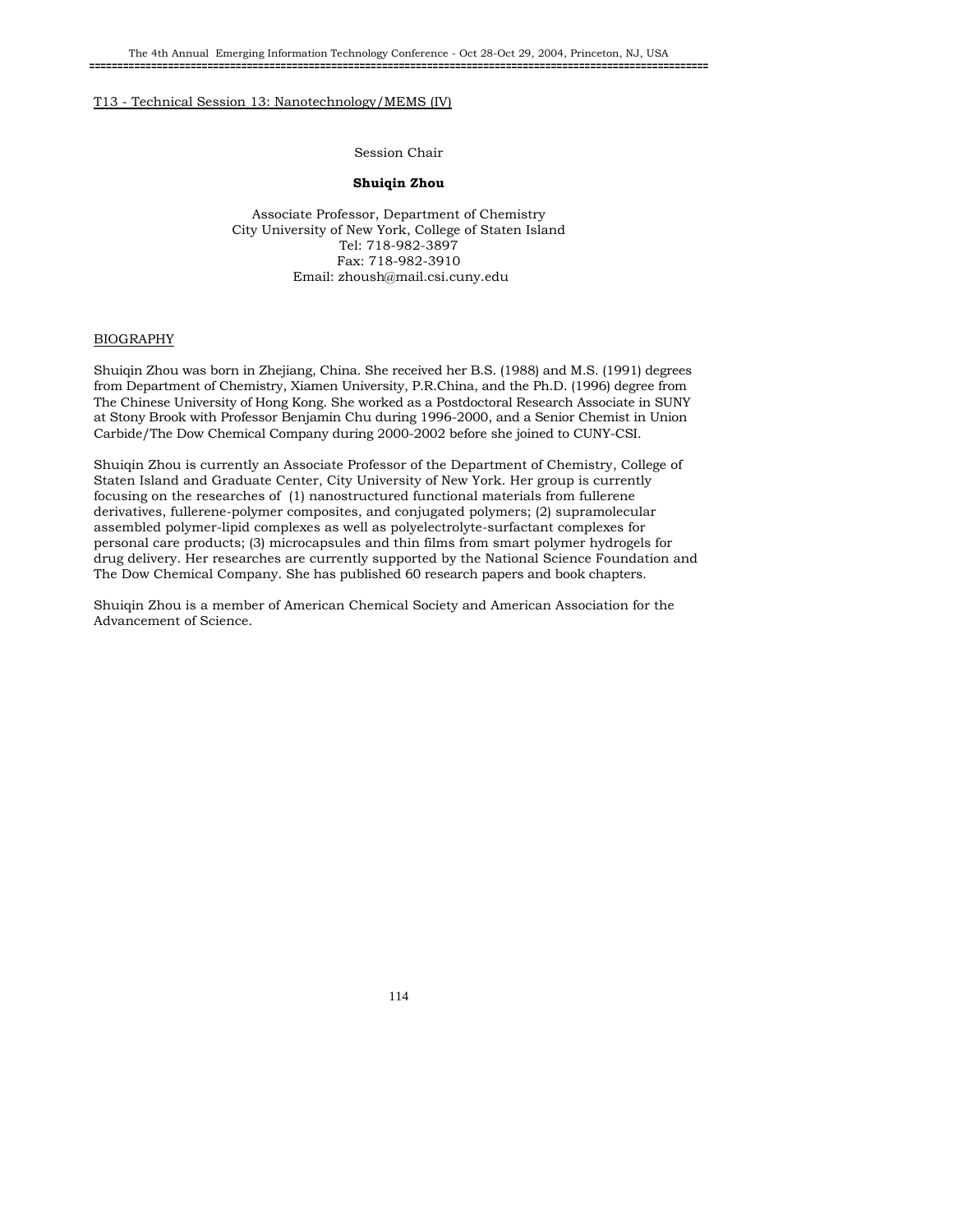#### **Molecularly-Engineered Assemblies of Nanoparticles**

#### **Jin Luo and Chuan-Jian Zhong \***

Department of Chemistry State University of New York at Binghamton Binghamton, New York 13902 \* cjzhong@binghamton.edu

#### ABSTRACT

We have been exploring a general bottom-up pathway constructing nanostructures from metal, alloy and oxide nanoparticles for catalysis and sensors. This pathway entails molecularlyengineered processing of nanoparticles in terms of size, shape, composition and surface properties and molecularly-mediated or mediator-template assembly of nanoparticles with controlled spatial properties via hydrophobic, covalent, hydrogen-bonding, or multidentate coordination. Recent results on the size and spatial dependence of interparticle electronic conductivity, ligand-framework binding, biomimetic ion gating, catalytic, and chemical/biological sensing properties will be presented. Findings from an atomic force microscopic and transmission electron microscopic characterizations of both bottom-up assembled and top-down patterned nanoparticle structures under various chemical/physical manipulations will be discussed. will be presented. Kinetic and thermodynamic assessments will also be discussed.

# BIOGRAPHY

Dr. Jin Luo is a senior associate scientist working in the Department of Chemistry at SUNY-Binghamton. He received his Ph.D. in Physical Chemistry at Xiamen University and the University of Tokyo where his thesis research involved photoelectrochemistry and spectroelectrochemistry. He was an associate professor at Xiamen University and a visiting scientist at SUNY-Potsdam. His research interest involves interfacial electrochemistry, fuel cell catalysis, chemical sensors, scanning probe microscopy, and spectroelectrochemistry. His early research work on organic molecular monolayers and novel chemical systems using a new three-dimension microfabrication technology were funded by the National Natural Science Foundation of China. He is currently developing advanced nanomaterials for nanotechnological applications, focusing on fuel cell catalysis which is supported by both federal and industrial funding.

Dr. Chuan-Jian Zhong is an associate professor at State University of New York at Binghamton. During his graduate study at Xiamen University and early postdoctoral and associate researcher appointments at Fritz-Haber-Institute, University of Minnesota and Iowa State University, he had received advanced trainings in many fields including materials chemistry, analytical chemistry, physical chemistry, surface chemistry, catalysis, electrochemistry, and nanotechnology. His research interests cover a wide range of interdisciplinary areas including nanoparticles, nanostructures, catalysis, sensors, molecular assemblies, microfluidics, conducting polymers, microfabrication, nanofabrication, and miniaturized analytical instrumentation. His research work is funded by National Science Foundation, NSF-CAREER, Department of Energy-NNSA Program, American Chemical Society Petroleum Research Fund, World Gold Council, 3M, and Honda.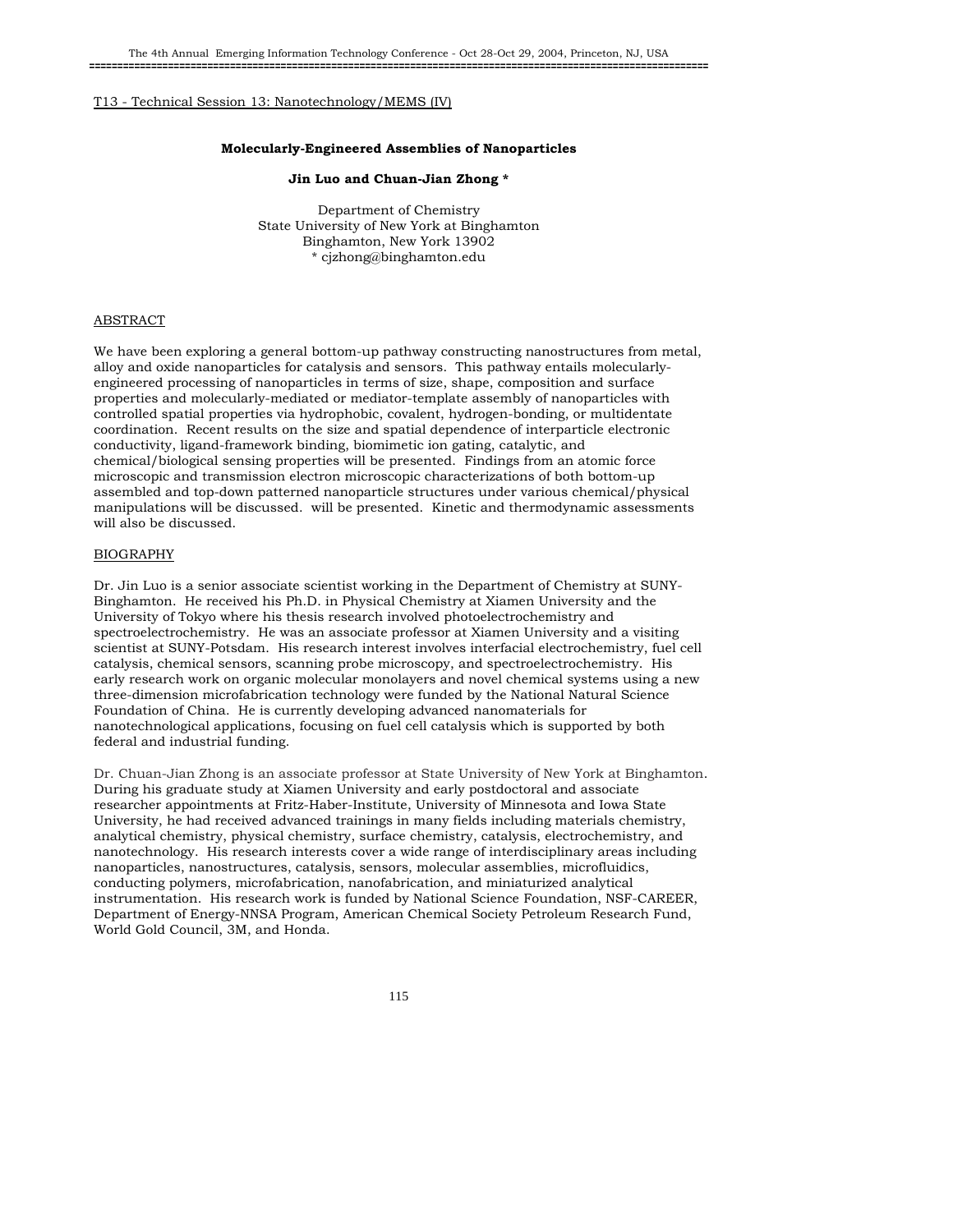# **Probing Bacteria Adsorption on Planar and Nanoparticle-Patterned Surfaces using Atomic Force Microscopy**

### **Jin Luo and Chuan-Jian Zhong**

Department of Chemistry State University of New York at Binghamton Binghamton, New York 13902 jluo@binghamton.edu; cjzhong@binghamton.edu

### ABSTRACT

The ability to probe the adsorption of bacteria on surfaces is important for understanding the bacteria-surface interactions. This presentation reports findings on the use of atomic force microscopy (AFM) to probe the adsorption of Pseudomonas aeruginosa on atomically-smooth substrates of two different surface properties (hydrophilic and hydrophobic surfaces). Our aim is to demonstrate the viability of AFM in probing the bacteria-substrate interaction, which may have important implications to the understanding of biofilm formation. It is revealed that Pseudomonas aeruginosa had different shapes on the hydrophilic or hydrophobic surface. These two distinctive types of surface adhesion and interaction are discussed in terms of the structures and properties of lipopolysacchride at the bacteria out membrane. Nanoparticle-Patterned surfaces have been developed for probing bio-affinity of bacteria, controlled release of reagents, and chemical reactivities.

### BIOGRAPHY

Dr. Jin Luo is a senior associate scientist working in the Department of Chemistry at SUNY-Binghamton. He received his Ph.D. in Physical Chemistry at Xiamen University and the University of Tokyo where his thesis research involved photoelectrochemistry and spectroelectrochemistry. He was an associate professor at Xiamen University and a visiting scientist at SUNY-Potsdam. His research interest involves interfacial electrochemistry, fuel cell catalysis, chemical sensors, scanning probe microscopy, and spectroelectrochemistry. His early research work on organic molecular monolayers and novel chemical systems using a new three-dimension microfabrication technology were funded by the National Natural Science Foundation of China. He is currently developing advanced nanomaterials for nanotechnological applications, focusing on fuel cell catalysis which is supported by both federal and industrial funding.

Dr. Chuan-Jian Zhong is an associate professor at State University of New York at Binghamton. During his graduate study at Xiamen University and early postdoctoral and associate researcher appointments at Fritz-Haber-Institute, University of Minnesota and Iowa State University, he had received advanced trainings in many fields including materials chemistry, analytical chemistry, physical chemistry, surface chemistry, catalysis, electrochemistry, and nanotechnology. His research interests cover a wide range of interdisciplinary areas including nanoparticles, nanostructures, catalysis, sensors, molecular assemblies, microfluidics, conducting polymers, microfabrication, nanofabrication, and miniaturized analytical instrumentation. His research work is funded by National Science Foundation, NSF-CAREER, Department of Energy-NNSA Program, American Chemical Society Petroleum Research Fund, World Gold Council, 3M, and Honda.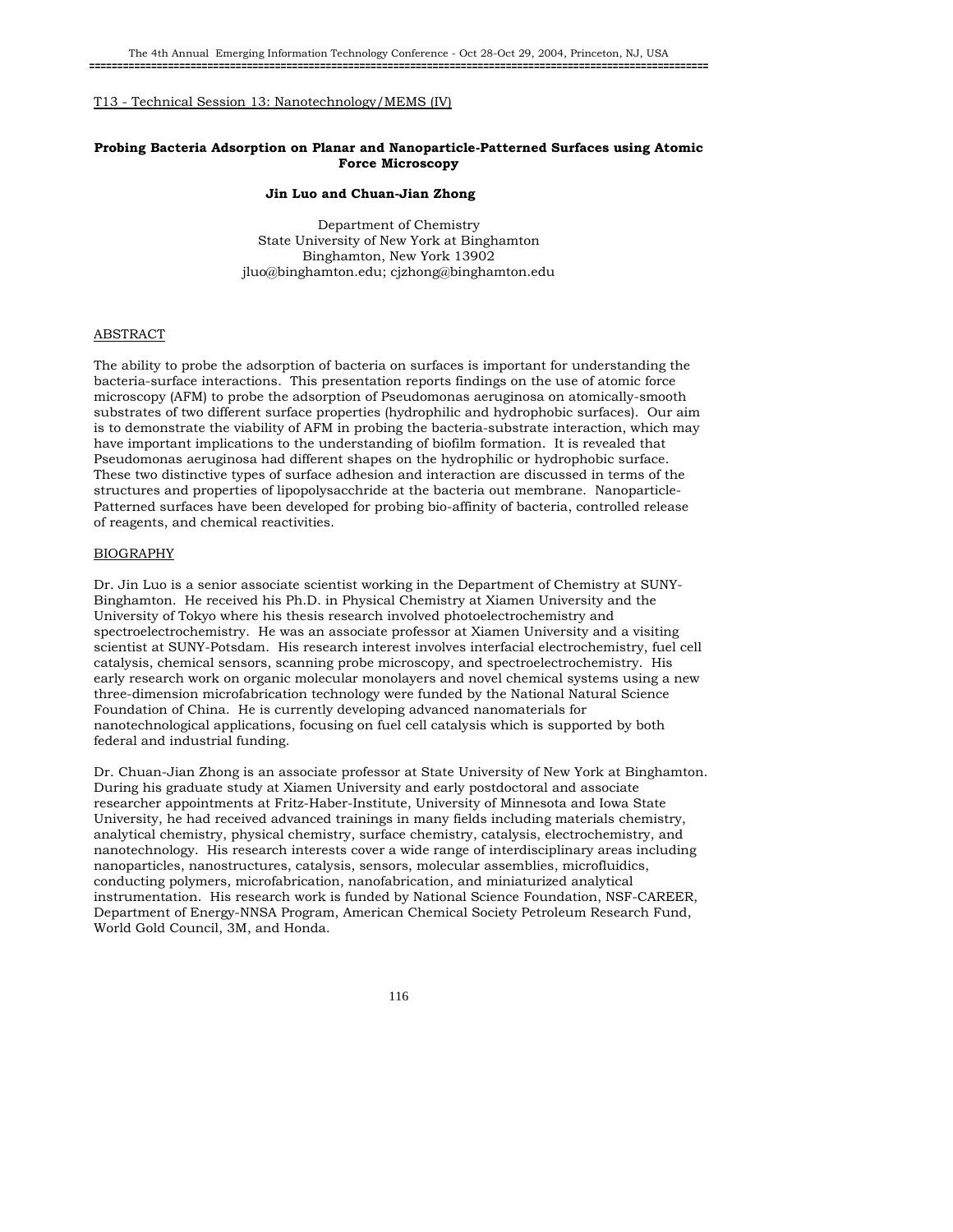# **Phases and Phase Transitions in a Coil-Coil-Disk Triblock Oligomer**

# **Lei Zhu**

Assistant Professor, Institute of Materials Science and Dept. of Chemical Engineering University of Connecticut Storrs, CT 06269 E-mail: lei.zhu@uconn.edu

# ABSTRACT

In this work, an asymmetric coil-coil-disk triblock oligomer, namely, polyethylene-*block*poly(ethylene oxide)-*block*-pentakis(pentyloxy)triphenylene - (PE-*b*-PEO-*b*-P5T) was successfully synthesized by coupling a hydroxyl-terminated PE-*b*-PEO-OH (EEO) diblock oligomer and 2-hydroxy-3,6,7,10,11-pentakis(pentyloxy)triphenylene using oxalyl chloride. The number-average molecular weights for the PE and PEO blocks are *ca*. 800 g/mol and 800 g/mol. The molecular weight of P5T was 731 g/mol. The self-assembled structure and morphology in bulk EEO-P5T were studied using differential scanning calorimetry (DSC), twodimensional (2D) small- and wide-angle X-ray scatterings (SAXS and WAXD), and transmission electron microscopy (TEM). The PE block was crystalline and had a melting temperature (*Tm*) of 95 °C. Unlike in the EEO Diblock oligomer, the PEO block was amorphous, probably due to the fact that both its ends were tethered to other blocks. Intriguingly, the P5T showed an isotropic to discotic liquid crystalline phase transition only during the crystallization of the PE blocks. A nematic columnar (N) to nematic discotic (N<sub>D</sub>) transition was observed at *ca.* 25 °C.

### BIOGRAPHY

Lei Zhu was born in Shanxi Province, China (02/07/1972). He obtained his B.S. degree in Materials Chemistry (1993) and M.S. degree in Macromolecular Chemistry and Physics (1996) from Fudan University, Shanghai, China. In 2000, he earned his Ph.D. degree in Polymer Science from University of Akron, OH.

He currently is an assistant professor at Institute of Materials Science and Dept. of Chemical Engineering, University of Connecticut, Storrs, CT 06269. He has (co)-authored 34 peerreviewed journal publications, one book chapter [*Polymer Handbook* (4th ed.), Wiley : New York, 1999, pp. V1-V19], and 14 conference proceedings and preprints. His research focuses on discotic liquid crystalline oligomers and their supramolecular self-assemblies on nanometer scales. Other research activities include study of biodegradable block copolymers and organic/inorganic nanocomposites.

Dr. Zhu was awarded NSF CAREER award in 2004. He is also members of ACS, APS, MRS, and NATAS.

**Comment [u31]:** Biography, IEEE style. The guideline here is adapted from "Preparation of Papers for IEEE TRANSACTIONS and JOURNALS (March 2004)".

**Comment [u30]:** The name(s) of the speaker(s).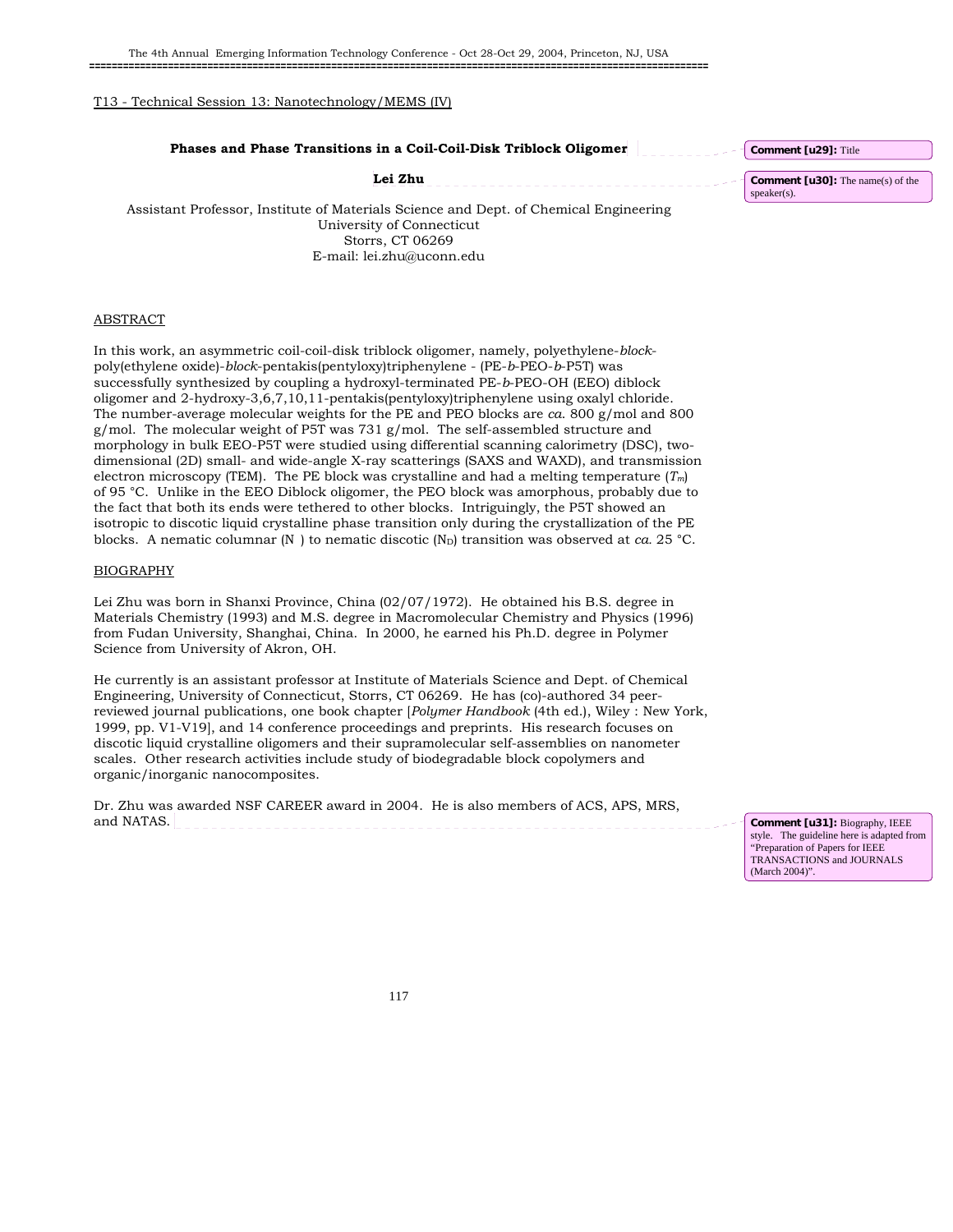### Session Chair

#### **Xun Liu**

Assistant Professor Center for Embedded Systems Research Dept. of ECE, North Carolina State University, Raleigh, NC 27695-7256 Tel: 919-513-7076 Email: xunliu@ncsu.edu

# BIOGRAPHY

Xun Liu (M'03) received the B.S. degree from the Tsinghua University, Beijing, China, in 1996, the M.S. degree in electrical engineering from the University of Rochester, Rochester, NY, in 1998, and the Ph.D. degree in electrical engineering and computer science from the University of Michigan, Ann Arbor, in 2003.

He is currently an Assistance Professor in the Department of Electrical and Computer Engineering, North Carolina State University, Raleigh. His areas of research interests include timing optimization, power estimation and optimization for VLSI circuit and system designs.

Xun Liu received several academy awards, including two Tsinghua-IBM scholarships, a fellowship from the University of Rochester, and the Rackham Predoctor Fellowship from the University of Michigan.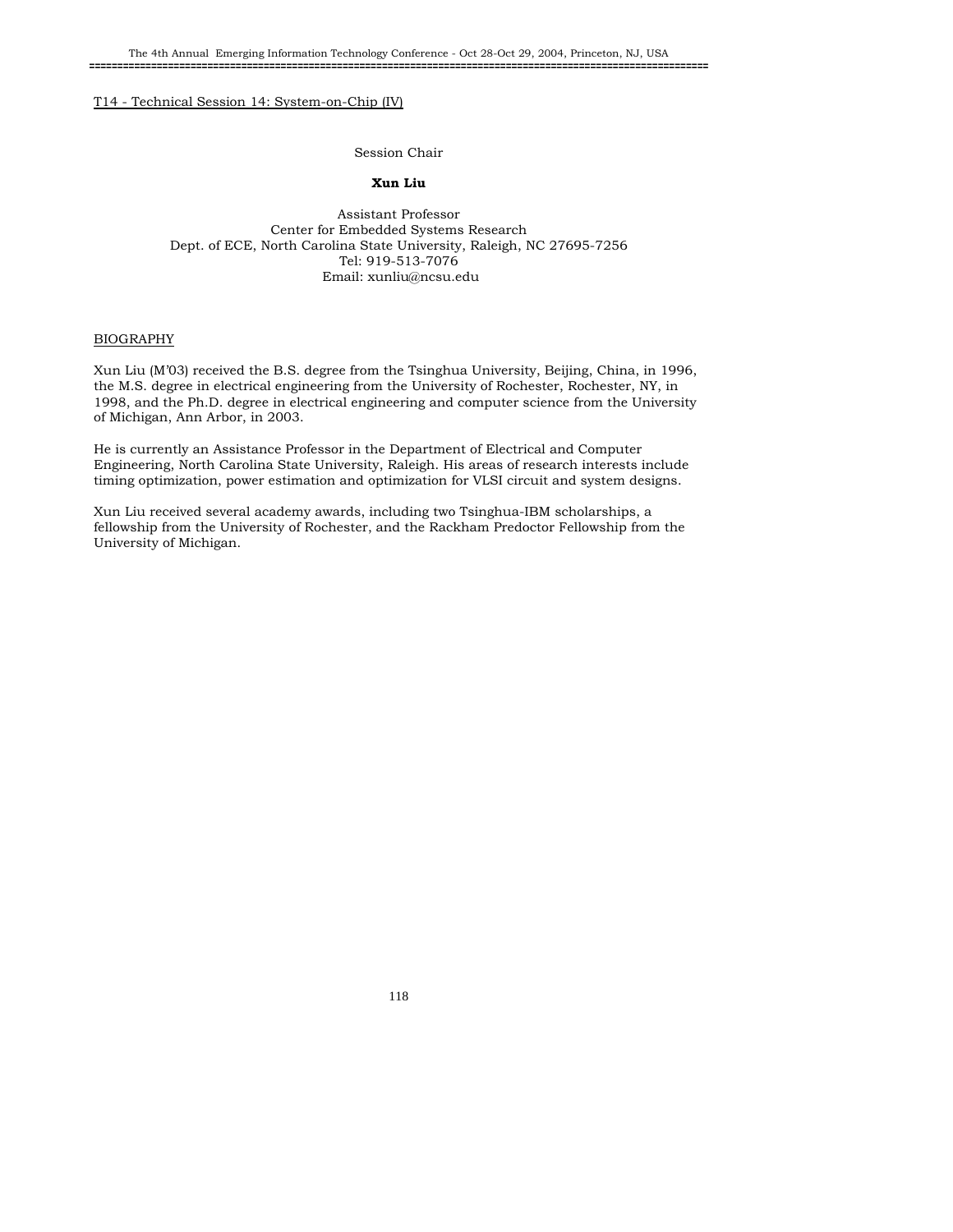### **Interconnect Optimization with Repeater Insertion for IP-based SOCs**

#### **Xun Liu**

Assistant Professor Center for Embedded Systems Research Dept. of ECE, North Carolina State University, Raleigh, NC 27695-7256 Tel: 919-513-7076 Email: xunliu@ncsu.edu

# **ABSTRACT**

.Intellectual property based systems-on-chips (IPSOCs) are designed by combining components from possibly different .Intellectual property (IP) vendors. Once its architecture is chosen, the speed and power of an IPSOC are largely determined by the global interconnects among all IP blocks, since the IPs are pre-designed and, therefore, cannot be modified. Furthermore, the dominance of global interconnects has been evidenced by current industrial design experiences. For VLSI designs of 90-nanometer or less, more than 80% of the critical paths and 20% of total chip power dissipation may be due to global interconnects. Consequently, the optimization of global interconnects is crucial for high-speed and low-power IPSOC designs.

We perform global interconnect optimization for IPSOCs by combining IP placement and repeater insertion. Specifically, we integrate a highly accurate interconnect macromodel into the IP placement procedure. Our macromodel is derived using an optimal discrete repeater insertion technique that models detailed circuit physics such as leakage and short circuit power dissipation and takes into account design issues like repeater location deviation. Our model not only provides accurate power estimates of interconnects with optimal repeater insertion but also reveals several insights into global bus design. Consequently, instead of using geometric metrics such as wire length or cut number, we guide our placement solution exploration by the power estimates of global interconnects, resulting in designs with high speed and low power.

We have applied our scheme to several designs and compared it with conventional approaches, in which the placement and repeater insertion are performed sequentially. Experimental results have shown that our scheme reduces the number of timing violations by more than 80% on average, when timing budgets are tight. Under loose timing targets, our approach achieves up to 11.1% power consumption reduction.

#### BIOGRAPHY

Xun Liu (M'03) received the B.S. degree from the Tsinghua University, Beijing, China, in 1996, the M.S. degree in electrical engineering from the University of Rochester, Rochester, NY, in 1998, and the Ph.D. degree in electrical engineering and computer science from the University of Michigan, Ann Arbor, in 2003.

He is currently an Assistance Professor in the Department of Electrical and Computer Engineering, North Carolina State University, Raleigh. His areas of research interests include timing optimization, power estimation and optimization for VLSI circuit and system designs.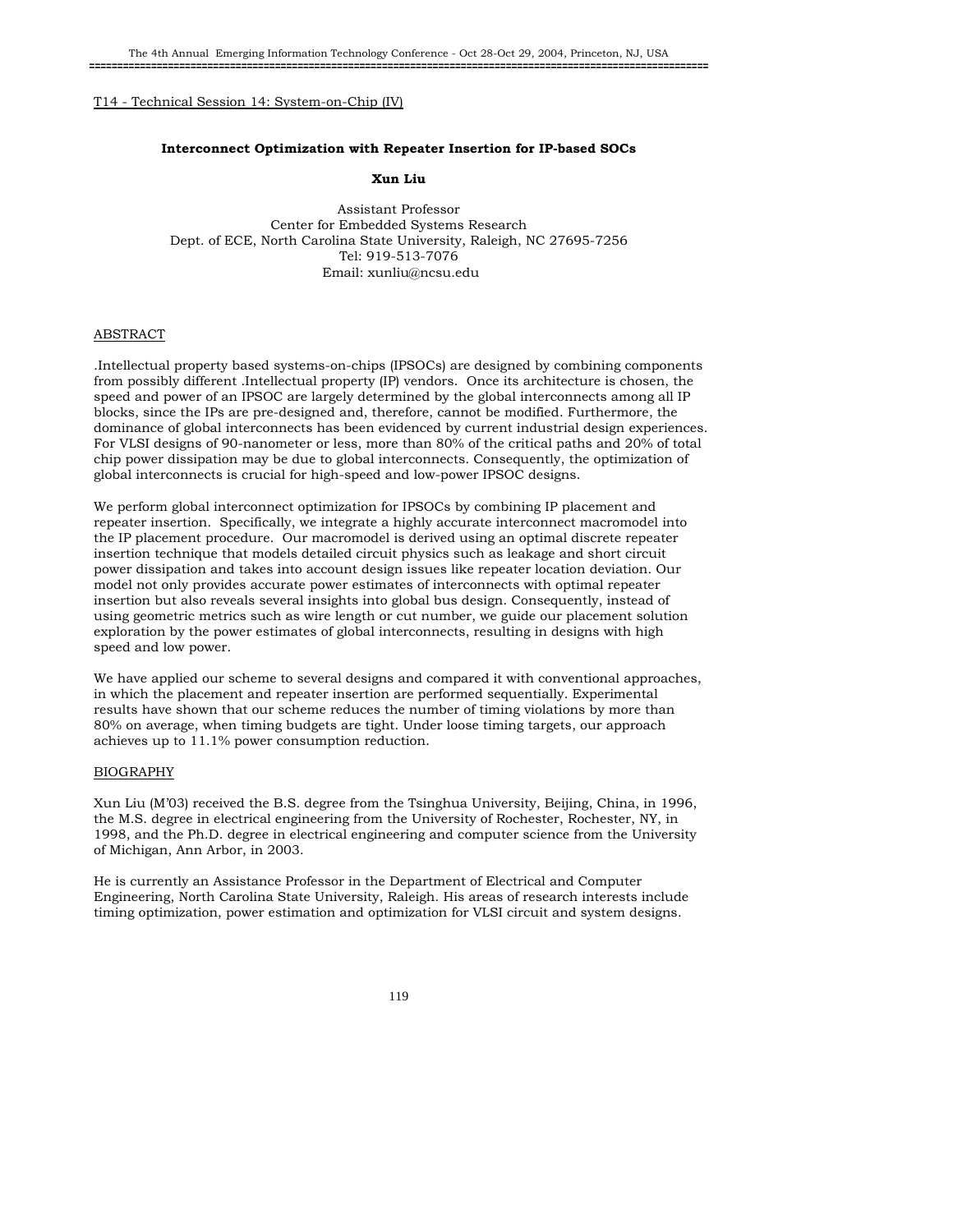Xun Liu received several academy awards, including two Tsinghua-IBM scholarships, a fellowship from the University of Rochester, and the Rackham Predoctor Fellowship from the University of Michigan.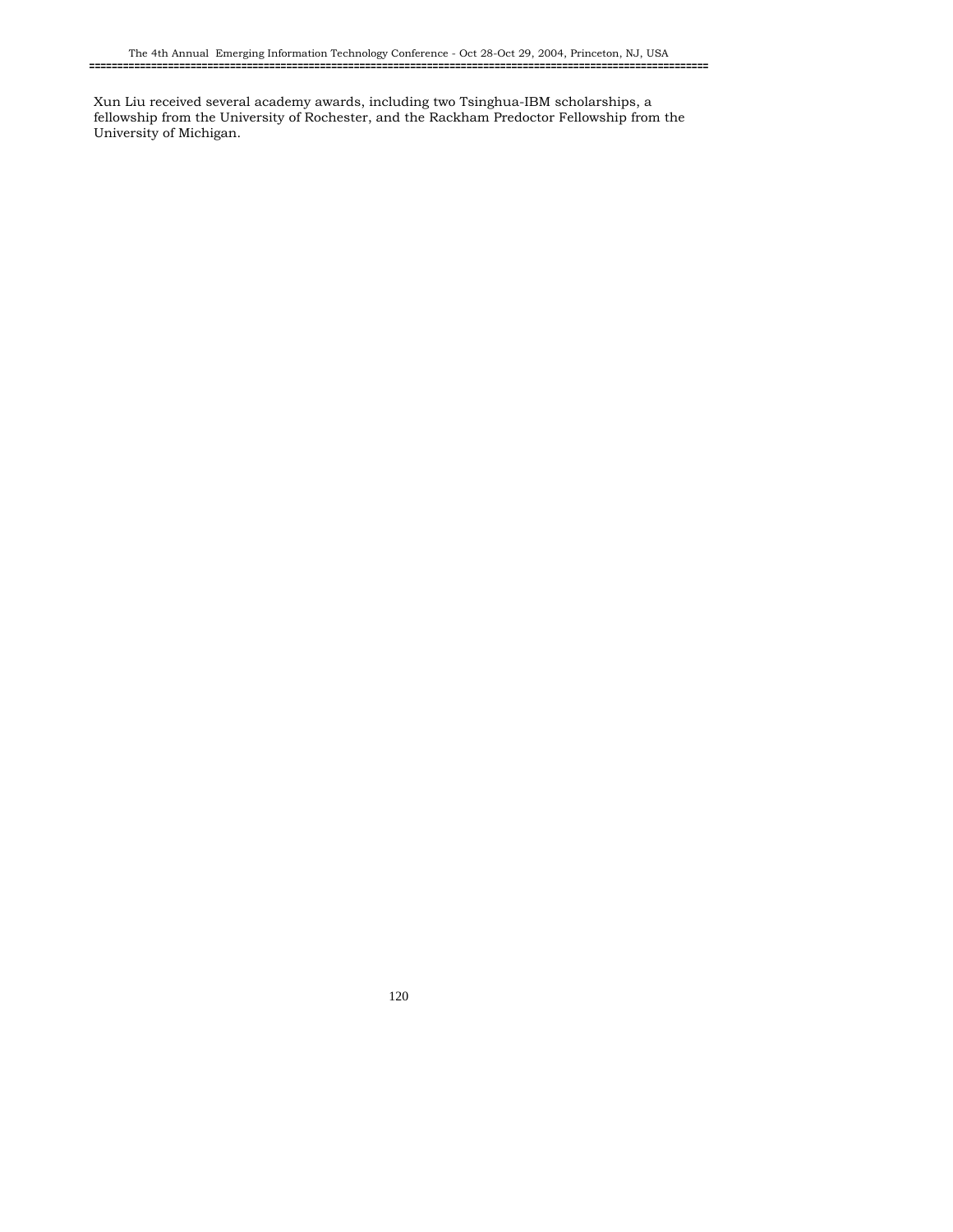#### **Thermal-aware Network-on-chip Design**

### **Yuan Xie**

Assistant Professor Computer Science Engineering Dept. Penn State University yuanxie@cse.psu.edu 814-865-7496 http://www.cse.psu.edu/~yuanxie/

# ABSTRACT

Networks-on-Chip (NoC), a new SoC paradigm, has been proposed as a solution to mitigate complex on-chip interconnect problems. NoC architecture consists of a collection of IP cores or processing elements (PEs) interconnected by on-chip switching fabrics or routers. Hardware virtualization, which maps logic processing units onto PEs, affects the power consumption of each PE and the communications among PEs. The communication among PEs affects the overall performance and router power consumption, and it depends on the placement of PEs. Therefore, the temperature distribution profile of the chip depends on the IP core virtualization and placement. In this paper, we present an IP virtualization and placement algorithm for generic regular Network on Chip (NoC) architecture. The algorithm attempts to achieve a thermal balanced design while minimizing the communication cost via placement. Our framework can also realize hardware virtualization which can further accomplish better performance. A case study on Low Density Parity Checks (LDPC) decoder is presented to evaluate our algorithm.

# BIOGRAPHY

Yuan Xie received his B.S. degree from Electronics Engineering Department, Tsinghua University in Beijing, China, his M.S. and Ph.D. degrees in computer engineering from Electrical Engineering Department, Princeton University. After graduated from Princeton, he worked for IBM Microelectronics Division's Worldwide Design Center, SOC Design and Methodology group. In Fall 2003, Dr. Xie left IBM and joined Pennsylvania State University to be a faculty member in Computer Science and Engineering department. Dr. Yuan Xie's research interests include VLSI Design, Computer Architecture, Embedded Systems Design, Electronics Design Automation.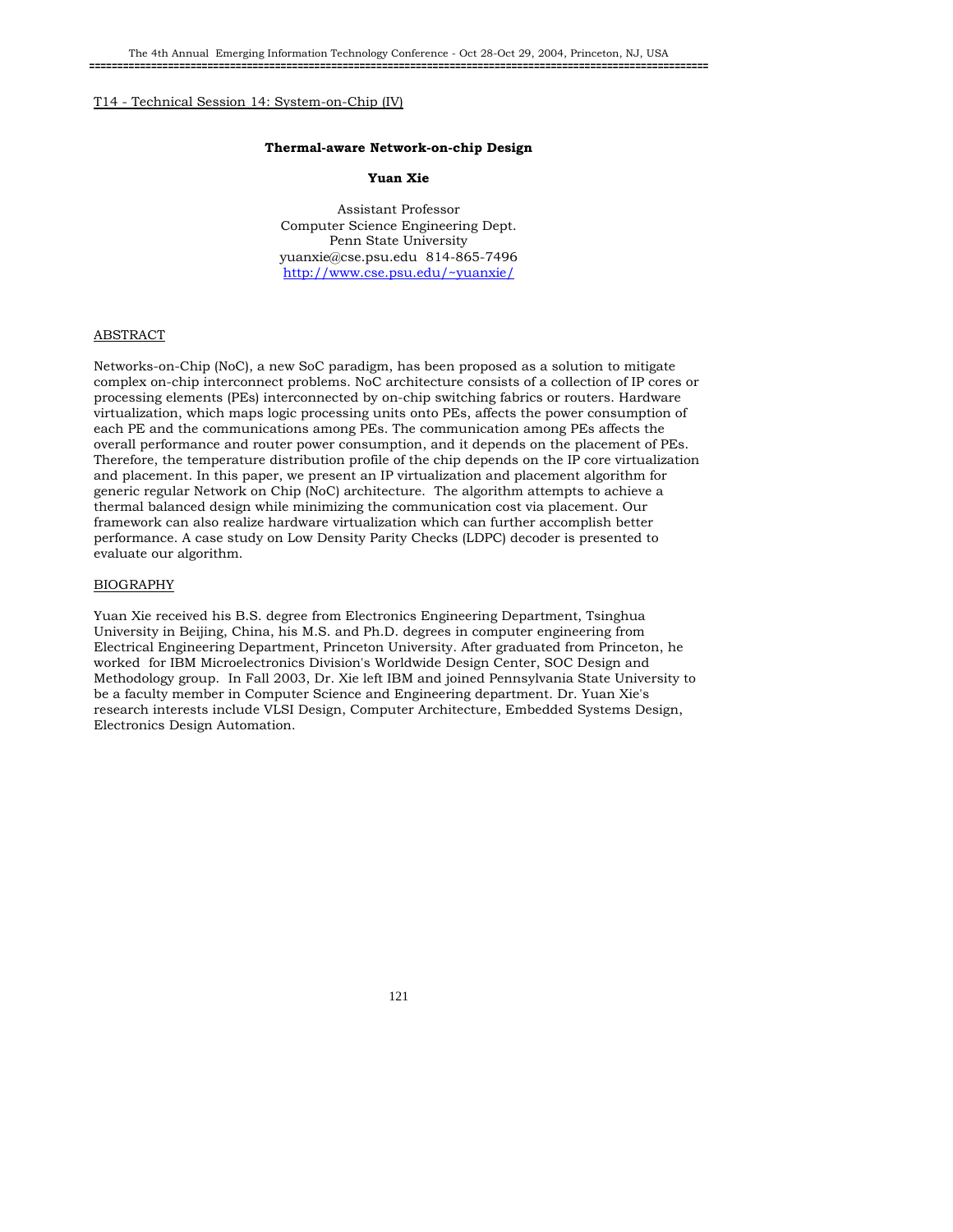#### **Multilevel Routing with Jumper Insertion for Antenna Avoidance**

#### **Sao-Jie Chen**

Professor, Department of Electrical Engineering National Taiwan University Taipei, Taiwan, ROC E-mail: csj@cc.ee.ntu.edu.tw

#### ABSTRACT

As technology advances into nanometer territory, the antenna problem has caused significant impact on routing tools. The antenna effect is a phenomenon of plasma-induced gate oxide degradation caused by charge accumulation on conductors. It directly influences reliability, manufacturability and yield of VLSI circuits, especially in deep submicron technology using high density plasma. Furthermore, the continuous increase of the problem size of IC routing is also a great challenge to existing routing algorithms. In this talk, we propose a novel framework for multilevel full-chip routing with antenna avoidance using built-in jumper insertion approach. Compared with the state-of-the-art multilevel routing, the experimental results show that our approach reduces 100% antenna-violated gates and results in fewer wire length, vias, and delay increase.

# BIOGRAPHY

Sao-Jie Chen received the B.S. and M.S. degrees in electrical engineering from the National Taiwan University, Taipei, Taiwan, ROC, in 1977 and 1982 respectively, and the Ph.D. degree in electrical engineering from the Southern Methodist University, Dallas, USA, in 1988.

Since 1982, he has been a member of the faculty in the Department of Electrical Engineering, National Taiwan University, where he is currently a full professor. From 1985 to 1988, he was on leave from National Taiwan University and working toward his Ph.D. at Southern Methodist University. During the Fall of 1999, he was a visiting scholar in the Department of Computer Science and Engineering, University of California, San Diego. During the Fall of 2003, he was an academic visitor at IBM TJ Watson Research Center, Yorktown Heights. During the Fall of 2004, he is currently an Honorary Fellow in the ECE Department, University of Wisconsin, Madison. His current research interests include: VLSI physical design automation, Wireless LAN and Bluetooth IC design, and SOC hardware/software co-design and system-level design.

Dr. Chen is a member of the Chinese Institute of Engineers, the Chinese Institute of Electrical Engineers, the Association for Computing Machinery, and a senior member of the IEEE Computer and IEEE Circuits and Systems Societies.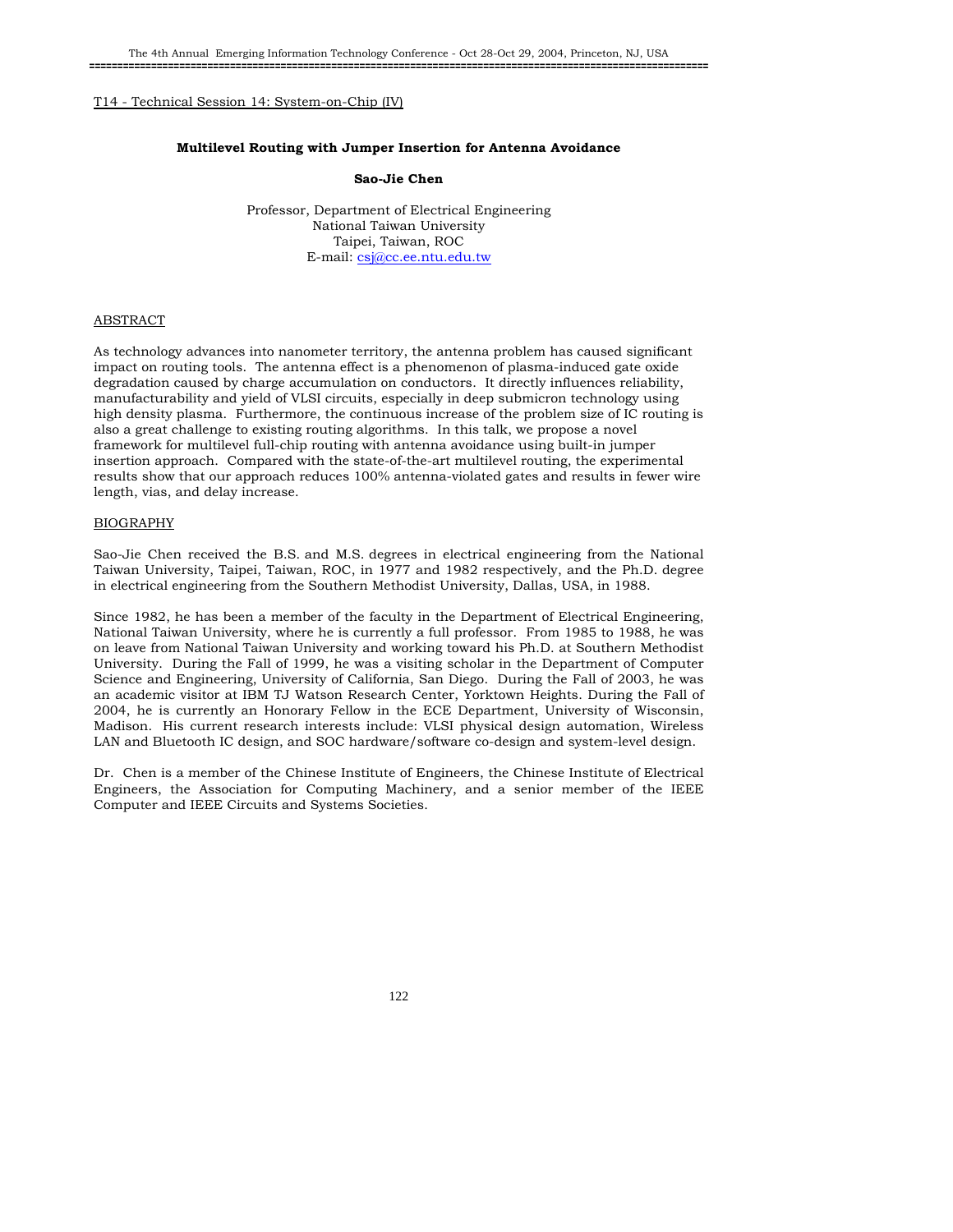#### **Statistical Timing Analysis for Global Interconnect Wires**

#### **Yu Hen Hu**

University of Wisconsin – Madison *Department of Electrical and Computer Engineering 1415 Engineering Drive, Madison, WI 53706 hu@engr.wisc.edu* 

#### ABSTRACT

Due to environmental noises, process variations, and power delivery fluctuations, design uncertainties in on-chip global interconnect systems rise sharply with deep-sub-micron (DSM) technology. It is becoming increasingly difficult to assume deterministic and error-free signal transmission over global wires. Instead, on-chip global interconnect wires must be analyzed as an error-prone communication channel characterized by probability of bit error, and statistical timing distributions. In this presentation, we provide an overview of our recent work in advancing the state-of-the-art of statistical timing analysis with specific focus on global interconnect wires. First, we present a recent result showing that even the design parameter variation can be modeled as normal random variables; the statistical distribution of the wiring delay over a long wire will have a non-Gaussian distribution. Next, we present a novel statistical timing analysis approach to analyze the behavior of two important pipelined architectures for multiple clock-cycle global interconnect, namely, the flip-flop inserted global wire and the latch inserted global wire. We present analytical formula that is based on parameters obtained using Monte Carlo simulation. These results enable a global interconnect designer to explore design trade-offs between clock frequency and probability of bit-error during data transmission.

### BIOGRAPHY

Yu Hen Hu is a faculty member at the Department of Electrical and Computer Engineering, University of Wisconsin, Madison. He received BSEE from National Taiwan University, and MSEE and PhD degrees from University of Southern California. Prior to joining University of Wisconsin, he was faculty in the Electrical Engineering Department of Southern Methodist University, Dallas, Texas. His research interests include multimedia signal processing, artificial neural networks, fast algorithms and design methodology for application specific micro-architectures, as well as computer aided design tools. He has published more than 200 technical papers in these areas.

Professor Hu has been an associate editor (1988-1990) for the IEEE Transaction of Acoustic, Speech, and Signal Processing in the areas of system identification and fast algorithms, the European Journal of Applied Signal Processing, the IEEE Signal Processing letters (2002-2003), and Journal of VLSI Signal Processing. He is a founding member of the Neural Network Signal Processing Technical Committee of IEEE Signal Processing Society and served as chair from 1993-1996. He has been a member of VLSI Signal Processing Technical Committee of the Signal Processing Society. He served as the secretary of the IEEE Signal Processing Society (1996-1998), a board member at IEEE Neural Network Council, and is currently a steering committee member of the International Conference of Multimedia and Expo on behalf of IEEE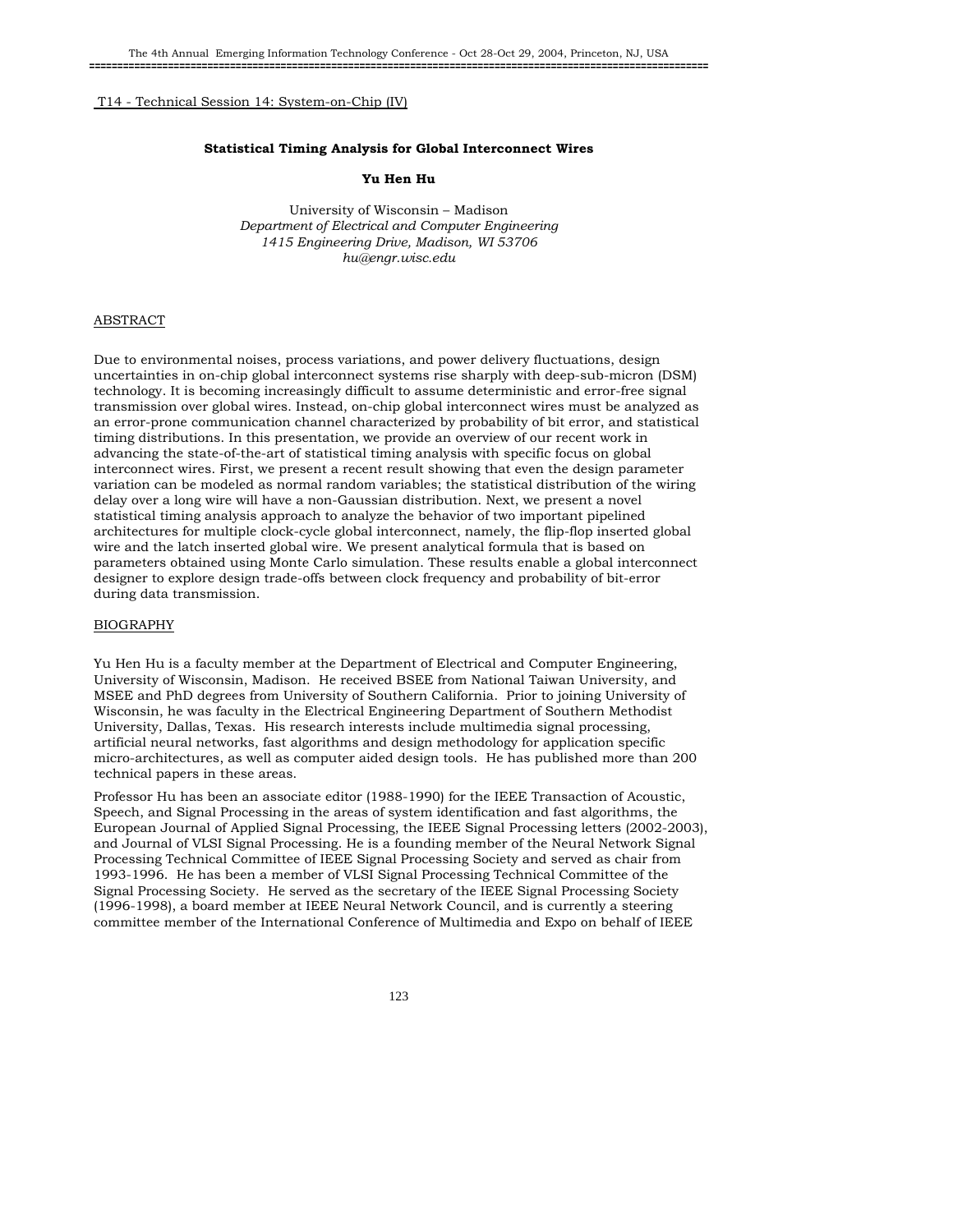Signal Processing Society, and chair of IEEE Signal Processing Society Multimedia Signal Processing Technical Committee (2004-2005).

Professor Hu is a fellow of IEEE.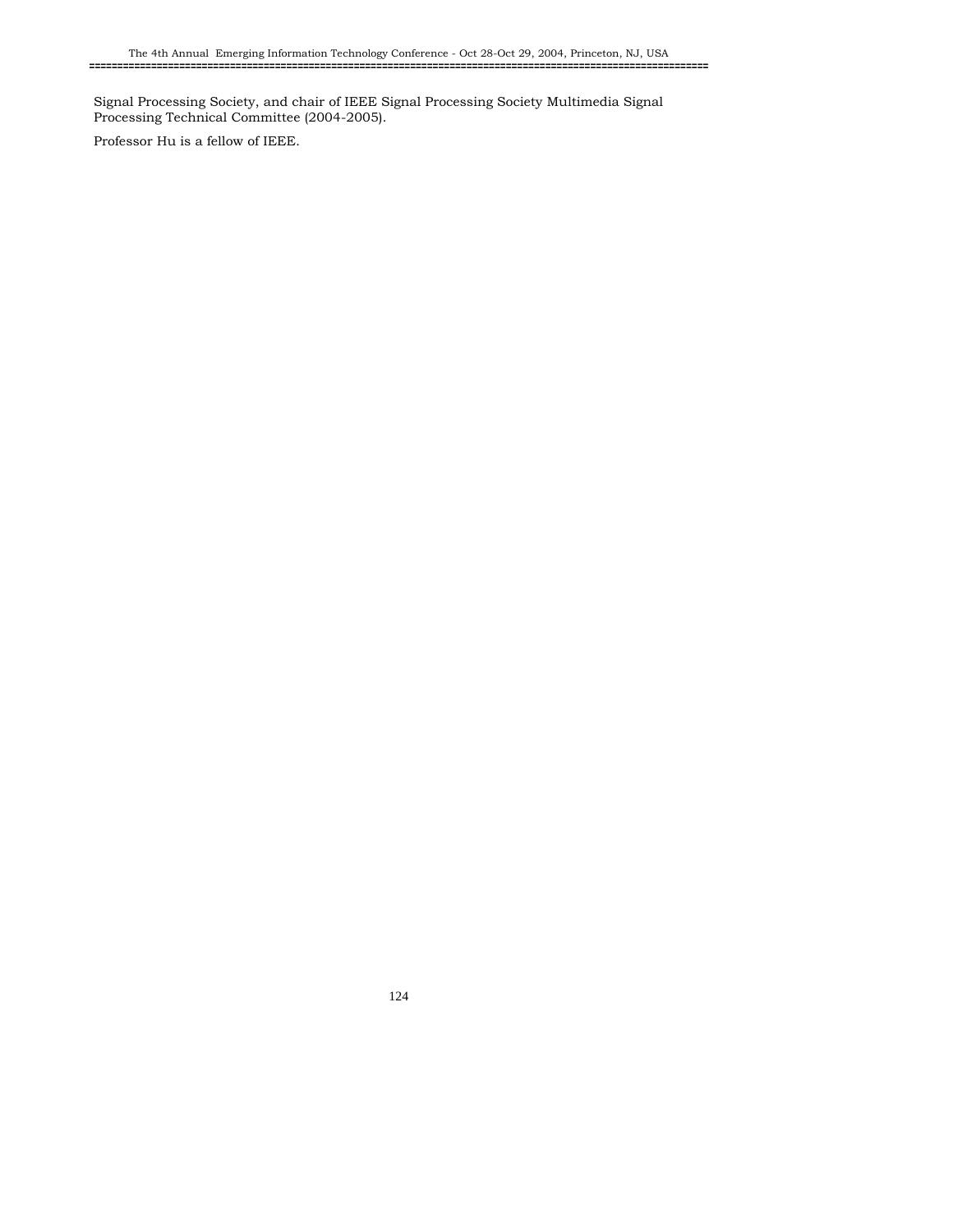Session Chair

# **Isidore Rigoutsos**

Manager, Bioinformatics & Pattern Discovery Group Computational Biology Center Deep Computing Institute IBM Thomas J Watson Research Center mailto:rigoutso@us.ibm.com Phone: (914) 945-1384 FAX: (914) 945-4104

BIOGRAPHY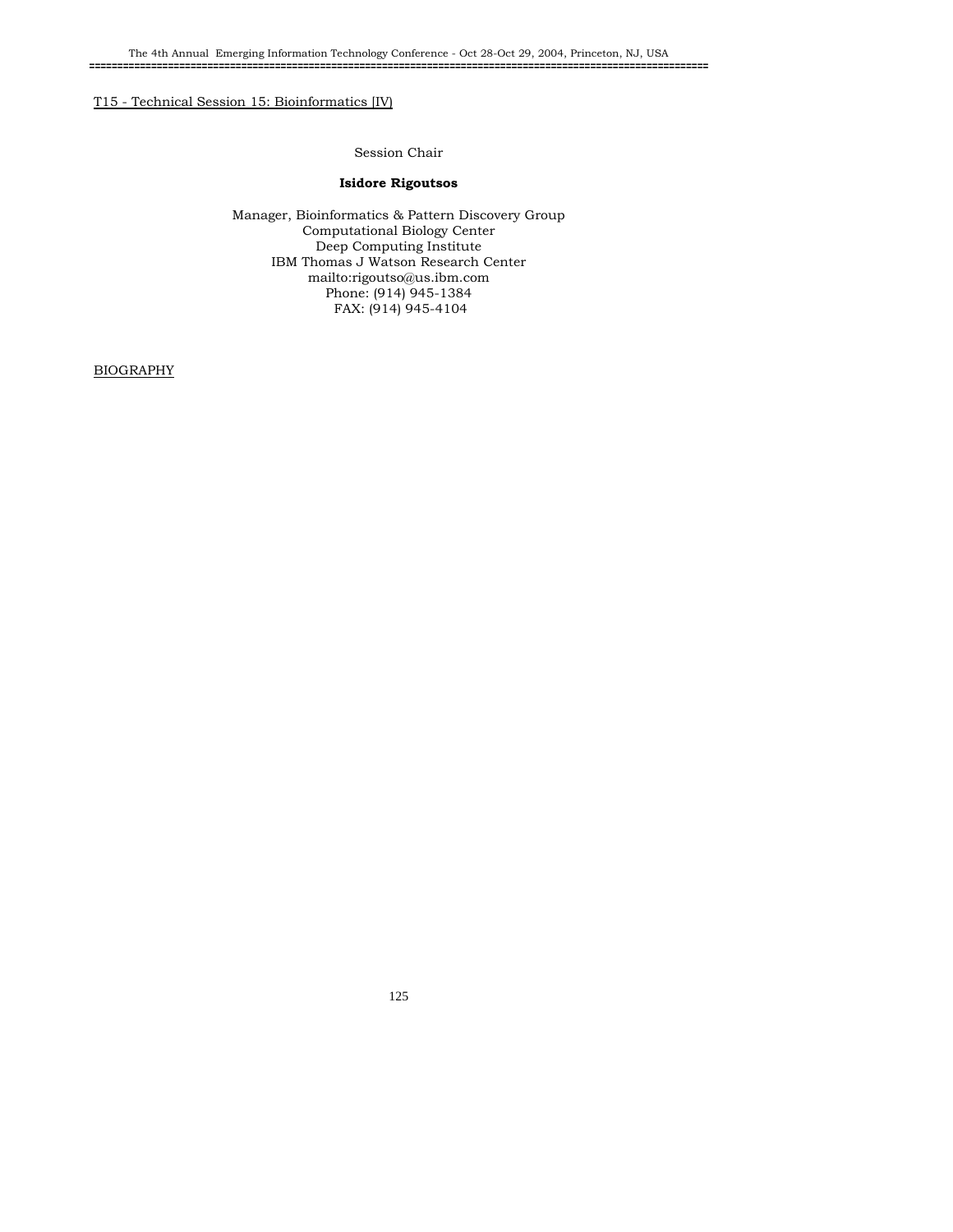#### **Transcriptional Regulation: Signals, Interactions and Modules**

#### **Sridhar Hannenhalli**

Assistant Professor Penn Center for Bioinformatics Department of Genetics University of Pennsylvania, Philadelphia, PA 19104 Tel: 215-746-8683 Email: sridharh@pcbi.upenn.edu

# **ABSTRACT**

Biological processes are controlled at various levels in the cell and while these mechanisms are poorly understood, transcriptional control is widely recognized as an important component and a better understanding of which will provide an efficient means for the therapeutic intervention in disease processes. We have been focusing on various computational problems pertaining to transcriptional regulation, namely, 1) computational identification of transcription factor binding sites (TFBS), 2) PolII promoter prediction, 3) Predicting interaction among transcription factors (TF), 4) Transcriptional modeling, i.e. identifying arrangements of TFs that co-regulate a set of transcripts.

Besides giving an overview of the field using our work as the reference, we will also briefly some of the current lines of investigation we are involved in. This includes enhancing the TF binding specificity description and predicting conditional binding of TFs dependent upon other TFs in the vicinity.

# BIOGRAPHY

Sridhar Hannenhalli received his B.Tech degree in Computer Science from the Institute of Technology, Varanasi, India, in 1990, and the Ph.D. degree in Computer Science from the Pennsylvania State University, State College, in 1995 under the supervision of Dr. Pavel Pevzner. After his postdoctoral training at the University of Southern California, he has worked as senior scientist in Bioinformatics Research at SmithKline Beecham pharmaceuticals (1997- 2000), and at Celera Genomics (2000-2003).

He joined the department of Genetics at the University of Pennsylvania in Sep, 2003 as an Assistance Professor. His areas of research interests include various algorithmic problems in computational biology and bioinformatics, with special emphasis on Eukaryotic transcriptional control and large scale genome rearrangements.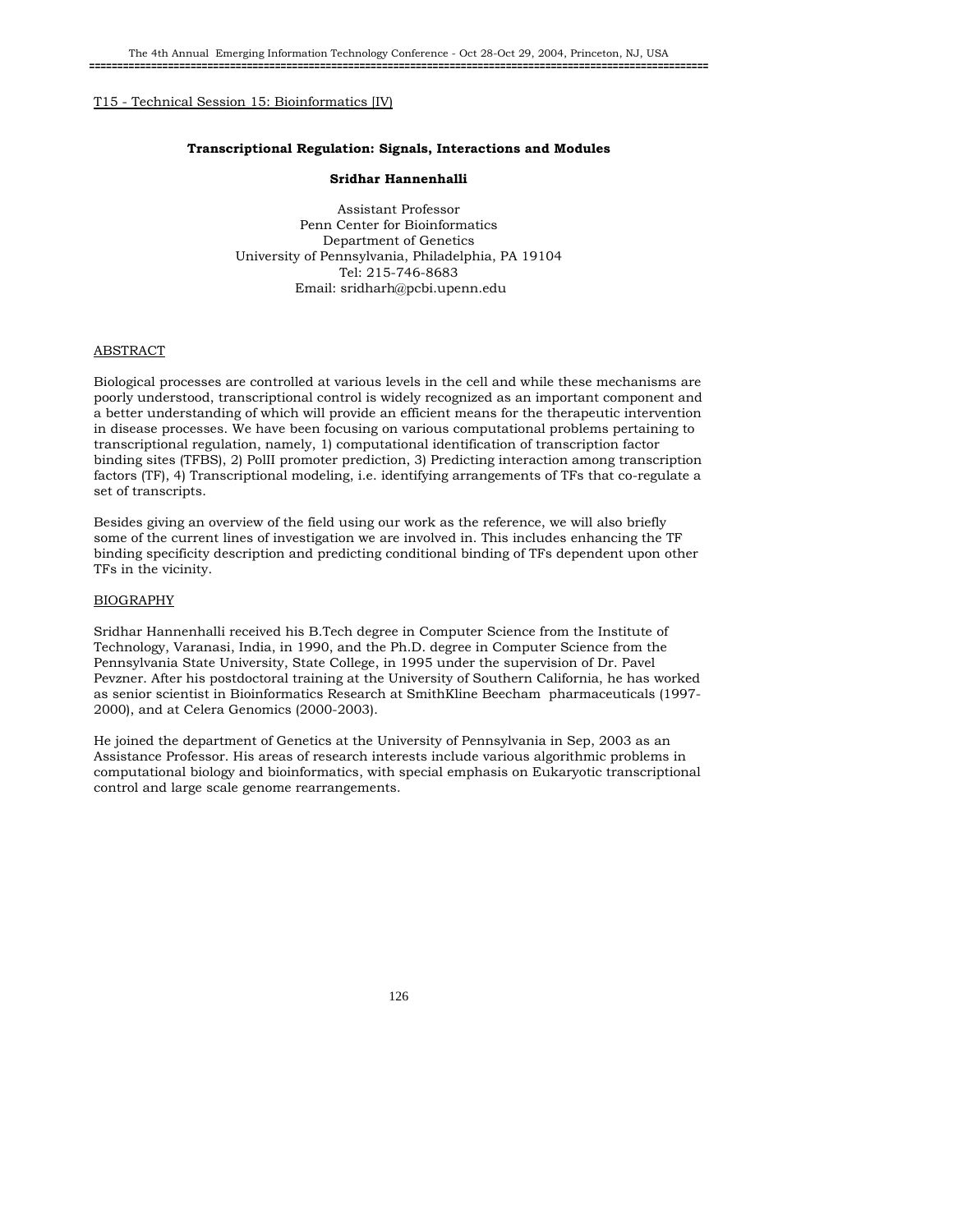# **An** *in silico* **Analysis of Human Cytomegalovirus Coding Potential**

#### **Eain Murphy**

Department of Molecular Biology Princeton University

#### ABSTRACT

The AD169 strain of human cytomegalovirus (HCMV) is the standard strain used for laboratory experimentation. It has been extensively passaged in human fibroblasts and as such has become tissue culture adapted. The consequence of tissue culture adaptation is that the virus has undergone genomic substitutions and deletions resulting in the inability of AD169 to effectively establish an infection in cells of origin similar to those where it replicates in an infected host. Additionally, the original annotation of the viral genome was performed at a time of limited computing ability. We have recently revisited the sequence of the AD169 strain of HCMV utilizing the Bio-Dictionary-based Gene Finder (BDGF) algorithm was used to reassess the coding potential of the AD169 laboratory strain of human cytomegalovirus. The analysis indicates that 37 previously annotated open reading frames ought to be discarded whereas at least 9 previously unrecognized open reading frames with relatively strong coding potential should be added. Additionally, we have sequenced several other clinical isolates of the virus and have identified several potential open reading frames. A total of 252 open reading frames have been identified that are conserved in all four clinical isolates of the virus sequenced, but it is not yet clear how many encode polypeptides. Currently, analysis of the expression profile of these transcripts are being pursued.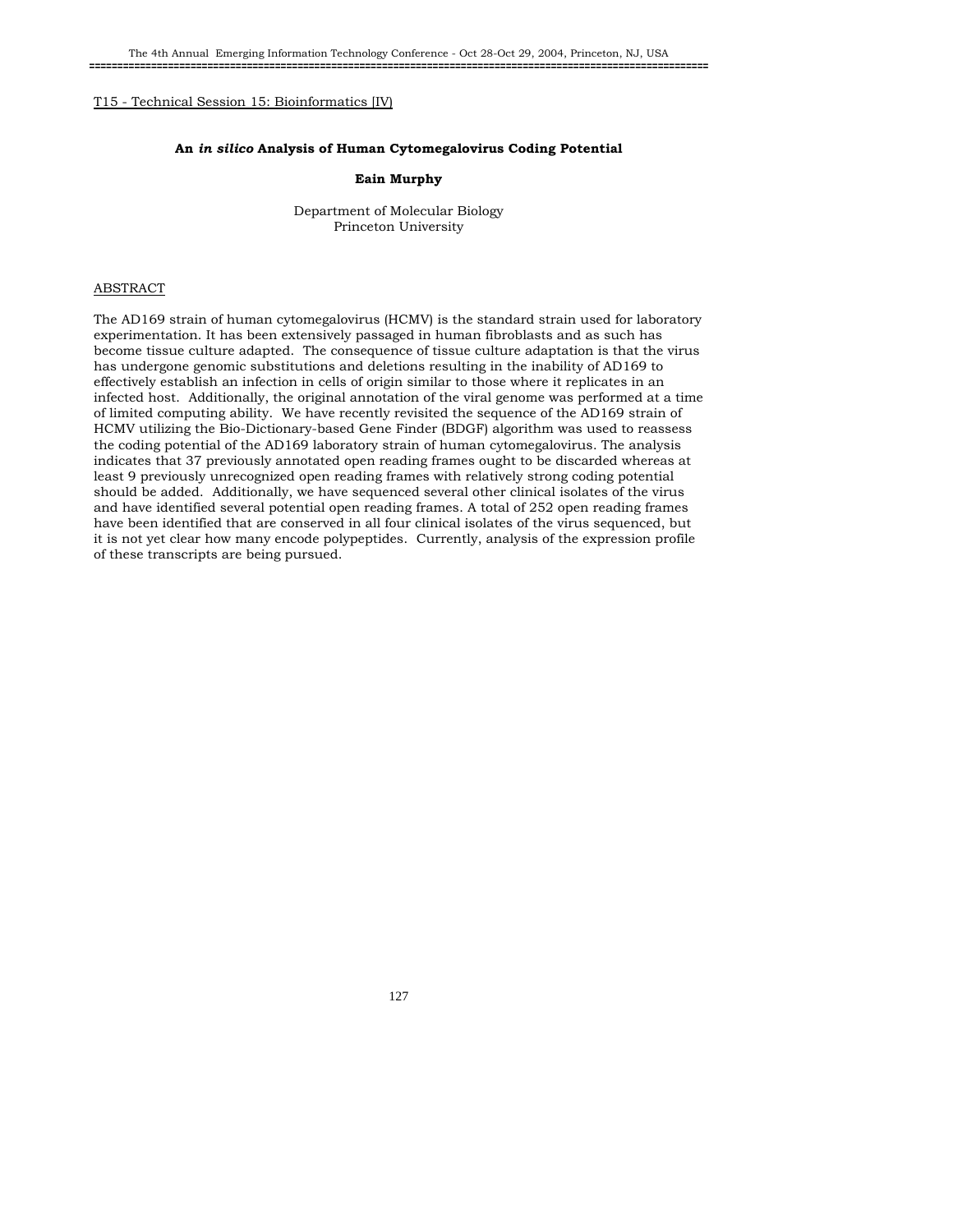# **Mathematical Programming Approaches to Side-Chain Positioning**

# **Mona Singh**

Computer Science Department Princeton University

# ABSTRACT

A central challenge within bioinformatics is to develop computational methods for predicting and designing protein structures. I will discuss the side-chain positioning problem, a central component of both protein structure prediction and design. I will present an integer linear programming formulation of the problem, and then show empirically that, surprisingly, in many interesting cases the linear program relaxation finds optimal solutions to the integer program. Our analysis demonstrates that LP-based approaches are highly effective in finding optimal (and near-optimal) solutions for the side-chain positioning problem.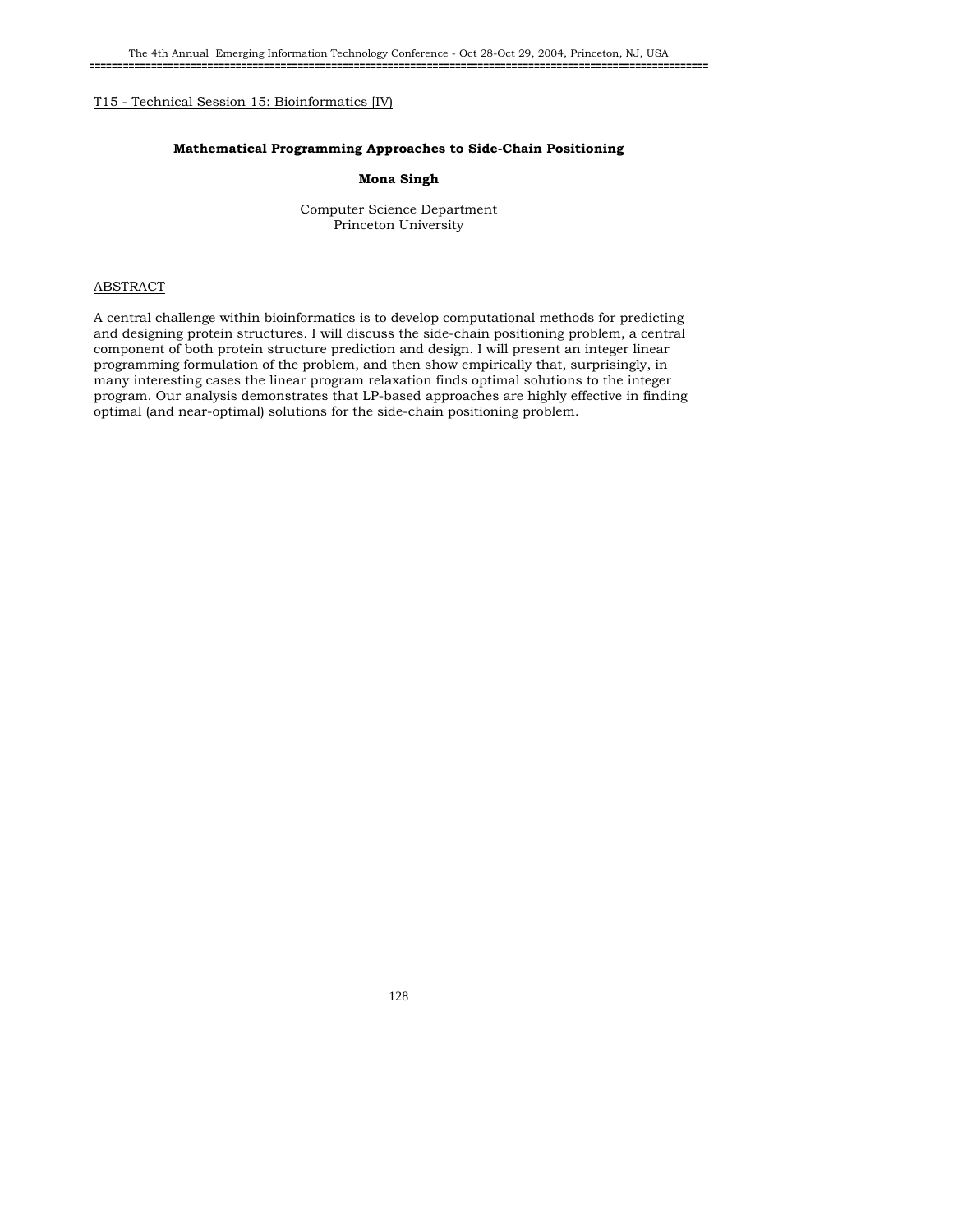# **Accurate Identification of Chromosomal Copy Number Changes on a Genomic Scale**

#### **Olga Troyanskaya**

Princeton University

# ABSTRACT

Chromosomal copy number changes (aneuploidies) are common in cell populations that undergo multiple cell divisions including yeast strains, cell lines, and tumor cells. Identification of aneuploidies is critical in evolutionary studies, where changes in copy number serve an

adaptive purpose, as well as in cancer studies, where amplifications and deletions of chromosomal regions have been identified as a major pathogenetic mechanism. Aneuploidies can be studied on whole-genome level using array CGH (a microarray-based method that measures DNA content), but their presence also affects gene \_expression. We have developed a robust and accurate expectation-maximization based method for identification of segmental aneuploidies (partial chromosome changes) from gene \_expression and array CGH microarray data. Using our approach, we identify known chromosomal changes and predict novel potential segmental aneuploidies in commonly used yeast deletion strains and in breast cancer. Our methodology is sensitive enough to detect statistically significant and biologically relevant aneuploidies even when \_expression or DNA content changes are subtle as in mixed populations of cells.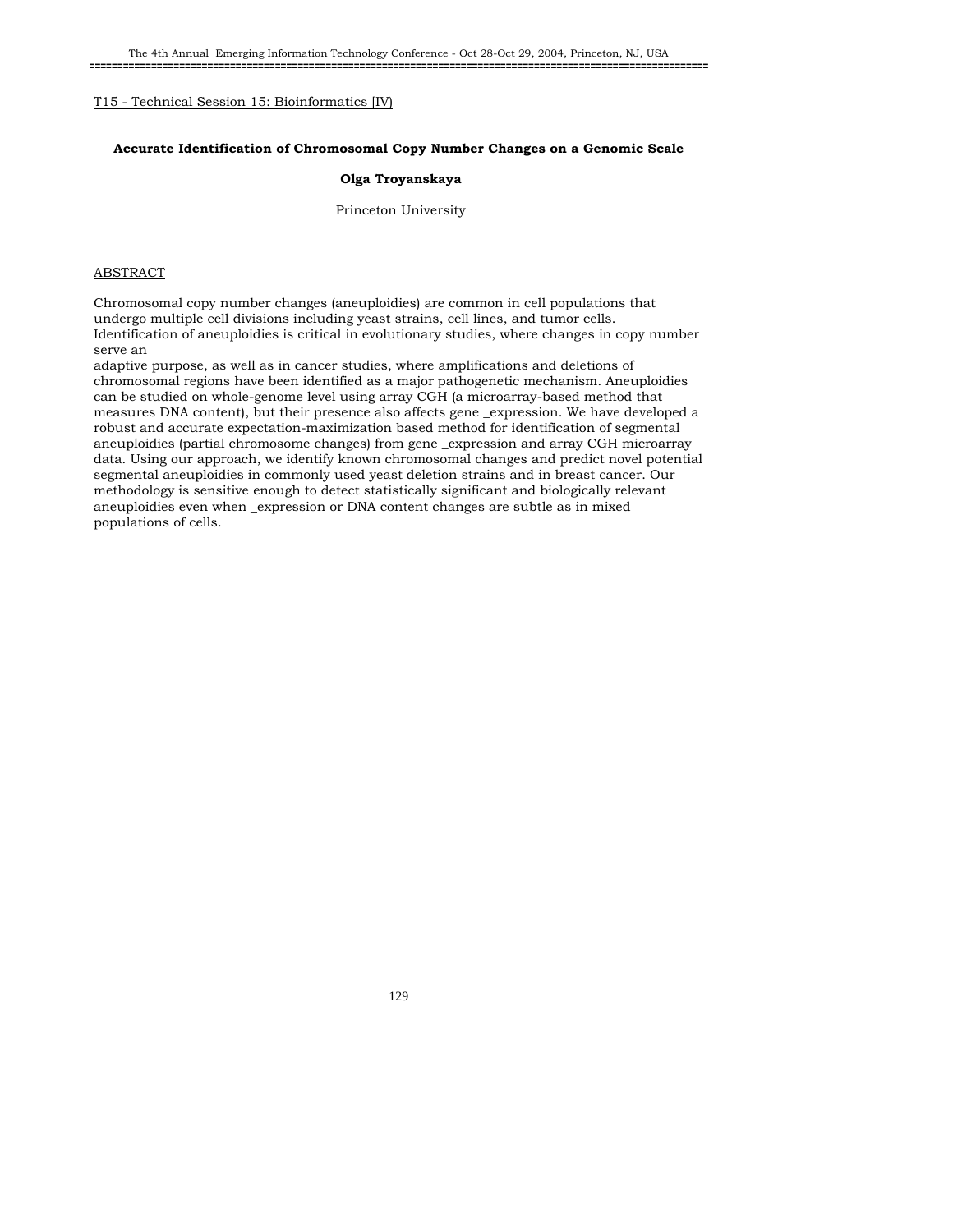### T16 - Technical Session 16: C4I [IV): On-Demand Distributed Computing

# Session Chair

### **Rong Chang**

IBM T. J. Watson Research Center 19 Skyline Drive, Hawthorne, NY 10532, USA Tel: 1-914-784-7850, FAX: 1-914-784-6807 Email: rong@us.ibm.com

### BIOGRAPHY

Dr. Rong Chang is Manager of Quality Assured E-Utilities at the IBM T.J. Watson Research Center. He has received several awards at IBM, including an Outstanding Technical Achievement Award and a Technical Excellence Award. He is a leading contributor to IBM's (1) service level agreement (SLA) management component in IBM Universal Management Infrastructure, (2) real-time credit card processing and software download service at ibm.com, (3) common registration infrastructure for IBM's Internet Web sites, (4) first hyperlink-aware search engine (named WebCat), etc. His research interests include quality-assured on demand services, distributed computing systems, workflow-centric computing, and Grid license and resource management.

Dr. Chang received the B.S. degree with honors in computer engineering from the National Chiao Tung University, Taiwan, in 1982, and the Ph.D. degree in computer science and engineering from the University of Michigan, Ann Arbor, in 1990. From 1990 to 1993, he was Member of Technical Staff in Bellcore's Applied Research Area developing ATM-based multimedia computing & communication services and personal mobile/nomadic/pervasive application services.

Dr. Chang is a member of Tau Beta Pi and Eta Kappa Nu honor societies. He is a member of ACM, IEEE, and Chinese Institute of Engineers---USA.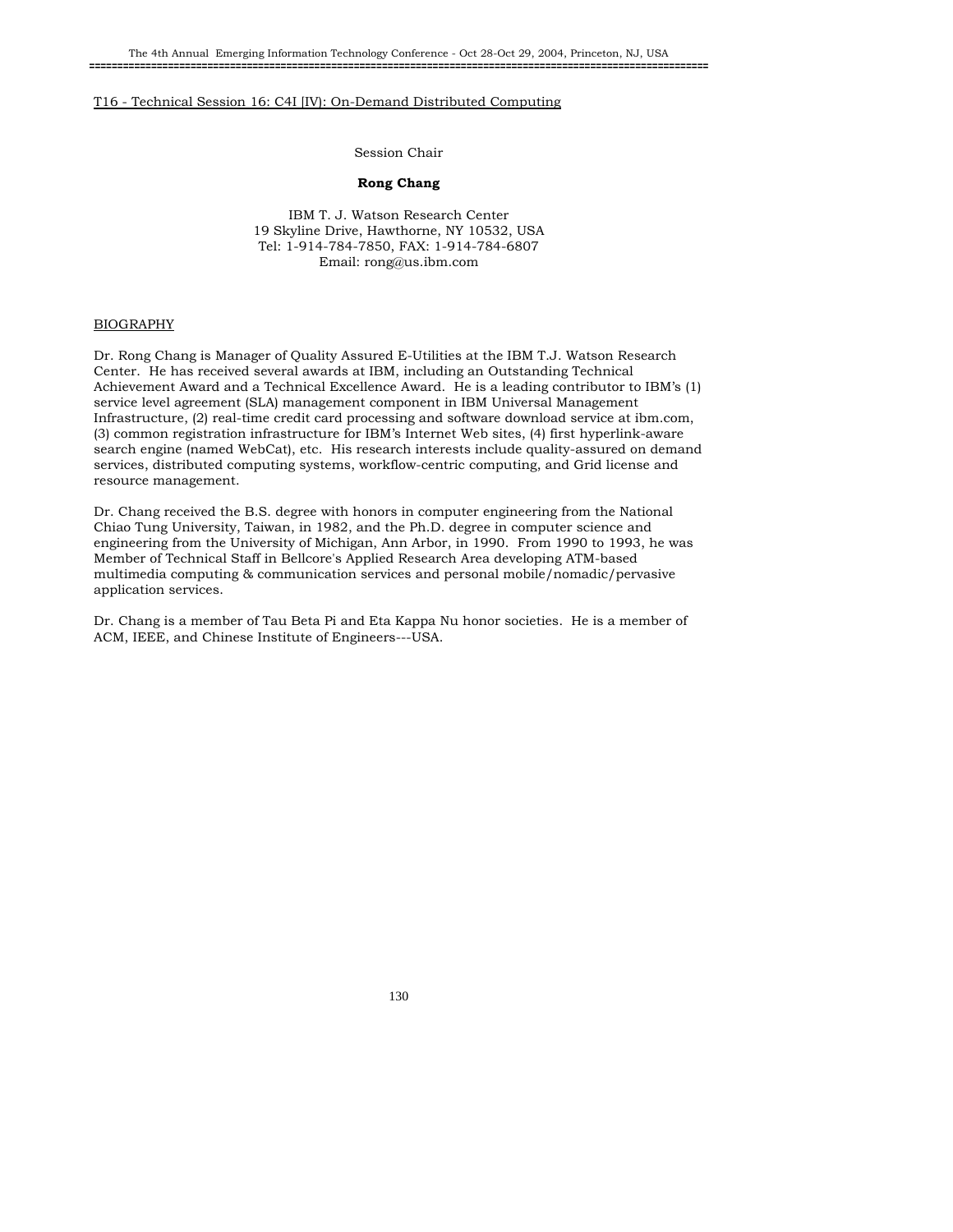# T16 - Technical Session 16: C4I [IV): On-Demand Distributed Computing

# **Modular Sensor Architecture (MSA) Design for On-Demand Sensor Based Distributed Computing**

### **Shu-Ping Chang\*(Speaker), Naga Ayachitula**

IBM Thomas J Watson Research Center Hawthorne, NY 10532.

### ABSTRACT

With need to process increasing discrete amounts of sensor data and operation workload, traditional proprietary solutions for the sensor data processing systems are no longer adequate. Business/IT clients need open and standards based solutions to protect their investment. This paper provides modular sensor architecture (MSA) design for sensor based data processing on demand for distributed systems. Through this modulated system architecture, we have created a solid and stable foundation for rapid evolution of system capabilities; synthesize best practices, design patterns, concepts, implementations and leverage existing infrastructure to avoid costly system reimplementation. This talk aims at describing a generic sensor based architecture and provides an example implementation of the architecture in the security industry taking into account its visibility in today's environment. However, MSA is not specific to IT security environments alone and can be generalized to other environments as well. MSA defines functionality (functions) in a layered approach of the system as a design and implementation model for generic sensor system development and deployment in distributed systems.

### BIOGRAPHY

**Shu-Ping Chang\*** is currently a researcher at IBM T.J. Watson Research Center. He works on the research and design for next generation high speed computer cluster technologies for high volume information analysis and decision making system. In his previous assignment, he was the Manager of Integrated Content Management Solution developing the Media Production Suite (MPS) product which is currently used by CNN Library as their news center archive. He worked with customers to understand their business and technical needs, and developed the turnkey technologies for the overall solution. Shu-Ping worked on this product from 2000 to 2003.Shu-Ping Chang was awarded his Ph. D. and Master degrees in Computer and Information Sciences by the University of Minnesota. His Bachelor degree is in Communication Engineering from Chao-Tung University, Taiwan, ROC with first-place honor. He joined IBM T.J. Watson Research Center in 1990 developing microcode for Logical-Link Control in FDDI station. In 1992, he moved to Broadband Networking where he developed high speed memory based packet switch and latter ATM LAN/WAN edge controller. Dr. Chang jointed Industrial Solution Unit in 1996 as senior architect/engineer where he developed several products for Media and Entertainment industries especially in Media Asset Management area.

**Naga Ayachitula (Arun)** - is currently a Senior Software Engineer of the IBM Research (Autonomic Computing) division in Thomas J Watson Research Center, Hawthorne, NY. Arun is currently involved in developing innovative approaches to automating management of Information Technology systems, designing strategies and workflows to evaluate and implement response and recovery actions, and provide architectures for scalable distributed solutions for response and remediation in IT security events. These events include security scan non-compliance, intrusion detection, and out-of-band notifications. In particular, these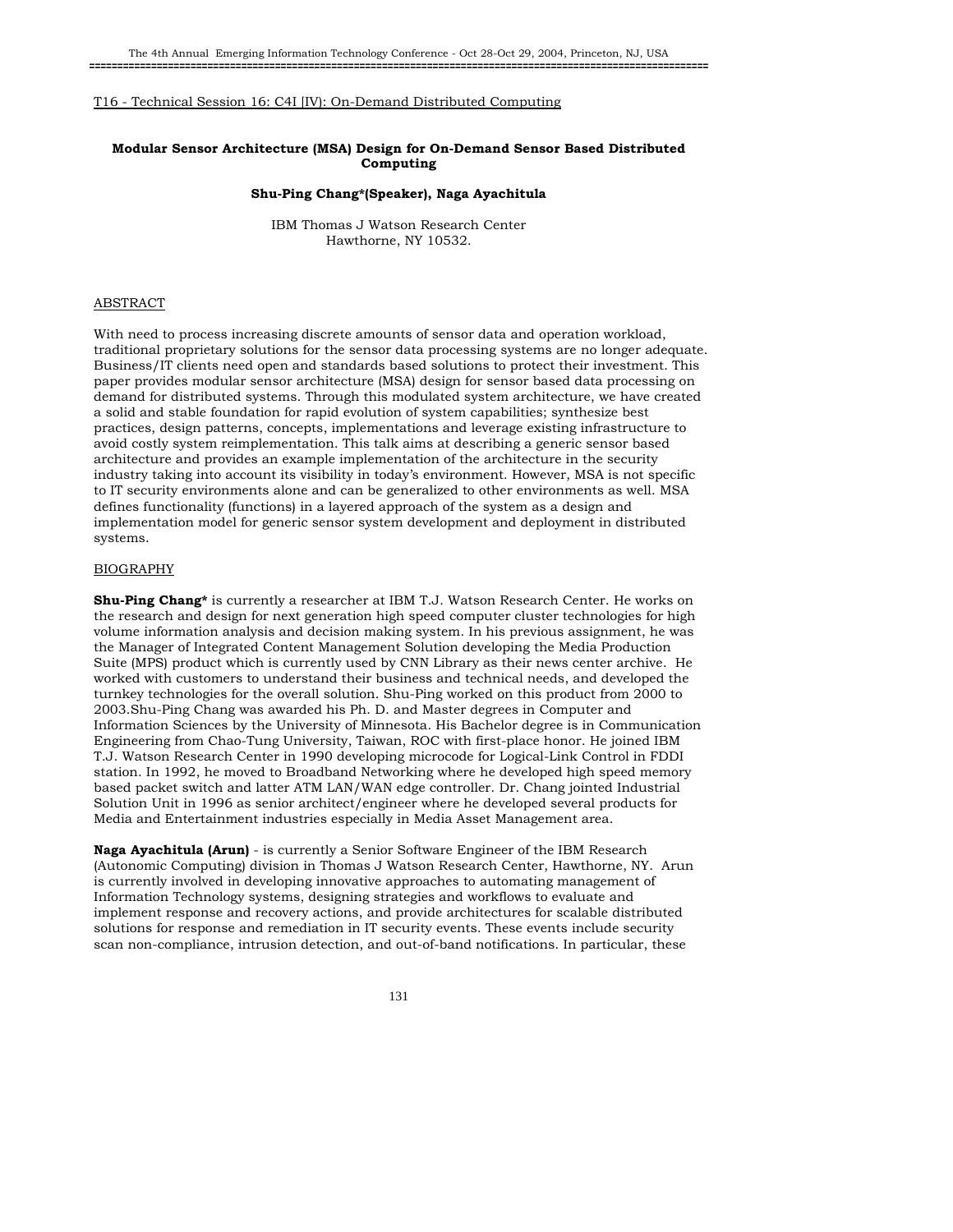approaches are based on control theoretic and planning technologies. Arun has 6+ years of leadership, architectural and development experience in the roles of an Architect and Team Leader at IBM. Arun has architected, led the development of IBM products like Media Production Suite, Digital Library Connection for Avid and several content management solutions for the media industry. Arun holds a Masters degree in Technology from D.A. University – Indore, India and Masters Degree in Science from Nagarjuna University - Vijayawada, India. He has four patents pending and several publications in the field of databases, application servers, content management, records management and on-demand computing.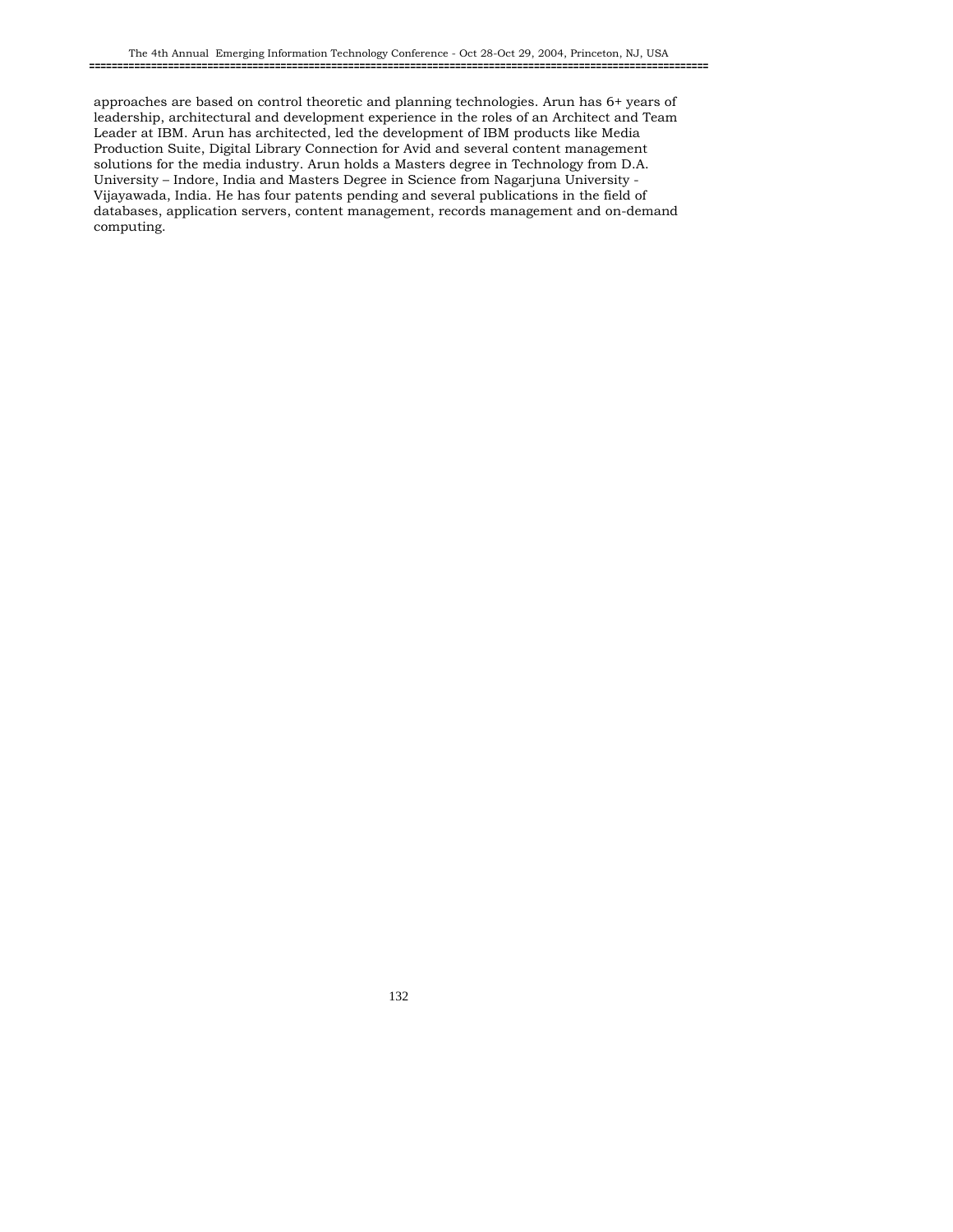### T16 - Technical Session 16: C4I [IV): On-Demand Distributed Computing

### **Ad hoc Networking with Swarm Intelligence**

#### **Chien-Chung Shen**

Department of Computer and Information Sciences University of Delaware Newark, DE, USA Tel: 302-831-1951 E-mail: cshen@cis.udel.edu

# **ABSTRACT**

Swarm intelligence refers to complex behaviors that arise from very simple individual behaviors and interactions, which is often observed among social insects such as ants. Although each individual (an ant) has little intelligence and simply follows basic rules using local information obtained from the environment, such as ant's pheromone trail laying and following behavior, (globally) optimized behaviors,

such as finding a shortest path, emerge when they work collectively as a group. In this talk, I will present our research on adapting swarm intelligence as a distributed adaptive control mechanism to design multicast routing and topology control protocols for mobile ad hoc networks.

The designed multicast protocol adapts a core-based approach which establishes multicast connectivity among members through a core node. An initial multicast connection can be rapidly setup by having the core flood the network with an announcement so that nodes on the reverse paths to the core will be requested by group members to serve as forwarding nodes. In addition, each member who is not the core periodically deploys a small packet that behaves like an ant to opportunistically explore different paths to the core. This exploration mechanism enables the protocol to discover new forwarding nodes that yield lower total forwarding costs. I will present simulation results to demonstrate the performance of the proposed approach and to compare it with certain existing multicast protocols.

The designed topology control protocol employs a distributed approach where each node asynchronously collects local information from neighbor nodes to determine its appropriate transmission power. Its operations do not require any location, angle-of-arrival, topology, or routing information. In particular, the protocol attempts to minimize the maximum power used by any node in the network, or minimize the total power used by all of the nodes in the network. By balancing the positive feedback and the exploration capability of swarm intelligence, the protocol converges quickly to good power assignment with respect to minimization objectives, while adapts well to mobility. In addition, the protocol may achieve common power, or properly assign power to nodes with non-uniform distribution. I will present animations to demonstrate the performance of the protocol for different mobility speed, various density, and diverse node distribution.

#### BIOGRAPHY

Chien-Chung Shen received his B.S. and M.S. degrees from National Chiao Tung University, Taiwan, and his Ph.D. degree from UCLA, all in computer science. He was a research scientist at Bellcore Applied Research working on control and management of broadband networks. He is now an assistant professor in the Department of Computer and Information Sciences of the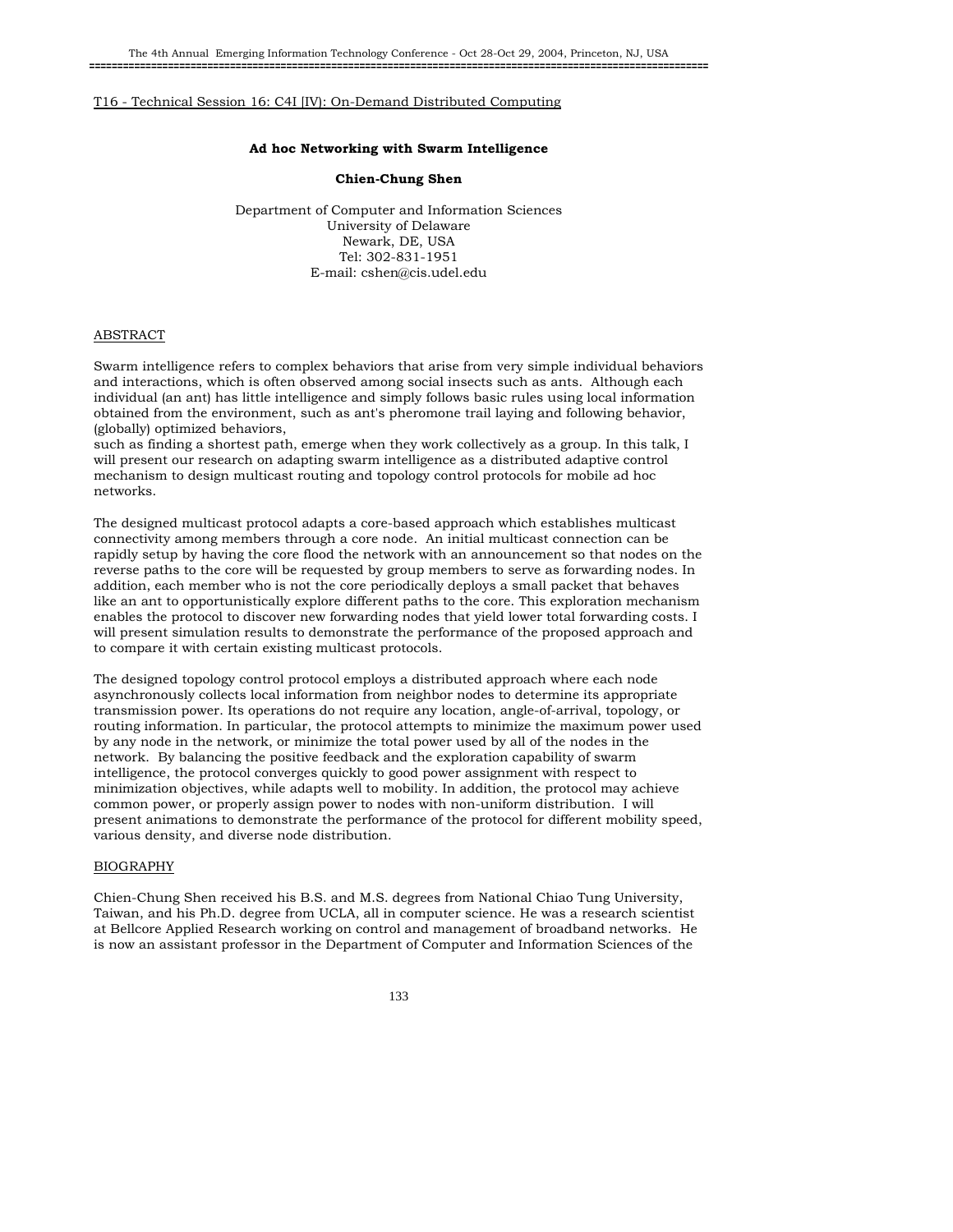University of Delaware, and a recipient of the National Science Foundation CAREER Award. His research interests include ad hoc and sensor networks, control and management of broadband networks, distributed object and peer-to-peer computing, and simulation.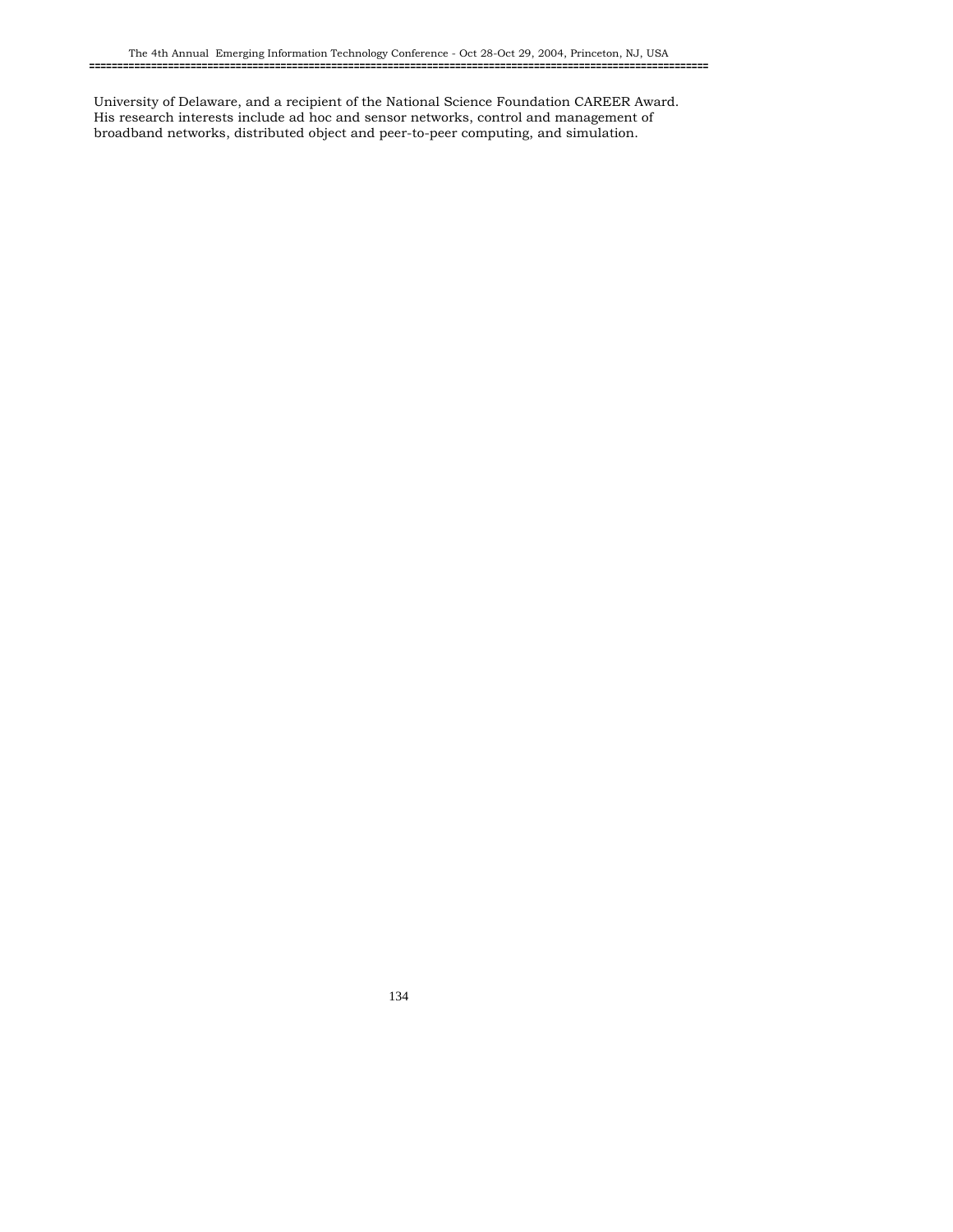The 4th Annual Emerging Information Technology Conference - Oct 28-Oct 29, 2004, Princeton, NJ, USA **==============================================================================================================**

### T16 - Technical Session 16: C4I [IV): On-Demand Distributed Computing

**Policy Management and Analysis Comment [u32]:** Title

> **Comment [u33]:** The name(s) of the speaker(s).

**Nam Hong Cheng**  (joint work with Kong Eng Cheng, Joe Lin)

Senior Scientist Telcordia Technologies 1 Telcordia Drive Piscataway, NJ 08854 E-mail: hong@research.telcordia.com

# **ABSTRACT**

Policy based management systems have been increasingly gaining popularity and being applied to various management areas. As the scale and scope of applications of policy based management systems increase, a new class of problems begins to arise concerning the management and analysis of policies itself. We discuss some of the challenges in this area, and present a framework we developed to address these issues. In particular, we discussed a disconnect we identified between policy based management systems and the corporate business operation.

# BIOGRAPHY

Nam Hong Cheng is currently a Senior Scientist in the Emerging Technologies and Services Research Department, Telcordia Technologies (formerly Bellcore). He joined Telcordia in 1998. His recent work includes managed multimedia group collaboration and communication systems for various wired and wireless networks and dissimilar radio systems, policy management and analysis, and policy based network management for mobile ad-hoc networks. He has been a Technical Lead and/or Project Manager for a number of research and development efforts, including resource management and integrated assurance for mobile networks, integrated fault and performance analysis, service and network management for Voice over IP (VoIP) systems, and content delivery infrastructure and management.

He received his Ph.D. in Communication Engineering from the Royal Melbourne Institute of Technology (RMIT), Australia. Prior to joining Telcordia, he was with Ericsson Australia.